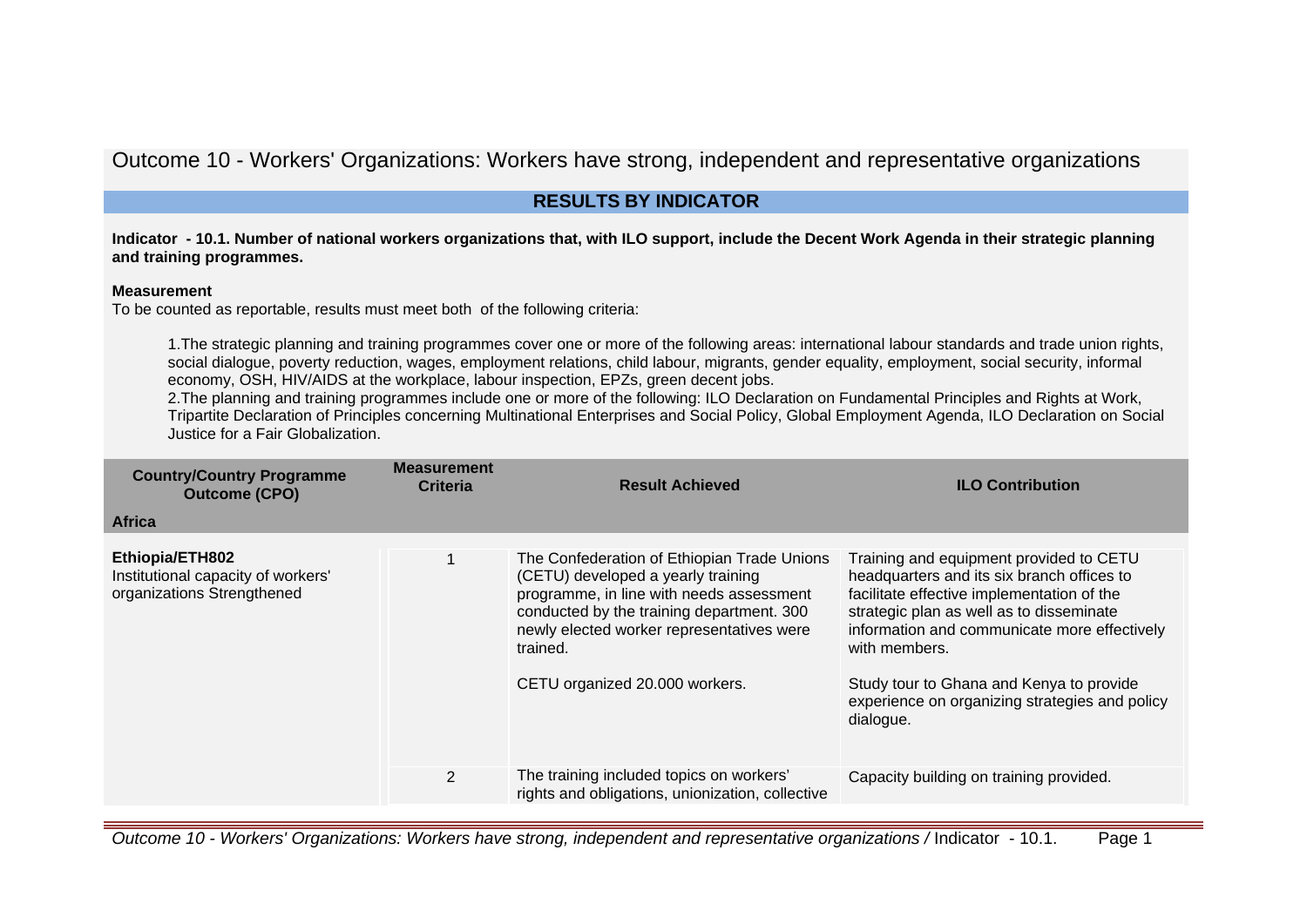| bargaining, social dialogue, etc. |  |
|-----------------------------------|--|
|                                   |  |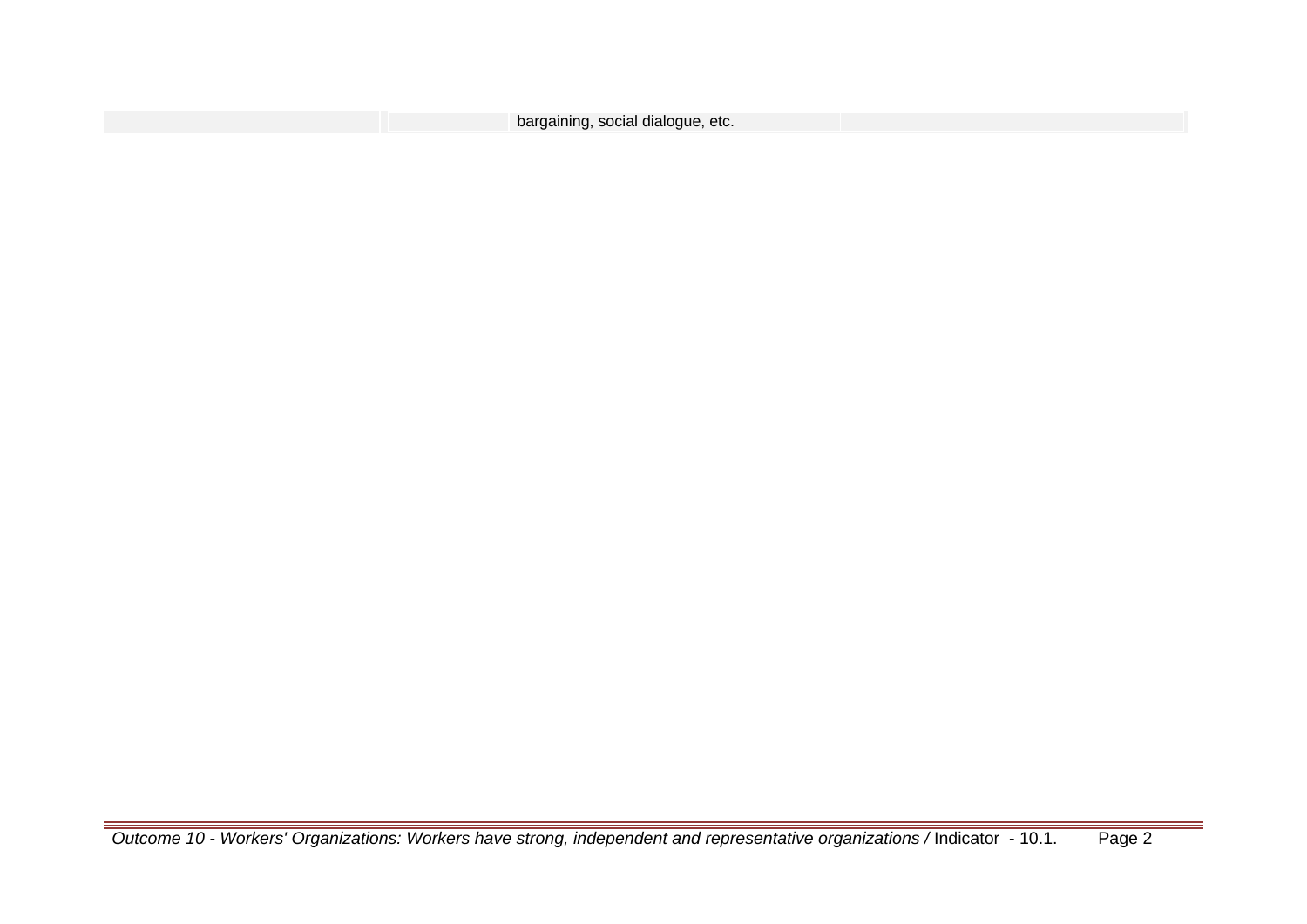| Kenya/KEN802<br>Strengthened institutional capacity of<br>workers' organizations | The Central Organisation of Trade Unions<br>(COTU Kenya) conducted training<br>programmes on fundamental principles and<br>rights at work through its training institute, the<br>Tom Mboya Labour College (TMLC). | Advice and training manuals provided. |
|----------------------------------------------------------------------------------|-------------------------------------------------------------------------------------------------------------------------------------------------------------------------------------------------------------------|---------------------------------------|
|                                                                                  | The training programmes focussed on<br>fundamental conventions, using study circle<br>techniques. It helped influencing discussions<br>on the DWCP and the national constitution<br>bills.                        | Advice and training manuals provided. |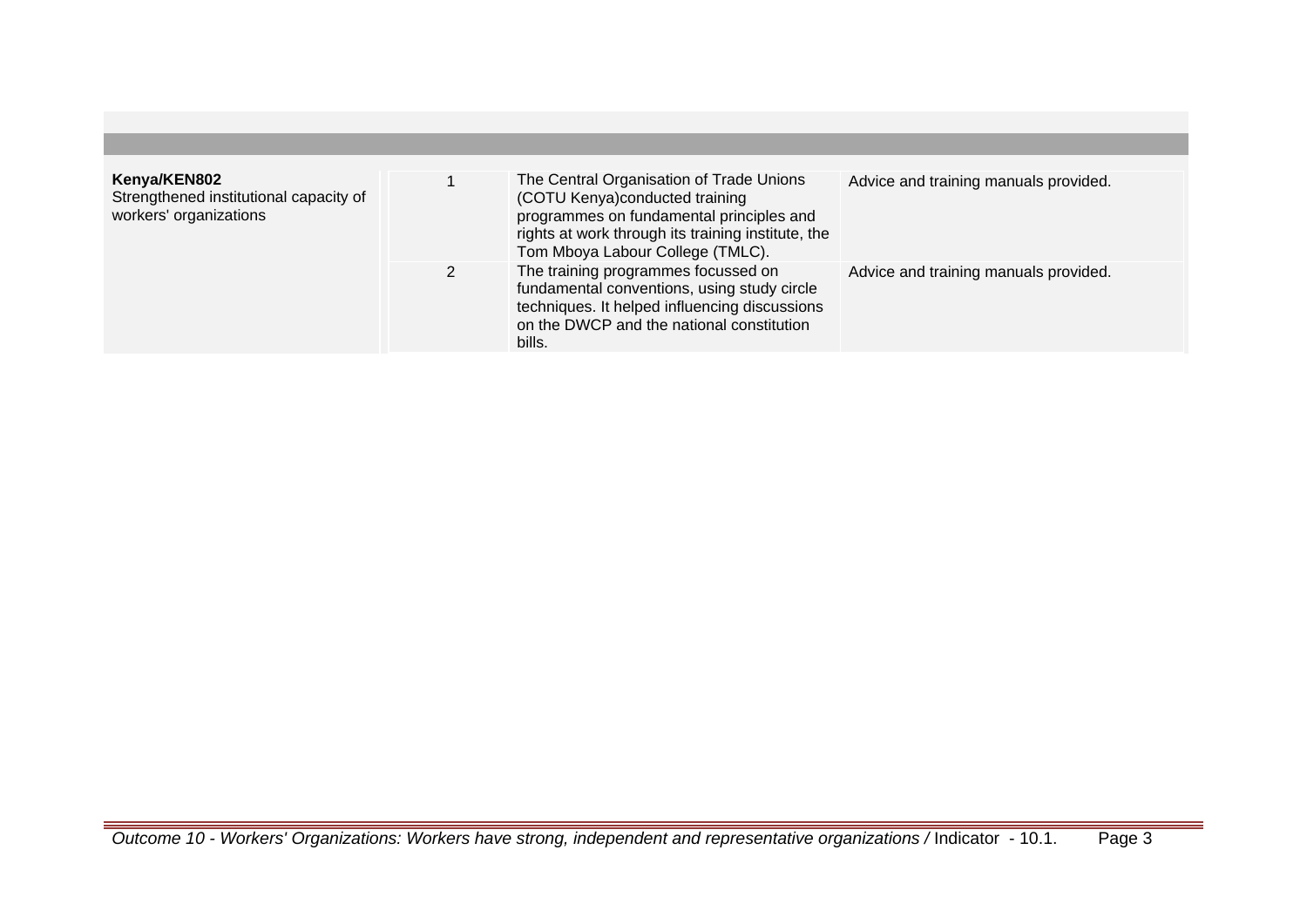| <b>Mauritius/MUS802</b><br>Commitment of Worker's Union in<br>decision making process to improve<br>productivity is effective |                | The Council of Unions/Conseil des Syndicats<br>(CDS) developed a strategic development<br>plan focusing on capacity building of its nine<br>confederate members in various topical<br>issues such as HIV/AIDS, occupational<br>health and safety, social security, social<br>dialogue, international labour standards and<br>employment.<br>CDS was established as a unifying voice of<br>the workers to promote trade union unity. | Technical support to conduct training<br>programmes and promote discussions on trade<br>union unity.<br>ILO provided capacity building to the<br>representatives of the nine Confederation of<br>Trade Unions, with regard to submitting<br>common remarks/views on the National<br><b>Employment Policy, to the National Tripartite</b><br>Forum. A National Trade Union Forum was<br>held (September 2014). |
|-------------------------------------------------------------------------------------------------------------------------------|----------------|-------------------------------------------------------------------------------------------------------------------------------------------------------------------------------------------------------------------------------------------------------------------------------------------------------------------------------------------------------------------------------------------------------------------------------------|---------------------------------------------------------------------------------------------------------------------------------------------------------------------------------------------------------------------------------------------------------------------------------------------------------------------------------------------------------------------------------------------------------------|
|                                                                                                                               | $\overline{2}$ | The capacity building programme placed<br>particular emphasis on workers' rights,<br>employment creation and action against<br>stigmatization resulting from HIV and AIDS.                                                                                                                                                                                                                                                          | Financial and technical support provided by<br>ILO.                                                                                                                                                                                                                                                                                                                                                           |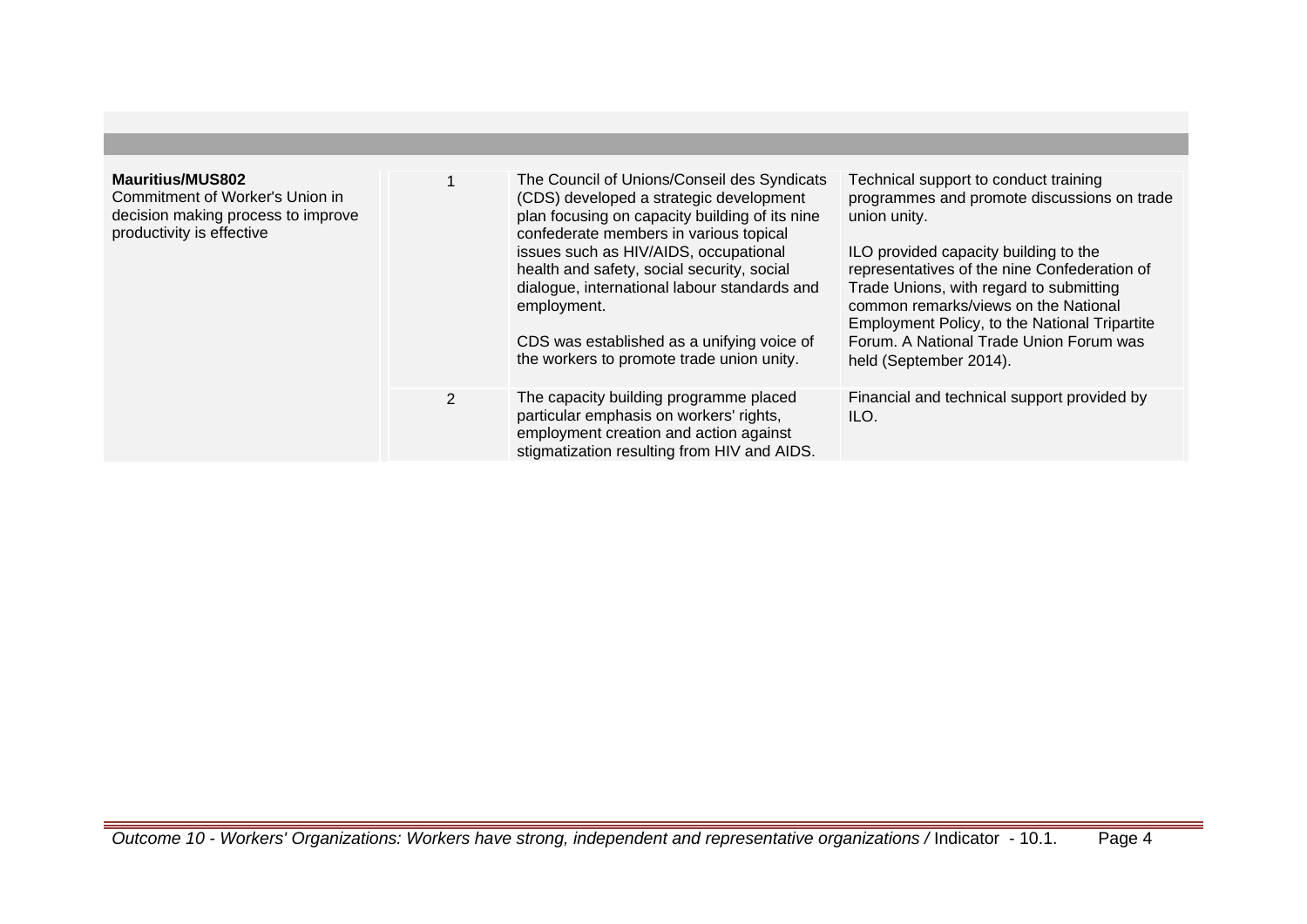| Uganda/UGA802<br>Strengthened institutional capacity of<br>workers' organizations | The National Organisation of Trade Union<br>(NOTU) adopted a general strategic plan on<br>all its trade union activities to influence<br>policies on social security, employment and<br>labour inspection. | Technical support provided on strategic plans,<br>including to leadership training. |
|-----------------------------------------------------------------------------------|------------------------------------------------------------------------------------------------------------------------------------------------------------------------------------------------------------|-------------------------------------------------------------------------------------|
|                                                                                   | The plan included focus on international<br>labour standards and social dialogue.                                                                                                                          | Study visits within the sub-region.                                                 |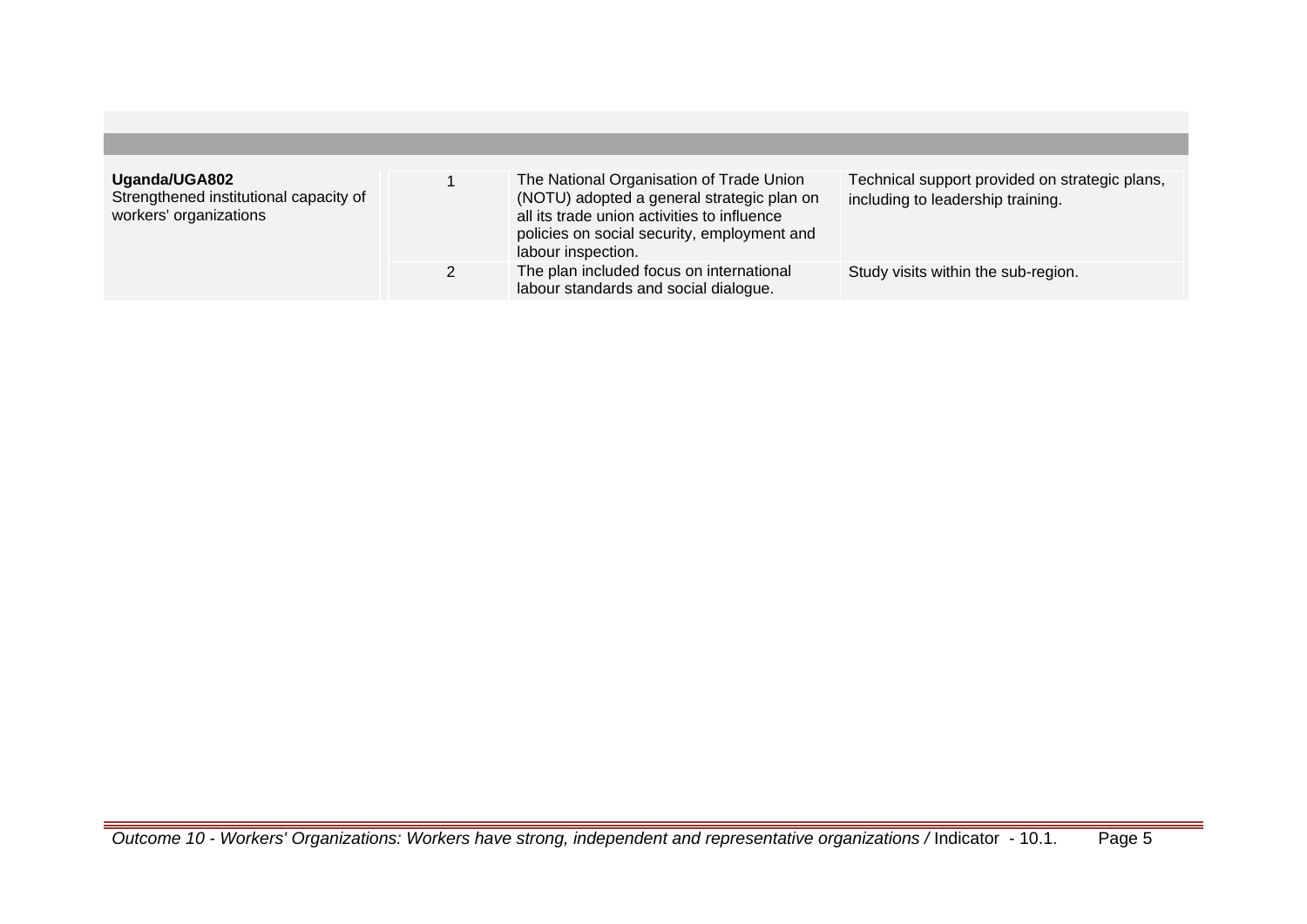| Mali/MLI802<br>Strengthened institutional capacity of<br>workers' organisations |                | The two national trade union centres, Union<br>Nationale des Travailleurs du Mali (UNTM)<br>and Confédération Syndicale des Travailleurs<br>du Mali (CSTM), contributed to the review<br>and implementation of the Lamise Pact<br>Solidarité et Development of Mali. The<br>dialogue between the unions strengthened<br>solidarity and unity of workers in Mali. | Facilitated the workshop on strengthening<br>union strategies for the unity of trade union<br>action and internal union governance.                                                                                                                                                                        |
|---------------------------------------------------------------------------------|----------------|------------------------------------------------------------------------------------------------------------------------------------------------------------------------------------------------------------------------------------------------------------------------------------------------------------------------------------------------------------------|------------------------------------------------------------------------------------------------------------------------------------------------------------------------------------------------------------------------------------------------------------------------------------------------------------|
|                                                                                 | $\overline{2}$ | The two national centres, CSTM and UNTM<br>adopted a joint action plan including<br>democratic principles, the Decent Work<br>Agenda and mechanisms for elections.                                                                                                                                                                                               | Technical support for the development of a<br>joint trade union action plan by CST and UNTM<br>on the implementation of the Decent Work<br>Agenda and mechanisms for elections.<br>Technical support to a training workshop on<br>collective bargaining techniques and social<br>dialogue (December 2014). |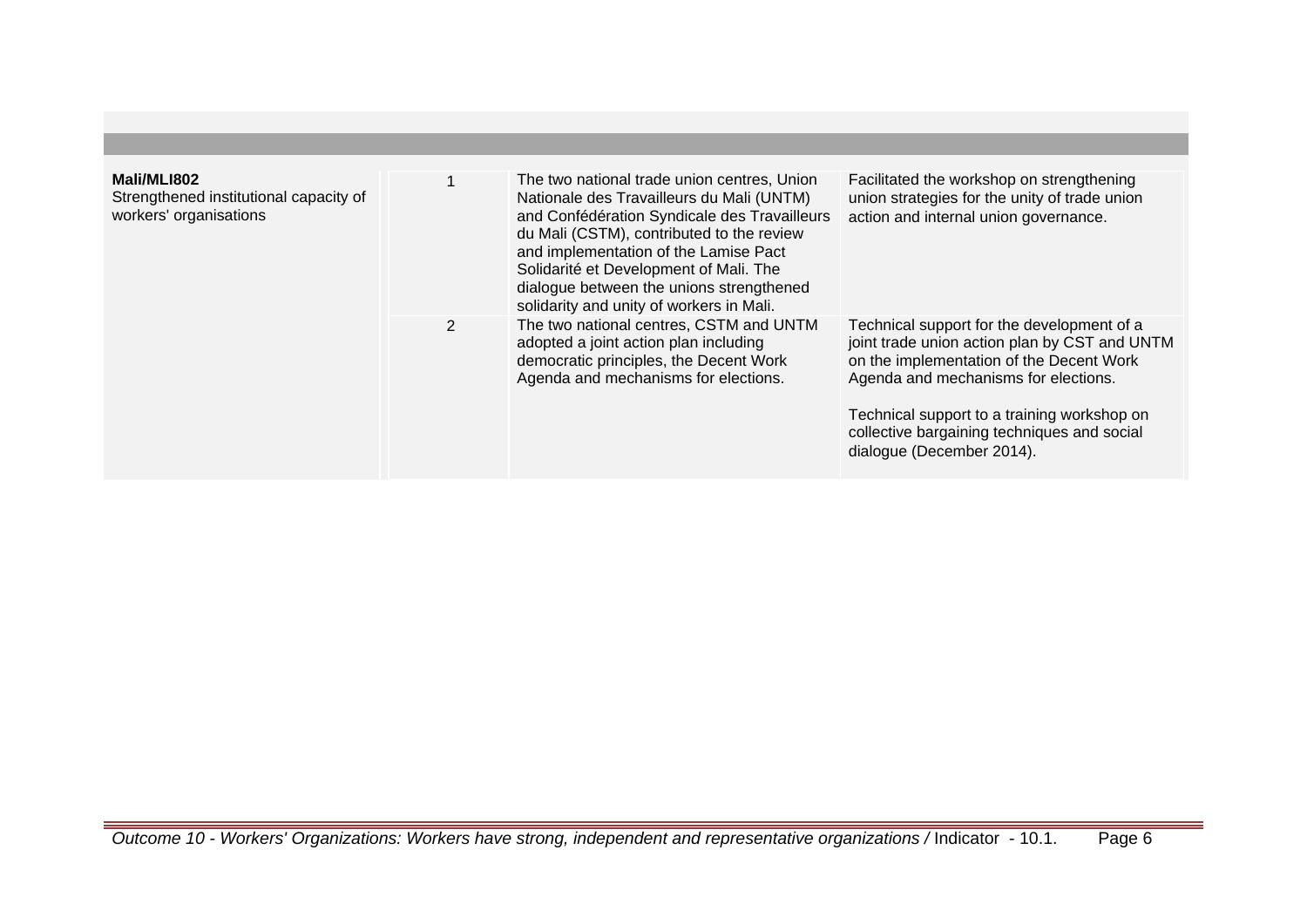| Malawi/MWI802<br>Strengthened institutional capacity of<br>workers' organisations      |   | The Malawi Congress of Trade Unions<br>(MCTU) adopted a strategic plan for 2012-<br>2015 (May 2012). In the 2014/15 biennium,<br>as a follow-up, the strategic planning and<br>training programmes focused on child labour,<br>social dialogue, trade union rights and HIV<br>and AIDS.<br>Improved participation, through increased<br>input, by worker organizations in bi- and<br>tripartite discussions addressing issues of<br>rights (HIV/AIDS, child labour). | Facilitation and technical support for MCTU<br>affiliates aimed at strengthening their<br>understanding of the DWA and their role<br>towards the implementation of DWCP.<br>Technical support on mutual gains negotiations<br>and effective social dialogue. Capacity building<br>provided on the role of trade unions in<br>eliminating the worst forms of child labour. |
|----------------------------------------------------------------------------------------|---|----------------------------------------------------------------------------------------------------------------------------------------------------------------------------------------------------------------------------------------------------------------------------------------------------------------------------------------------------------------------------------------------------------------------------------------------------------------------|---------------------------------------------------------------------------------------------------------------------------------------------------------------------------------------------------------------------------------------------------------------------------------------------------------------------------------------------------------------------------|
|                                                                                        | 2 | The MCTU strategic plan focussed on<br>reviewing sector unions' HIV/AIDS workplace<br>policies and programmes to mainstream<br>provisions of Recommendation No. 201,<br>including in the informal economy.                                                                                                                                                                                                                                                           | As above.                                                                                                                                                                                                                                                                                                                                                                 |
|                                                                                        |   | Additional CPO Information (This information should only be added when relevant and necessary and should not repeat information already                                                                                                                                                                                                                                                                                                                              |                                                                                                                                                                                                                                                                                                                                                                           |
| entered under results or ILO contribution)<br>a)Gender equality and non-discrimination |   | b) Partnerships (external)                                                                                                                                                                                                                                                                                                                                                                                                                                           |                                                                                                                                                                                                                                                                                                                                                                           |
|                                                                                        |   | forms of child labour in the tobacco sector.                                                                                                                                                                                                                                                                                                                                                                                                                         | The ILO has forged relationships with Japan Tobacco International (JTI), a<br>private sector enterprise, that is supporting efforts in eliminating the worst                                                                                                                                                                                                              |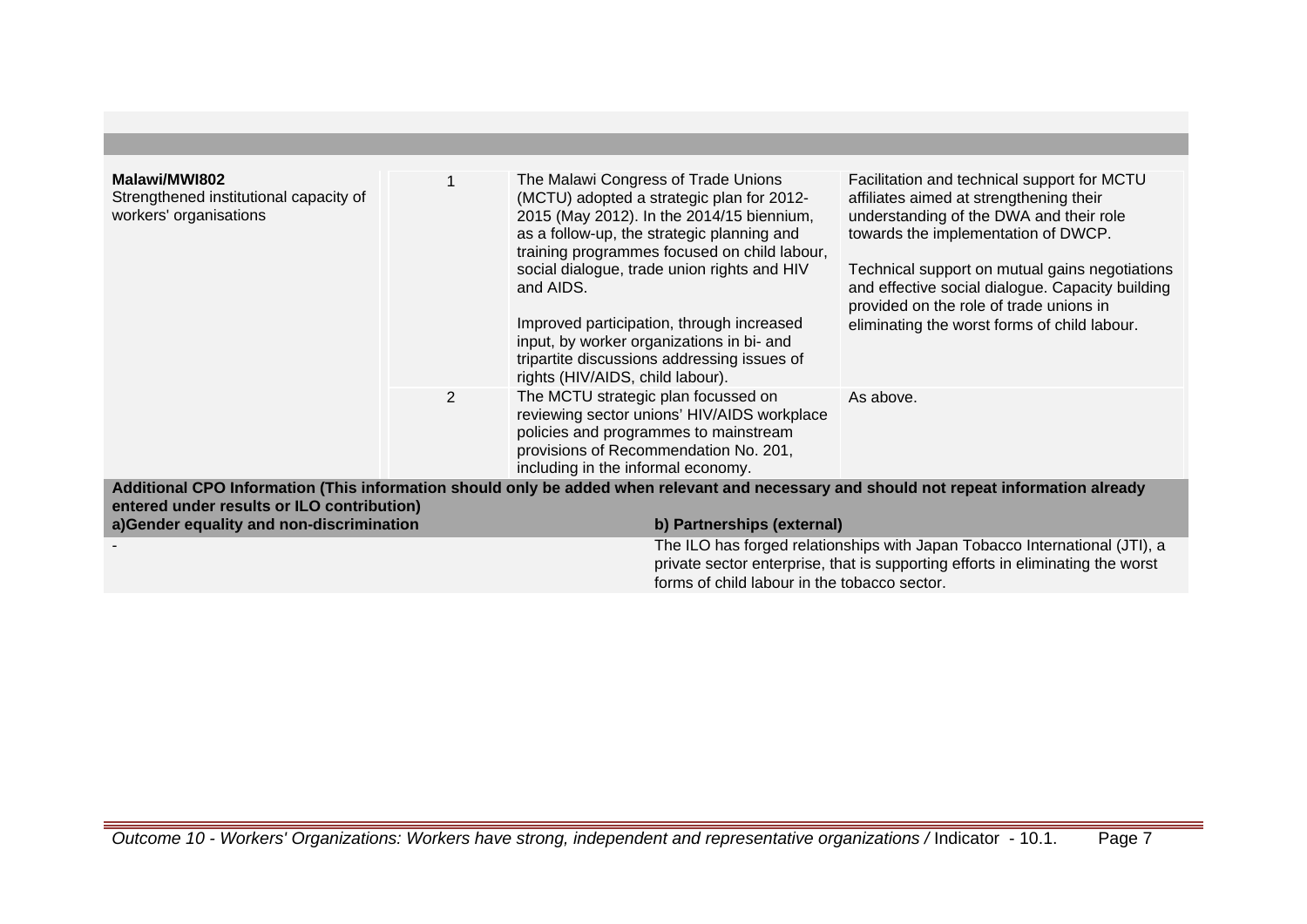| Zambia/ZMB802<br>Strengthened institutional capacity of<br>workers' organisations |   | The Zambia Congress of Trade Unions<br>(ZCTU) and the Federation of Free Trade<br>Unions of Zambia (FFTUZ) developed<br>strategic plans focussing on employment,<br>social dialogue, employment relations, child<br>labour, social security, OSH, HIV and AIDS<br>and green decent jobs.                                  | Facilitation and technical support on<br>strengthening understanding of the DWA and<br>the prioritized areas in the DWCP for Zambia to<br>deepen involvement in DWCP implementation;<br>bipartite training in mutual gains negotiations;<br>capacity building on employment relationships<br>and labour law reform process.<br>Capacity building on green decent jobs, OSH,<br>management of HIV and AIDS, and child<br>labour in the informal economy. |
|-----------------------------------------------------------------------------------|---|---------------------------------------------------------------------------------------------------------------------------------------------------------------------------------------------------------------------------------------------------------------------------------------------------------------------------|---------------------------------------------------------------------------------------------------------------------------------------------------------------------------------------------------------------------------------------------------------------------------------------------------------------------------------------------------------------------------------------------------------------------------------------------------------|
|                                                                                   | 2 | Training programmes, which included focus<br>on the Declaration on FPRW and the MNE<br>Declaration, has enabled trade unions to<br>effectively participate and influence the<br>content and process of the review of the<br>National Employment and Labour Market<br>Policy (NELMP) and the labour law reform<br>process. | Facilitation and technical support on the<br>Declaration on FPRW and the MNE<br>Declaration.                                                                                                                                                                                                                                                                                                                                                            |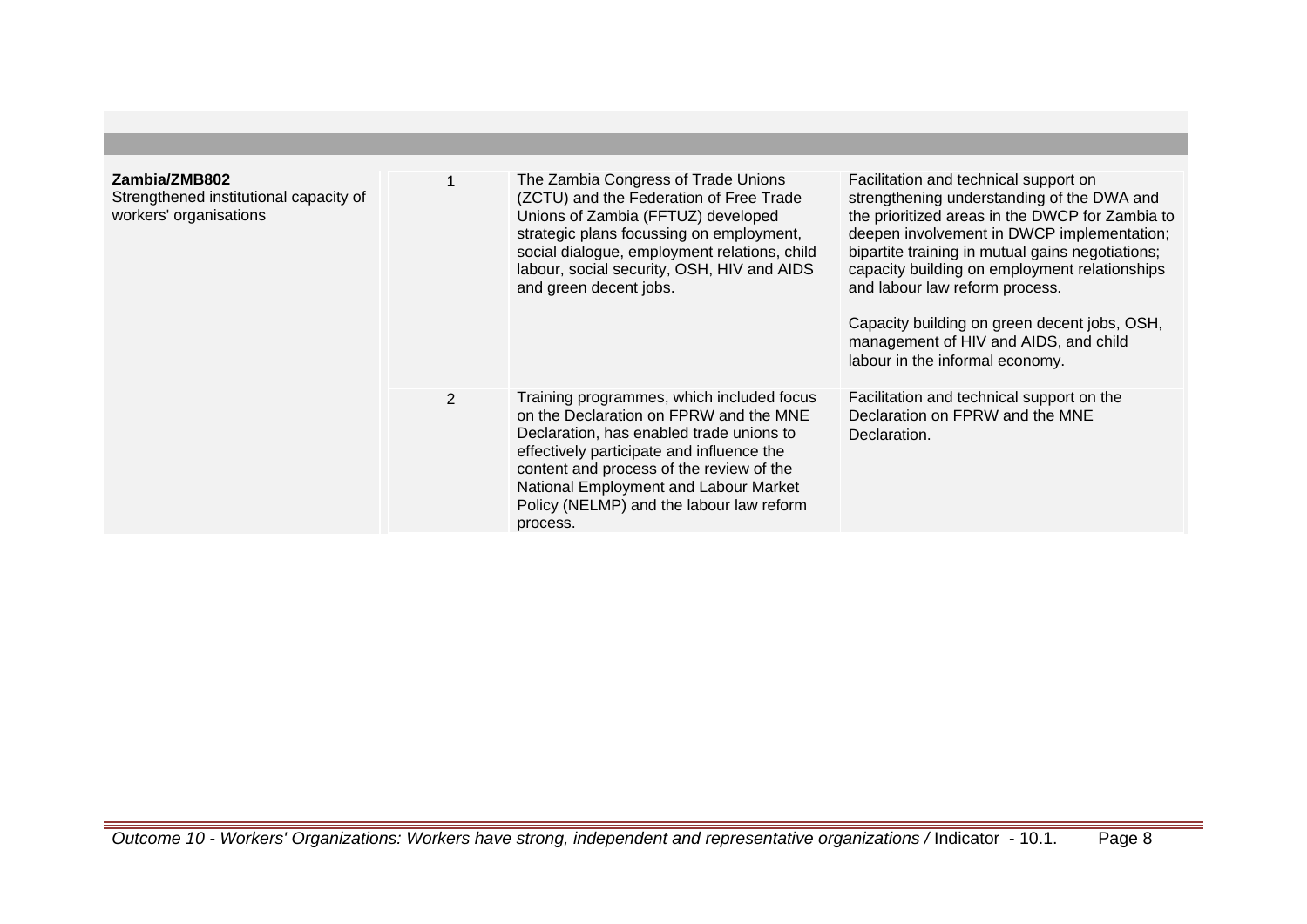| Benin/BEN802<br>Strengthened institutional capacity of<br>workers' organisations |                | L'Observatoire intersyndical de suivi et<br>d'application des conventions de l'OIT sur le<br>travail des enfants (OBISACOTE) a mis en<br>oeuvre un plan stratégique de lutte sur les<br>pires formes de travail des enfants par<br>l'implication et l'organisation des femmes<br>dans les mines et carrières et milieu rural au<br>Bénin. | Plaidoyer politique a été conduit pour<br>l'assainissement du cadre du travail des<br>travailleurs des secteurs carrières et mines du<br>Bénin.<br>Assistance technique pour la préparation des<br>termes de référence, plan d'action, feuille de<br>route et budgétisation d'OBISACOTE.<br>Assistance technique pour l'organisation de<br>l'atelier de validation (octobre 2014).<br>Le BIT a appuyé la mise en en place du comité<br>local de suivi du projet.                                                                                                                                                                                                                                                                         |
|----------------------------------------------------------------------------------|----------------|-------------------------------------------------------------------------------------------------------------------------------------------------------------------------------------------------------------------------------------------------------------------------------------------------------------------------------------------|------------------------------------------------------------------------------------------------------------------------------------------------------------------------------------------------------------------------------------------------------------------------------------------------------------------------------------------------------------------------------------------------------------------------------------------------------------------------------------------------------------------------------------------------------------------------------------------------------------------------------------------------------------------------------------------------------------------------------------------|
|                                                                                  | $\overline{2}$ | Le plan stratégique des organisations<br>syndicales du Bénin (2015-2016) a été validé<br>en 2015 et intègre la négociation collective et<br>le dialogue social. Le plan stratégique<br>s'inspire des documents clés du BIT<br>notamment la déclaration sur les principes et<br>droits fondamentaux au travail.                            | Appui technique à l'élaboration du plan d'action<br>pour promouvoir le dialogue social au Bénin<br>par la mise en place d'une structure de<br>dialogue social.<br>Assistance technique et de conseil notamment<br>pour la représentation des travailleurs dans le<br>Comité national du dialogue social (CNDS).<br>Appui technique pour l'élaboration d'une étude<br>sur l'Etat des lieux des formes inacceptables<br>de travail (ACI8) avec la participation des<br>travailleurs.<br>Le BIT a assisté, appuyé et accompagné, les<br>organisations syndicales appuyées la conduite<br>et la validation d'une étude portant sur les lieux<br>et conditions de travail des acteurs du secteur<br>des mines et carrières et concassage pour |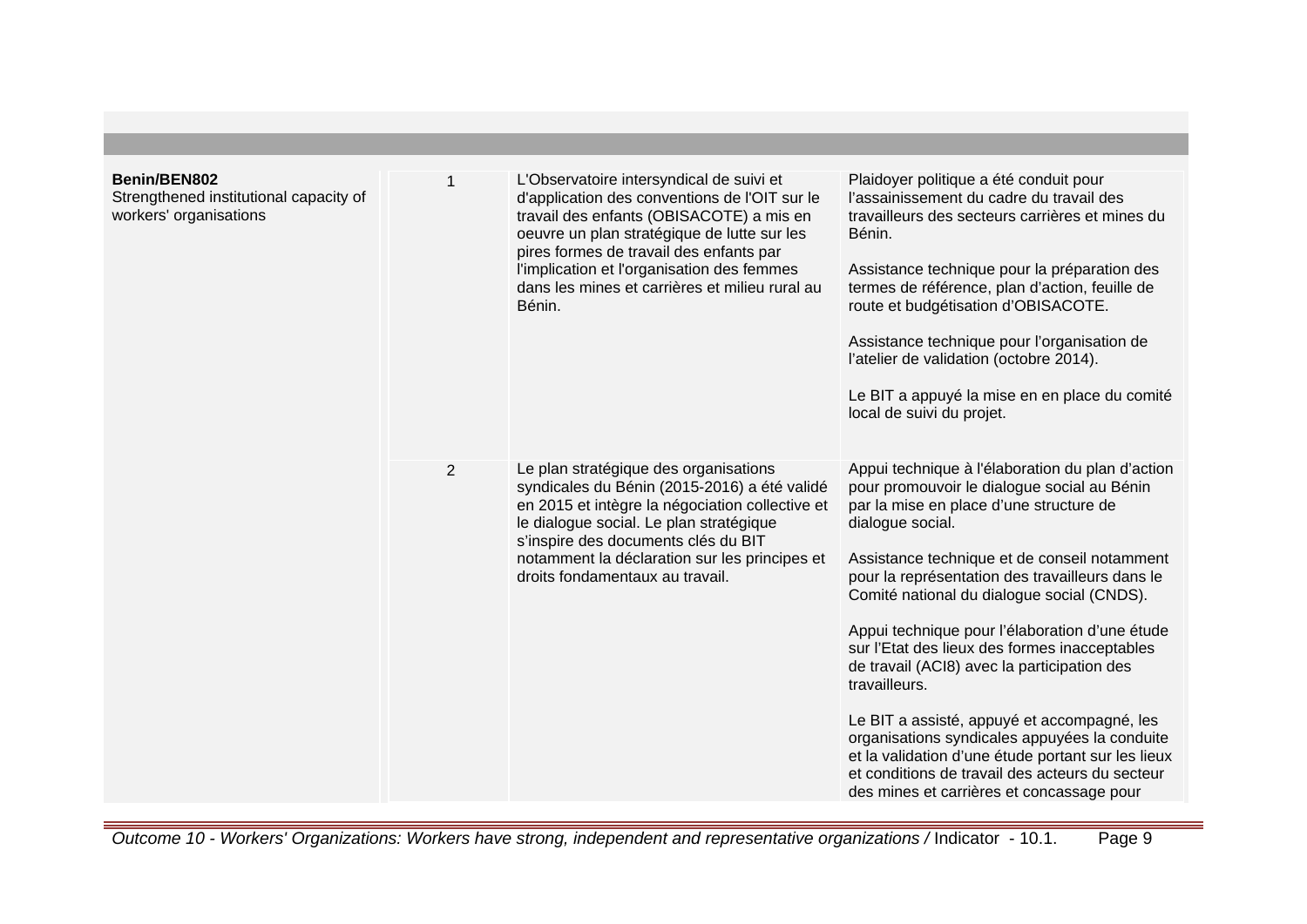|  | éliminer les formes de travail inacceptables<br>(ACI8) au Bénin. |
|--|------------------------------------------------------------------|
|  |                                                                  |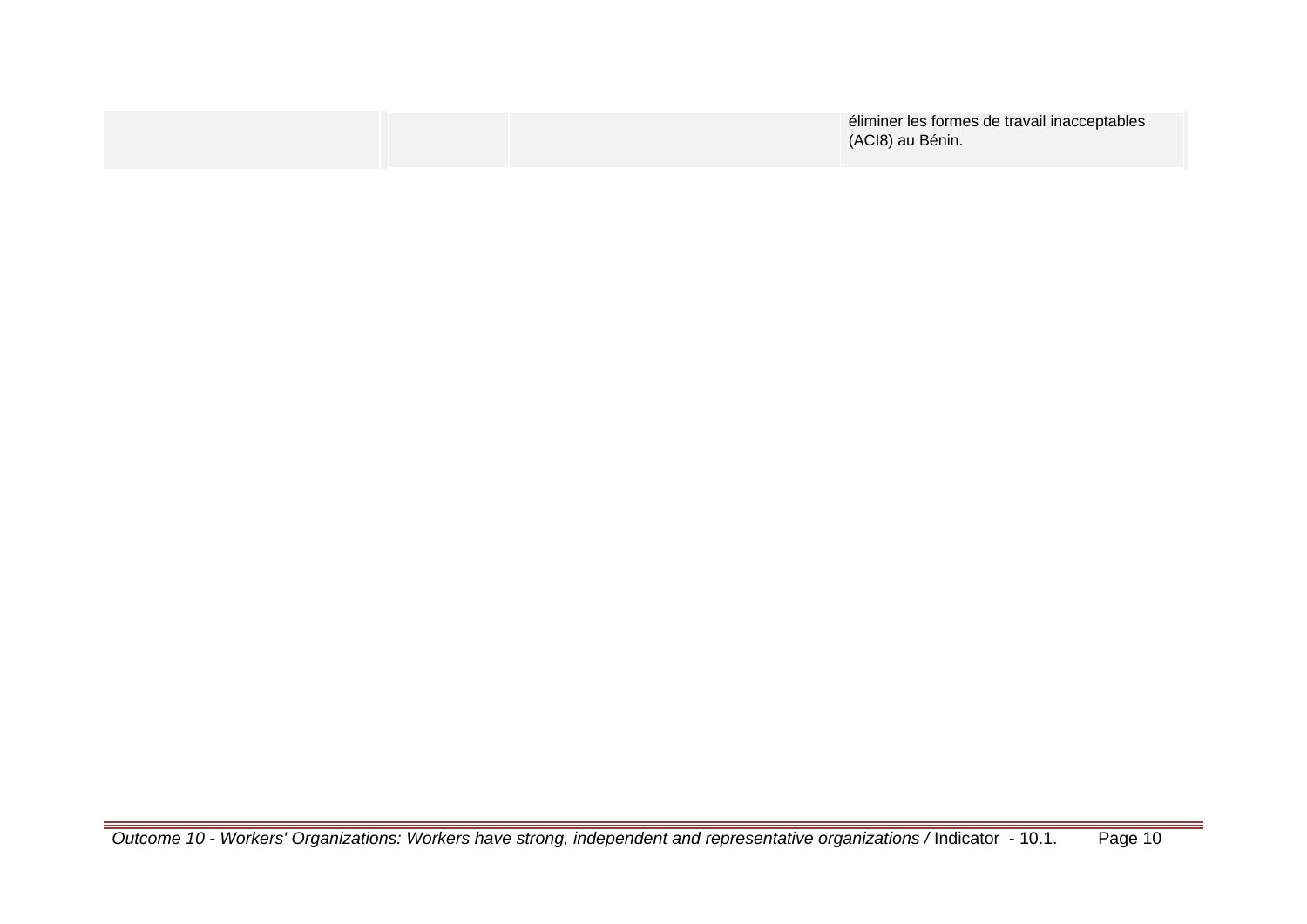| <b>Burkina Faso/BFA802</b><br>Strengthened institutional capacity of<br>workers' organisations |   | Un plan d'action et un groupe de travail pour<br>l'Unité de l'action syndicale (UAS) sur la<br>gouvernance syndicale et le genre existent<br>pour le renforcement de l'action syndicale au<br>Burkina. Les capacités des organisations<br>syndicales ont été améliorées concernant le<br>genre pour le renforcement de l'unité d'action<br>syndicale et du dialogue social.<br>Les assesseurs travailleurs sont plus<br>compétents pour défendre les droits des<br>travailleurs dans les tribunaux du travail<br>notamment dans les domaines des principes<br>et droits fondamentaux au travail. | Atelier (2014) pour renforcer les capacités des<br>organisations de travailleurs concernant la<br>participation des femmes dans la gouvernance<br>de l'Unité d'Action Syndicale, ainsi que par le<br>dialogue social et le respect des normes.<br>Appui technique pour la formation réalisée en<br>faveur des assesseurs travailleurs.<br>Un guide pour les assesseurs travailleurs a été<br>réalisé et validé au cours d'un atelier organise<br>en février 2014 |
|------------------------------------------------------------------------------------------------|---|--------------------------------------------------------------------------------------------------------------------------------------------------------------------------------------------------------------------------------------------------------------------------------------------------------------------------------------------------------------------------------------------------------------------------------------------------------------------------------------------------------------------------------------------------------------------------------------------------|------------------------------------------------------------------------------------------------------------------------------------------------------------------------------------------------------------------------------------------------------------------------------------------------------------------------------------------------------------------------------------------------------------------------------------------------------------------|
|                                                                                                | 2 | Les assesseurs travailleurs se sont appuyés<br>sur les principes et droits fondamentaux au<br>travail, en particulière concernant le genre et<br>le dialogue social.                                                                                                                                                                                                                                                                                                                                                                                                                             | Voir ci-dessus.                                                                                                                                                                                                                                                                                                                                                                                                                                                  |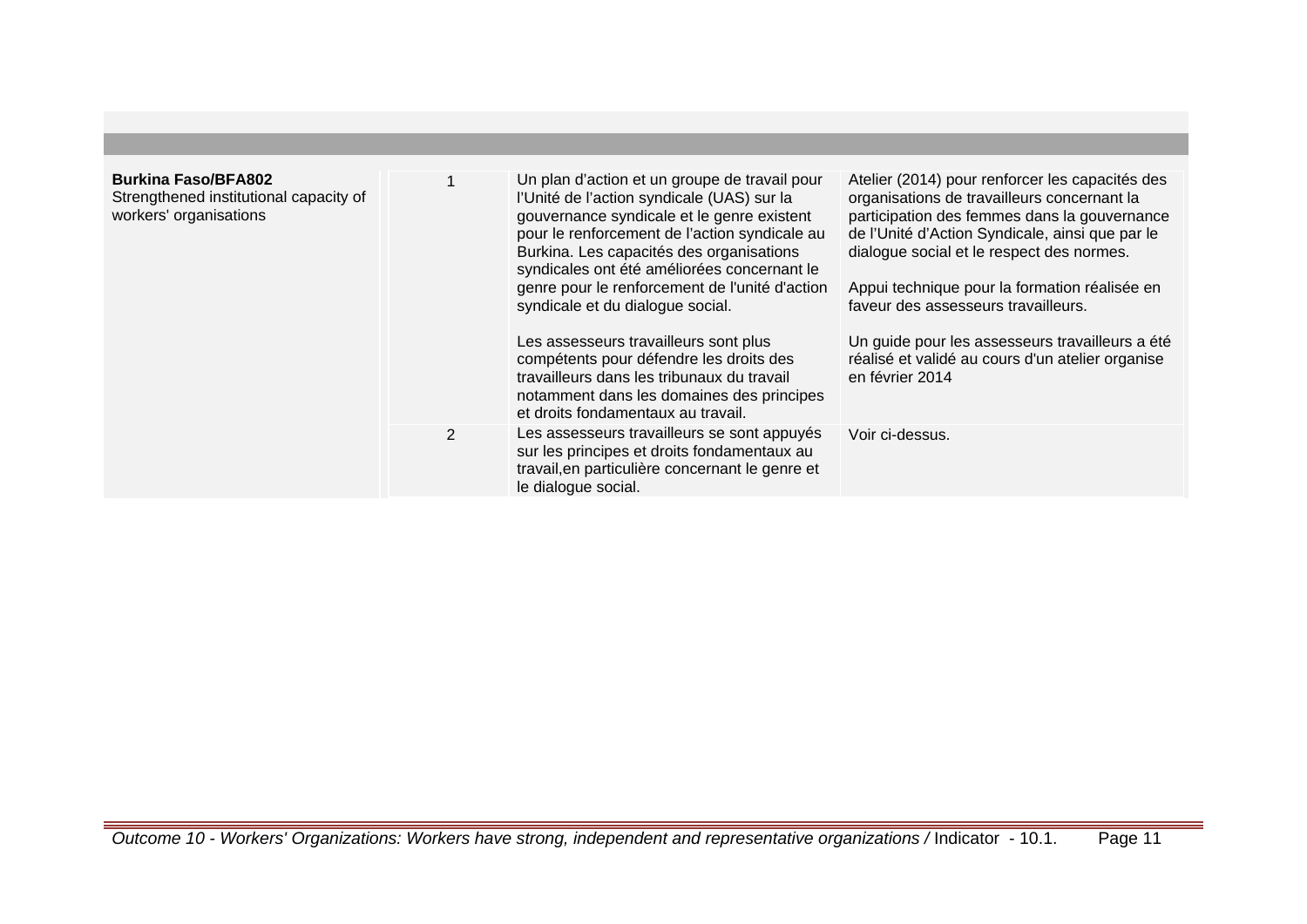| Cote d'Ivoire/CIV802<br>Strengthened institutional capacity of<br>workers' organisations |   | Le bureau exécutif de l'Union Générale des<br>Travailleurs de Côte d'Ivoire (UGTCI) est<br>doté d'un plan stratégique sur quatre ans et<br>un planning de formation syndicale pour le<br>renforcement et la redynamisation de leurs<br>structures.<br>Ce plan intègre la formation en négociation<br>collective et sur les droits et principes<br>fondamentaux au travail dans le cadre de la<br>mise en oeuvre de l'Agenda du travail décent<br>ainsi que les questions portant sur les<br>élections professionnelles.<br>Les centrales syndicales de la République de<br>Côte d'Ivoire (RCI) sont engagées dans le<br>processus des élections. | Atelier sur la négociation collective et les droits<br>et principes fondamentaux au travail.<br>Appui technique à la préparation des<br>travailleurs pour leur participation aux élections<br>professionnelles (30 leaders syndicaux des 6<br>centrales sont renforcés dans le domaine des<br>principes et droits fondamentaux au travail). |
|------------------------------------------------------------------------------------------|---|--------------------------------------------------------------------------------------------------------------------------------------------------------------------------------------------------------------------------------------------------------------------------------------------------------------------------------------------------------------------------------------------------------------------------------------------------------------------------------------------------------------------------------------------------------------------------------------------------------------------------------------------------|---------------------------------------------------------------------------------------------------------------------------------------------------------------------------------------------------------------------------------------------------------------------------------------------------------------------------------------------|
|                                                                                          | 2 | Le programme de formation des<br>organisations de travailleurs de la République<br>de Côte d'Ivoire (RCI) prévoit le renforcement<br>des compétences des leaders syndicaux<br>dans les domaines de la négociation<br>collective et des droits et principes<br>fondamentaux au travail; ces leaders<br>participent effectivement aux élections<br>professionnelles et aux négociations<br>collectives sur les révisions du code de travail<br>et les autres accords sectoriels.                                                                                                                                                                   | Appui technique à l'organisation d'un atelier de<br>renforcement de capacités.                                                                                                                                                                                                                                                              |
| entered under results or ILO contribution)                                               |   | Additional CPO Information (This information should only be added when relevant and necessary and should not repeat information already                                                                                                                                                                                                                                                                                                                                                                                                                                                                                                          |                                                                                                                                                                                                                                                                                                                                             |
| a)Gender equality and non-discrimination                                                 |   | b) Partnerships (external)                                                                                                                                                                                                                                                                                                                                                                                                                                                                                                                                                                                                                       |                                                                                                                                                                                                                                                                                                                                             |
|                                                                                          |   | <b>UNINETWORK</b>                                                                                                                                                                                                                                                                                                                                                                                                                                                                                                                                                                                                                                |                                                                                                                                                                                                                                                                                                                                             |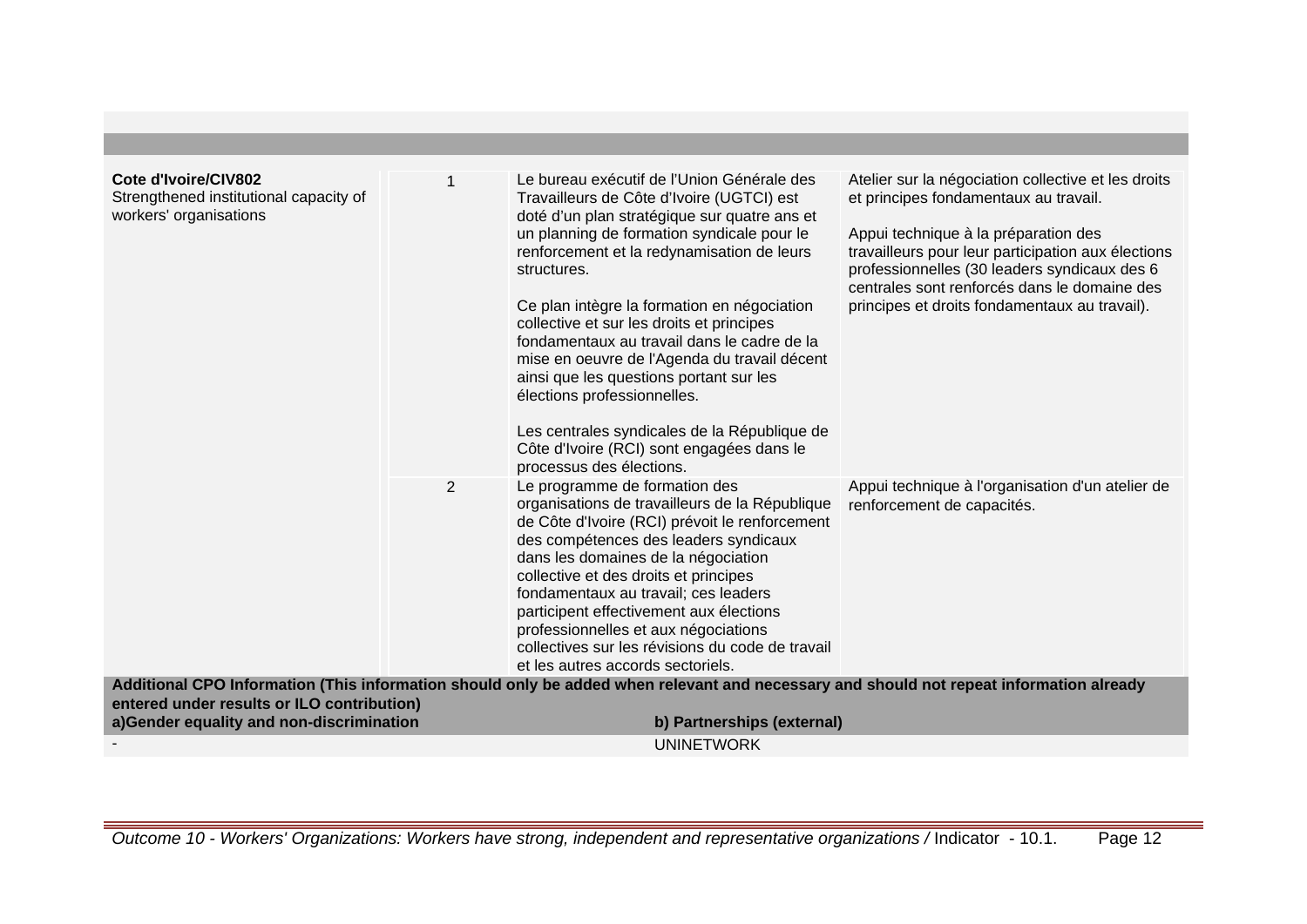| Ghana/GHA802<br>Strengthened institutional capacity of<br>workers' organisations |              | Ghana Trade Union Congress (GTUC)<br>conducted training programmes on<br>International Labour Standards, ILO                                                                                                                                                        | Technical support for the training programmes.                    |
|----------------------------------------------------------------------------------|--------------|---------------------------------------------------------------------------------------------------------------------------------------------------------------------------------------------------------------------------------------------------------------------|-------------------------------------------------------------------|
|                                                                                  |              | Supervisory Mechanisms and Enforcement of<br>Workers Rights (for 80 members).<br>In addition, the Ghana Agricultural Workers'<br>Union (GAWU) conducted several training<br>programmes on child labour.                                                             |                                                                   |
|                                                                                  | $\mathbf{2}$ | The training programmes included ILO<br>Declaration on Fundamental Principles and<br>Rights at work, Enforcement of Workers<br>Rights, ILO Supervisory Mechanism and<br>Employment issues. This to support workers'<br>contribution to national dialogue processes. | Technical support to the development of the<br>course curriculum. |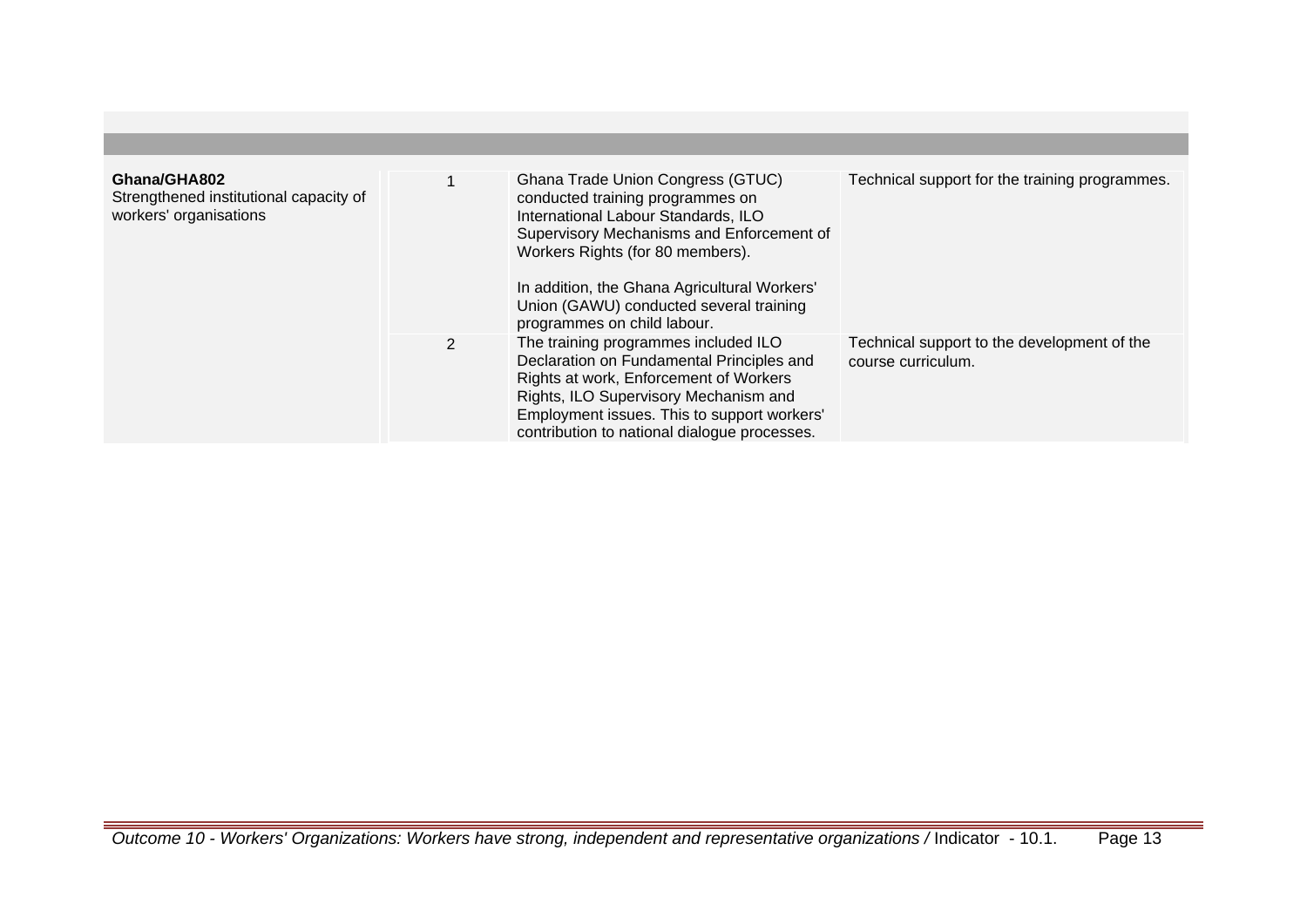## **Arab States**

| Bahrain/BHR802<br>Strengthened institutional capacity of<br>workers' organisations |                | The General Federation of Bahrain Trade<br>Unions (GFBTU) continue its efforts to fully<br>implement the ILO brokered tripartite<br>agreement (still 12 un-solved cases and<br>GFBTU is working to finalize it) to reinstate<br>all suspended and dismissed workers based<br>on Conventions Nos. 111 and 87.<br>In order to influence the national<br>development plan, socio-economic policies<br>and decent work for migrant workers, GFBTU<br>developed a media campaign, including<br>partnerships with local and regional media to<br>reach out to and organize migrant workers in<br>Bahrain. The campaign was based on the<br>ILO standards, mainly on equal treatment for<br>migrant workers. | Technical advice to support the role of GFBTU<br>in the tripartite committee that follows the<br>agreement.<br>ILO support to organize a media workshop in<br>Beirut and provided technical support to the<br>GFBTU to reach a consolidated action plan<br>aiming at enhancing its ability to influence<br>public policies and GFBTU outreach efforts<br>towards migrant workers. |
|------------------------------------------------------------------------------------|----------------|-------------------------------------------------------------------------------------------------------------------------------------------------------------------------------------------------------------------------------------------------------------------------------------------------------------------------------------------------------------------------------------------------------------------------------------------------------------------------------------------------------------------------------------------------------------------------------------------------------------------------------------------------------------------------------------------------------|-----------------------------------------------------------------------------------------------------------------------------------------------------------------------------------------------------------------------------------------------------------------------------------------------------------------------------------------------------------------------------------|
|                                                                                    | $\overline{2}$ | The General Federation of Bahrain Trade<br>Unions has set up a specialized team to<br>develop position papers and key messages<br>based on the international labour standards<br>and fundamental principles and rights at<br>work.                                                                                                                                                                                                                                                                                                                                                                                                                                                                    | Technical support and coaching to GFBTU<br>trainers to independently train their co-workers.                                                                                                                                                                                                                                                                                      |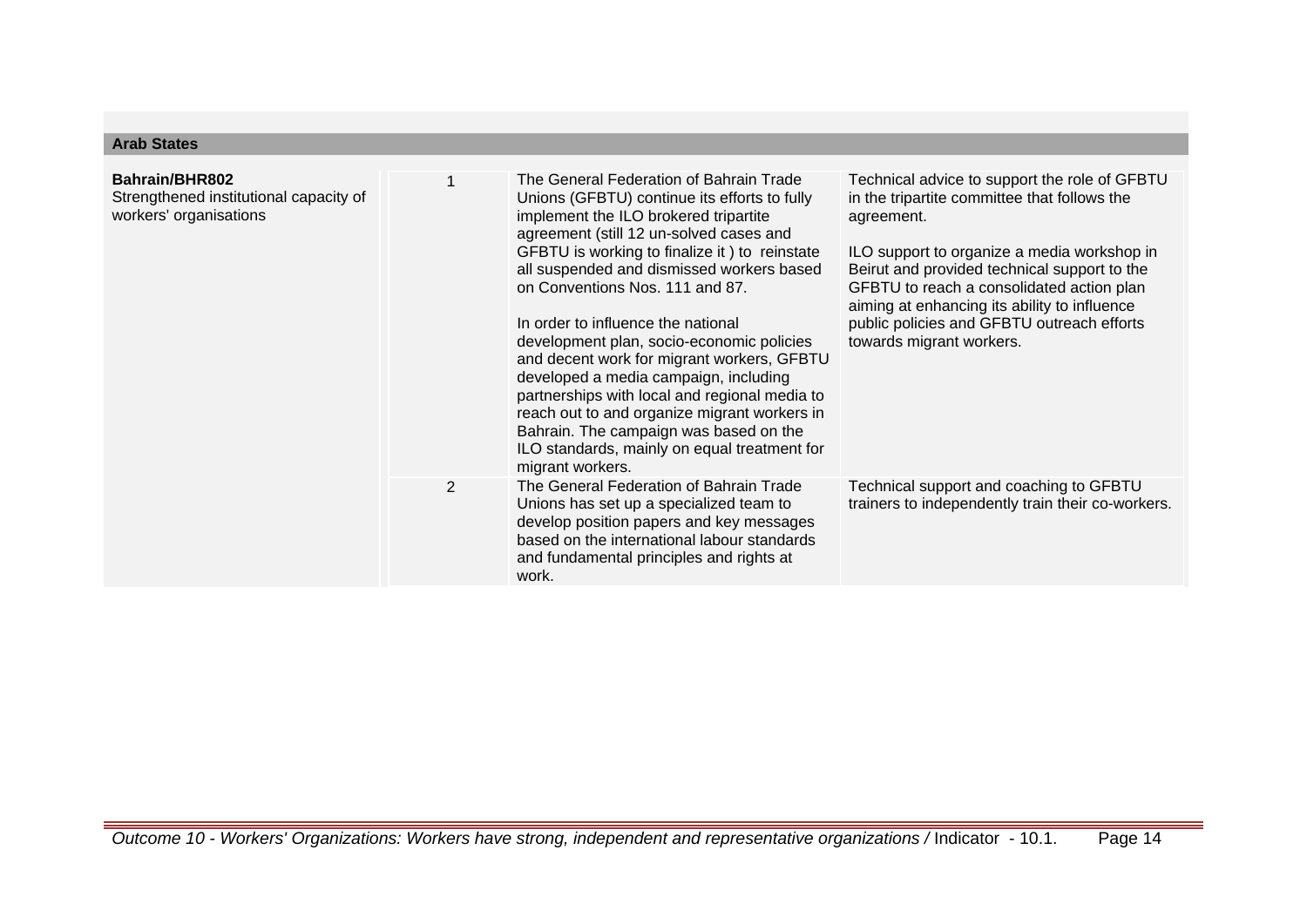| Oman/OMN802<br>Strengthened institutional capacity of<br>workers' organisations                                      | 1 | The General Federation of Oman Trade<br>Unions (GFOTU) held its first congress (after<br>its founding Congress), February 2014, and<br>adopted a recommendation to ratify ILO<br>Conventions Nos. 87 and 98, and to amend<br>the labour law in line with International<br>Labour Standards. It developed an action<br>plan focusing on trade union rights, collective<br>bargaining and social dialogue. It started the<br>establishment of sectoral unions in targeted<br>sectors such as tourism and oil.<br>GFOTU institutionalized training units in its<br>structure and their trainers conducted<br>trainings and awareness raising sessions for<br>GFOTU affiliates on International Labour<br>Standards, social dialogue, and fundamental<br>principles and rights at work.<br>A media and communication action plan on<br>trade union rights was developed to reach out<br>to migrant workers. | Technical support to hold the GFOTU<br>Congress.<br>Technical support to form a training team of 15<br>trade unionists on training techniques and key<br>priority issues for trade unions.<br>ILO provided support to the GFOTU to hold a<br>media workshop and develop an action plan<br>aiming at enhancing its outreach efforts<br>towards migrant workers. |
|----------------------------------------------------------------------------------------------------------------------|---|---------------------------------------------------------------------------------------------------------------------------------------------------------------------------------------------------------------------------------------------------------------------------------------------------------------------------------------------------------------------------------------------------------------------------------------------------------------------------------------------------------------------------------------------------------------------------------------------------------------------------------------------------------------------------------------------------------------------------------------------------------------------------------------------------------------------------------------------------------------------------------------------------------|----------------------------------------------------------------------------------------------------------------------------------------------------------------------------------------------------------------------------------------------------------------------------------------------------------------------------------------------------------------|
|                                                                                                                      | 2 | The GFOTU trainers were able to carry out<br>training on key issues related to the ILO<br>Declaration on Fundamental Principles and<br>Rights at Work.<br>The media and communication action plan<br>was based on the ILO Declaration on<br>Fundamental Principles and Rights at Work<br>and the ILO Declaration on Social Justice for<br>a Fair Globalization.                                                                                                                                                                                                                                                                                                                                                                                                                                                                                                                                         | Technical support and coaching to the trade<br>union trainers.                                                                                                                                                                                                                                                                                                 |
|                                                                                                                      |   | Additional CPO Information (This information should only be added when relevant and necessary and should not repeat information already                                                                                                                                                                                                                                                                                                                                                                                                                                                                                                                                                                                                                                                                                                                                                                 |                                                                                                                                                                                                                                                                                                                                                                |
| entered under results or ILO contribution)<br>a)Gender equality and non-discrimination<br>b) Partnerships (external) |   |                                                                                                                                                                                                                                                                                                                                                                                                                                                                                                                                                                                                                                                                                                                                                                                                                                                                                                         |                                                                                                                                                                                                                                                                                                                                                                |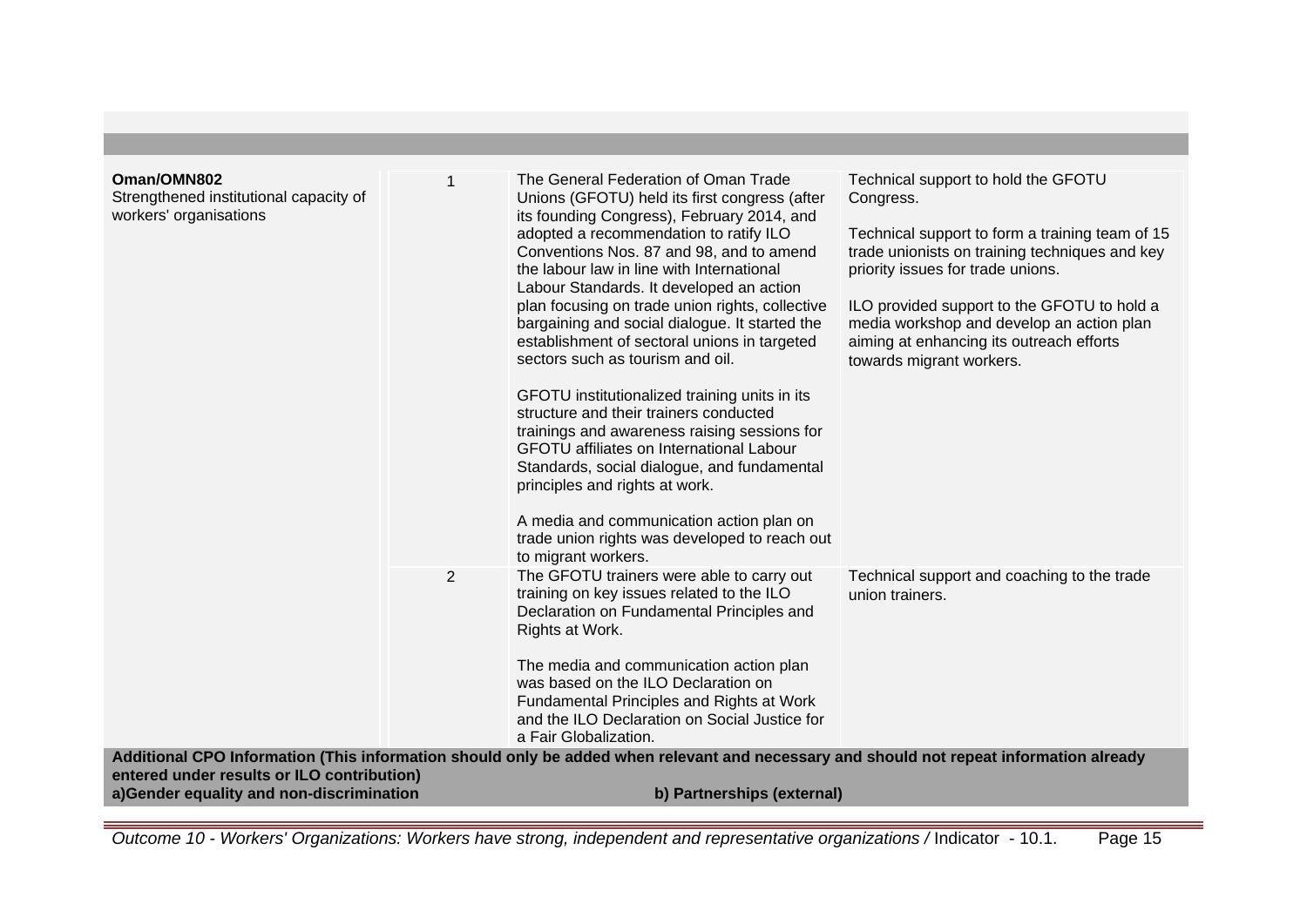The GFOTU congress elected two ladies for its executive board and adopted a policy to encourage women workers participation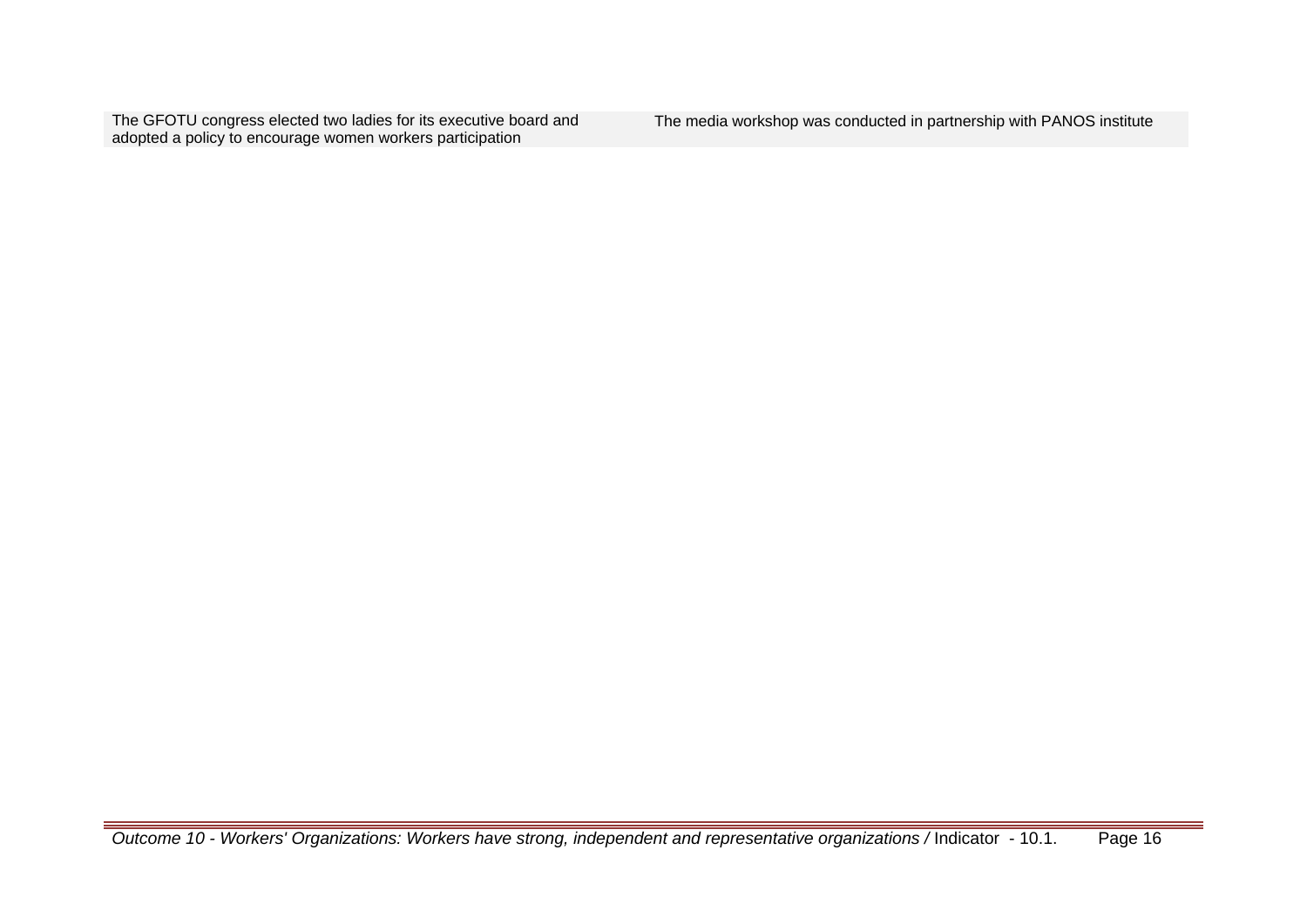### **Asia and the Pacific**

| China/CHN802<br>Strengthened institutional capacity of<br>workers' organisations |                | All China Federation of Trade Unions<br>(ACFTU) adopted a guideline to implement<br>the State Council Provision on providing<br>better services to rural migrant workers.<br>Initial joint cooperation mechanisms between<br>ACFTU and national trade union centres of<br>some African countries, together with some<br>major Chinese companies, have been<br>established to promote more socially<br>responsibly investment of Chinese<br>companies in Africa. | Workshop (April 2015) organized on social<br>protection for rural migrant workers to review<br>barriers facing rural migrant workers,<br>particularly the portability difficulty and identify<br>solutions with reference to some EU and Asian<br>experiences. The findings of the workshop<br>contributed to the implementation of the<br>Guideline.<br>Technical support to the ILO/ACFTU workshop<br>(March 2015) on labour standards. Trade union<br>officials from the central and local levels were<br>trained on the relevant ILS and experience of<br>other countries on remuneration and working<br>time standards (labour quota). |
|----------------------------------------------------------------------------------|----------------|-----------------------------------------------------------------------------------------------------------------------------------------------------------------------------------------------------------------------------------------------------------------------------------------------------------------------------------------------------------------------------------------------------------------------------------------------------------------|---------------------------------------------------------------------------------------------------------------------------------------------------------------------------------------------------------------------------------------------------------------------------------------------------------------------------------------------------------------------------------------------------------------------------------------------------------------------------------------------------------------------------------------------------------------------------------------------------------------------------------------------|
|                                                                                  | $\overline{2}$ | The guideline includes actions and measures<br>trade unions can take at various levels to<br>help rural migrant workers better access to<br>social security schemes and enjoy equal<br>social and political rights in urban areas.<br>The joint cooperation mechanisms between<br>ACFTU and national trade union centres of<br>some African countries, together with some<br>major Chinese companies, are in line with the<br>MNE declaration.                  | Technical contribution on international labour<br>standards and MNE declaration to the<br>China-African Trade Union Leaders Forum on<br>"Labour relations and role of trade unions in<br>MNCs", which aimed to build a cooperation<br>platform between Chinese companies and<br>African trade unions and advocate Chinese<br>companies on international labour standards.                                                                                                                                                                                                                                                                   |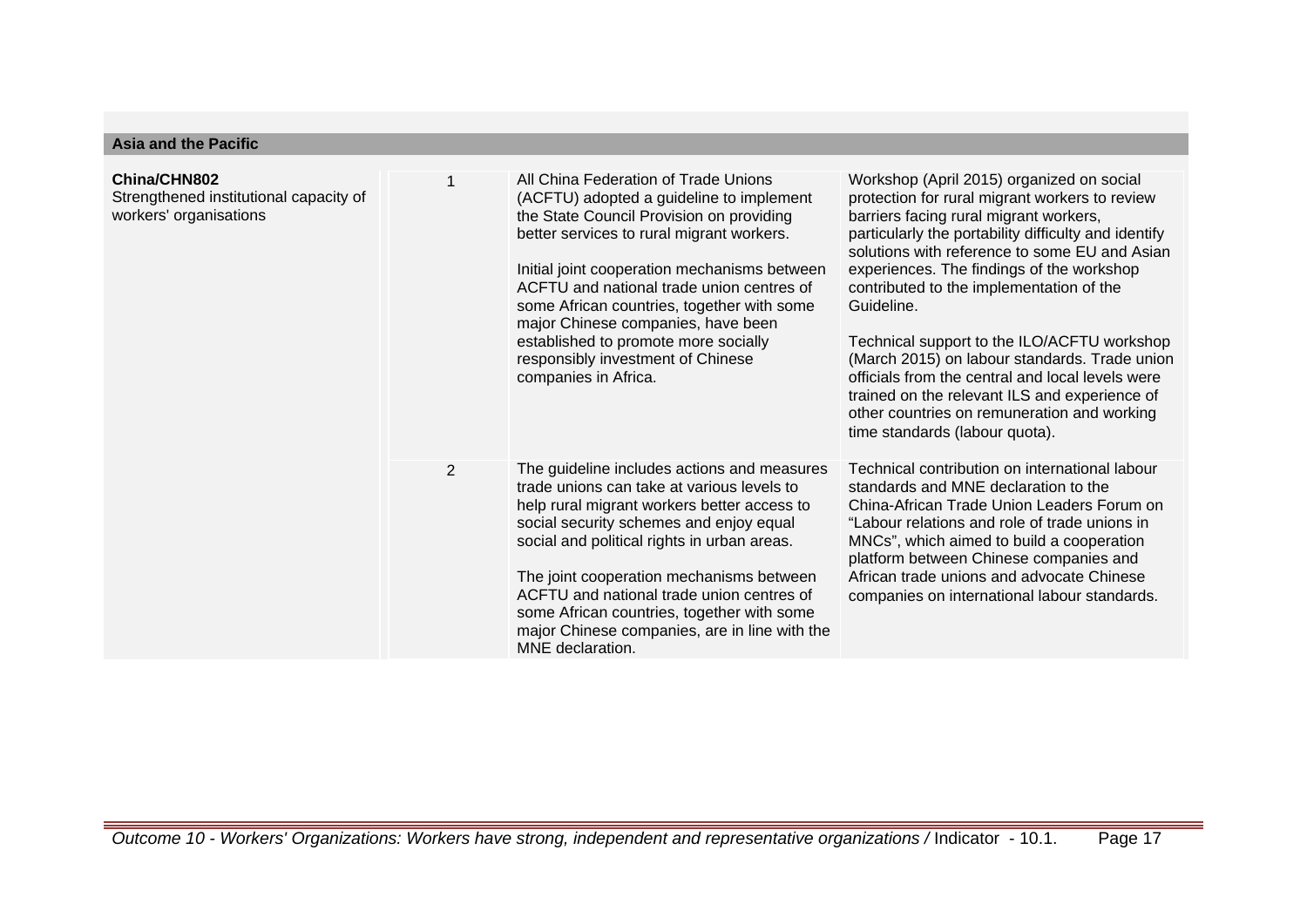| Thailand/THA802<br>Strengthened institutional capacity of<br>workers' organisations |   | Building on earlier results to organize migrant<br>workers and having signed a Memorandum<br>of Understanding (MOU) with Cambodian<br>unions (National Trade Union Alliance<br>Chamber of Cambodia (NACC), Cambodian<br>Confederation of Trade Unions (CCTU) and<br>Cambodian Labour of Confederation (CLC))<br>in November 2013, Thai unions have played<br>a crucial role as advocators, watchdogs and<br>protectors of migrant workers' rights.<br><b>State Enterprises Workers' Relations</b><br>Confederation (SERC) strengthened<br>cooperation with Migrant Workers' Rights<br>Network (MWRN) and trained more than 100<br>migrant workers on labour rights (2015);<br>trade unions strengthened networking with<br>civil society, such as the Sex Workers'<br>Association, to organise migrant workers and<br>protect their rights.<br>Trade unions submitted a demand to the<br>government for the effective implementation<br>of the minimum wage as well as its increment<br>from 300 baht to 360 baht to be effective from<br>January 2016. | Technical support provided, including to<br>workshop on organising the unorganised,<br>including migrants, in Bangkok (June 2015).<br>Technical support provided to the SERC<br>capacity building training for young labour<br>leaders in Mahachai (2014) and in Bangkok<br>(2015).<br>Technical inputs were provided. A national<br>union strategic meeting for the implementation<br>and adjustment of the minimum wage (October<br>2015) for developing monitoring mechanisms<br>of the minimum wage implementation was<br>held. |
|-------------------------------------------------------------------------------------|---|---------------------------------------------------------------------------------------------------------------------------------------------------------------------------------------------------------------------------------------------------------------------------------------------------------------------------------------------------------------------------------------------------------------------------------------------------------------------------------------------------------------------------------------------------------------------------------------------------------------------------------------------------------------------------------------------------------------------------------------------------------------------------------------------------------------------------------------------------------------------------------------------------------------------------------------------------------------------------------------------------------------------------------------------------------|-------------------------------------------------------------------------------------------------------------------------------------------------------------------------------------------------------------------------------------------------------------------------------------------------------------------------------------------------------------------------------------------------------------------------------------------------------------------------------------------------------------------------------------|
|                                                                                     | 2 | Trade unions have submitted a letter of<br>demands to the Junta government twice (in<br>2014 and 2015) for the ratification of<br>Conventions Nos. 87 and 98. They have also<br>submitted a draft Labour Law, revised in<br>accordance with the principles of<br>Conventions Nos. 87 and 98.<br>112 young union leaders, trained on                                                                                                                                                                                                                                                                                                                                                                                                                                                                                                                                                                                                                                                                                                                     | Interactive dialogue and consultations with<br>union leaders in Bangkok (2014 and 2015).                                                                                                                                                                                                                                                                                                                                                                                                                                            |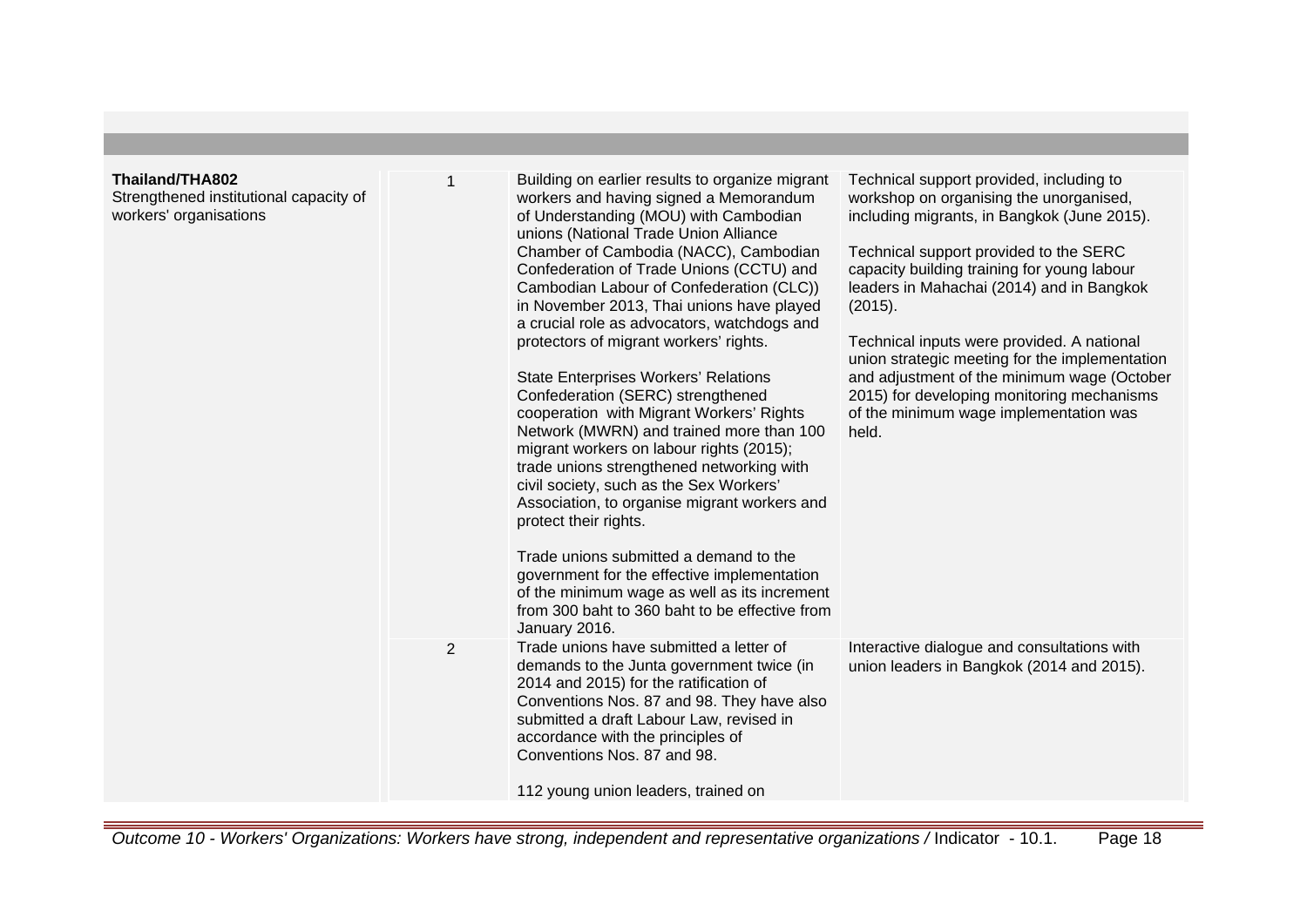| Conventions Nos. 87 and 98, have advocated |  |
|--------------------------------------------|--|
| union members on labour and trade union    |  |
| rights and promoted international labour   |  |
| standards in workplaces.                   |  |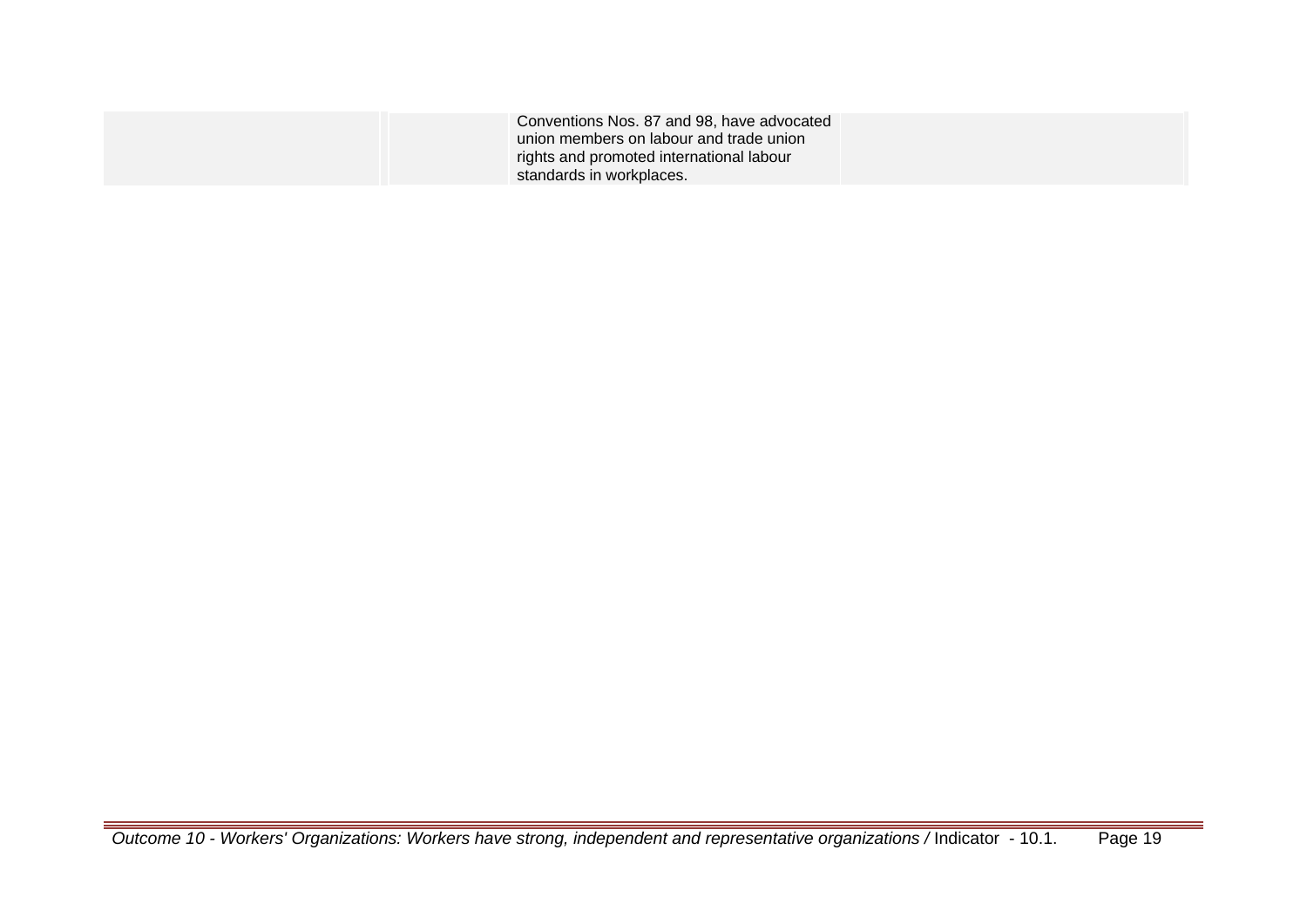| Indonesia/IDN802<br>Strengthened institutional capacity of<br>workers' organisations |   | Four main national confederations worked<br>together and developed strategic plans<br>reflecting common agenda in regard to<br>promotion of decent work, wage policies,<br>migrants and labour law reforms.<br>The four main national confederations,<br>Konfederasi Serikat Pekerja Indonesia<br>(KSPI), Konfederasi Serikat Buruth Seluruh<br>Indonesia (KSBSI), Konfederasi Serikat<br>Pekerja Seluruh Indonesia - Rekonsiliasi<br>(KSPSI-R) and Konfederasi Serikat Pekerja<br>Seluruh Indonesia - Congress Jakarta<br>(KSPSI-Congress Jakarta) adopted an action<br>plan for organizing and advocacy for decent<br>work for migrant workers, including<br>union-to-union cooperation for ratification of<br>ILO Convention No. 189.<br>The training programmes of the unions<br>incorporate knowledge dissemination on ILO<br>standards and are aimed at building capacity<br>for organizing, collective bargaining and<br>social dialogue over wage policy and labour<br>law reforms in line with ILO Convention No.<br>87. | With funding from the Governments of<br>Australia and the United States of America and<br>from the European Union and in cooperation<br>with the Better Work programme, ILO seminars<br>and workshops over the biennium were<br>specifically aimed at promoting joint policy<br>development, promoting common agenda and<br>advocacy for decent work in union<br>programmes. Technical support to prepare and<br>implement the action plans for organizing and<br>decent work for migrant workers. |
|--------------------------------------------------------------------------------------|---|-----------------------------------------------------------------------------------------------------------------------------------------------------------------------------------------------------------------------------------------------------------------------------------------------------------------------------------------------------------------------------------------------------------------------------------------------------------------------------------------------------------------------------------------------------------------------------------------------------------------------------------------------------------------------------------------------------------------------------------------------------------------------------------------------------------------------------------------------------------------------------------------------------------------------------------------------------------------------------------------------------------------------------------|----------------------------------------------------------------------------------------------------------------------------------------------------------------------------------------------------------------------------------------------------------------------------------------------------------------------------------------------------------------------------------------------------------------------------------------------------------------------------------------------------|
|                                                                                      | 2 | The action plans of the unions on organizing<br>Indonesian migrant workers includes focus<br>on advocacy for amendment of Indonesian<br>Law Number 39/2004 (on Placement and<br>Protection of Indonesian Workers Abroad) to<br>promote fundamental principles and rights of<br>workers, especially for freedom of association<br>and social protection.                                                                                                                                                                                                                                                                                                                                                                                                                                                                                                                                                                                                                                                                           | With funding from the Governments of<br>Australia and the United States of America and<br>from the European Union and in cooperation<br>with the Better Work programme, technical<br>support through activities under the ILO's<br>Decent Work Country Programme (through ILO<br>seminars and workshops) contributed towards<br>this capacity for training and helped in<br>development of the education materials.                                                                                |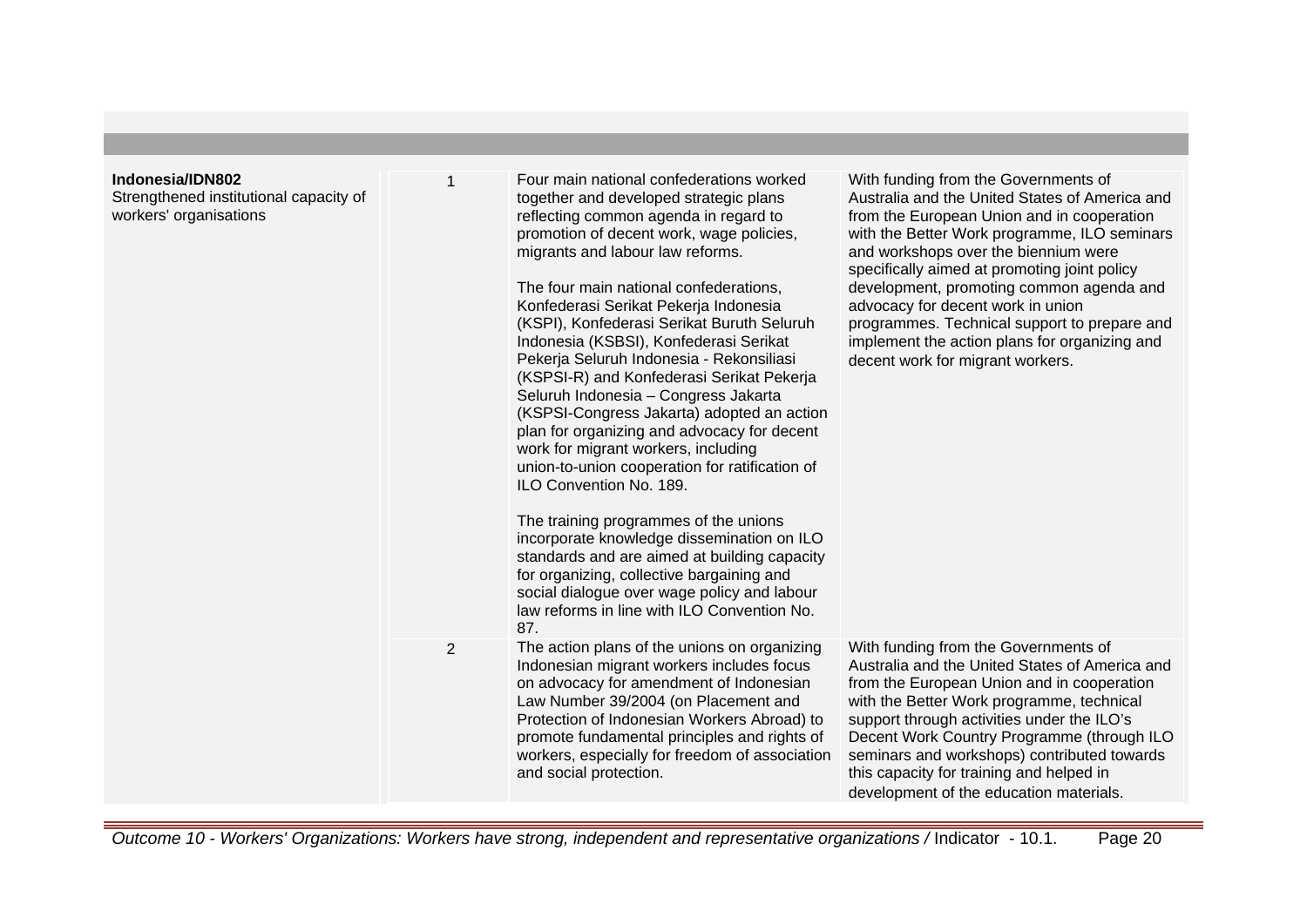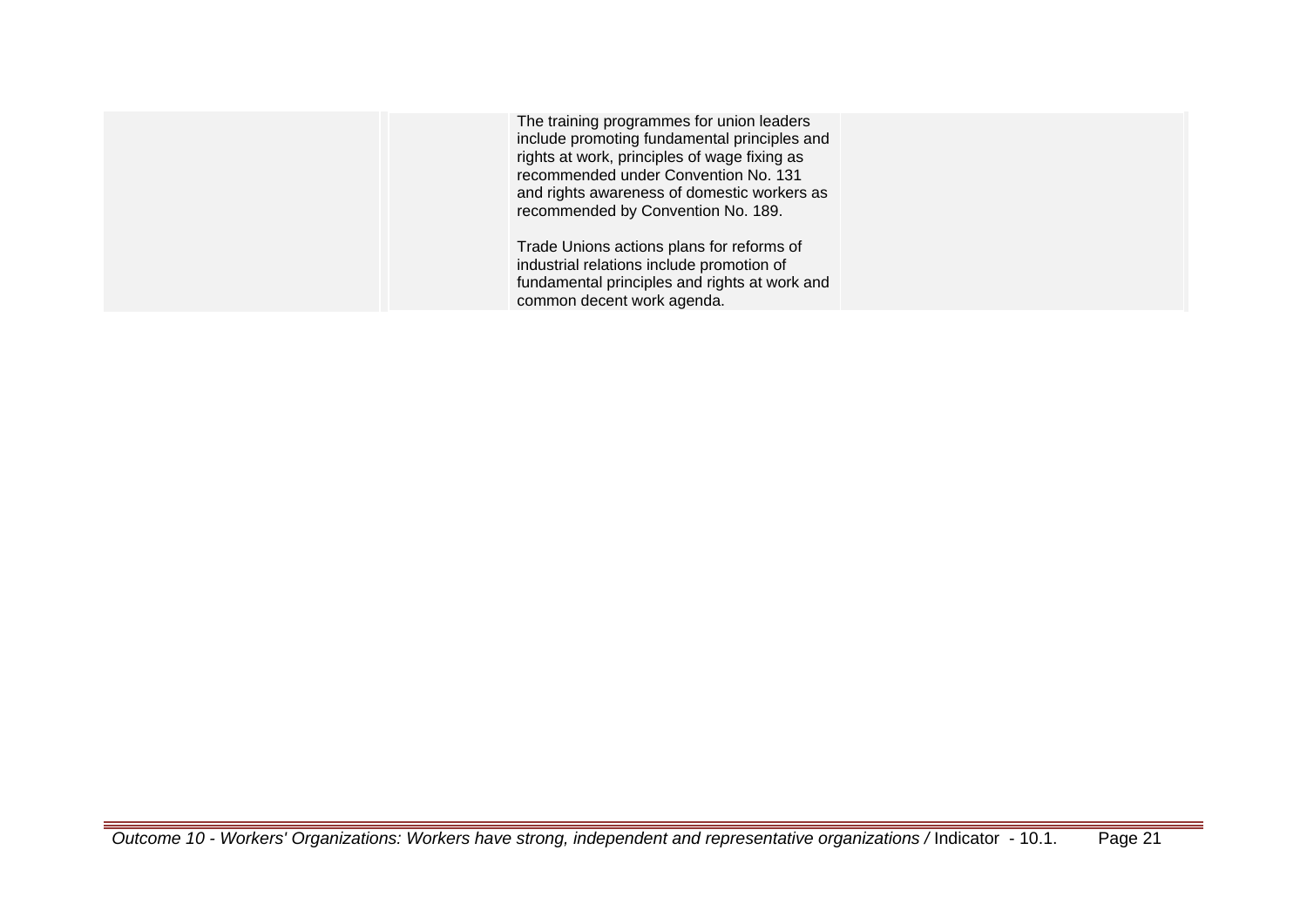# **Philippines/PHL802**

Strengthened institutional capacity of workers' organisations

| <b>PHL802</b><br>d institutional capacity of<br>anisations | 1              | The main national Federation of Trade<br>Unions in Philippines, including the Trade<br>Union Congress of Philippines (TUCP),<br>Federation of Free Workers (FFW), Sentro ng<br>mga Nagkakaisa at Progresibong<br>Manggagawa (SENTRO), Kilusang Mayo<br>Uno (KMU), and Associated Labour Unions<br>(ALU), established a joint working group on<br>workers in the informal economy (WIE) to put<br>this issue on the agenda of the National<br>Tripartite Industrial Peace Council, including<br>the advocacy for a Magna Carta for workers<br>in the informal economy.<br>A coalition of public and private sector trade<br>unions established an advocacy campaign for<br>ratification of Convention No. 151 and<br>succeeded in getting all concerned<br>authorities and institutions to support the<br>ratification (Presidential endorsement to the<br>legislative is now needed).<br>Philippines trade unions established an<br>Apprenticeship Program for Organizing in the<br>21st Century, under which new organizers<br>are being trained not only on organizing<br>strategies but also on international labour<br>standards, decent work and collective<br>bargaining skills with a view to improve and<br>sustain the capacities of the labour<br>movement to organize workers. | Technical support, including to workshops and<br>meetings for developing union's joint policy and<br>common agenda for formalizing and decent<br>work in Informal Economy. Assistance in<br>putting together follow up action plans for<br>advocacy and organizing actions in support of<br>decent work for workers in informal economy.<br>Technical support, including to the media<br>advocacy event, to facilitate unions' social<br>dialogue with the Legislators and the Media for<br>political support towards ratification of<br>Convention No. 151.<br>Technical support provided to unions through<br>ILO workshops and seminars on decent work,<br>leadership programmes for youth and collective<br>bargaining, involving all major unions in<br>Philippines to promote capacity to organize<br>workers in the public and private sectors as<br>well as in the formal and informal economies. |
|------------------------------------------------------------|----------------|-------------------------------------------------------------------------------------------------------------------------------------------------------------------------------------------------------------------------------------------------------------------------------------------------------------------------------------------------------------------------------------------------------------------------------------------------------------------------------------------------------------------------------------------------------------------------------------------------------------------------------------------------------------------------------------------------------------------------------------------------------------------------------------------------------------------------------------------------------------------------------------------------------------------------------------------------------------------------------------------------------------------------------------------------------------------------------------------------------------------------------------------------------------------------------------------------------------------------------------------------------------------------------------------|-----------------------------------------------------------------------------------------------------------------------------------------------------------------------------------------------------------------------------------------------------------------------------------------------------------------------------------------------------------------------------------------------------------------------------------------------------------------------------------------------------------------------------------------------------------------------------------------------------------------------------------------------------------------------------------------------------------------------------------------------------------------------------------------------------------------------------------------------------------------------------------------------------------|
|                                                            | $\overline{2}$ | The common action plan of the national<br>confederations for decent work for workers in<br>informal economy includes review of the<br>labour code with a view to promote                                                                                                                                                                                                                                                                                                                                                                                                                                                                                                                                                                                                                                                                                                                                                                                                                                                                                                                                                                                                                                                                                                                  | As above.                                                                                                                                                                                                                                                                                                                                                                                                                                                                                                                                                                                                                                                                                                                                                                                                                                                                                                 |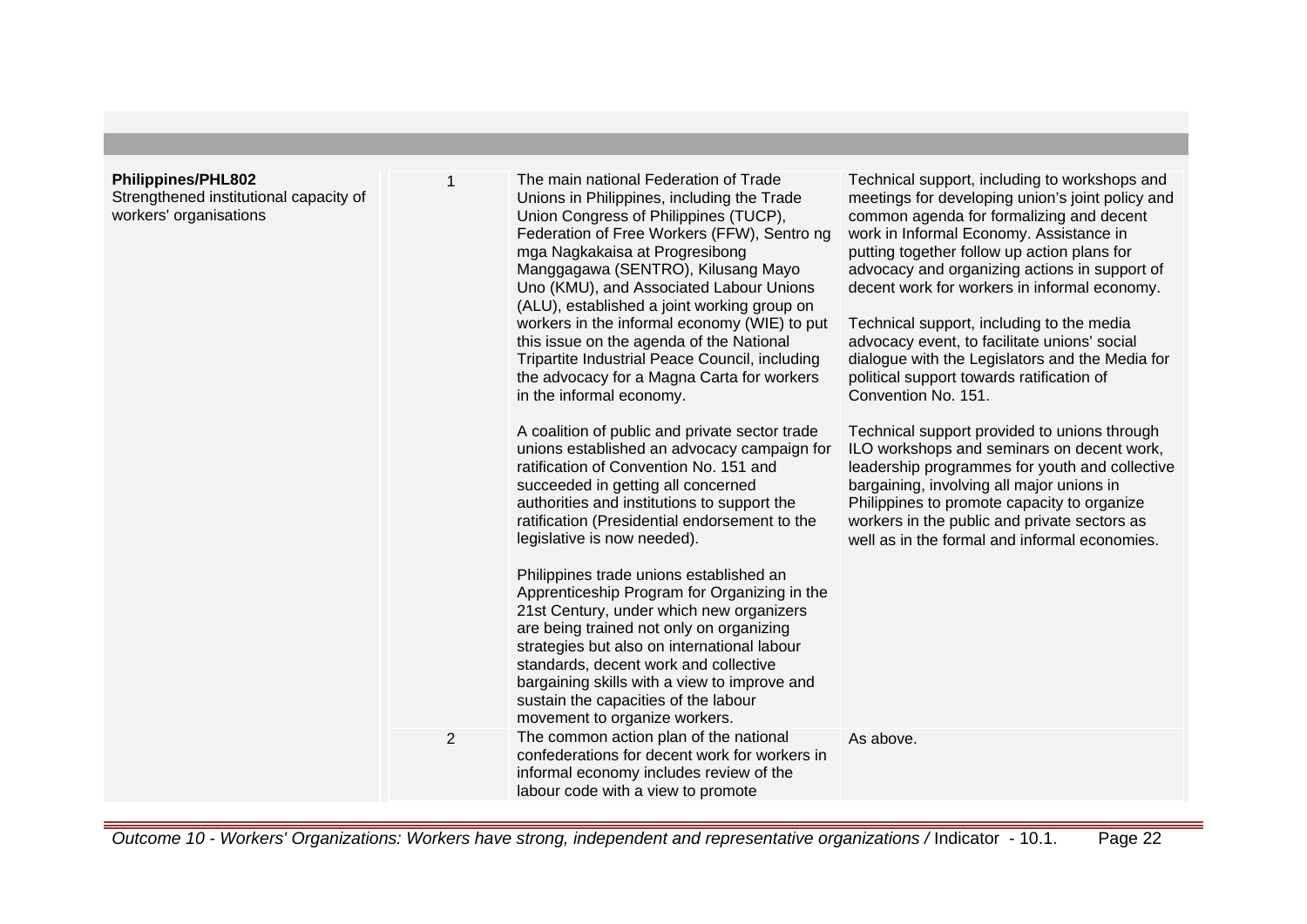|                                                                                                                                                                                       | informal economy workers. | fundamental principles and rights at work for                                                                                                                                                                                                         |                                                                         |
|---------------------------------------------------------------------------------------------------------------------------------------------------------------------------------------|---------------------------|-------------------------------------------------------------------------------------------------------------------------------------------------------------------------------------------------------------------------------------------------------|-------------------------------------------------------------------------|
|                                                                                                                                                                                       | Globalization.            | The unions' strategy for advocacy for rights<br>of public sector workers based on the need to<br>promote fundamental principles and rights at<br>work for all and reflects the principles of the<br><b>ILO Declaration on Social Justice for fair</b> |                                                                         |
|                                                                                                                                                                                       |                           | The trade unions training programmes                                                                                                                                                                                                                  |                                                                         |
|                                                                                                                                                                                       |                           | include focus on promoting fundamental                                                                                                                                                                                                                |                                                                         |
|                                                                                                                                                                                       |                           | principles and rights at work, especially ILO                                                                                                                                                                                                         |                                                                         |
|                                                                                                                                                                                       |                           | principles on freedom of association and                                                                                                                                                                                                              |                                                                         |
|                                                                                                                                                                                       | collective bargaining.    |                                                                                                                                                                                                                                                       |                                                                         |
| Additional CPO Information (This information should only be added when relevant and necessary and should not repeat information already<br>entered under results or ILO contribution) |                           |                                                                                                                                                                                                                                                       |                                                                         |
|                                                                                                                                                                                       |                           |                                                                                                                                                                                                                                                       |                                                                         |
| a)Gender equality and non-discrimination                                                                                                                                              |                           | b) Partnerships (external)                                                                                                                                                                                                                            |                                                                         |
| - The ILO tried to ensure gender equality in the abovementioned activities.                                                                                                           |                           | - The conduct of the series of Basic Trade Union Leadership Trainings were<br>funded by the Swedish International Development Assistance (SIDA) under                                                                                                 |                                                                         |
| For the series of Basic Trade Union Leadership Trainings there were 40<br>female participants out of the 83 total participants. Gender equality and                                   |                           |                                                                                                                                                                                                                                                       |                                                                         |
| non-discrimination were also integrated in the presentation of the core                                                                                                               |                           |                                                                                                                                                                                                                                                       | the Freedom of Association and Right to Collective Bargaining Projects. |
| conventions and the case studies for shop stewards and collective                                                                                                                     |                           |                                                                                                                                                                                                                                                       |                                                                         |
| bargaining. Participants were also given softcopies of the following ILO                                                                                                              |                           |                                                                                                                                                                                                                                                       |                                                                         |
| materials as reference for collective bargaining: Freedom of Association for                                                                                                          |                           |                                                                                                                                                                                                                                                       |                                                                         |

Women in EPZs and Promoting Equality: Gender Neutral Job Evaluation for Equal Pay. In the training on Organizing in the Public Sector there were 15 females and 20 males, while in the Social Dialogue Workshop for MWCD,

10 out of the 20 participants were females.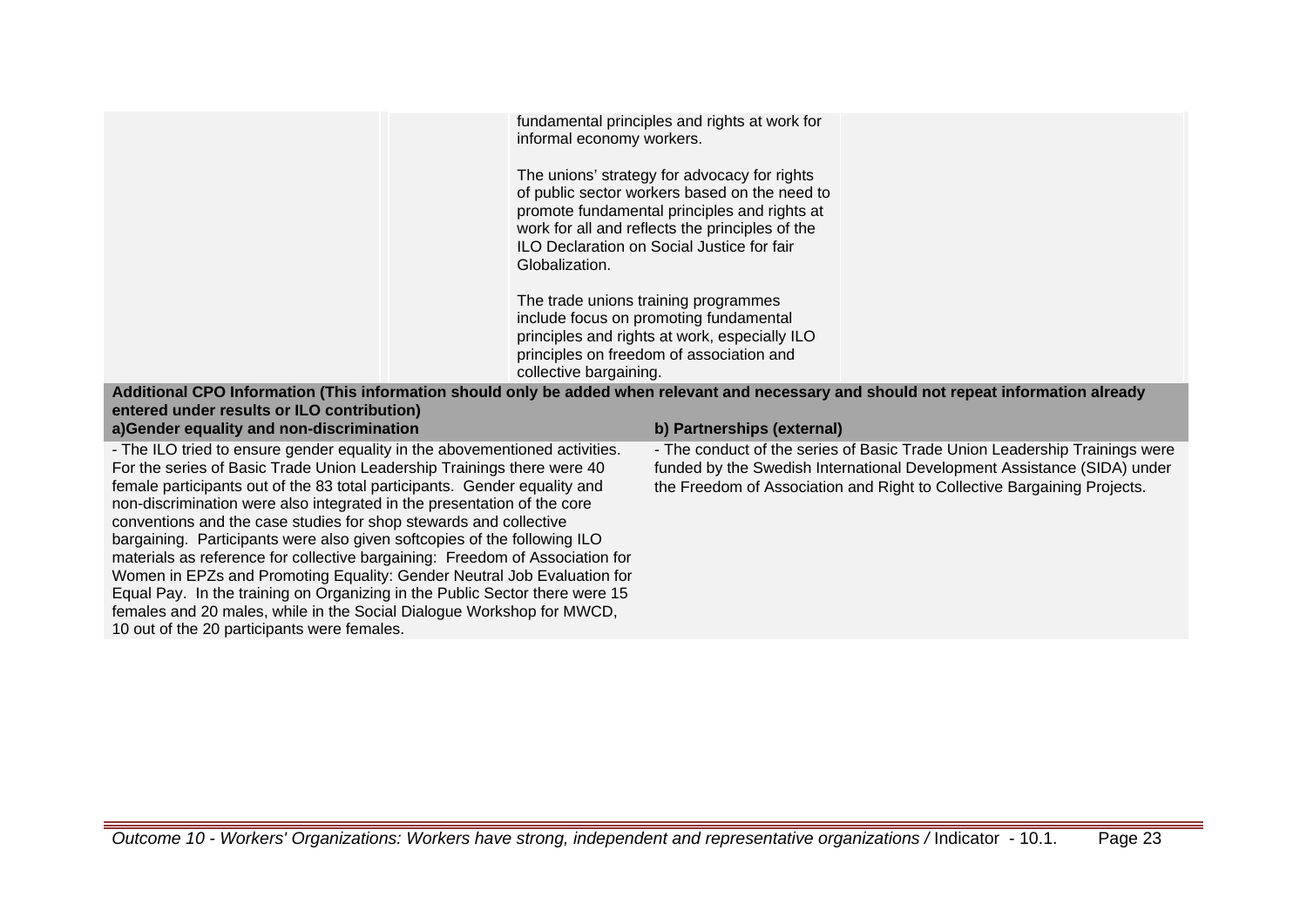| Bangladesh/BGD802<br>Improved capacity of the workers<br>organizations contributes to effective<br>DWCP implementation at country<br>level.                                                                                                         |   |                                                                                                                                                                                                                                                                                                                                             | <b>National Coordination Committee for Workers</b><br>Education (NCCWE) submitted policy<br>recommendation for Bangladesh Labour Act<br>(BLA) implementing rules in June 2015.<br>Newly registered unions are established as a<br>result of the implementation of workers'<br>education programme run by National<br><b>Coordination Committee for Workers</b><br>Education (NCCWE).<br>Four informal construction workers' unions<br>organized and improved their capacity to deal<br>with informality and vulnerability. | Technical inputs in drafting the modules<br>covering workers' rights, FOA, Labour<br>management Cooperation and active learning.<br>Support to capacity building through NCCWE:<br>- 3 days training of trainers (TOTs).<br>- Train the trainers in the Ready Made Garment<br>sectoral union federations.<br>- Training of trainers focusing on OSH and<br>labour law, workers organizing, Freedom of<br>Association (FOA) and Negotiation,<br>emphasizing ILO Conventions Nos. 161 and<br>187 on OSH.<br>- How to address informality and vulnerability<br>issues and reach out to informal economy<br>workers.<br>Capacity building of four informal construction<br>unions focusing on improving working<br>conditions and OSH, making references to<br>Convention No. 87 and OSH Conventions. |
|-----------------------------------------------------------------------------------------------------------------------------------------------------------------------------------------------------------------------------------------------------|---|---------------------------------------------------------------------------------------------------------------------------------------------------------------------------------------------------------------------------------------------------------------------------------------------------------------------------------------------|----------------------------------------------------------------------------------------------------------------------------------------------------------------------------------------------------------------------------------------------------------------------------------------------------------------------------------------------------------------------------------------------------------------------------------------------------------------------------------------------------------------------------|---------------------------------------------------------------------------------------------------------------------------------------------------------------------------------------------------------------------------------------------------------------------------------------------------------------------------------------------------------------------------------------------------------------------------------------------------------------------------------------------------------------------------------------------------------------------------------------------------------------------------------------------------------------------------------------------------------------------------------------------------------------------------------------------------|
|                                                                                                                                                                                                                                                     | 2 | NCCWE for BLA were based on ILO<br>Conventions Nos. 87 and 98.                                                                                                                                                                                                                                                                              | The policy recommendations submitted by                                                                                                                                                                                                                                                                                                                                                                                                                                                                                    | Technical expertise for NCCWE regarding BLA<br>implementing rules in line with ILO<br>Conventions Nos. 87 and 98.                                                                                                                                                                                                                                                                                                                                                                                                                                                                                                                                                                                                                                                                                 |
| entered under results or ILO contribution)<br>a)Gender equality and non-discrimination                                                                                                                                                              |   |                                                                                                                                                                                                                                                                                                                                             | b) Partnerships (external)                                                                                                                                                                                                                                                                                                                                                                                                                                                                                                 | Additional CPO Information (This information should only be added when relevant and necessary and should not repeat information already                                                                                                                                                                                                                                                                                                                                                                                                                                                                                                                                                                                                                                                           |
| Action plan and recommendation addressing gender equality and<br>non-discrimination related issues at the workplace formulated as a result of<br>Training on Women leadership involving 36 NCCWE union organizers and<br>members in September 2014. |   | Partnership with BILS (Bangladesh Institute for Labour Studies) resulted in a<br>study on workers' rights.<br>Collaboration with TUSSO (Trade Union Solidarity and Support<br>Organization)<br>Partnership with Occupational Safety Health Environmental (OSHE)<br>Foundation, a workers led NGO contributed that ILO tools and methodology |                                                                                                                                                                                                                                                                                                                                                                                                                                                                                                                            |                                                                                                                                                                                                                                                                                                                                                                                                                                                                                                                                                                                                                                                                                                                                                                                                   |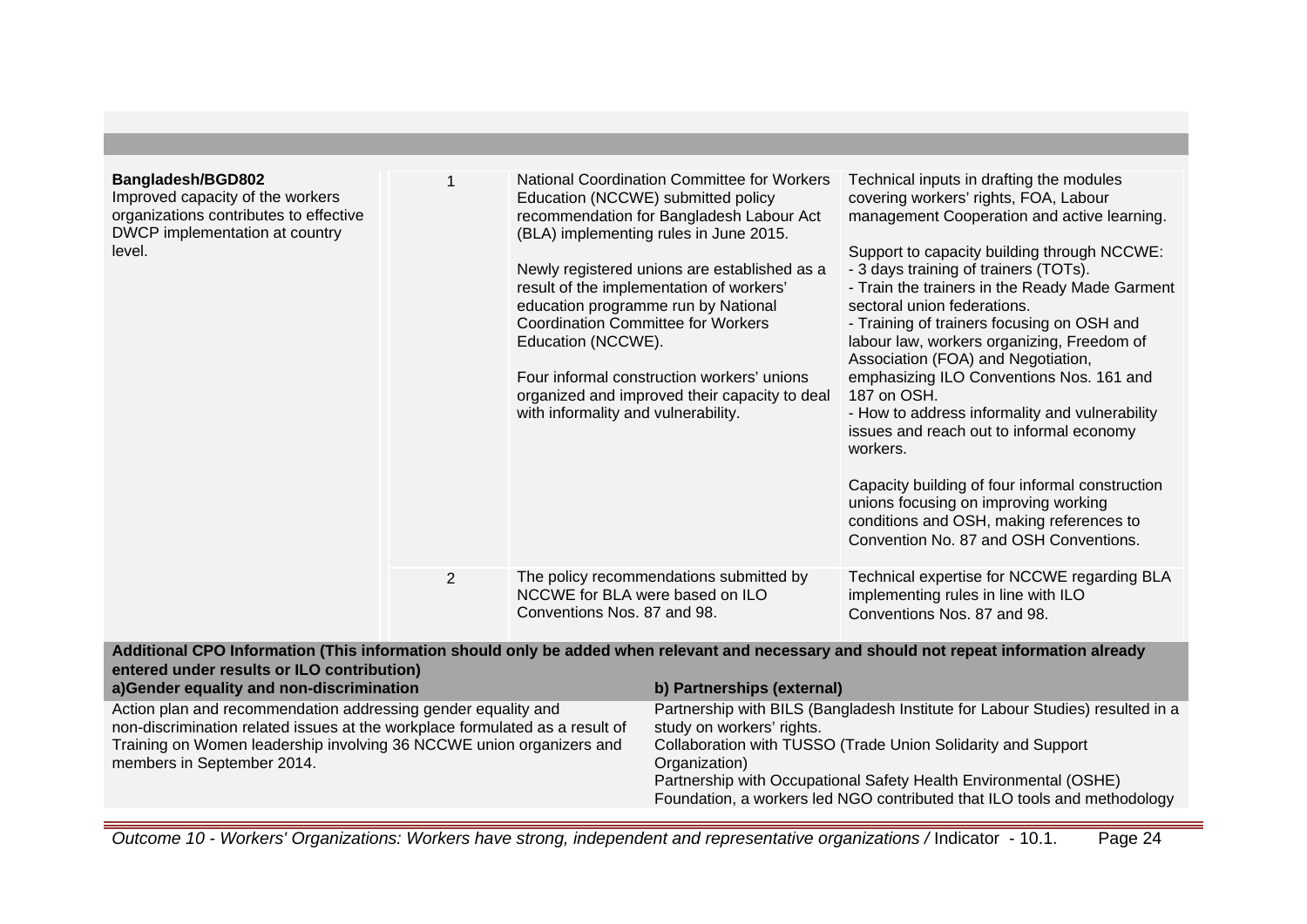on Work Improvement in Small Construction Enterprises (WISCON) & ILO OSH Guidelines are applied.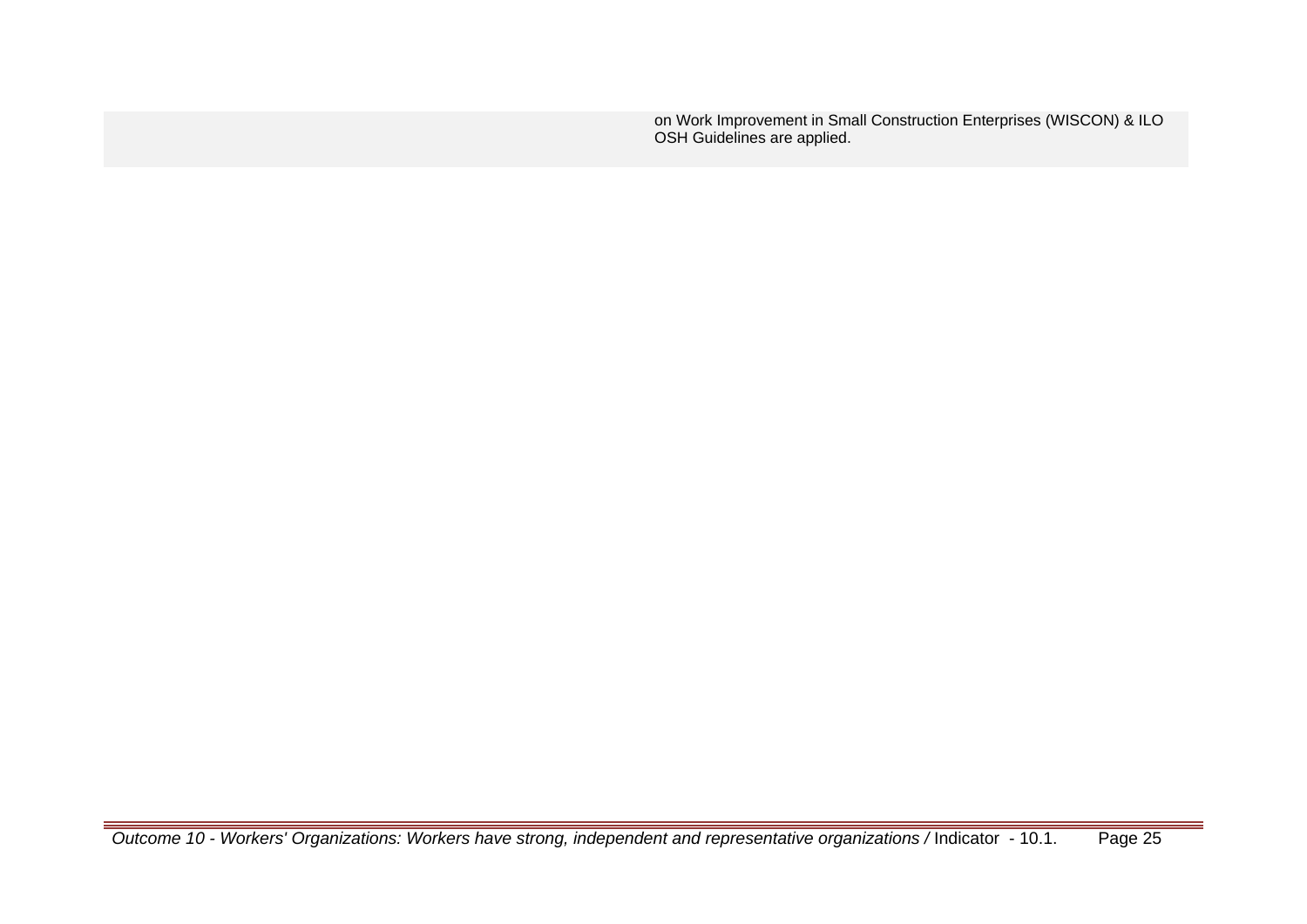| India/IND802<br>Strengthened institutional capacity of<br>workers' organisations                                     |                | actions and training programmes.                                                                 | In 2015, all 12 central trade unions in India<br>included parts of the Decent Work Agenda,<br>mainly ratification and implementation of core<br>conventions, wages and social dialogue in<br>their agenda and reflected them in their                                             | Training programmes conducted in 7 States on<br>promotion of ratification of Core Labour<br>Standards, specifically on Conventions Nos. 87<br>and 98. |
|----------------------------------------------------------------------------------------------------------------------|----------------|--------------------------------------------------------------------------------------------------|-----------------------------------------------------------------------------------------------------------------------------------------------------------------------------------------------------------------------------------------------------------------------------------|-------------------------------------------------------------------------------------------------------------------------------------------------------|
|                                                                                                                      | $\overline{2}$ | process in India.<br>to be in conformity with core labour<br>standards, reaching the Government, | The national platform of trade unions, through<br>their 12-point Charter of Demands adopted at<br>the 46th national tripartite Indian Labour<br>Conference, influenced the labour law<br>The trade unions campaigned for labour laws<br>employers and 500.000 grass-root workers. | Trainings and training of trainers on<br>Conventions No. 87 and 98 and technical<br>inputs for the campaigns provided.                                |
| entered under results or ILO contribution)                                                                           |                |                                                                                                  | b) Partnerships (external)                                                                                                                                                                                                                                                        | Additional CPO Information (This information should only be added when relevant and necessary and should not repeat information already               |
| a)Gender equality and non-discrimination<br>From June 2015 trade unions conducting training sessions using ILO guide |                |                                                                                                  |                                                                                                                                                                                                                                                                                   |                                                                                                                                                       |
|                                                                                                                      |                | Academicians, research institutions.                                                             |                                                                                                                                                                                                                                                                                   |                                                                                                                                                       |

on prevention and response to sexual harassment in a sustained manner in

2 States.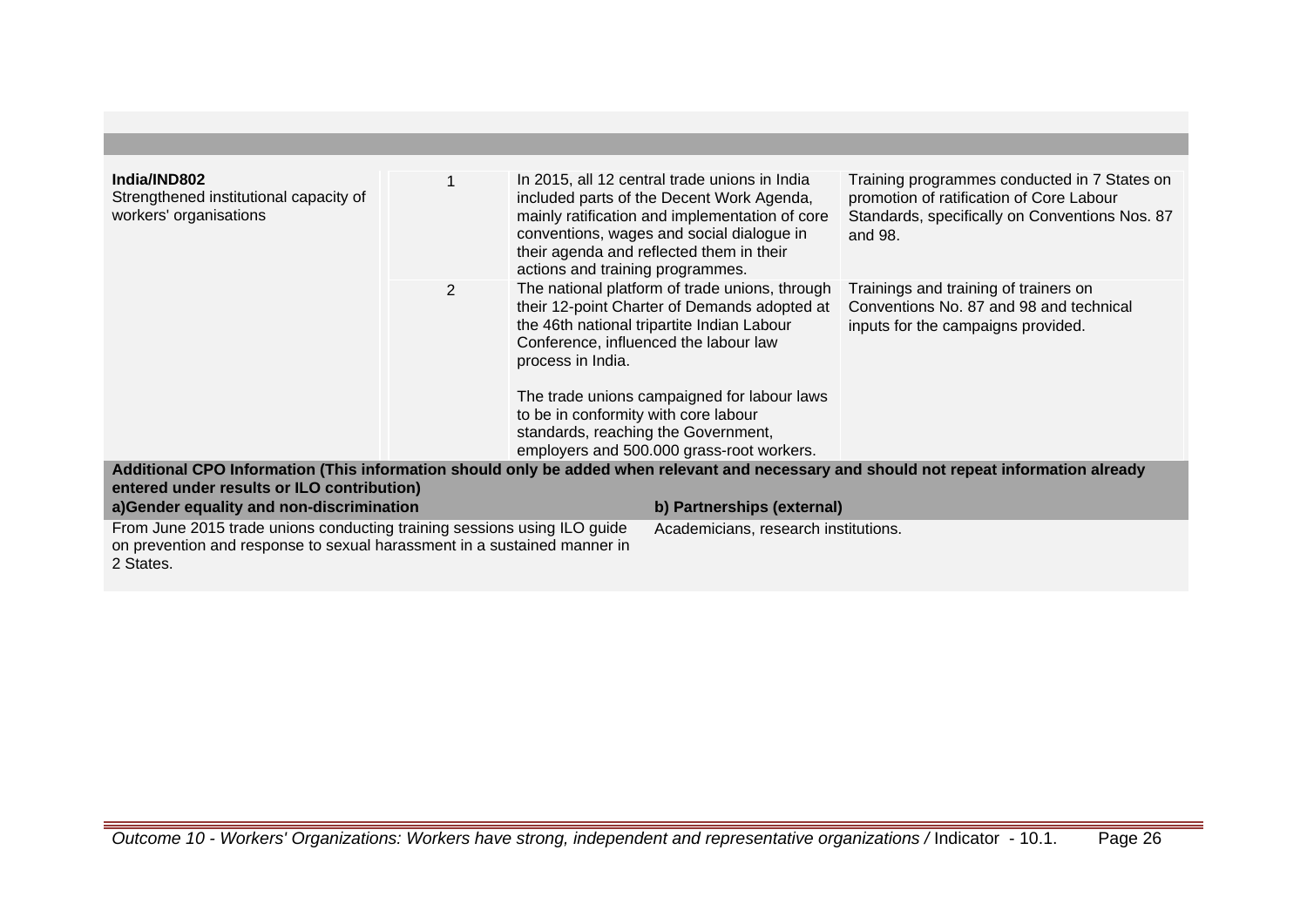| Sri Lanka/LKA802<br>Strengthened institutional capacity of<br>workers' organisations                                                      |                | Each of the the three trade union<br>organizations, the Sri Lanka Nidahas Sewaka<br>Sangamaya (SLNSS), the Ceylon Workers<br>Congress (CWC) and the National<br>Association for Trade Union Research and<br>Education<br>(NATURE), developed and carried out<br>training programmes about their individual<br>and collective rights on international labour<br>standards, including gender, HIV/AIDS, and<br>freedom of association and collective<br>bargaining, enabling them to seek and secure<br>more opportunities of decent work. | With funding from the Governments of Sweden<br>and the United States of America, technical<br>support on gender mainstreaming, international<br>labour standards, trade union rights, and social<br>dialogue provided for 15 Sri Lanka Nidahas<br>Sewaka Sangamaya (SLNSS) training<br>workshops, 5 Ceylon Workers Congress<br>(CWC), training workshops, and 2 National<br>Association for<br><b>Trade Union Research and Education</b><br>(NATURE) training workshops.<br>Technical assistance in supporting workshops<br>with the purpose of sensitizing trade union<br>workers on gender mainstreaming and<br>equality. |  |  |
|-------------------------------------------------------------------------------------------------------------------------------------------|----------------|------------------------------------------------------------------------------------------------------------------------------------------------------------------------------------------------------------------------------------------------------------------------------------------------------------------------------------------------------------------------------------------------------------------------------------------------------------------------------------------------------------------------------------------|-----------------------------------------------------------------------------------------------------------------------------------------------------------------------------------------------------------------------------------------------------------------------------------------------------------------------------------------------------------------------------------------------------------------------------------------------------------------------------------------------------------------------------------------------------------------------------------------------------------------------------|--|--|
|                                                                                                                                           | $\overline{2}$ | The above capacity building training<br>programmes included components on the<br>ILO Declaration on Fundamental Principles<br>and Rights at Work. Furthermore, training<br>programmes conducted in the readymade<br>garments factories and/or Free Trade Zones<br>included components on fundamental<br>principles and rights at work, and a reference<br>to standards including the Multinational<br>Enterprises and Social Policy (MNE)<br>Declaration.                                                                                | With funding from the Governments of Sweden<br>and the United States of America, technical<br>support on Fundamental Principles and Rights<br>at Work provided for several workshops.                                                                                                                                                                                                                                                                                                                                                                                                                                       |  |  |
| entered under results or ILO contribution)                                                                                                |                | Additional CPO Information (This information should only be added when relevant and necessary and should not repeat information already                                                                                                                                                                                                                                                                                                                                                                                                  |                                                                                                                                                                                                                                                                                                                                                                                                                                                                                                                                                                                                                             |  |  |
| a)Gender equality and non-discrimination                                                                                                  |                | b) Partnerships (external)                                                                                                                                                                                                                                                                                                                                                                                                                                                                                                               |                                                                                                                                                                                                                                                                                                                                                                                                                                                                                                                                                                                                                             |  |  |
| The above capacity building training programmes for SLNSS, CWC, and                                                                       |                |                                                                                                                                                                                                                                                                                                                                                                                                                                                                                                                                          |                                                                                                                                                                                                                                                                                                                                                                                                                                                                                                                                                                                                                             |  |  |
| NATURE were specifically designed to target both male and female workers<br>(approx. one-third female) in mid-level leadership positions. |                |                                                                                                                                                                                                                                                                                                                                                                                                                                                                                                                                          |                                                                                                                                                                                                                                                                                                                                                                                                                                                                                                                                                                                                                             |  |  |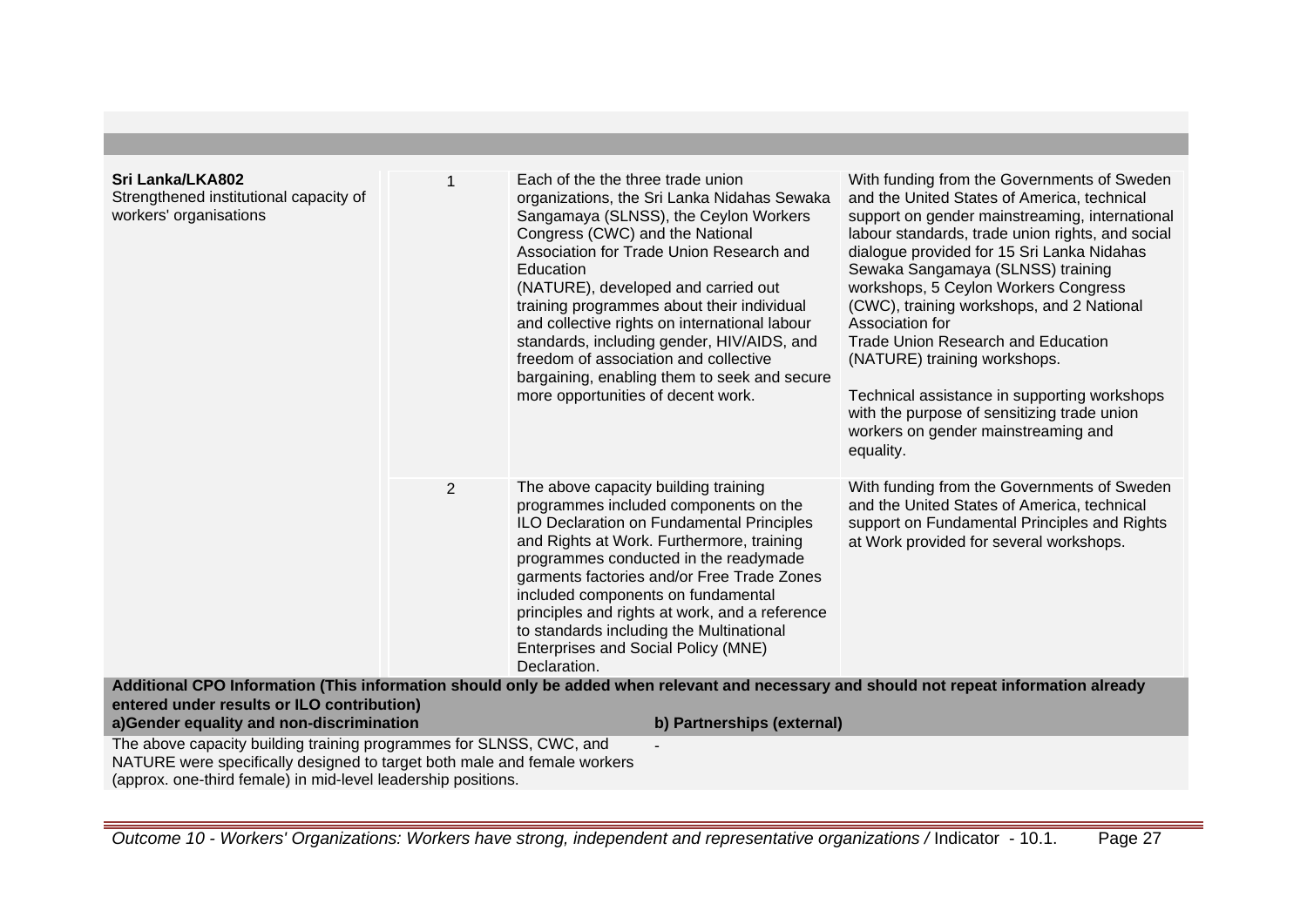# **Europe and Central Asia**

| <b>Republic of Moldova/MDA802</b><br>Strengthened institutional capacity of<br>workers' organisations |                | Occupational Safety and Health experts from<br>the National Trade Union Confederation of<br>Moldova (NTUCM) implemented a training<br>plan in 18 regions and 3 branch levels for<br>trade union leaders and members.<br>The trade unions issued a position paper on<br>the informal economy. Trade unions actively<br>participated in the preparatory phase and in<br>the validation of the ILO's report on informal<br>economy.<br>Trade unions have enhanced capacities in<br>using the ILO Supervisory Mechanisms for<br>better protecting workers' fundamental rights.<br>A Representation submitted by the NTUCM<br>in 2013 has been found justified by CEACR.<br>The Government of Moldova was criticized<br>for amendments to the Law of State Control<br>decreasing the capacities of Labour<br>Inspection. During the biennium (2014-15),<br>the NTUCM has used the CEACR<br>conclusions in campaigning for changing the<br>amendments. This has led to the decision of | Training of trainers provided to 18 selected<br>experts of the NTUCM on ILO and EU OSH<br>standards; and on the role of OSH Committees<br>in the implementation of OSH Standards with<br>focus on the use of risk evaluation at company<br>level.<br>Printing and translation of booklets on ILO<br>OSH Conventions and EU Directives.<br>Support to the trade union manual "Informal<br>Economy and trade unions". This was used as<br>a basis for issuing a position paper on the<br>informal economy in Moldova. |
|-------------------------------------------------------------------------------------------------------|----------------|----------------------------------------------------------------------------------------------------------------------------------------------------------------------------------------------------------------------------------------------------------------------------------------------------------------------------------------------------------------------------------------------------------------------------------------------------------------------------------------------------------------------------------------------------------------------------------------------------------------------------------------------------------------------------------------------------------------------------------------------------------------------------------------------------------------------------------------------------------------------------------------------------------------------------------------------------------------------------------|---------------------------------------------------------------------------------------------------------------------------------------------------------------------------------------------------------------------------------------------------------------------------------------------------------------------------------------------------------------------------------------------------------------------------------------------------------------------------------------------------------------------|
|                                                                                                       |                | the Government to change the amendments<br>in line with international labour standards.                                                                                                                                                                                                                                                                                                                                                                                                                                                                                                                                                                                                                                                                                                                                                                                                                                                                                          |                                                                                                                                                                                                                                                                                                                                                                                                                                                                                                                     |
|                                                                                                       | $\overline{2}$ | Training programmes are based on ILO OSH<br>standards and promotion of the principles of<br>the Tripartite ILO Declaration on MNEs and<br>Social Policy, Declaration on Social Justice<br>for a fair Globalization and gender equality<br>principles.                                                                                                                                                                                                                                                                                                                                                                                                                                                                                                                                                                                                                                                                                                                            | Advisory services and training (as above).<br>ILO facilitated a regional Conference on the<br>transition from informal to formal economy.                                                                                                                                                                                                                                                                                                                                                                           |
|                                                                                                       |                | The NTUCM had an important contribution in<br>the successful undertaking of the Regional                                                                                                                                                                                                                                                                                                                                                                                                                                                                                                                                                                                                                                                                                                                                                                                                                                                                                         |                                                                                                                                                                                                                                                                                                                                                                                                                                                                                                                     |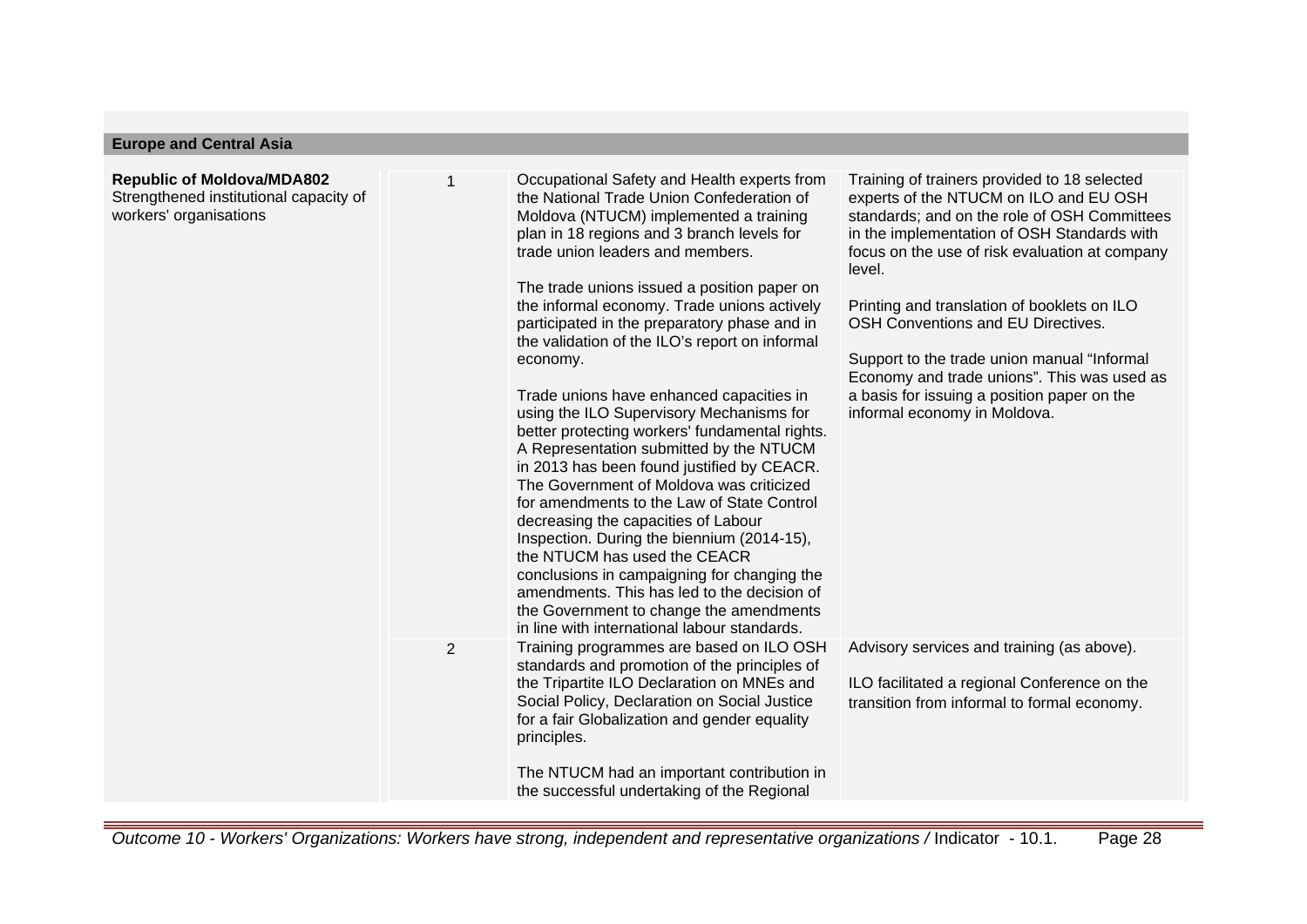| 2015.                                                                                                                                                                                 | Conference on the transition from informal to<br>formal economy organized in September |  |  |  |
|---------------------------------------------------------------------------------------------------------------------------------------------------------------------------------------|----------------------------------------------------------------------------------------|--|--|--|
| Additional CPO Information (This information should only be added when relevant and necessary and should not repeat information already<br>entered under results or ILO contribution) |                                                                                        |  |  |  |
| a)Gender equality and non-discrimination                                                                                                                                              | b) Partnerships (external)                                                             |  |  |  |
| During TU training programmes the aspect of gender equality has been<br>emphasized.                                                                                                   | $\overline{\phantom{0}}$                                                               |  |  |  |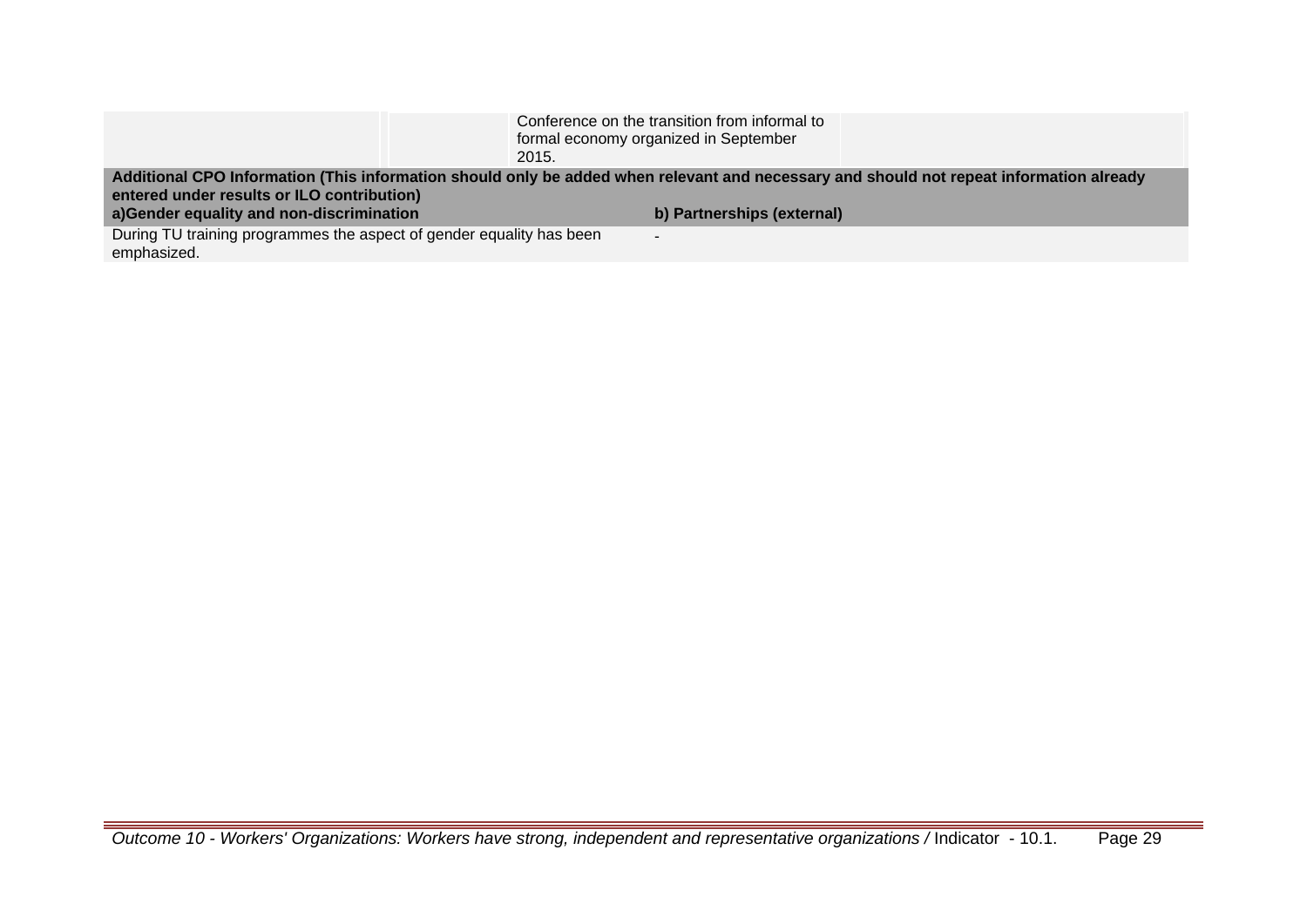| Armenia/ARM802<br>Strengthened institutional capacity of<br>workers' organisations |                | The Confederation of Trade Unions of<br>Armenia (CTUA) developed, adopted a<br>started to implement a strategy on protection,<br>organizing and representation of informal and<br>agriculture workers.                                                                | Capacity building and training of future trade<br>union leaders on international labour standards<br>and trade union rights, social dialogue, informal<br>economy and wages.<br>Training on social dialogue and collective<br>bargaining for newly elected trade union<br>officials in the Academy of Labour and social<br>relations in Russia (March 2014).<br>Consultations with the ATUC leadership on<br>strategic planning (April 2014), including a<br>strategic planning workshop for the Agriculture<br>workers' union (June 2014).<br>Training workshop on informal workers'<br>organizing and protection and sub-regional<br>informal economy event for trade unions in<br>Armenia (September 2014). |
|------------------------------------------------------------------------------------|----------------|-----------------------------------------------------------------------------------------------------------------------------------------------------------------------------------------------------------------------------------------------------------------------|----------------------------------------------------------------------------------------------------------------------------------------------------------------------------------------------------------------------------------------------------------------------------------------------------------------------------------------------------------------------------------------------------------------------------------------------------------------------------------------------------------------------------------------------------------------------------------------------------------------------------------------------------------------------------------------------------------------|
|                                                                                    | $\overline{2}$ | As part of the strategy on protection,<br>organizing and representation of informal and<br>agriculture workers, the CTUA<br>representatives organized training on the ILO<br>Declaration on Fundamental Principles and<br>Rights at Work and the ILO MNE Declaration. | Training on social dialogue and collective<br>bargaining for newly elected trade union<br>officials in the Academy of Labour and social<br>relations in Russia (March 2014).                                                                                                                                                                                                                                                                                                                                                                                                                                                                                                                                   |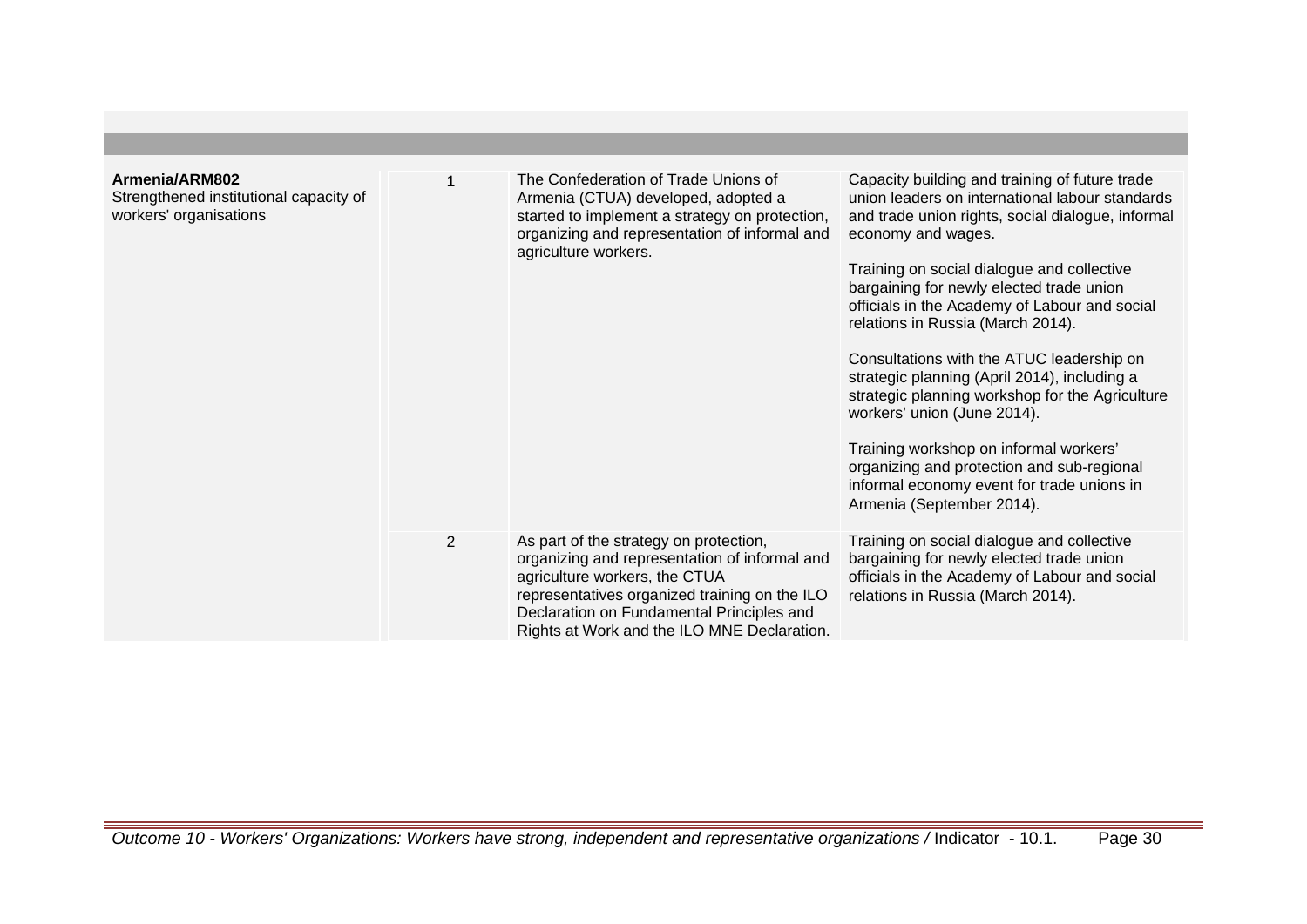| Uzbekistan/UZB802<br>Strengthened institutional capacity of<br>workers' organisations                                                                                                 |                | The Federation of Trade Unions of<br>Uzbekistan (FTUU) strategic planning and<br>training programmes covered the following<br>areas: ILS and trade unions rights, social<br>dialogue, informal economy, child labour,<br>OSH, labour inspection, gender equality. | Technical advice to FTUU in strategic planning<br>and development of training programmes. ILO<br>participated in and facilitated the trade union<br>conference and further training on ILS,<br>protection of workers' rights and social<br>dialogue, organized in conjunction with signing<br>of the first DWCP Uzbekistan (April 2014).<br>ILO participated in and facilitated the training<br>on OSH, prevention of occupational accidents<br>and diseases at the workplace, including in<br>agriculture (October 2014). Presentation of the<br>manual on OSH in small farms (WIND) and<br>IPEC's manual for parents.<br>Technical support to the Uzbek trade unions for<br>the sub-regional training on the ILO Guide<br>"National employment policies for workers<br>organisations" (April 2015). |
|---------------------------------------------------------------------------------------------------------------------------------------------------------------------------------------|----------------|-------------------------------------------------------------------------------------------------------------------------------------------------------------------------------------------------------------------------------------------------------------------|-------------------------------------------------------------------------------------------------------------------------------------------------------------------------------------------------------------------------------------------------------------------------------------------------------------------------------------------------------------------------------------------------------------------------------------------------------------------------------------------------------------------------------------------------------------------------------------------------------------------------------------------------------------------------------------------------------------------------------------------------------------------------------------------------------|
|                                                                                                                                                                                       | $\overline{2}$ | The FTUU training programmes included the<br>following topics: ILO Declaration on<br>Fundamental Principles and Rights at Work.                                                                                                                                   | ILO participated in and facilitated the trade<br>union's round table on decent work, with<br>participation of the national Parliament, the<br>Minister of Labour and employers (October<br>$2014$ ).<br>The ILO Declaration on fundamental principles<br>and rights at work translated into Uzbek and<br>presented during the workshop.                                                                                                                                                                                                                                                                                                                                                                                                                                                               |
| Additional CPO Information (This information should only be added when relevant and necessary and should not repeat information already<br>entered under results or ILO contribution) |                |                                                                                                                                                                                                                                                                   |                                                                                                                                                                                                                                                                                                                                                                                                                                                                                                                                                                                                                                                                                                                                                                                                       |
| a)Gender equality and non-discrimination                                                                                                                                              |                | b) Partnerships (external)                                                                                                                                                                                                                                        | Cooperation with ITUC to promote East-East cooperation and exchange of                                                                                                                                                                                                                                                                                                                                                                                                                                                                                                                                                                                                                                                                                                                                |
|                                                                                                                                                                                       |                |                                                                                                                                                                                                                                                                   | experience between trade unions in the sub-region by providing policy                                                                                                                                                                                                                                                                                                                                                                                                                                                                                                                                                                                                                                                                                                                                 |
|                                                                                                                                                                                       |                |                                                                                                                                                                                                                                                                   |                                                                                                                                                                                                                                                                                                                                                                                                                                                                                                                                                                                                                                                                                                                                                                                                       |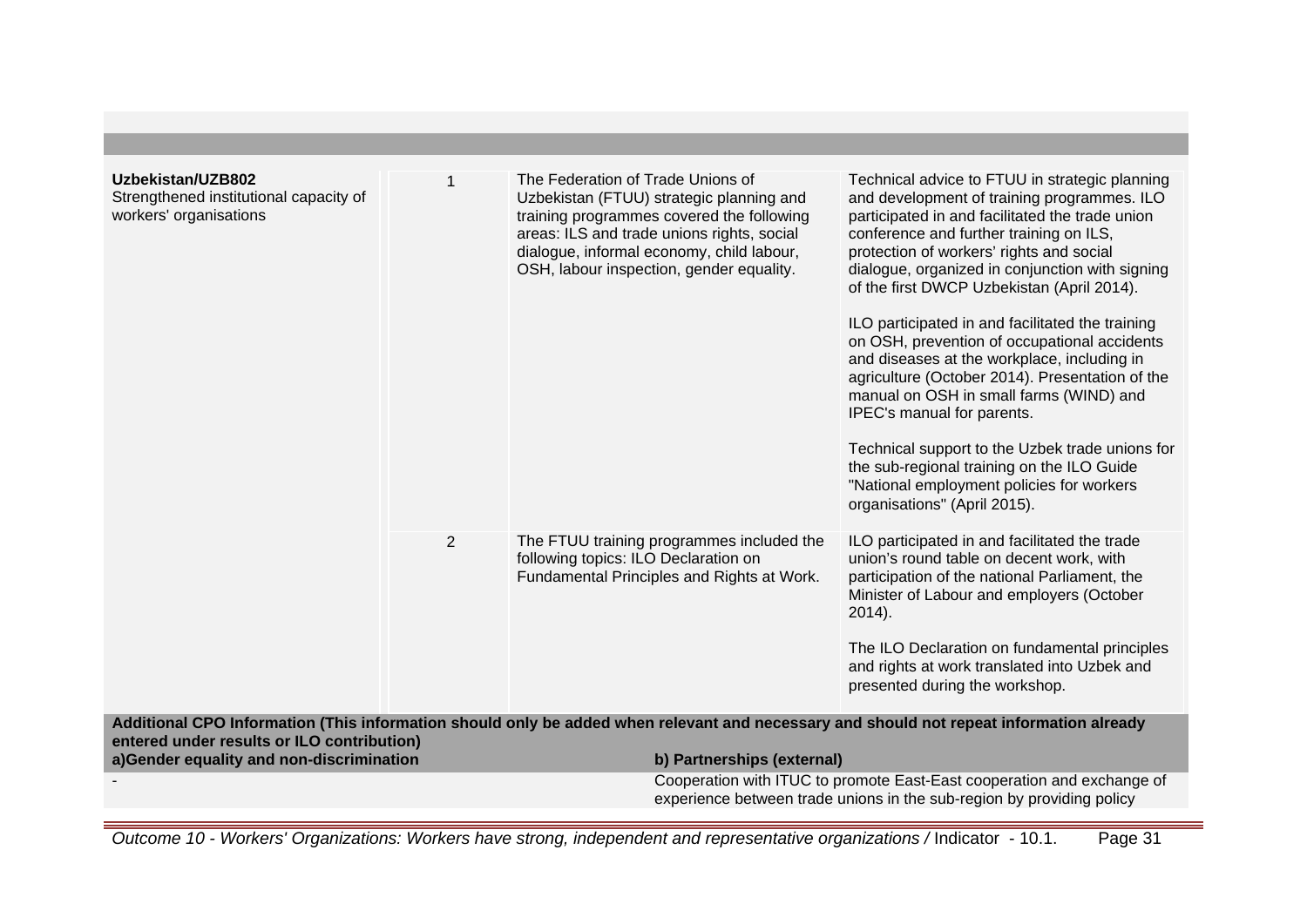advice, comments, exchange of visits, etc.; with Friedrich Ebert Foundation on collective bargaining and MNEs.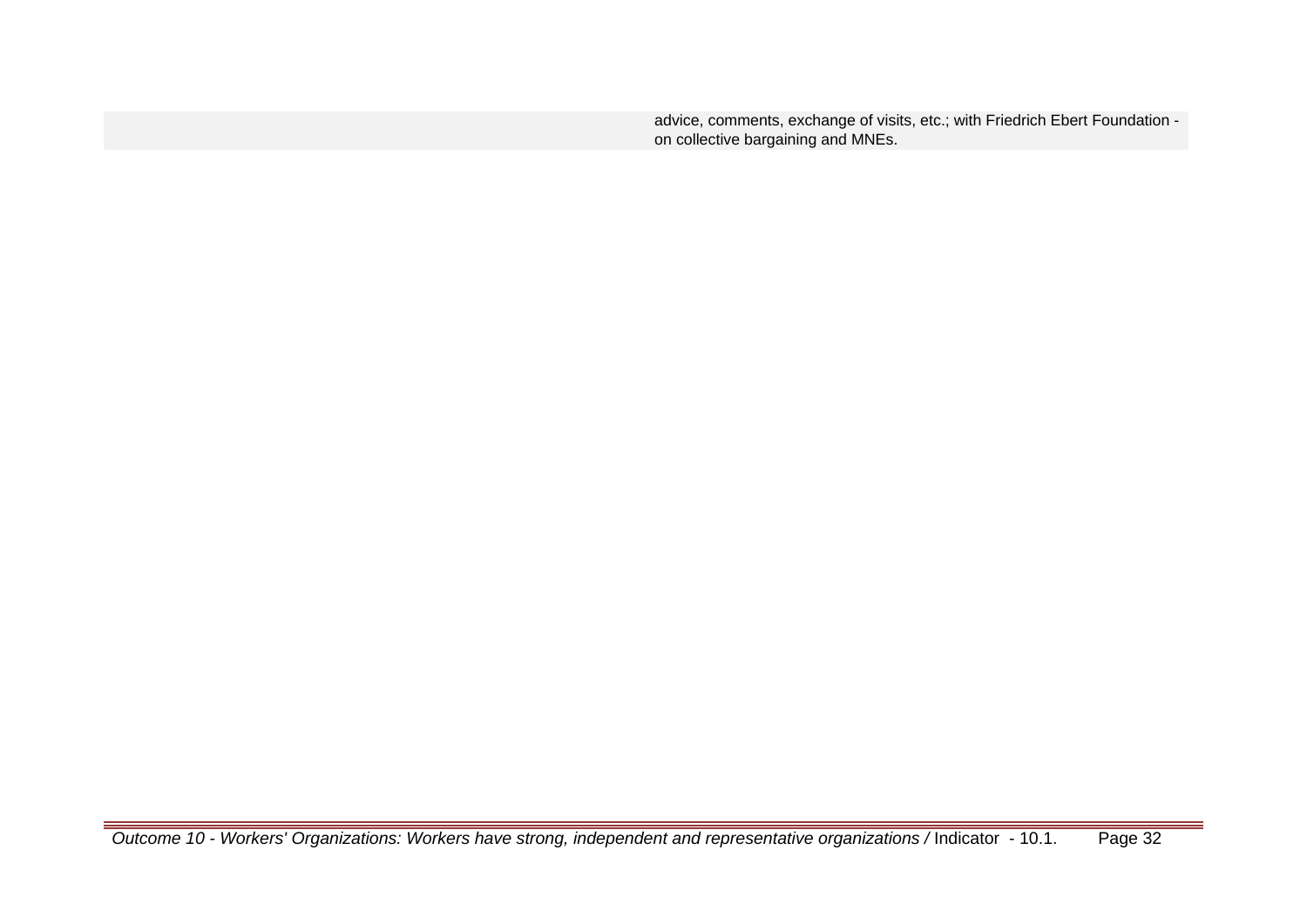## **Latin America and the Caribbean**

| Bolivia/BOL103<br>La COB desarolla un programa de<br>formación de dirigentes (hombres y<br>mujeres) sobre el sistema normativo<br>de la OIT |   | La Central Obrera Boliviana (COB)<br>implementó un plan de formación para el<br>tránsito de la economía informal a la<br>economía formal y se creo una red de 18<br>formadores, los cuales con manuales de<br>formación y formador propios han<br>desarrollado cursos de formación en 12<br>sindicatos de centros de trabajo localizados<br>en La Paz y El Alto (2015).<br>En materia de diálogo social se desarrolló un<br>curso de formación de 4 meses para 30<br>dirigentes del Comité Ejecutivo Nacional en<br>temas de diálogo y negociación (2014). | Asistencia técnica para el diseño e<br>implementación de los planes de formación<br>promoviendo la descentralización de los<br>esfuerzos de la COB con el fin de extender la<br>cobertura geográficamente. |
|---------------------------------------------------------------------------------------------------------------------------------------------|---|------------------------------------------------------------------------------------------------------------------------------------------------------------------------------------------------------------------------------------------------------------------------------------------------------------------------------------------------------------------------------------------------------------------------------------------------------------------------------------------------------------------------------------------------------------|------------------------------------------------------------------------------------------------------------------------------------------------------------------------------------------------------------|
|                                                                                                                                             | 2 | La COB a nivel de sus procesos de<br>planificación y diseño de programas de<br>formación han incorporado la declaración de<br>la OIT relativa a los principios y derechos<br>fundamentales en el trabajo y la Declaración<br>de la OIT sobre la justicia social para una<br>globalización equitativa.                                                                                                                                                                                                                                                      | Asistencia técnica para fortalecer y desarrollar<br>el programa y estrategia de formación de la<br>COB en estos ámbitos.                                                                                   |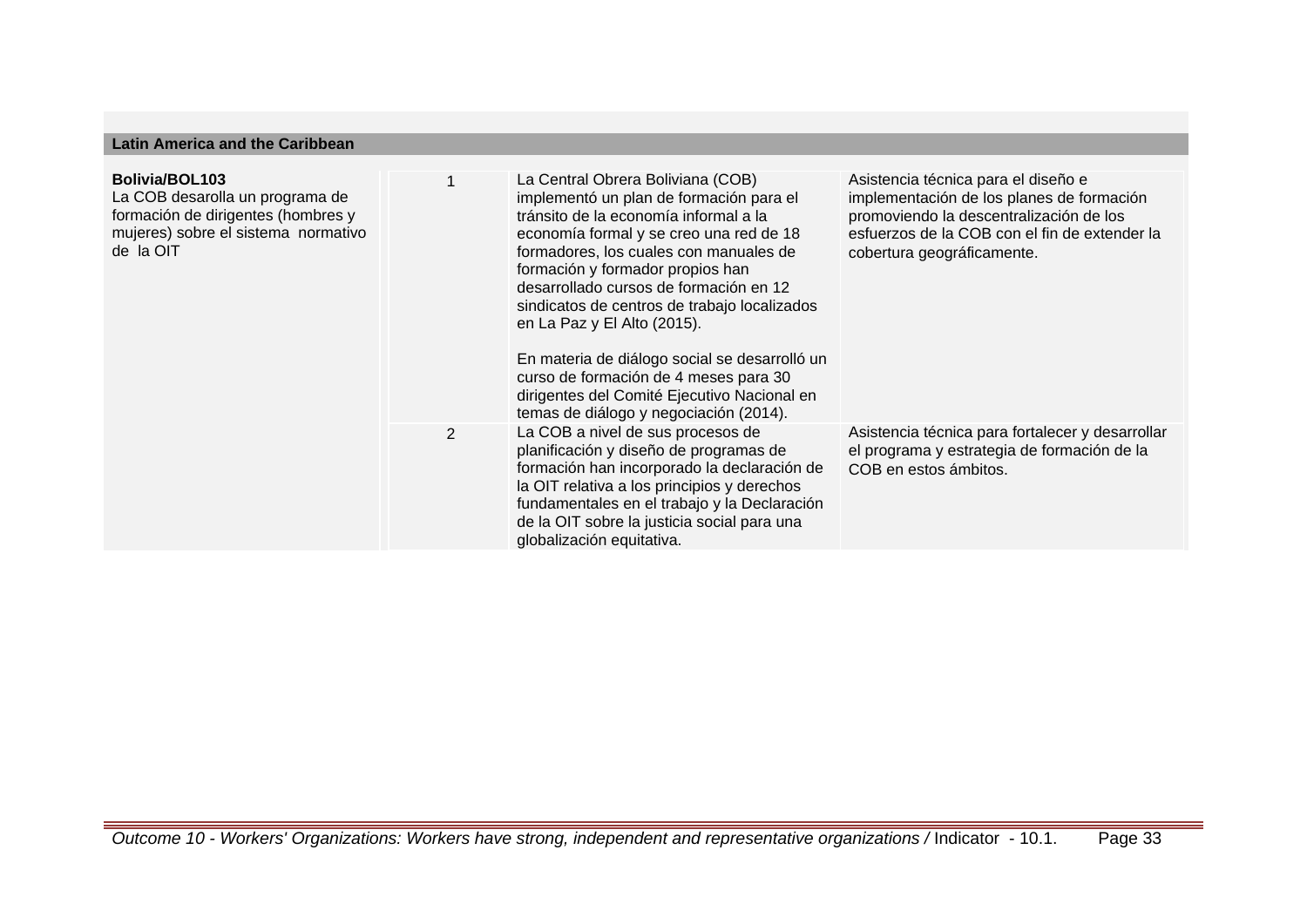| Colombia/COL802<br>Contribuir al fortalecimiento de las<br>capacidades sindicales para<br>promover el trabajo decente, la<br>libertad sindical y la negociación<br>colectiva | 1              | La Central Unitaria de Trabajadores de<br>Colombia, la Confederación de Trabajadores<br>de Colombia, y la Confederación General del<br>Trabajo de Colombia han incluido en su<br>planificación estratégica la promoción de la<br>afiliación y<br>la negociación colectiva.<br>Las tres centrales sindicales elaboraron un<br>pliego unificado para los trabajadores del<br>sector público, y cada una desarrolló un plan<br>de formación/asesoría para la negociación<br>colectiva en el marco del nuevo Decreto<br>160/2014. Dicho pliego nacional unificado se<br>negoció a inicios del 2015, favoreciendo con<br>el resultado a más de 1.200,000 trabajadores<br>del sector público en Colombia.<br>Cada una de las tres centrales de Colombia<br>desarrolló un plan de formación/asesoría<br>para la negociación colectiva en el marco del<br>nuevo Decreto 160/2014. La Central Unitaria<br>de Trabajadores de Colombia ha actualizado<br>su plan de crecimiento sindical, la<br>Confederación de Trabajadores de Colombia,<br>y la Confederación General del Trabajo de<br>Colombia se encuentran implementando sus | Asistencia técnica para incidir en la<br>importancia de considerar la negociación<br>colectiva y el crecimiento sindical como tareas<br>esenciales de la organización sindical.<br>Asistencia técnica para la capacitación de<br>negociadores y se proporcionó un manual<br>para la elaboración del pliego de solicitudes<br>que las organizaciones sindicales presentaron<br>a las distintas instancias del gobierno (inicios<br>$2015$ ). |
|------------------------------------------------------------------------------------------------------------------------------------------------------------------------------|----------------|---------------------------------------------------------------------------------------------------------------------------------------------------------------------------------------------------------------------------------------------------------------------------------------------------------------------------------------------------------------------------------------------------------------------------------------------------------------------------------------------------------------------------------------------------------------------------------------------------------------------------------------------------------------------------------------------------------------------------------------------------------------------------------------------------------------------------------------------------------------------------------------------------------------------------------------------------------------------------------------------------------------------------------------------------------------------------------------------------------------------------|---------------------------------------------------------------------------------------------------------------------------------------------------------------------------------------------------------------------------------------------------------------------------------------------------------------------------------------------------------------------------------------------------------------------------------------------|
|                                                                                                                                                                              | $\overline{2}$ | estrategias de crecimiento.<br>La Central Unitaria de Trabajadores de<br>Colombia, la Confederación de Trabajadores<br>de Colombia, y la Confederación General del<br>Trabajo de Colombia han incorporado en la<br>formulación de sus planes estratégicos la<br>declaración de la OIT relativa a los principios<br>y derechos fundamentales en el trabajo y la                                                                                                                                                                                                                                                                                                                                                                                                                                                                                                                                                                                                                                                                                                                                                            | Asistencia técnica para fortalecer y desarrollar<br>el programa y estrategia de formación en estos<br>ámbitos.                                                                                                                                                                                                                                                                                                                              |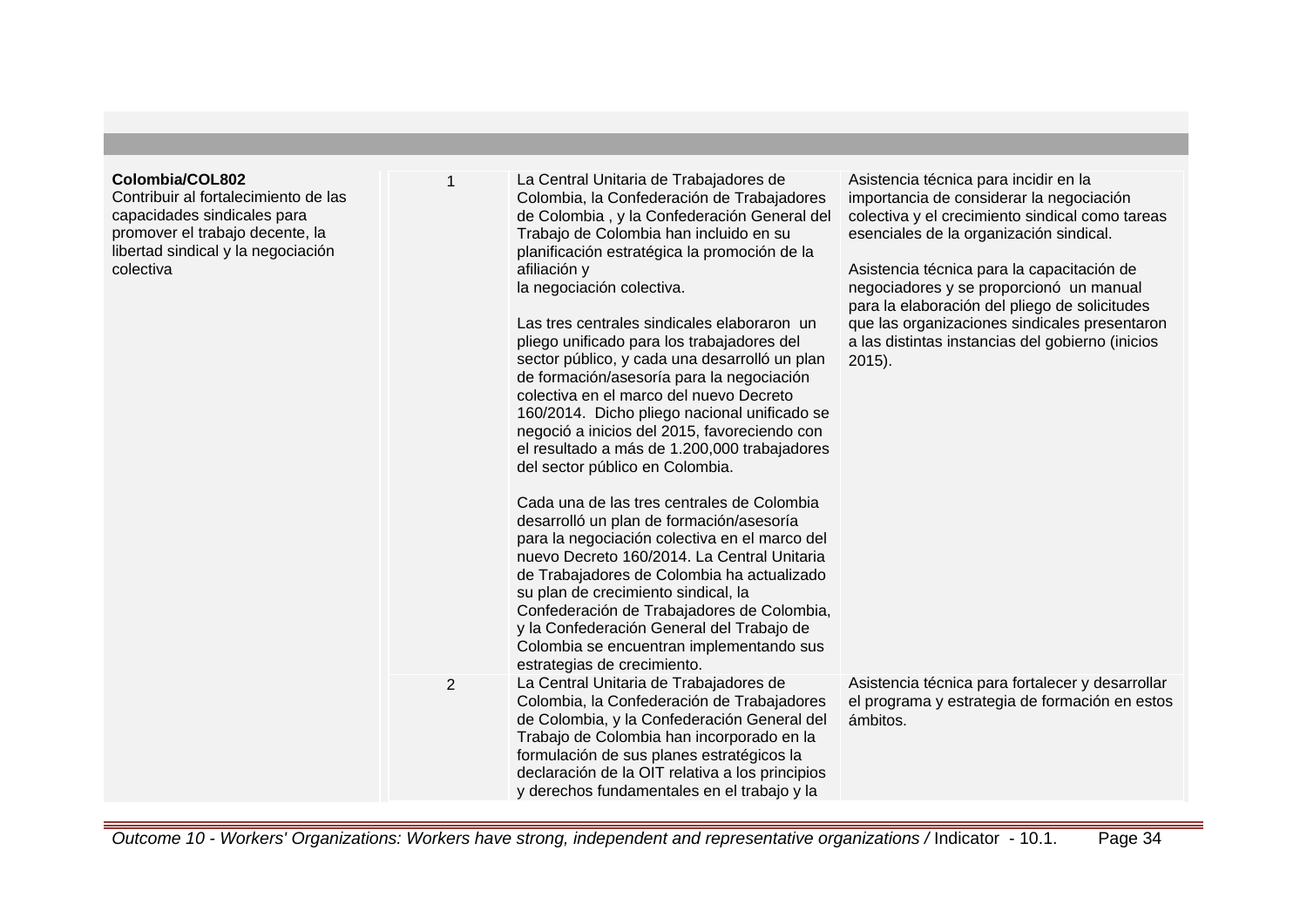| Declaración de la OIT sobre la justicia social |  |
|------------------------------------------------|--|
| para una globalización equitativa.             |  |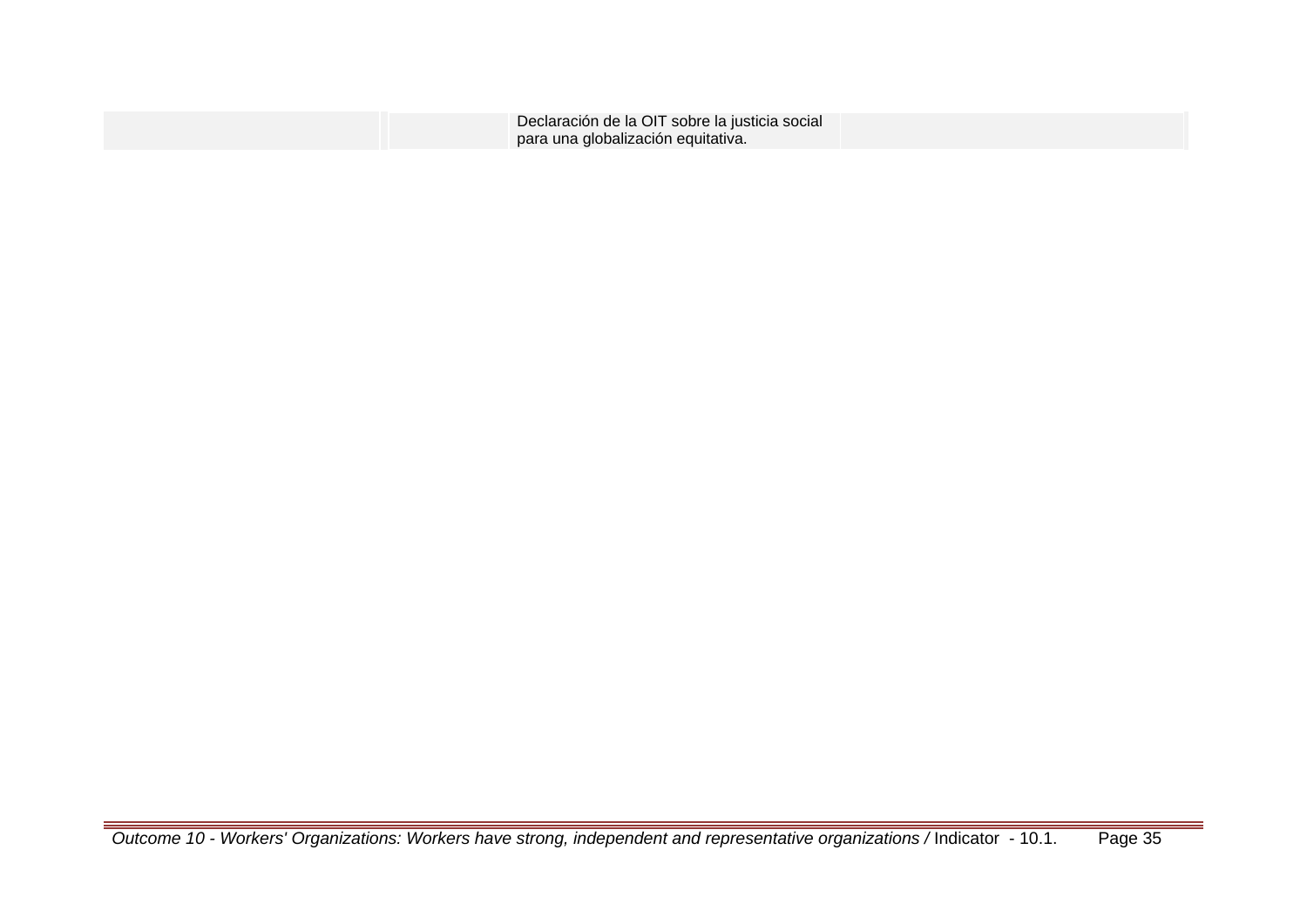| Peru/PER802<br>Las Centrales sindicales elaboran y<br>ejecutan un Plan de acción para la<br>promoción de la igualdad de<br>oportunidades entre hombres y<br>mujeres e incrementar la afiliación<br>sindical |                | La Confederación General de Trabajadores<br>del Perú, la Central Unitaria de Trabajadores,<br>la Confederación de Trabajadores del Perú, y<br>la Confederación Autónoma de Trabajadores<br>del Perú han adoptado un plan de formación<br>del tránsito de la economía informal a la<br>economía formal, en base a la<br>Recomendación 204 adoptada en la 104<br>Conferencia Internacional del Trabajo. Se<br>han formado equipos de seguimiento de la<br>implementación de los planes adoptados.<br>Los planes adoptados incorporan estrategias<br>para el fortalecimiento de las organizaciones<br>en el caso de la Confederación General de<br>Trabajadores del Perú, y de la Central<br>Unitaria de Trabajadores. | Apoyo técnico al proceso de diseño e<br>implementación del plan de formación sindical,<br>con participación de los especialistas en<br>Actividades para los Trabajadores y Empleo y<br>Mercado de Trabajo. |
|-------------------------------------------------------------------------------------------------------------------------------------------------------------------------------------------------------------|----------------|---------------------------------------------------------------------------------------------------------------------------------------------------------------------------------------------------------------------------------------------------------------------------------------------------------------------------------------------------------------------------------------------------------------------------------------------------------------------------------------------------------------------------------------------------------------------------------------------------------------------------------------------------------------------------------------------------------------------|------------------------------------------------------------------------------------------------------------------------------------------------------------------------------------------------------------|
|                                                                                                                                                                                                             | $\overline{2}$ | Las organizaciones sindicales en su<br>planificación estratégica y planes de<br>formación han incorporado la declaración de<br>la OIT relativa a los principios y derechos<br>fundamentales en el trabajo y la Declaración<br>de la OIT sobre la justicia social para una<br>globalización equitativa.                                                                                                                                                                                                                                                                                                                                                                                                              | Asistencia técnica para fortalecer y desarrollar<br>el programa y estrategia de formación en estos<br>ámbitos.                                                                                             |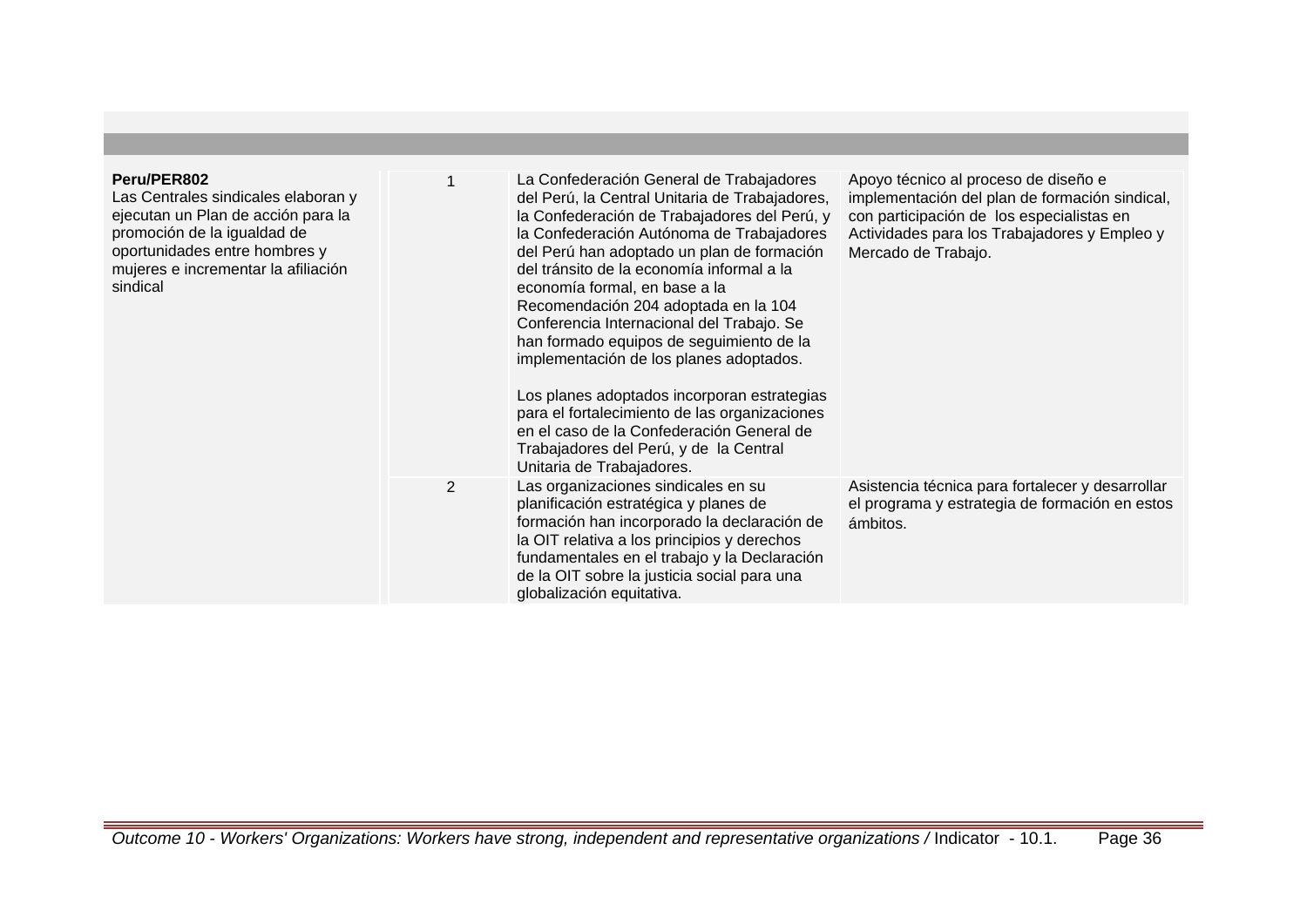| Bahamas/BHS802<br>Strengthened institutional capacity of<br>workers' organisations |                | A platform of trade unions affiliated to the<br>National Congress of Trade Unions of the<br>Bahamas developed a schedule of areas in<br>their constitution for amendment. This<br>platform was used to jointly analyse the<br>deficiencies in the Industrial Labour Relations<br>Act and determine the gaps in trade union<br>constitutions to be addressed.<br>Institutionalized social dialogue has been the<br>objective of the trade unions and in March<br>2015, the National Tripartite Council Act<br>came into force establishing the Council and<br>making tripartite social dialogue a permanent<br>feature of the national landscape. | Training programmes, technical advice and<br>support for the identification of constitutional<br>amendments and the development of<br>guidelines for trade union cooperation within<br>the Tripartite Council in the Bahamas.<br>Technical Advice provided in the development<br>of the National Tripartite Council Bill. |
|------------------------------------------------------------------------------------|----------------|--------------------------------------------------------------------------------------------------------------------------------------------------------------------------------------------------------------------------------------------------------------------------------------------------------------------------------------------------------------------------------------------------------------------------------------------------------------------------------------------------------------------------------------------------------------------------------------------------------------------------------------------------|---------------------------------------------------------------------------------------------------------------------------------------------------------------------------------------------------------------------------------------------------------------------------------------------------------------------------|
|                                                                                    | $\overline{2}$ | The platform used the ILO Declaration on<br>Fundamental Principles and Rights at Work<br>and the ILO Declaration on Social Justice for<br>a Fair Globalization to deal with the<br>amendments.                                                                                                                                                                                                                                                                                                                                                                                                                                                   | Training programmes, technical advice and<br>support for the development of guidelines for<br>trade union cooperation within the Tripartite<br>Council in the Bahamas.                                                                                                                                                    |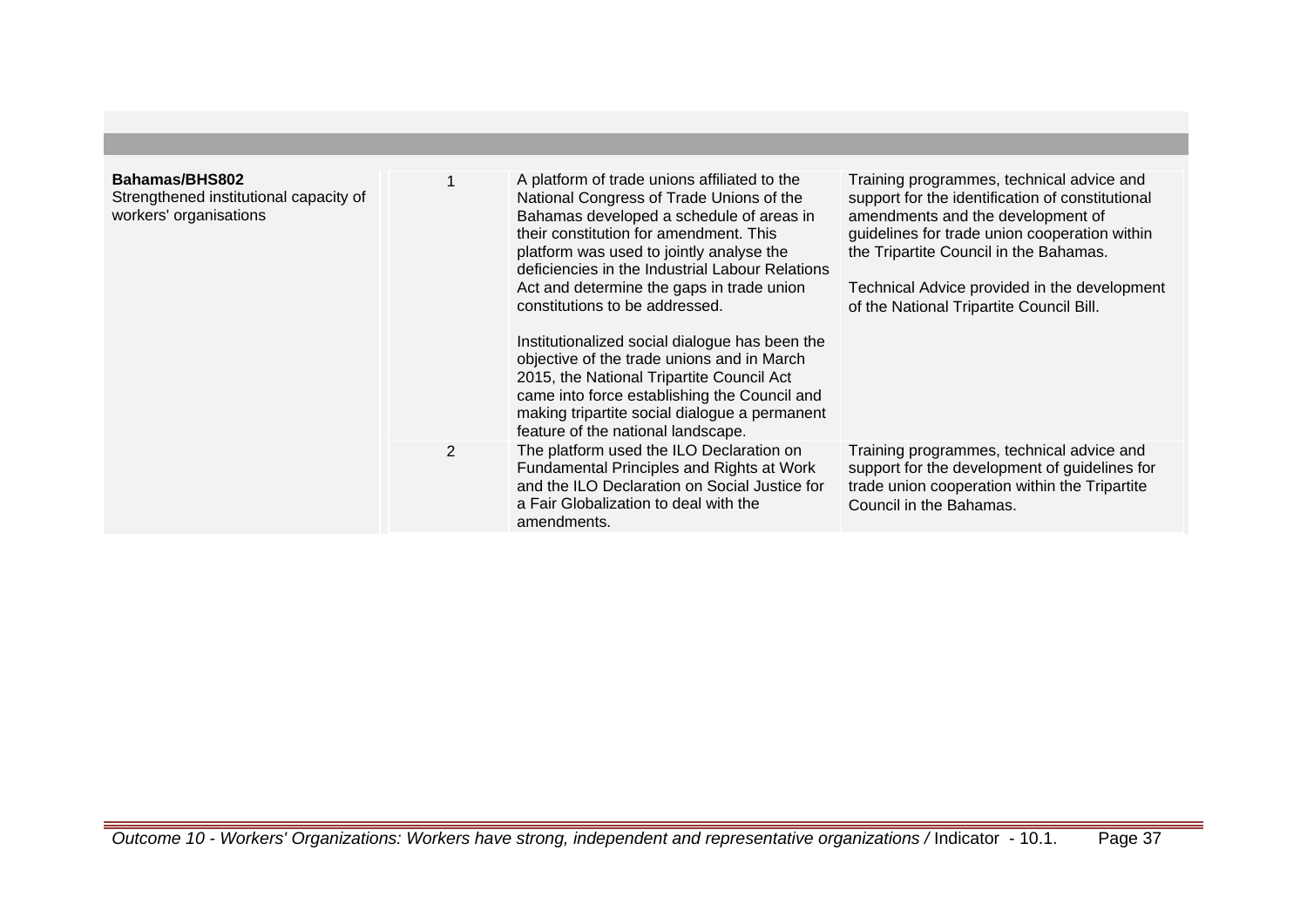| <b>Saint Lucia/LCA802</b><br>Strengthened institutional capacity of<br>workers' organisations |   | The Saint Lucia Trade Union Federation<br>organized training programmes on the<br>Decent Work Agenda with special emphasis<br>on trade union rights and Social Dialogue (for<br>27 trade union leaders and members from<br>the 9 trade union affiliates).<br>A strategic plan for the Federation was<br>formulated as well as a Joint Negotiations<br>Protocol for the Public Sector Unions.<br>Training also resulted in 20 negotiators with<br>enhanced skills. | Facilitation of training programmes, technical<br>advice and support for the development of a<br>strategic plan and the Joint Protocol. |
|-----------------------------------------------------------------------------------------------|---|-------------------------------------------------------------------------------------------------------------------------------------------------------------------------------------------------------------------------------------------------------------------------------------------------------------------------------------------------------------------------------------------------------------------------------------------------------------------|-----------------------------------------------------------------------------------------------------------------------------------------|
|                                                                                               | 2 | The ILO Declaration on Fundamental<br>Principles and Rights at Work was used in<br>training activity dealing with Decent Work<br>Agenda and Social Dialogue.<br>In the work carried out related to<br>negotiations, the importance of the principles<br>in the ILO Declaration on Social Justice for a<br>Fair Globalization was promoted.                                                                                                                        | As above.                                                                                                                               |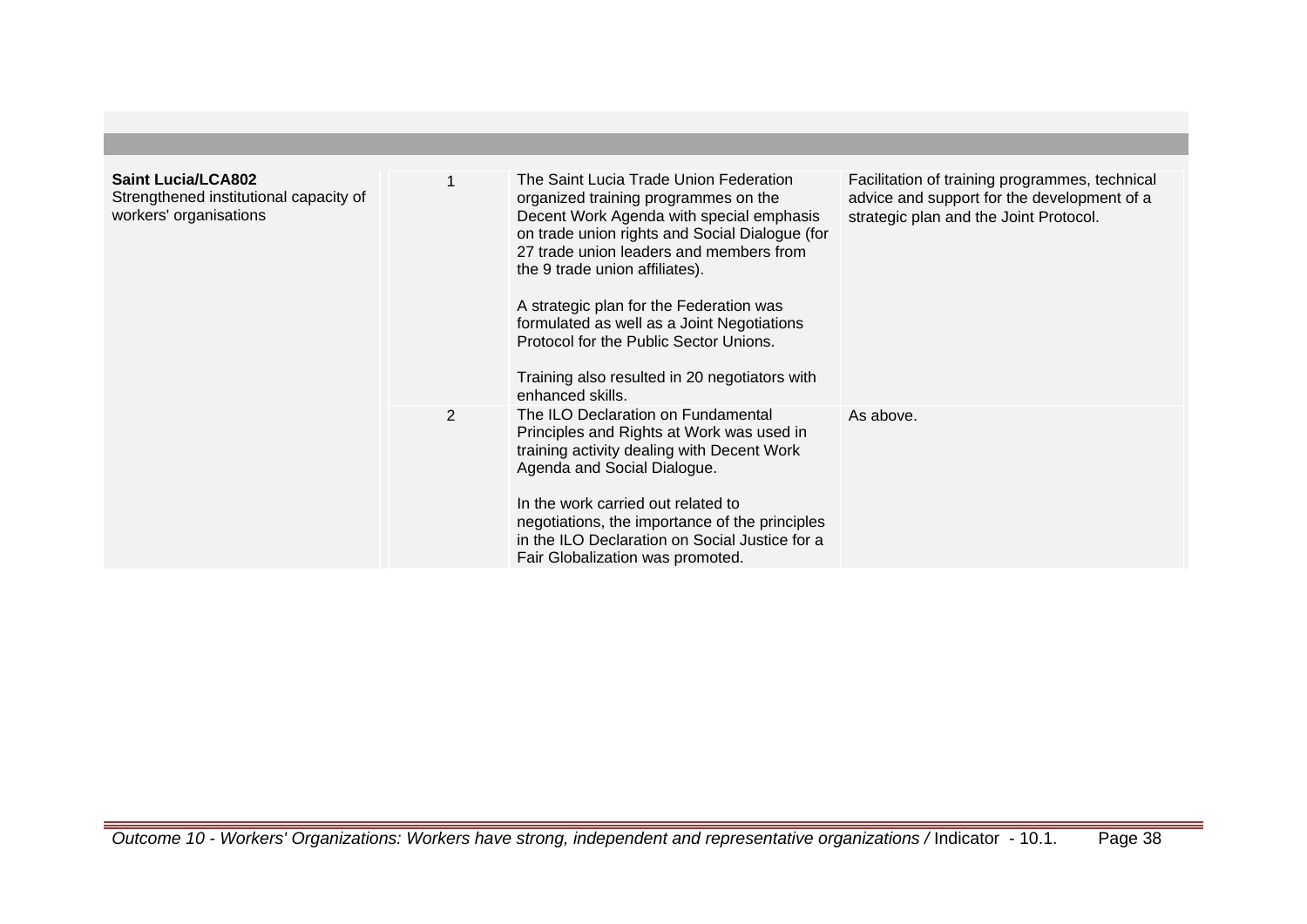| <b>Costa Rica/CRI802</b><br>Strengthened institutional capacity of<br>workers' organisations |   | Un Plan estratégico fue realizado en febrero<br>2014 para las seis centrales sindicales<br>nacionales y sus organizaciones sindicales<br>de base con énfasis en temas de<br>fortalecimiento sindical, empleo, género y<br>dialogo social.<br>De enero a marzo 2015, las centrales<br>sindicales incorporaron en su curriculum de<br>formación sindical y en sus servicios de<br>asesoría técnica para los trabajadores, en<br>materia de autoreforma, los contenidos de<br>los cuadernillos de formación de la<br>Confederación Sindical de Trabajadores/as<br>de las Américas (CSA), así como la<br>Plataforma de Desarrollo de las Américas<br>(PLADA).                                                                                                        | Cooperación y asistencia técnica para elaborar<br>un manual Titulado "Planificacion estrategica<br>en el movimiento sindical", que se utilizó<br>durante la realización del plan estratégico para<br>las Centrales Sindicales Nacionales y sus<br>organizaciones afiliadas. Igualmente, se<br>publicaron diversos cuadernillos de la<br>Confederación Sindical de Las Américas<br>sobre temas claves para la autoreforma<br>sindical, así como la PLADA. Para esta<br>subregión, para efectos de mejorar en sus<br>afiliadas el curriculum de la formación sindical,<br>así como los servicios de tutoría y asesoría<br>técnica de las centrales a los trabajadores.                                                                                                                                         |
|----------------------------------------------------------------------------------------------|---|------------------------------------------------------------------------------------------------------------------------------------------------------------------------------------------------------------------------------------------------------------------------------------------------------------------------------------------------------------------------------------------------------------------------------------------------------------------------------------------------------------------------------------------------------------------------------------------------------------------------------------------------------------------------------------------------------------------------------------------------------------------|--------------------------------------------------------------------------------------------------------------------------------------------------------------------------------------------------------------------------------------------------------------------------------------------------------------------------------------------------------------------------------------------------------------------------------------------------------------------------------------------------------------------------------------------------------------------------------------------------------------------------------------------------------------------------------------------------------------------------------------------------------------------------------------------------------------|
|                                                                                              | 2 | Entre febrero de 2014 hasta junio del año<br>2015, 181 Mujeres y 194 hombres, líderes<br>sindicales fueron capacitados en temas<br>relacionados con la creación de empleo<br>decente, el respeto de las garantías de los<br>derechos de los trabajadores, protección<br>social, y la promoción del diálogo social, con<br>enfoque de género, y con atención especial a<br>los migrantes.<br>La PLADA se divulgó ampliamente en estas<br>capacitaciones. En julio del 2014 el<br>Movimiento Sindical Costarricense constituyó<br>el Comité Intersindical de Normas<br>Internacionales del Trabajo, que le permite a<br>las organizaciones de trabajadores discutir<br>aquellos temas relacionados con las quejas a<br>ser presentadas a los Organos de Control de | Asistencia técnica y cooperación para el<br>desarrollo de un plan de capacitación y de<br>actividades de formación de los líderes<br>sindicales en coherencia con los cuatro pilares<br>del Trabajo Decente, y con referencia a las<br>Normas Internacionales del Trabajo y<br>utilizando las declaraciones tripartitas.<br>Cooperación para la divulgación de la<br>publicación de la PLADA, que fue utilizada<br>como herramienta de formación. Se facilitó el<br>espacio y los insumos técnicos y jurídicos para<br>la creación del Comité Intersindical de Normas<br>y su marco de funcionamiento, integrando<br>durante su puesta en marcha el análisis de<br>documentos básicos como la Declaración OIT<br>sobre la Justicia Social y la Globalización<br>Equitativa, y la Declaración de principios y |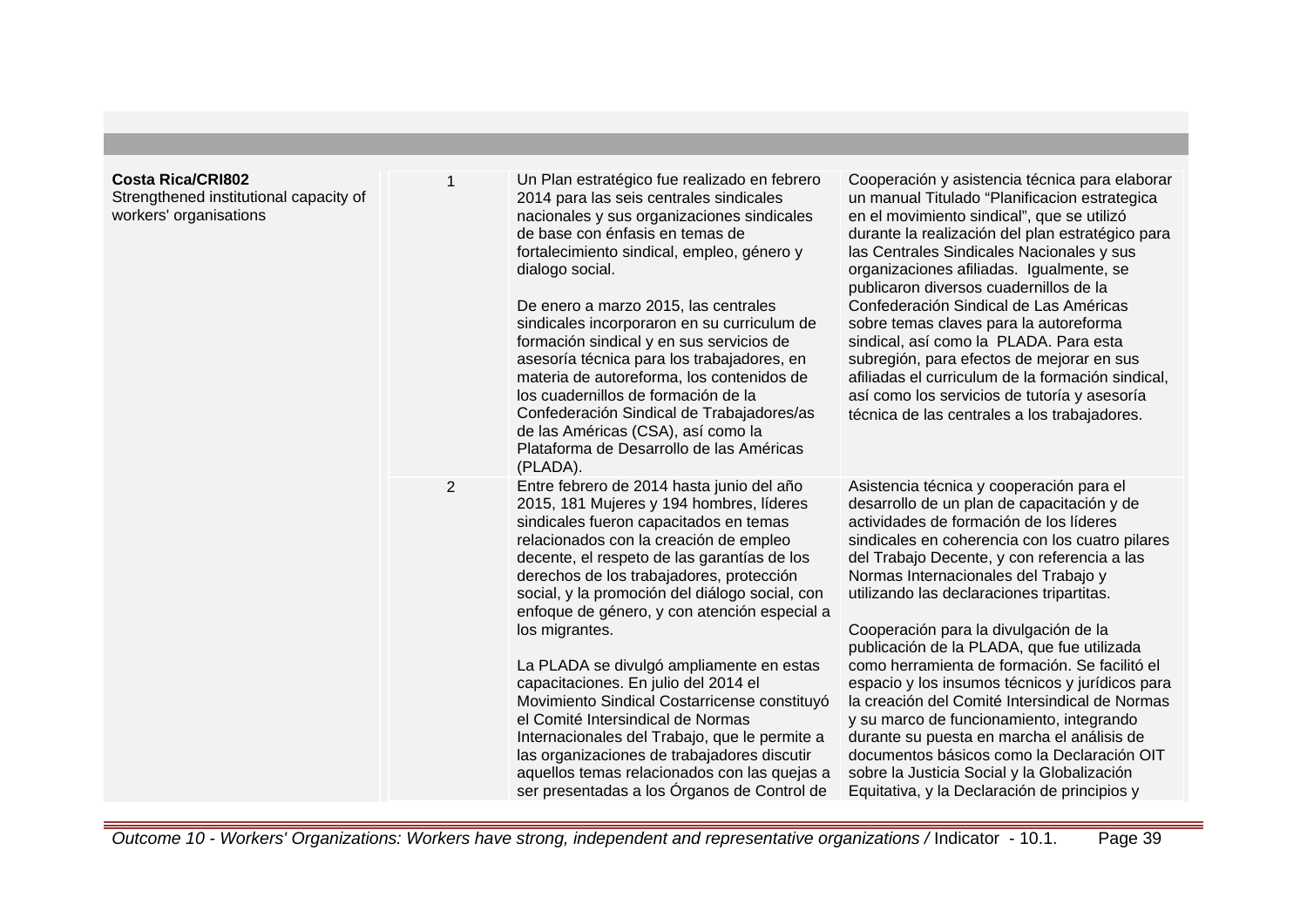|                                                                                                                                         | la OIT, así como coordinar la posición<br>sectorial sobre las memorias presentadas por<br>el gobierno sobre los convenios ratificados<br>por el país. | derechos fundamentales en el trabajo. |
|-----------------------------------------------------------------------------------------------------------------------------------------|-------------------------------------------------------------------------------------------------------------------------------------------------------|---------------------------------------|
| Additional CPO Information (This information should only be added when relevant and necessary and should not repeat information already |                                                                                                                                                       |                                       |

| entered under results or ILO contribution)<br>a) Gender equality and non-discrimination                                                                                                                                                                                                                                                                                                                                                                            | b) Partnerships (external)                                                                                                                                                                                                                     |
|--------------------------------------------------------------------------------------------------------------------------------------------------------------------------------------------------------------------------------------------------------------------------------------------------------------------------------------------------------------------------------------------------------------------------------------------------------------------|------------------------------------------------------------------------------------------------------------------------------------------------------------------------------------------------------------------------------------------------|
| La Confederación Sindical de Trabajadores/as de las Américas (CSA) llevó<br>a cabo talleres de capacitación en APG en Guatemala, Honduras, El<br>Salvador y Costa Rica, para profundizar en los conceptos, preceptos y<br>procedimientos de aplicación de las auditorias participativas de género<br>(APG), y quedó instalada la APG en las Secretarias de la Mujer como<br>herramienta para la no discriminación de género, como parte de su plan<br>estratégico. | La CSA impulsó la campaña: "Trabajo como ningún otro, Derechos como<br>cualquier otro", para la ratificación del Convenio 189 en Costa Rica, y apoyó<br>el lanzamiento de la campaña para américa central en San José, el febrero<br>del 2015. |
| La CTRN llevó a cabo una APG, aplicando la metodología OIT/CSA sobre<br>las APG, que fue asumida por el Comité Ejecutivo el cual ha adoptado un<br>plan de seguimiento y resolución aprobada en el Congreso de la Central en<br>agosto del 2015, como parte del plan estratégico del movimiento sindical y<br>que será de insumo para los programas de capacitación de las<br>organizaciones de trabajadores del país.                                             |                                                                                                                                                                                                                                                |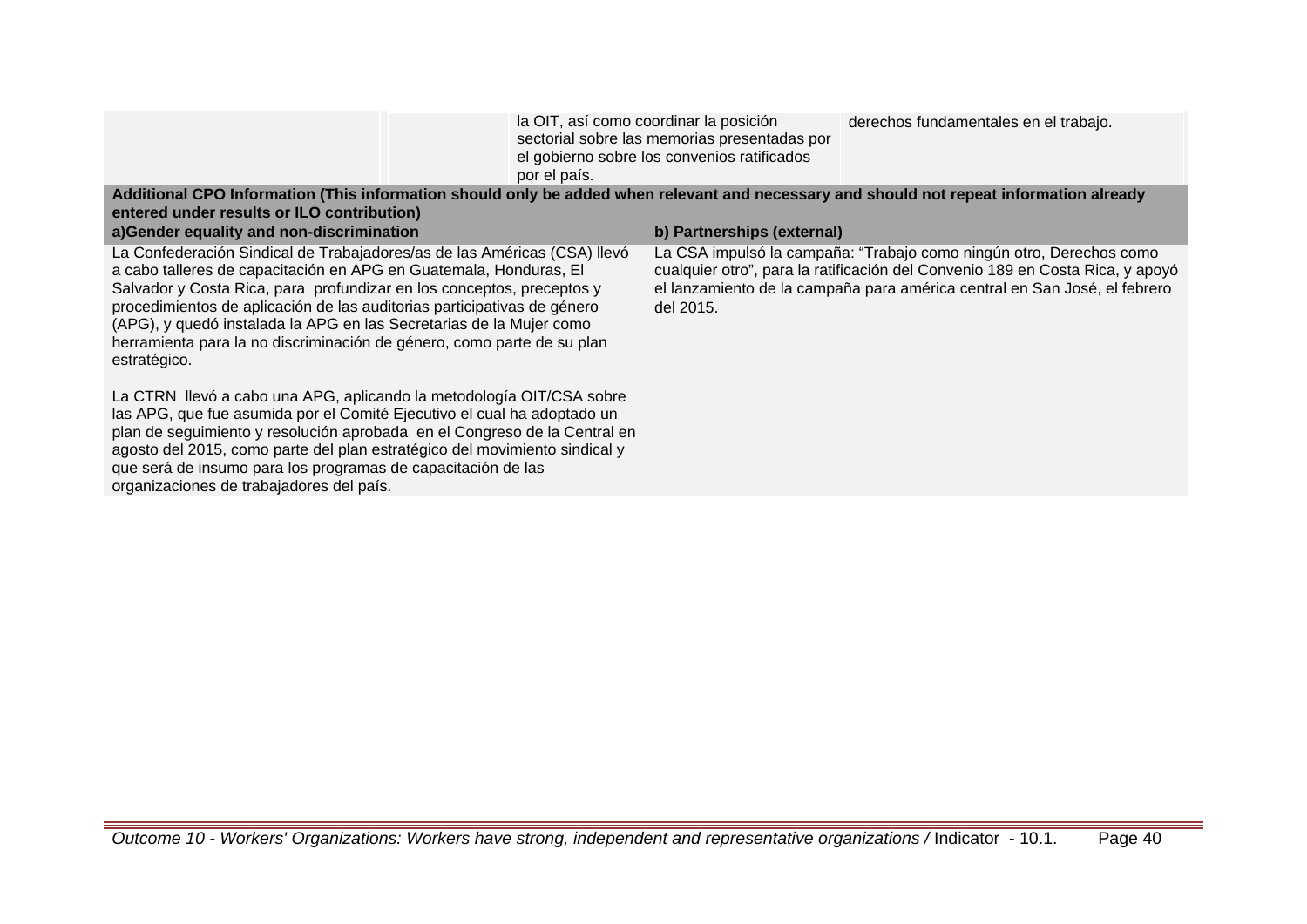## **El Salvado**

[ACI6] Forta institucional trabajadore

| r/SLV802<br>alecida la capacidad<br>I de las organizaciones de<br>۱S | 1              | Las Centrales sindicales constituyentes de la<br>Plataforma para el Cambio (Movimiento de<br>Unidad Sindical y Gremial de El<br>Salvador-MUSYGES; la Confederación<br>Sindical de Trabajadores de El Salvador-<br>CSTS; y la Federación de Asociaciones y<br>Sindicatos Independientes de El Salvador-<br>FEASIES) integraron en su programa de<br>acción una estrategia sindical para la<br>formalización del trabajo a nivel municipal,<br>desde la perspectiva del trabajo decente, y<br>entregan en las mesas de diálogo municipal<br>(reuniones de marzo y abril del 2015),<br>propuestas concretas de aseguramiento de<br>grupos informales en el sistema de seguridad<br>social (julio 2015).<br>Creada Comisión Intersindical de Migración<br>(agosto 2015) y fue conformada por las<br>organizaciones sindicales miembros de la<br>Plataforma. La Confederación Unitaria de<br>Trabajadores Salvadoreños (CUTS) y sus<br>sindicatos en los ingenios azucareros<br>capacitan a 200 delegados y trabajadores de<br>base, en materia de seguridad social y de<br>trabajo decente (marzo - agosto 2015).<br>La Plataforma sindical para el Cambio fue<br>actualizada (mayo 2015), profundizando las<br>áreas de empleo, economía informal y<br>seguridad social. | Capacitación y asistencia técnica a las<br>centrales sindicales para promover el trabajo<br>decente y los derechos laborales en la<br>economía informal en la Municipalidad de<br>Santa Tecla y de San Salvador.<br>Asistencia técnica a las centrales sindicales<br>para iniciar un proceso de fortalecimiento<br>sindical en esa materia.<br>Cooperación y asistencia técnica para<br>promoción del trabajo decente y la protección<br>social en el sector azucarero y en su cadena<br>de suministros, prestó asistencia técnica y<br>capacitación para fortalecer el rol del<br>sindicalismo en dicho sector.<br>Asistencia técnica a las organizaciones que<br>integran la Plataforma para el Cambio, para<br>enriquecer dicha Plataforma en materia de<br>empleo, economía informal, y seguridad social.<br>RBSA funding has contributed to supporting<br>this work and to the achievement of the<br>reported results. |
|----------------------------------------------------------------------|----------------|-----------------------------------------------------------------------------------------------------------------------------------------------------------------------------------------------------------------------------------------------------------------------------------------------------------------------------------------------------------------------------------------------------------------------------------------------------------------------------------------------------------------------------------------------------------------------------------------------------------------------------------------------------------------------------------------------------------------------------------------------------------------------------------------------------------------------------------------------------------------------------------------------------------------------------------------------------------------------------------------------------------------------------------------------------------------------------------------------------------------------------------------------------------------------------------------------------------------------------------------------------------------------|-----------------------------------------------------------------------------------------------------------------------------------------------------------------------------------------------------------------------------------------------------------------------------------------------------------------------------------------------------------------------------------------------------------------------------------------------------------------------------------------------------------------------------------------------------------------------------------------------------------------------------------------------------------------------------------------------------------------------------------------------------------------------------------------------------------------------------------------------------------------------------------------------------------------------------|
|                                                                      | $\overline{2}$ | Plataforma sindical para el Cambio<br>actualizada en mayo 2015, profundizando las<br>áreas de empleo, economía informal y<br>seguridad social, incluyendo como                                                                                                                                                                                                                                                                                                                                                                                                                                                                                                                                                                                                                                                                                                                                                                                                                                                                                                                                                                                                                                                                                                        | Asesoría técnica a las organizaciones que<br>integran la Plataforma para el Cambio, para<br>enriquecerla en materia de empleo, economía<br>informal, y seguridad social.                                                                                                                                                                                                                                                                                                                                                                                                                                                                                                                                                                                                                                                                                                                                                    |

Outcome 10 - Workers' Organizations: Workers have strong, independent and representative organizations / Indicator - 10.1. Page 41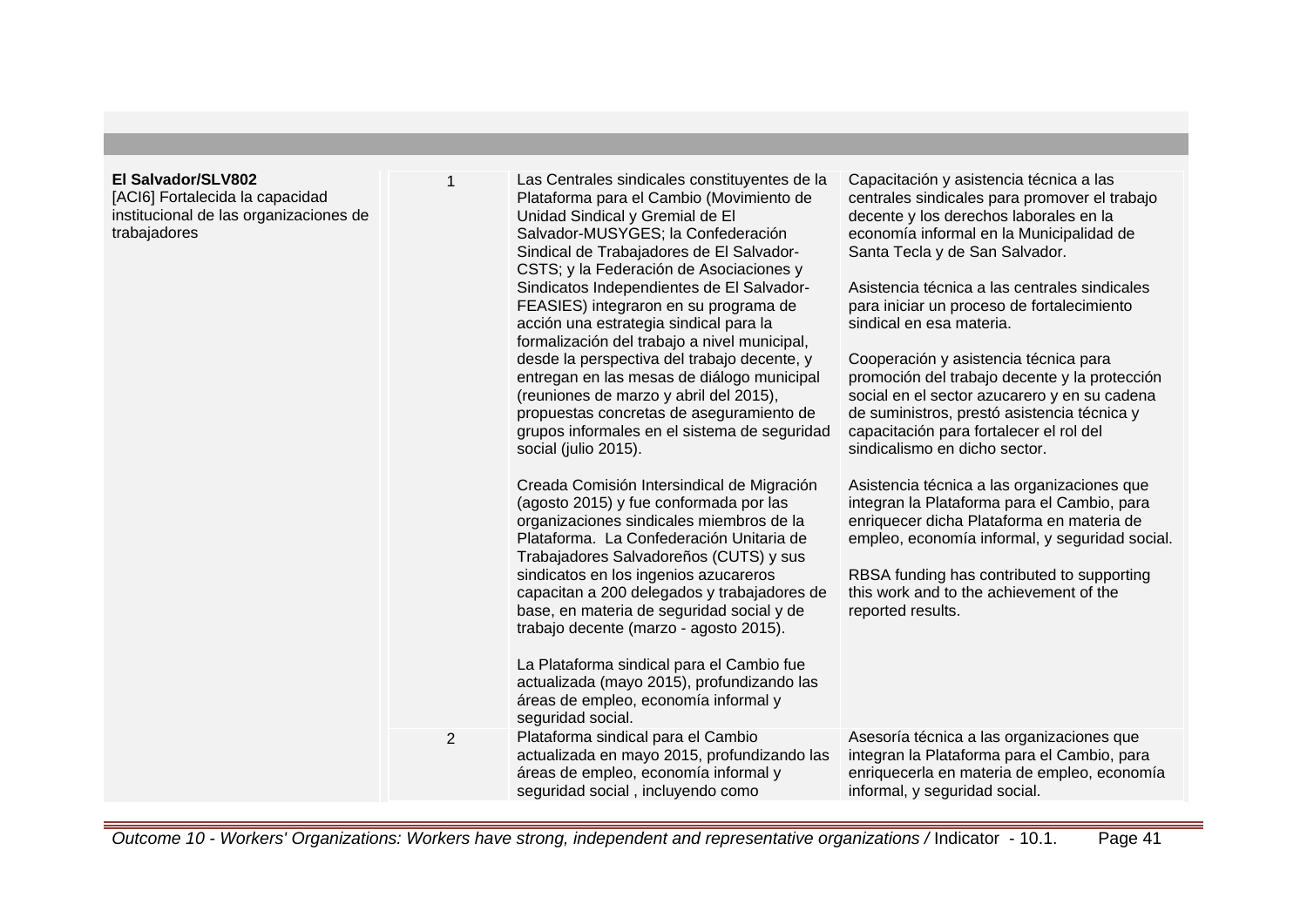| documentos esenciales de apoyo la<br>Declaración de Principios y Derechos<br>Fundamentales en el trabajo, la Declaración<br>sobre la Justicia Social y la Globalización<br>equitativa, y el Programa Mundial de Empleo. | RBSA funding has contributed to supporting<br>this work and to the achievement of the<br>reported results. |
|-------------------------------------------------------------------------------------------------------------------------------------------------------------------------------------------------------------------------|------------------------------------------------------------------------------------------------------------|
|-------------------------------------------------------------------------------------------------------------------------------------------------------------------------------------------------------------------------|------------------------------------------------------------------------------------------------------------|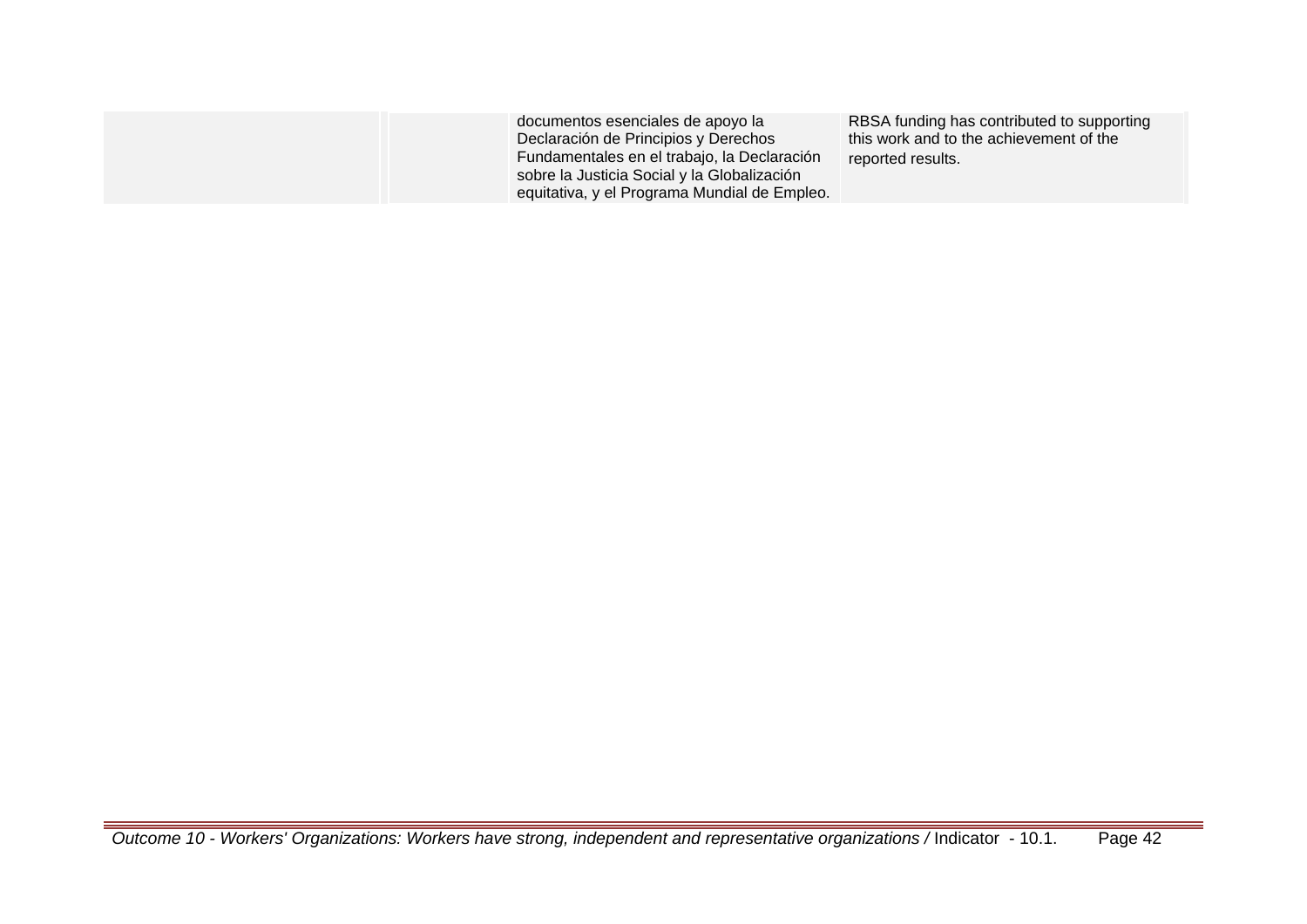| Honduras/HND802<br>Fortalecida la capacidad institucional<br>de las organizaciones de<br>trabajadores |                | En marzo del 2014 fue elaborado un plan<br>estratégico con las tres Centrales sindicales<br>nacionales y sus organizaciones sindicales<br>de base con énfasis en temas de<br>fortalecimiento sindical, autorreforma,<br>empleo, género, diálogo social.<br>En el mes<br>de abril del año 2014, las centrales<br>sindicales, sobre la base de un estudio de<br>línea de base sobre la situación de la<br>Libertad Sindical, presentaron un informe<br>completo de la situación de los derechos<br>sindicales a la Misión de Alto Nivel del<br>Departamento de Normas de la OIT. | Cooperación y asistencia técnica para la<br>elaboración de un instrumento de seguimiento<br>y planificación que se utilizó durante la<br>implementación del plan estratégico para las<br>Centrales Sindicales Nacionales, con el que se<br>brindó asistencia técnica para la organización<br>de la Red Intersindical, la conformación del<br>Comité Intersindical de Normas y la Plataforma<br>Sindical de Mujeres Sindicalistas.<br>Cooperación y asistencia técnica para realizar<br>un estudio de línea de base sobre la situación<br>de la Libertad Sindical, mismo que fue utilizado<br>en procesos de capacitación sobre la situación<br>de los derechos sindicales en el país, y en las<br>presentaciones públicas del sindicalismo sobre<br>el tema. |
|-------------------------------------------------------------------------------------------------------|----------------|--------------------------------------------------------------------------------------------------------------------------------------------------------------------------------------------------------------------------------------------------------------------------------------------------------------------------------------------------------------------------------------------------------------------------------------------------------------------------------------------------------------------------------------------------------------------------------|--------------------------------------------------------------------------------------------------------------------------------------------------------------------------------------------------------------------------------------------------------------------------------------------------------------------------------------------------------------------------------------------------------------------------------------------------------------------------------------------------------------------------------------------------------------------------------------------------------------------------------------------------------------------------------------------------------------------------------------------------------------|
|                                                                                                       | $\overline{2}$ | Entre febrero de 2014 y julio del 2015, 206<br>hombres y 203 mujeres, líderes sindicales<br>fueron capacitados por las centrales<br>sindicales en temas relacionados con los<br>Principios y Derechos en el Trabajo, la<br>creación de trabajo decente, el respeto de los<br>derechos de los trabajadores, la protección<br>social y la promoción del dialogo social. Las<br>centrales han integrado los temas en sus<br>sistemas de formación sindical.                                                                                                                       | Cooperación y asistencia técnica para la<br>elaboración de un plan de capacitación y para<br>actividades de formación de los líderes<br>sindicales en coherencia con los cuatro pilares<br>del Trabajo Decente, con énfasis en los temas<br>de ampliación de la Protección Social.<br>Asistencia técnica en la elaboración de la<br>propuesta sindical de Reforma a la Seguridad<br>Social.                                                                                                                                                                                                                                                                                                                                                                  |
| entered under results or ILO contribution)                                                            |                | Additional CPO Information (This information should only be added when relevant and necessary and should not repeat information already                                                                                                                                                                                                                                                                                                                                                                                                                                        |                                                                                                                                                                                                                                                                                                                                                                                                                                                                                                                                                                                                                                                                                                                                                              |
| a)Gender equality and non-discrimination                                                              |                | b) Partnerships (external)                                                                                                                                                                                                                                                                                                                                                                                                                                                                                                                                                     |                                                                                                                                                                                                                                                                                                                                                                                                                                                                                                                                                                                                                                                                                                                                                              |
| Como parte del programa de formación desarrollado por las Centrales                                   |                |                                                                                                                                                                                                                                                                                                                                                                                                                                                                                                                                                                                |                                                                                                                                                                                                                                                                                                                                                                                                                                                                                                                                                                                                                                                                                                                                                              |
| Sindicales (CGT, CTH y la CUTH), en marzo del año 2015, fue conformada                                |                |                                                                                                                                                                                                                                                                                                                                                                                                                                                                                                                                                                                |                                                                                                                                                                                                                                                                                                                                                                                                                                                                                                                                                                                                                                                                                                                                                              |

una Plataforma Ampliada de Mujeres Sindicalistas.

Outcome 10 - Workers' Organizations: Workers have strong, independent and representative organizations / Indicator - 10.1. Page 43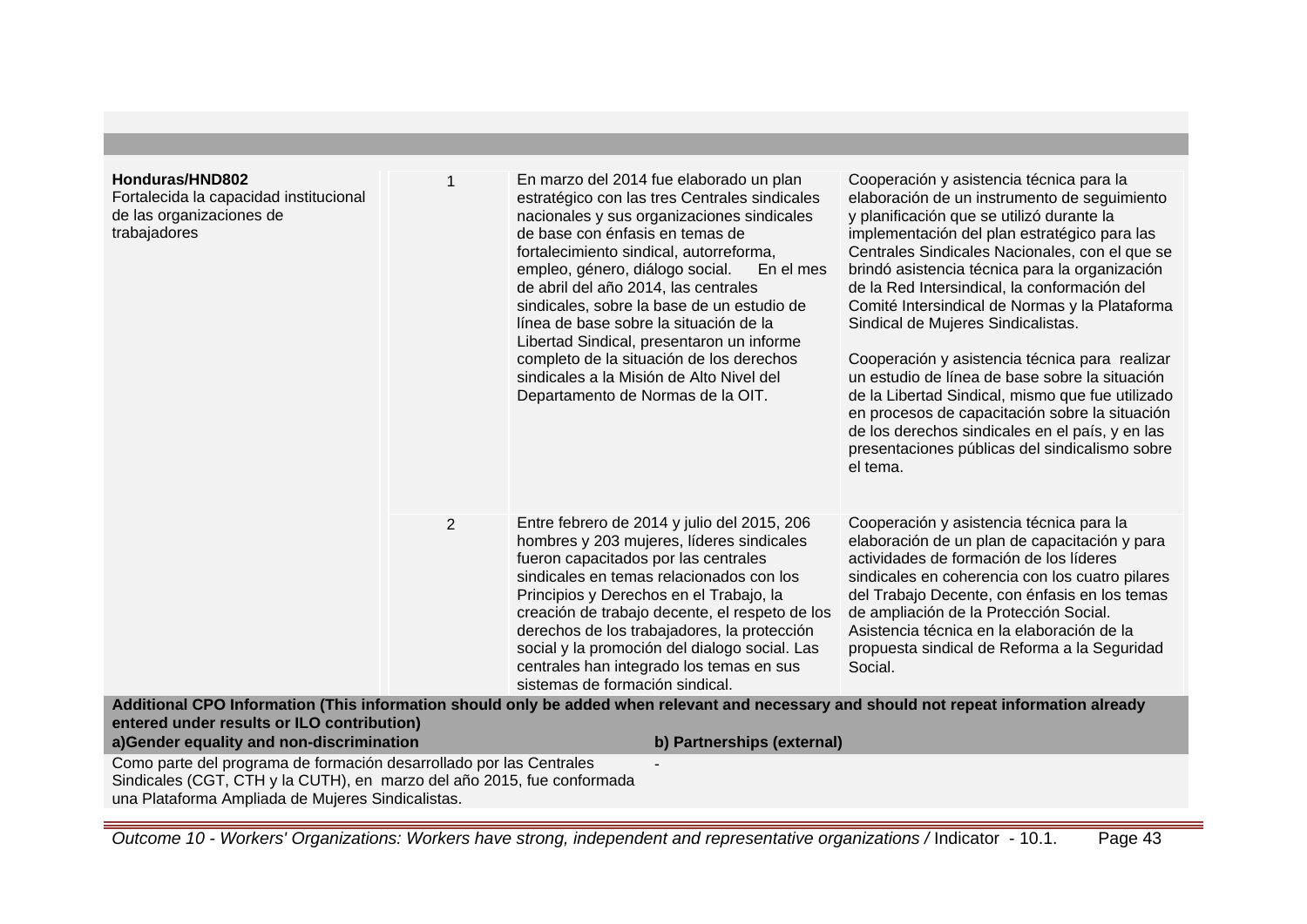| Nicaragua/NIC802<br>Fortalecida la capacidad institucional<br>de las organizaciones de<br>trabajadores |   | Centrales sindicales, para el periodo<br>2014-2015, incluyeron en sus planes de<br>capacitación la entrega de herramientas<br>educativas con contenidos inherentes al<br>trabajo decente en las zonas francas, tales<br>como equidad de género, empleo, seguridad<br>social, salud y seguridad en el trabajo,<br>inspección laboral.                                                                                                                                                                                                                                                                                                                                        | Cooperación y asistencia técnica para<br>elaborar un plan de capacitación bianual con<br>las centrales sindicales que tienen afiliadas en<br>las zonas francas, el cual fue aprobado por las<br>organizaciones beneficiarias. |
|--------------------------------------------------------------------------------------------------------|---|-----------------------------------------------------------------------------------------------------------------------------------------------------------------------------------------------------------------------------------------------------------------------------------------------------------------------------------------------------------------------------------------------------------------------------------------------------------------------------------------------------------------------------------------------------------------------------------------------------------------------------------------------------------------------------|-------------------------------------------------------------------------------------------------------------------------------------------------------------------------------------------------------------------------------|
|                                                                                                        | 2 | Las Centrales sindicales pusieron en marcha<br>(enero 2014) el Plan de capacitación<br>2014-2015 para los trabajadores de las<br>Zonas Francas, ejecutado por la Universidad<br>Paulo Freire. Con este plan de capacitación,<br>que contó con el apoyo de la Universidad<br>Paulo Freire, se formaron a 400 sindicalistas<br>en materias relacionadas con el trabajo<br>decente, incluyendo como documentos<br>esenciales de apoyo la Declaración de<br>Principios y Derechos Fundamentales en el<br>trabajo, la Declaración sobre la Justicia<br>Social y la Globalización equitativa, y la<br>Declaración Tripartita de Empresas<br>Multinacionales y la Política Social. | Asesoría técnica para elaborar un plan de<br>capacitación de las centrales sindicales que<br>tienen sindicatos en las Zonas Francas.                                                                                          |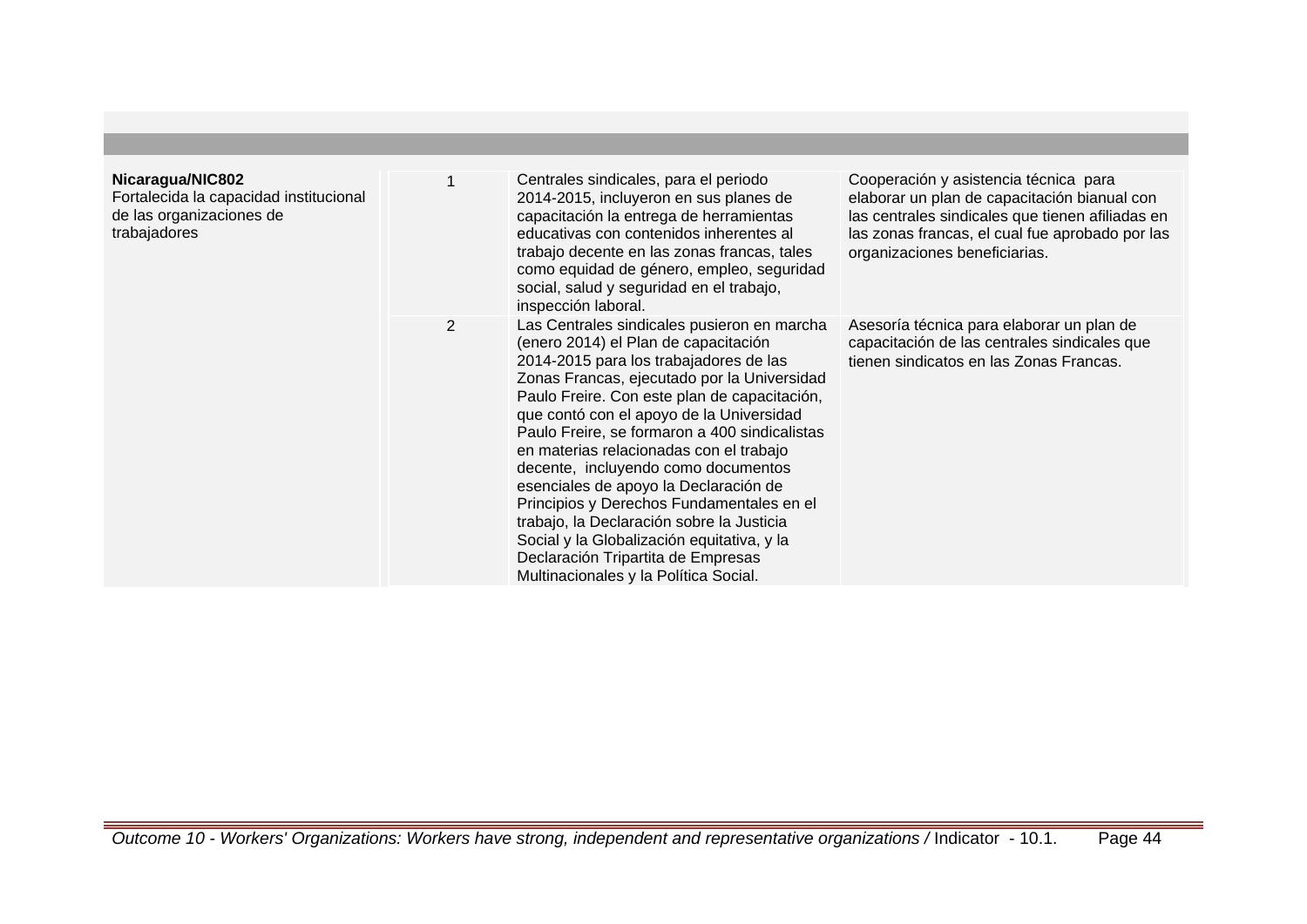| Argentina/ARG802<br>Capacidad institucional de las<br>organizaciones de trabajadores<br>fortalecida, especialmente en todas<br>las dimensiones del trabajo decente. |                | Las organizaciones de trabajadores cuentan<br>con nuevas herramientas para fortalecer las<br>capacidades del sector sindical para la<br>promoción de la igualdad de género (desde<br>2015), a través de la introducción de una<br>perspectiva innovadora en las instancias de<br>formación - la de las masculinidades -<br>dirigida a los y las delegados sindicales.                                                                                                                                                                                                                                      | En el marco de una iniciativa interagencial de<br>Naciones Unidas y junto a la Fundación de la<br>Unión Obrera de la Construcción de la<br>República Argentina (UOCRA) se desarrolló<br>una Guía para la incorporación de la temática<br>de género a la labor de los delegados<br>sindicales, desde la perspectiva de las<br>masculinidades. La Guía contiene capítulos<br>sobre Derechos Humanos y género; género y<br>masculinidades; desigualdades en el mundo<br>del trabajo y; sindicatos: su rol en la<br>construcción de la igualdad de género. Se<br>publicò en septiembre de 2015. |
|---------------------------------------------------------------------------------------------------------------------------------------------------------------------|----------------|------------------------------------------------------------------------------------------------------------------------------------------------------------------------------------------------------------------------------------------------------------------------------------------------------------------------------------------------------------------------------------------------------------------------------------------------------------------------------------------------------------------------------------------------------------------------------------------------------------|---------------------------------------------------------------------------------------------------------------------------------------------------------------------------------------------------------------------------------------------------------------------------------------------------------------------------------------------------------------------------------------------------------------------------------------------------------------------------------------------------------------------------------------------------------------------------------------------|
|                                                                                                                                                                     | $\overline{2}$ | El Equipo Multidisciplinario de Trabajo<br>Decente de la Confederación General del<br>Trabajo de la República Argentina (CGTRA)<br>fortaleció (2014 y 2015) su capacidad para<br>elaborar estrategias de promoción del trabajo<br>decente en el marco de la agenda nacional e<br>internacional de desarrollo, a través del<br>impulso del material de formación sobre las<br>diferentes dimensiones del trabajo decente:<br>"Educación obrera para el Trabajo Decente."<br>Las Guías Sindicales focalizan sobre la<br>Declaración de la OIT sobre la Justicia Social<br>para una Globalización Equitativa. | Asistencia técnica al Equipo Multidisciplinario<br>de Trabajo Decente-CGTRA en la elaboración<br>y publicación de seis módulos de formación en<br>el marco del programa "Educación obrera para<br>el Trabajo Decente", con el objetivo de<br>promover el enfoque y la estrategia del trabajo<br>decente entre los miembros de las<br>organizaciones sindicales.                                                                                                                                                                                                                             |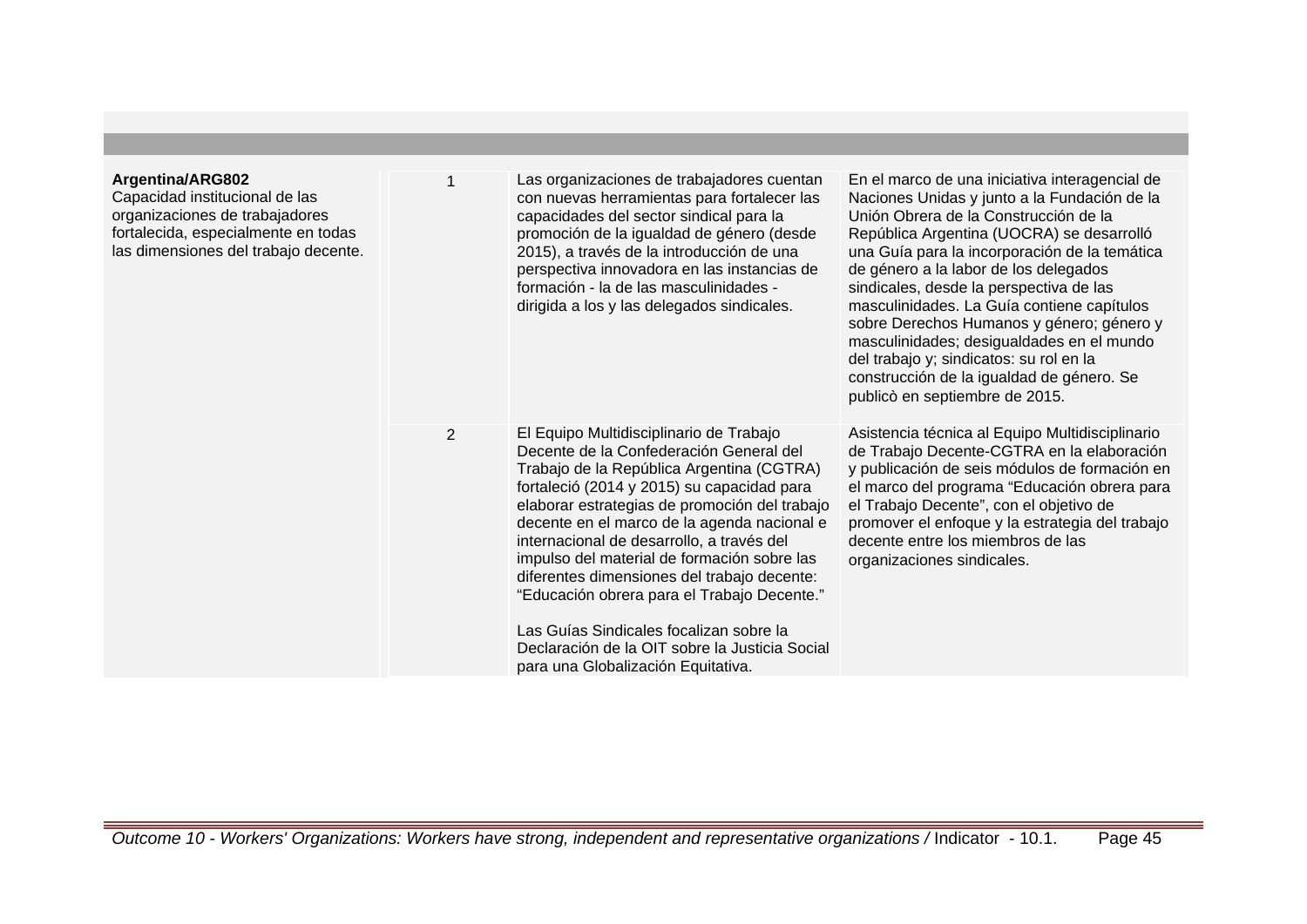| Brazil/BRA802<br>La capacidad institucional de las<br>organizaciones de los trabajadores<br>para promover la Agenda de Trabajo<br>Decente es fortalecida. | 1              | La Central Unica de Trabajadores (CUT), la<br>Fuerza Sindical (FS), la Nueva Central<br>Sindical de Trabajadores (NCST), la Unión<br>General de Trabajadores (UGT, la Central de<br>Trabajadores/as de Brasil (CTB), y la Central<br>General de los Trabajadores de Brasil<br>(CGTB) incluyeron en sus planes y<br>programas guías sobre normas<br>internacionales, libertad sindical, negociación<br>colectiva y temas de derecho a huelga y<br>garantías para su ejercicio.<br>Las centrales sindicales formalizaron el inicio<br>del proceso de socialización a nivel nacional<br>de los principales temas del PTD. | Asistencia técnica a las Centrales Sindicales<br>en los encuentros con los funcionarios del más<br>alto nivel del Ministerio Público, donde se llegó<br>a un acuerdo para el trabajo conjunto y que<br>redundó en la incorporación de las temáticas<br>en los planes de trabajo. |
|-----------------------------------------------------------------------------------------------------------------------------------------------------------|----------------|------------------------------------------------------------------------------------------------------------------------------------------------------------------------------------------------------------------------------------------------------------------------------------------------------------------------------------------------------------------------------------------------------------------------------------------------------------------------------------------------------------------------------------------------------------------------------------------------------------------------|----------------------------------------------------------------------------------------------------------------------------------------------------------------------------------------------------------------------------------------------------------------------------------|
|                                                                                                                                                           | $\overline{2}$ | Las centrales sindicales apropiándose de sus<br>derechos fundamentales presentaron una<br>queja sobre prácticas antisindicales ante las<br>instancias de control de OIT y lograron<br>conformar una mesa de diálogo tripartita más<br>el Ministerio Público, para discutir el<br>contenido de la queja en la perspectiva de<br>llegar a un acuerdo.                                                                                                                                                                                                                                                                    | Asistencia técnica para realizar actividades<br>sectoriales y una reunión tripartita más el<br>Ministerio Público donde se firmó el acuerdo<br>que inició la discusión del contenido de la<br>queja.                                                                             |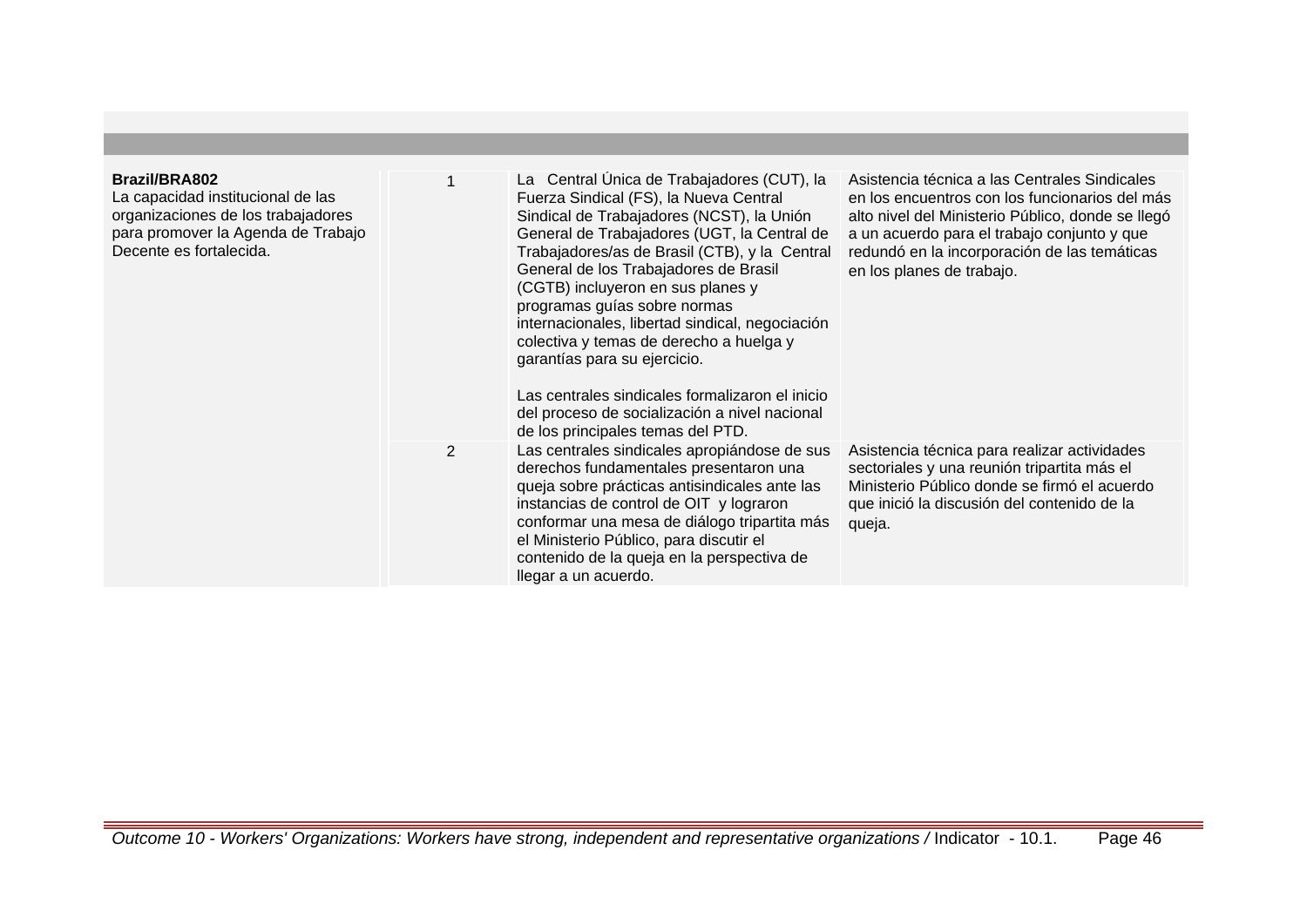| <b>Mexico/MEX802</b><br>Fortalecimiento de la capacidad<br>institucional de las organizaciones de<br>trabajadores | 1              | La Unión Nacional de Trabajadores (UNT) y<br>la Confederación Revolucionaria de Obreros<br>y Campesinos (CROC) (Abril 2014), y la<br>Confederación de Trabajadores de México<br>(setiembre 2014) elaboraron una agenda de<br>trabajo decente y una hoja de ruta con<br>acciones de promoción interna de los<br>Programas de Trabajo Decente por País.<br>Las tres centrales cuentan (desde abril 2014)<br>con propuestas de mejoramiento del sistema<br>de seguridad social, que han introducido en<br>sus sistemas de formación sindical para su<br>socialización educativa a través de<br>actividades de capacitación llevadas a cabo<br>por las centrales (enero a Agosto 2015).<br>La Confederación Revolucionaria de Obreros<br>y Campesinos (CROC) elaboro un manual de<br>productividad para la formación de los<br>afiliados que son miembros de los Comités<br>de Productividad.<br>Las centrales sindicales cuentan con un<br>mapeo de sus organizaciones de base<br>ligadas a la economía informal. | Apoyo técnico para talleres de planificación<br>estratégica con cada confederación sindical<br>para elaborar una agenda de trabajo decente y<br>una hoja de ruta para su desarrollo.<br>Apoyo técnico y capacitación a las centrales<br>sindicales CTM, CROC y UNT para elaborar<br>propuestas de mejoramiento del sistema de<br>seguridad social, integrando su visión sobre el<br>piso de protección social.<br>Cooperación y asistencia técnica para planes<br>de capacitación de la Confederación<br>Revolucionaria de Obreros y Campesinos<br>(CROC).<br>Cooperación y asesoría técnica a las centrales<br>para desarrollar herramientas para mejorar el<br>registro y articulación de la acción sindical en<br>la economía informal.<br>Asistencia técnica para la aplicación del<br>manual sobre productividad a través de cursos<br>de formación. |
|-------------------------------------------------------------------------------------------------------------------|----------------|----------------------------------------------------------------------------------------------------------------------------------------------------------------------------------------------------------------------------------------------------------------------------------------------------------------------------------------------------------------------------------------------------------------------------------------------------------------------------------------------------------------------------------------------------------------------------------------------------------------------------------------------------------------------------------------------------------------------------------------------------------------------------------------------------------------------------------------------------------------------------------------------------------------------------------------------------------------------------------------------------------------|-----------------------------------------------------------------------------------------------------------------------------------------------------------------------------------------------------------------------------------------------------------------------------------------------------------------------------------------------------------------------------------------------------------------------------------------------------------------------------------------------------------------------------------------------------------------------------------------------------------------------------------------------------------------------------------------------------------------------------------------------------------------------------------------------------------------------------------------------------------|
|                                                                                                                   | $\overline{2}$ | La Unión Nacional de Trabajadores (UNT)<br>elaboró y publicó una propuesta de mejora<br>del sistema de seguridad social, acorde con<br>el Convenio 102 y la Recomendación 202,<br>haciendo referencia a documentos<br>esenciales como la Declaración de<br>Principios y Derechos Fundamentales en el<br>trabajo, la Declaración sobre la Justicia<br>Social y la Globalización equitativa, y el                                                                                                                                                                                                                                                                                                                                                                                                                                                                                                                                                                                                                | Asistencia técnica y capacitación a las<br>centrales<br>sindicales para elaborar propuestas de<br>mejoramiento del sistema de seguridad social,<br>integrando su visión sobre el piso de<br>protección social, incluyendo.                                                                                                                                                                                                                                                                                                                                                                                                                                                                                                                                                                                                                                |

Outcome 10 - Workers' Organizations: Workers have strong, independent and representative organizations / Indicator - 10.1. Page 47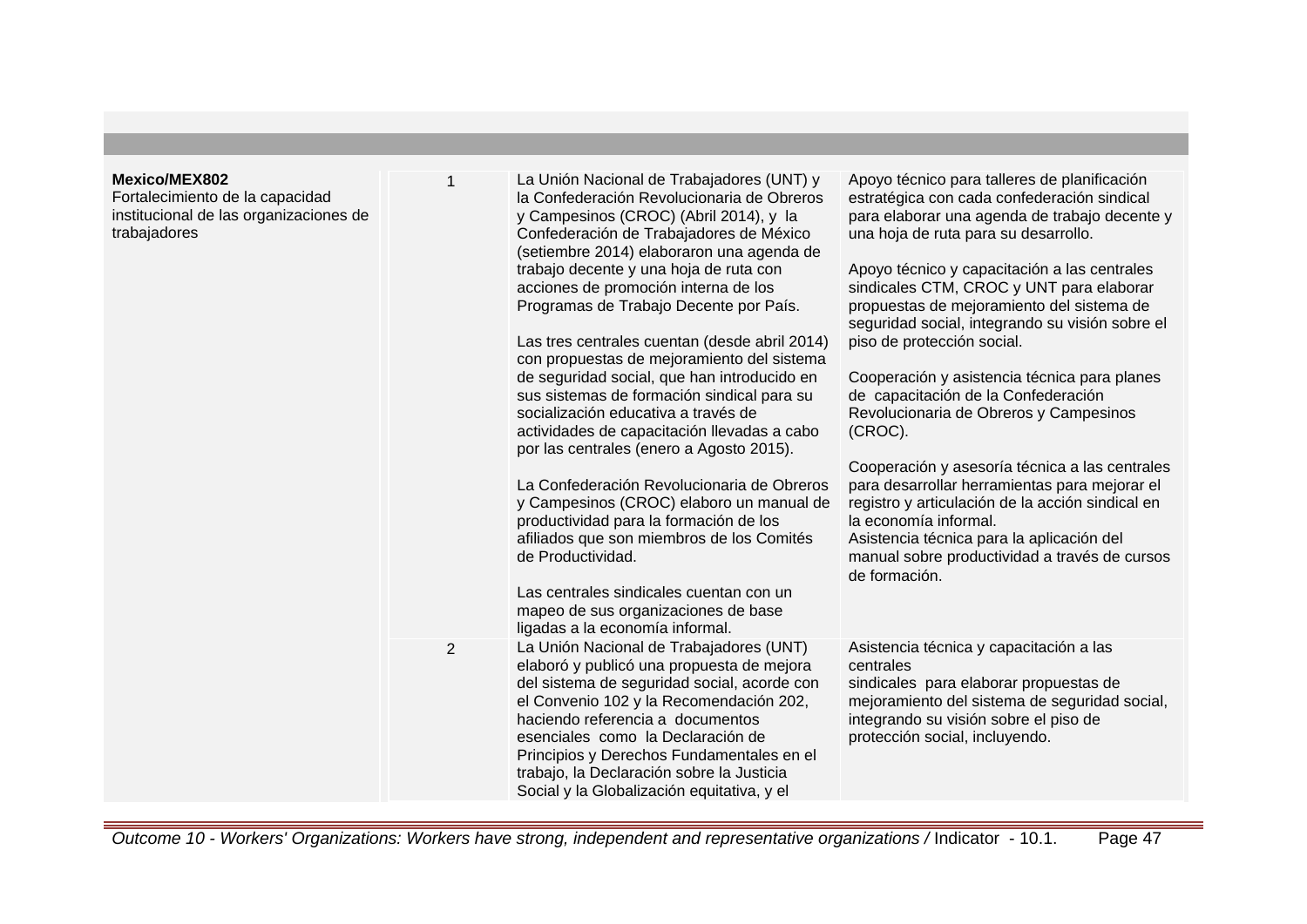| Programa Mundial de Empleo (abril 2014). |  |
|------------------------------------------|--|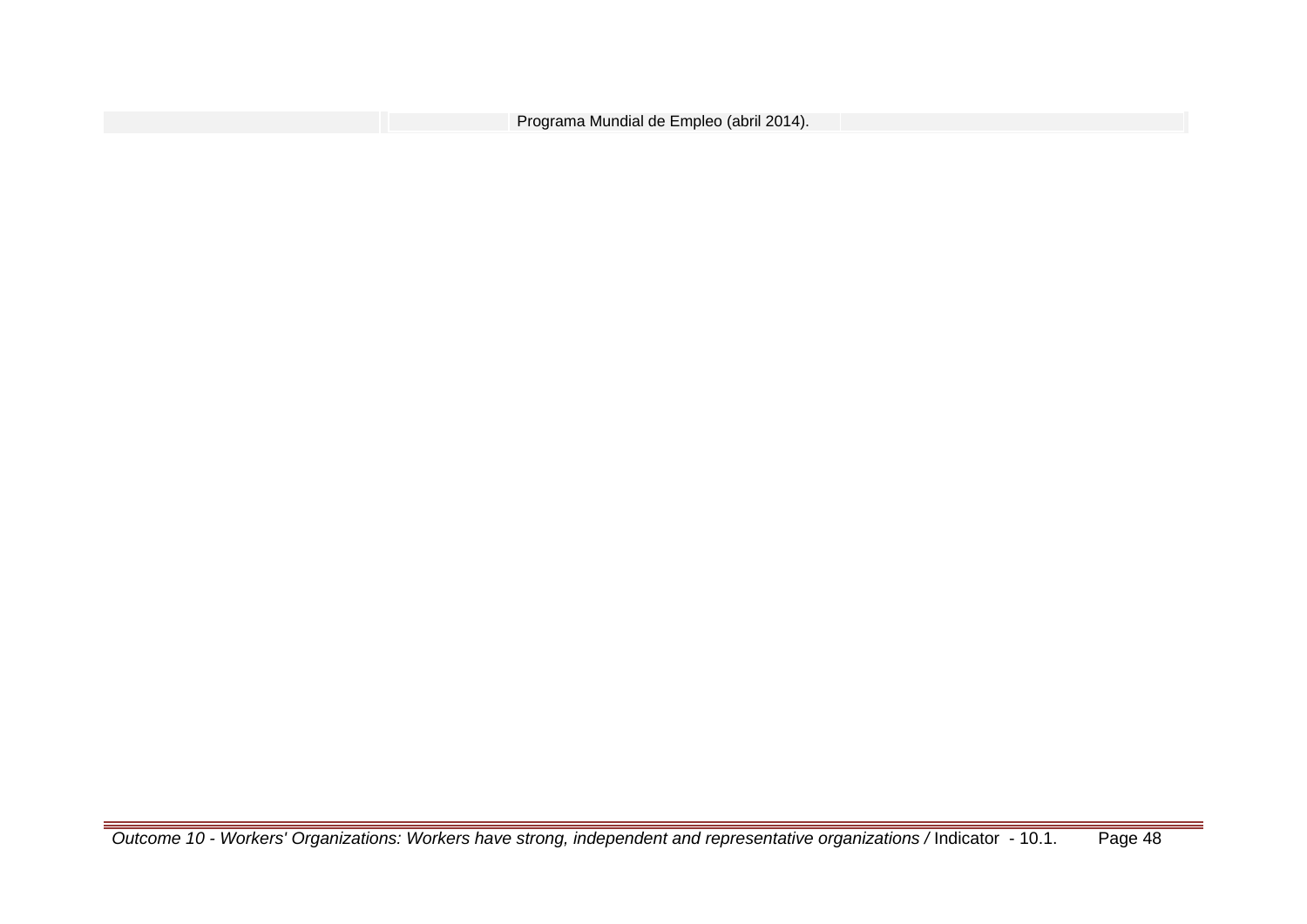| Chile/CHL802<br>Strengthened institutional capacity of<br>workers' organisations |   | La Central Unitaria de Trabajadores (CUT), la<br>Central Autónoma de Trabajadores de Chile<br>(CAT) y la Unión Nacional de Trabajadores<br>(UNT) han incluido en sus planes<br>estratégicos, procesos de formación<br>apoyados por OIT sobre las siguientes<br>temáticas: normas, derechos sindicales,<br>diálogo social, transición economía informal y<br>se han transversalizado una política en torno<br>al VIH/SIDA, género e inspección laboral. | Asistencia técnica en materias laborales de<br>interés, que las centrales sindicales las<br>dinamizan en sus procesos de formación<br>internos. El apoyo principal ha sido asistencia<br>técnica en materia de derechos sindicales,<br>recomendaciones sobre convenios ratificados<br>C87 y 98, comentarios de órganos de control<br>en materia de sindicalización y negociación<br>colectiva. |
|----------------------------------------------------------------------------------|---|--------------------------------------------------------------------------------------------------------------------------------------------------------------------------------------------------------------------------------------------------------------------------------------------------------------------------------------------------------------------------------------------------------------------------------------------------------|------------------------------------------------------------------------------------------------------------------------------------------------------------------------------------------------------------------------------------------------------------------------------------------------------------------------------------------------------------------------------------------------|
|                                                                                  | 2 | Los programas de formación que han sido<br>validados y se encuentran en ejecución por<br>las centrales sindicales, incluyen las<br>declaraciones sobre principios y derechos<br>fundamentales, sobre multinacionales y<br>sobre justicia social para una globalización<br>equitativa.                                                                                                                                                                  | Asistencia técnica en temas de interés sindical.<br>Organiza programas de formación sindical,<br>mediante seminarios y talleres de trabajo. El<br>equipo multidisciplinario de OIT, apoya en<br>temas estratégicos a los miembros de las<br>centrales sindicales.                                                                                                                              |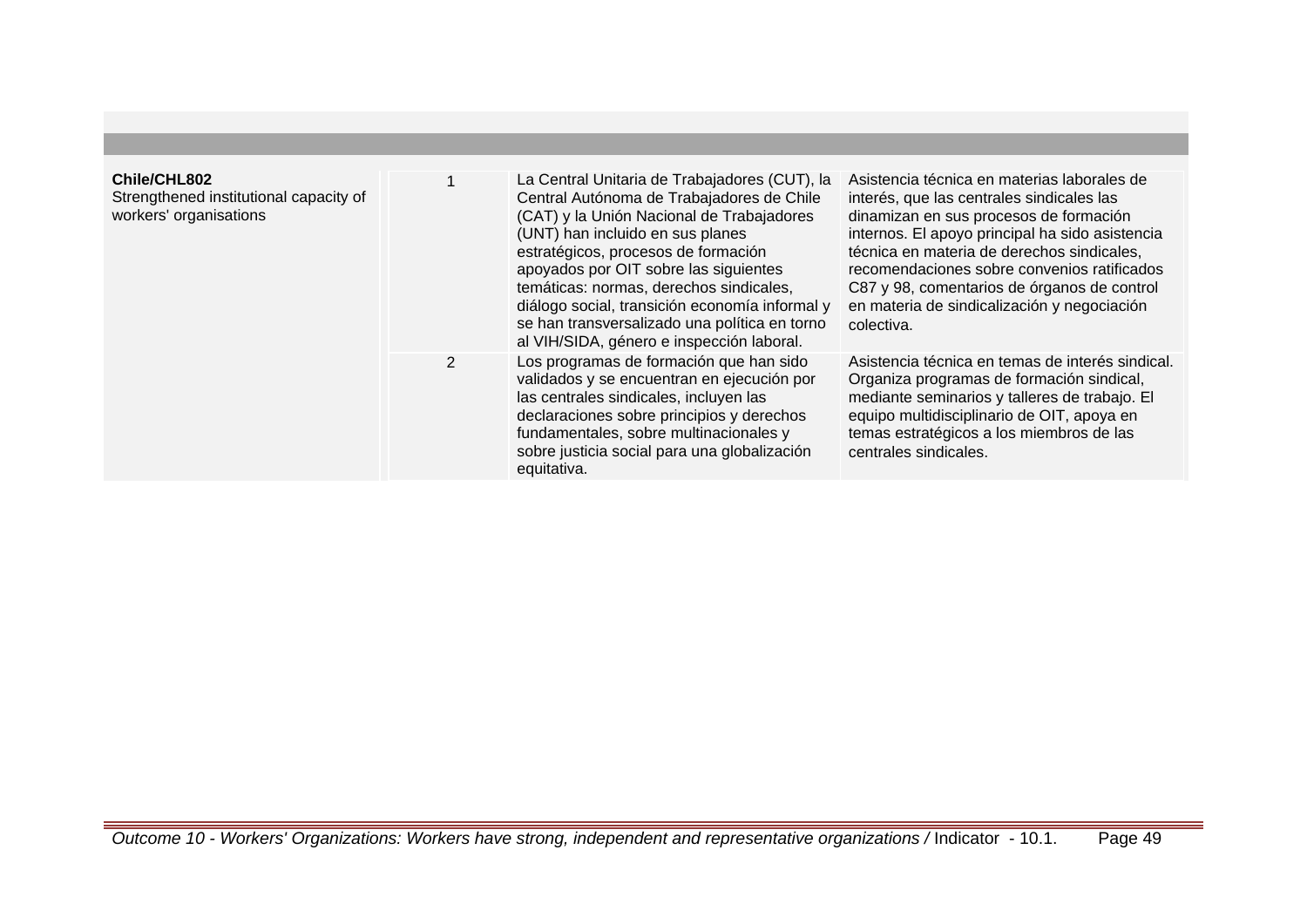| Paraguay/PRY802<br>Strengthened institutional capacity of<br>workers' organisations |                | Las organizaciones sindicales nacionales<br>han fortalecido su presencia a nivel de los<br>organismos de control de la OIT, presentado<br>ocho quejas en materia de libertad sindical.<br>Envió y seguimiento de comentarios a los<br>organismos de control de la OIT sobre la ley<br>de Primer Empleo.                                                                                                                                             | Asistencia técnica a las centrales sindicales en<br>sus procesos de formación sobre los<br>organismos de control lo que ha permitido la<br>mejor utilización de este instrumento. Se han<br>realizado talleres que han incluido<br>participantes del Poder Judicial en:<br>introducción normativa, órganos de control,<br>resolución de conflictos y convenios de<br>negociación colectiva. |
|-------------------------------------------------------------------------------------|----------------|-----------------------------------------------------------------------------------------------------------------------------------------------------------------------------------------------------------------------------------------------------------------------------------------------------------------------------------------------------------------------------------------------------------------------------------------------------|---------------------------------------------------------------------------------------------------------------------------------------------------------------------------------------------------------------------------------------------------------------------------------------------------------------------------------------------------------------------------------------------|
|                                                                                     | $\overline{2}$ | Las centrales han aplicado las normas<br>internacionales del trabajo en la formulación<br>y tramitación de las quejas presentadas. El<br>Memorándum de Entendimiento de Normas<br>Internacionales del Trabajo (suscrito<br>tripartitamente en octubre de 2014), permite<br>a las organizaciones de trabajadores del<br>Paraguay contemplar la capacitación de los<br>trabajadores en estas materias y poner el<br>prácticas los procesos definidos. | Asistencia técnica en materia de normas,<br>talleres de capacitación sobre los convenios,<br>presentación de casos y las exigencias de las<br>recomendaciones de los mecanismos de<br>control.                                                                                                                                                                                              |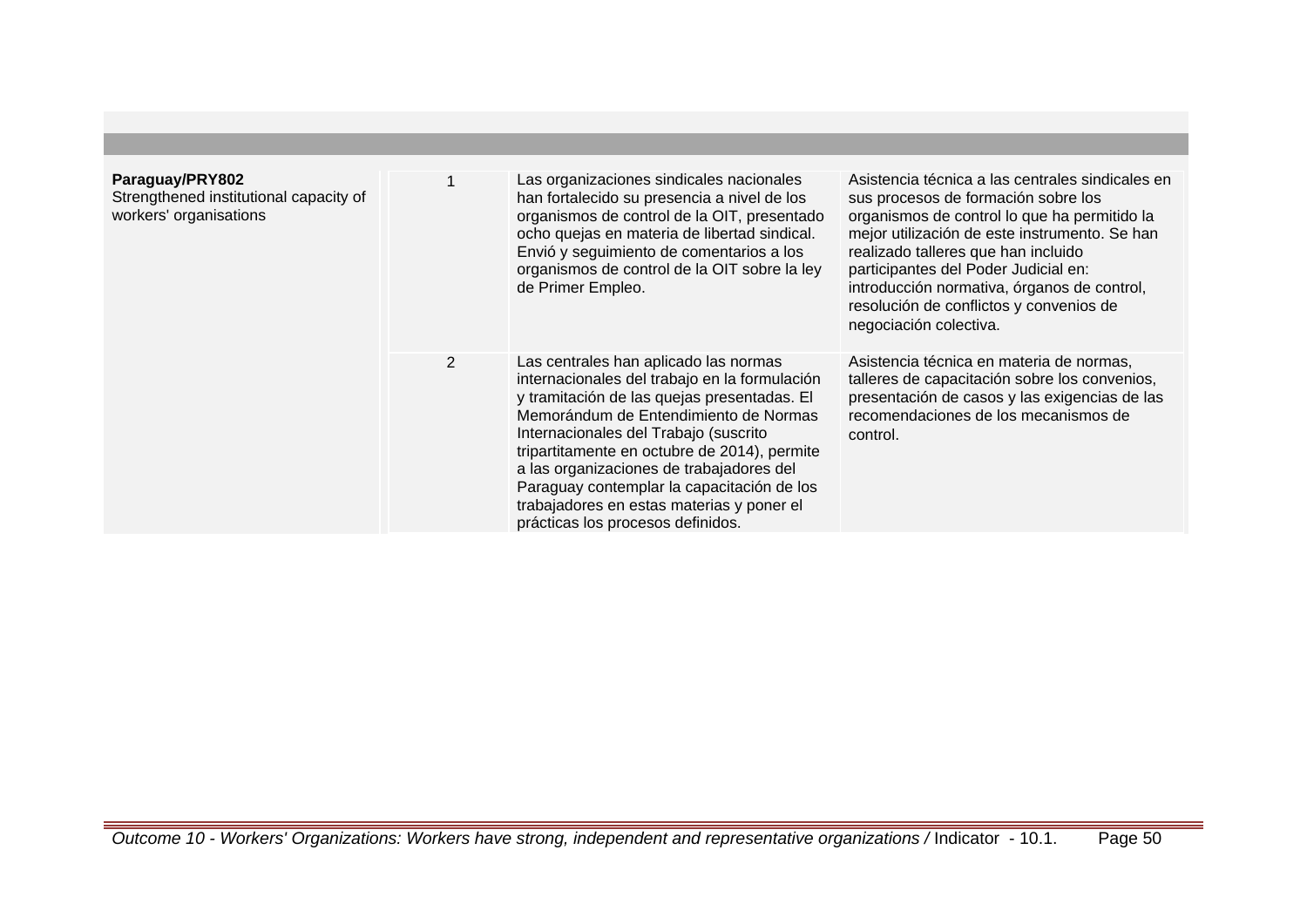| Uruguay/URY802<br>Strengthened institutional capacity of<br>workers' organizations |   | El Plenario Intersindical de Trabajadores -<br>Convención Nacional de Trabajadores<br>(PIT-CNT) ha formulado su plan estratégico<br>que incluye programas de formación. El<br>lanzamiento oficial se realizó en un Congreso<br>Nacional con la participación de sus bases<br>(julio de 2015). Los temas prioritarios<br>definidos fueron la libertad sindical, el<br>derecho a huelga y la negociación colectiva. | Asistencia técnica en el proceso formativo del<br>PIT-CNT con asistencia técnica en materia de<br>normas internacionales de trabajo, diálogo<br>social, migrantes, transición hacia la economía<br>formal, seguridad social e inspección laboral. |
|------------------------------------------------------------------------------------|---|-------------------------------------------------------------------------------------------------------------------------------------------------------------------------------------------------------------------------------------------------------------------------------------------------------------------------------------------------------------------------------------------------------------------|---------------------------------------------------------------------------------------------------------------------------------------------------------------------------------------------------------------------------------------------------|
|                                                                                    | 2 | Los programas de formación de la central<br>están basados en la agenda de trabajo<br>decente, que incluye los cuatro ejes<br>principales de la OIT.                                                                                                                                                                                                                                                               | Cooperación y asistencia técnica a los<br>seminarios de preparación de las tesis del<br>Congreso del PIT-CNT, que permitió definir los<br>temas prioritarios en los que se trabajará en el<br>periodo.                                            |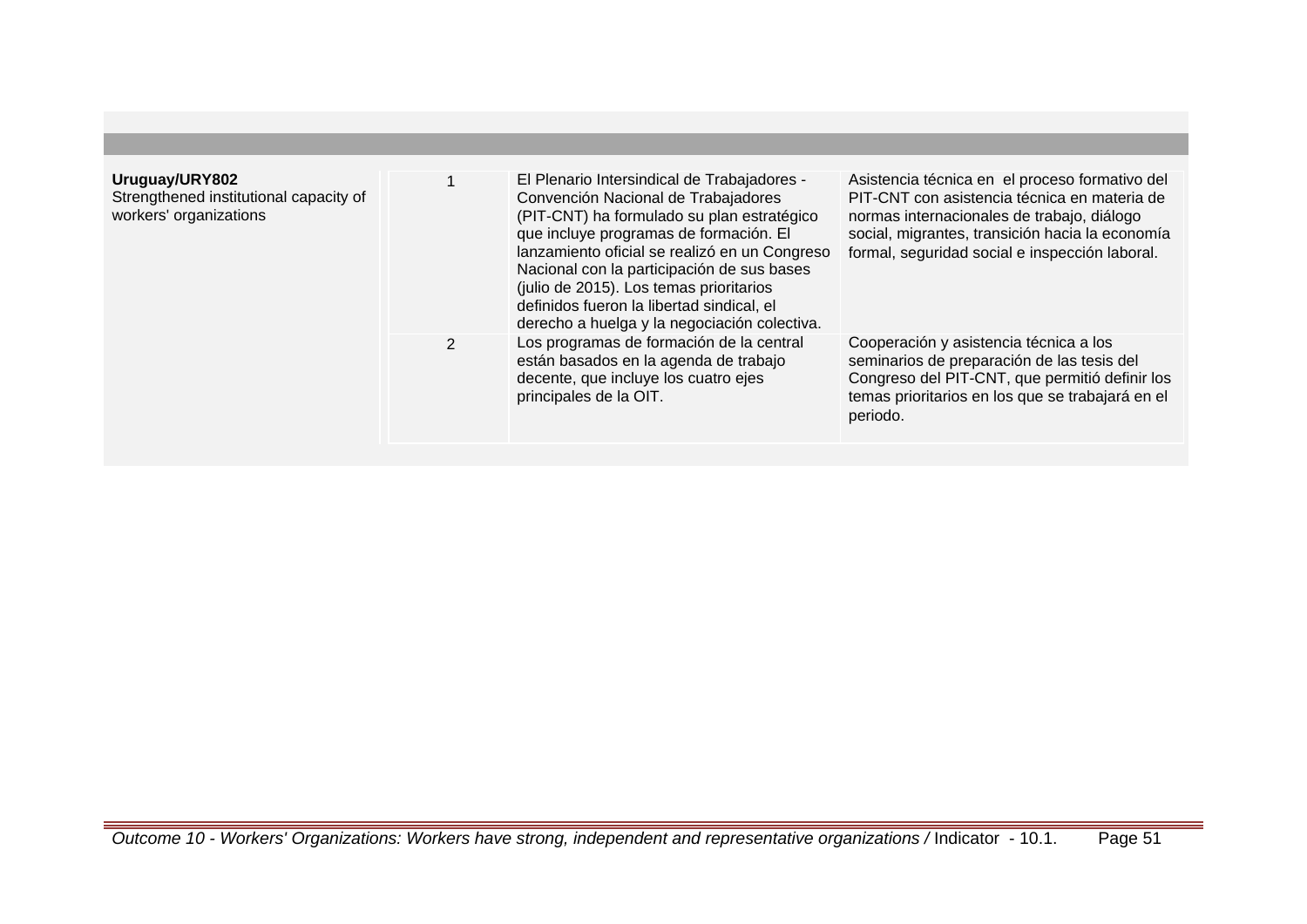# Outcome 10 - Workers' Organizations: Workers have strong, independent and representative organizations

# **RESULTS BY INDICATOR**

**Indicator - 10.2. Number of workers organizations that, with ILO support, achieve greater respect for fundamental workers rights and international labour standards through their participation in policy discussions at national, regional or international levels.**

### **Measurement**

To be counted as reportable, results must meet both of the following criteria:

1.Workers' organizations contribute to and influence one or more of the following processes and frameworks: ILO supervisory mechanisms; national development plans; poverty reduction strategies; Decent Work Country Programmes; UNDAFs and other multilateral frameworks and institutions.

2.International labour standards are included and applied in the implementation of the abovementioned processes and frameworks.

| <b>Country/Country Programme</b><br><b>Outcome (CPO)</b>                                                                                              | <b>Measurement</b><br><b>Criteria</b> | <b>Result Achieved</b>                                                                                                                                              | <b>ILO Contribution</b>                                                                                                                                                                                                                                                                                                                                                                                                                                                                                                                                                 |
|-------------------------------------------------------------------------------------------------------------------------------------------------------|---------------------------------------|---------------------------------------------------------------------------------------------------------------------------------------------------------------------|-------------------------------------------------------------------------------------------------------------------------------------------------------------------------------------------------------------------------------------------------------------------------------------------------------------------------------------------------------------------------------------------------------------------------------------------------------------------------------------------------------------------------------------------------------------------------|
| <b>Africa</b>                                                                                                                                         |                                       |                                                                                                                                                                     |                                                                                                                                                                                                                                                                                                                                                                                                                                                                                                                                                                         |
| Comoros/COM802<br>Les capacités institutionnelles des<br>organisations de travailleurs sont<br>renforcées, et la participation des<br>membres accrue. |                                       | La Confédération des Travailleurs des<br>Comores (CTC) a pleinement participé à<br>l'élaboration de la 2ème génération du PPTD<br>portant sur la période 2015-2019. | Formations et conseils techniques pour<br>renforcer les capacités de la CTC dans divers<br>domaines afin d'améliorer son efficacité dans<br>les négociations (élaboration des PPTD,<br>CCTE, Elaboration de la Politique Nationale<br>pour l'Emploi).<br>Accompagnement technique des mandants<br>tripartites tout au long du processus<br>d'élaboration et de finalisation du PPTD<br>2015-2019.<br>Conseils et financement de la participation d'un<br>délégué de la CTC à l'Académie sur le<br>Dialogue Social organisée par le Centre de<br>Turin (septembre 2014). |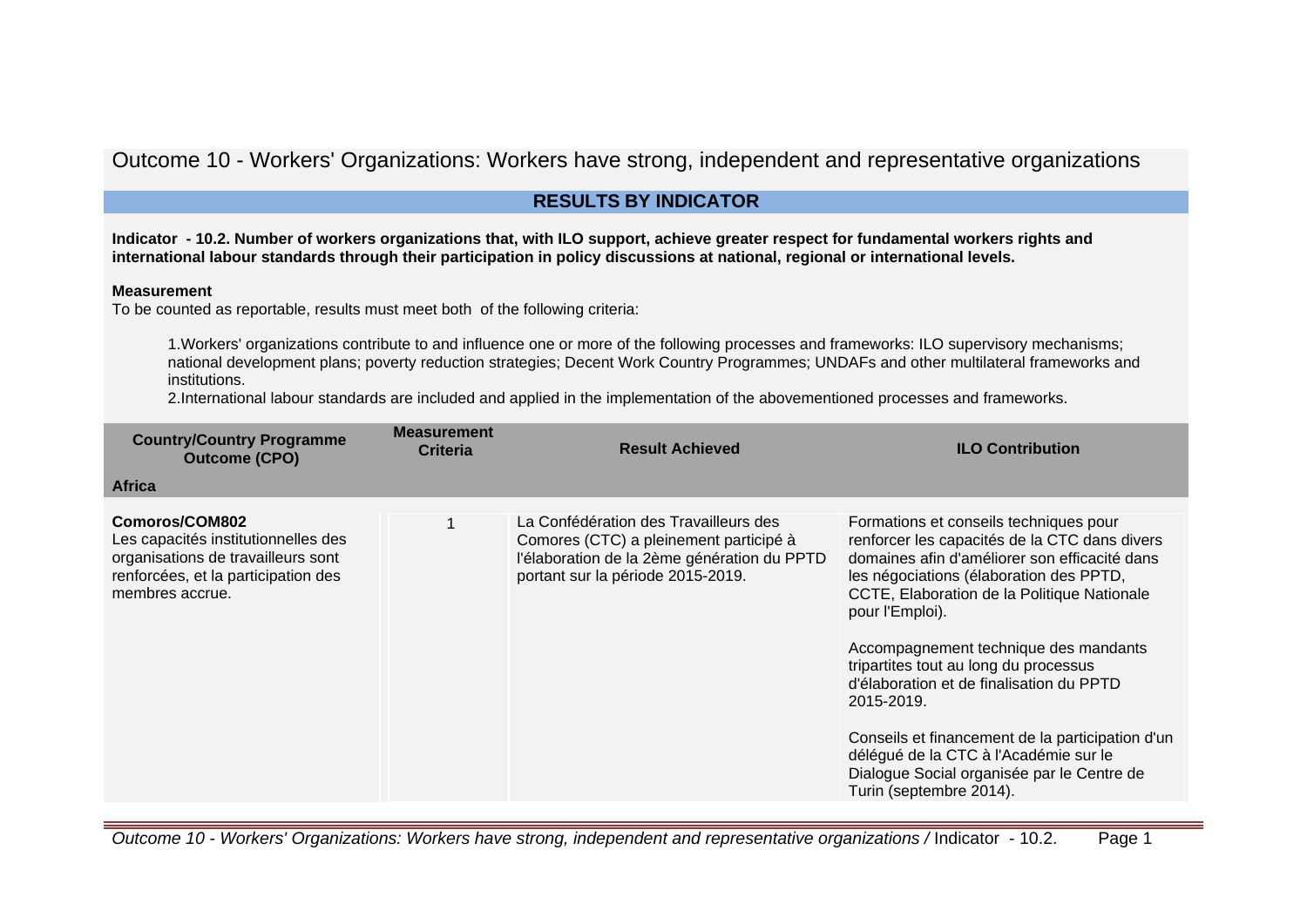|                                            | $\overline{2}$ | Promotion de NIT prise en compte dans le<br>PPTD 2015-2019. Le document souligne<br>l'importance de renforcer les capacités des<br>acteurs impliqués à tous les niveaux de<br>responsabilité, à promouvoir une meilleure<br>application des normes internationales du<br>travail, et à promouvoir le dialogue social et<br>le tripartisme. Actions pour<br>(i) le renforcement des capacités du dispositif<br>technique, juridique, financier et institutionnel<br>des systèmes formels de protection sociale,<br>(ii) la ratification des instruments relatifs à la<br>protection sociale notamment la Convention<br>No. 102, (iii) la mise en place des autres<br>branches prévues dans la Convention<br>No.102 dans les institutions de protection<br>sociale existantes sont également envisages<br>dans le PPTD. | Assistance technique pour aider les mandants<br>à assurer la prise en compte effective des<br>normes internationales du travail dans le<br>PPTD, ce dans la perspective de l'alignement<br>de la législation nationale du travail aux<br>normes pertinentes de l'OIT. |
|--------------------------------------------|----------------|-----------------------------------------------------------------------------------------------------------------------------------------------------------------------------------------------------------------------------------------------------------------------------------------------------------------------------------------------------------------------------------------------------------------------------------------------------------------------------------------------------------------------------------------------------------------------------------------------------------------------------------------------------------------------------------------------------------------------------------------------------------------------------------------------------------------------|-----------------------------------------------------------------------------------------------------------------------------------------------------------------------------------------------------------------------------------------------------------------------|
|                                            |                | Additional CPO Information (This information should only be added when relevant and necessary and should not repeat information already                                                                                                                                                                                                                                                                                                                                                                                                                                                                                                                                                                                                                                                                               |                                                                                                                                                                                                                                                                       |
| entered under results or ILO contribution) |                |                                                                                                                                                                                                                                                                                                                                                                                                                                                                                                                                                                                                                                                                                                                                                                                                                       |                                                                                                                                                                                                                                                                       |
| a) Gender equality and non-discrimination  |                | b) Partnerships (external)                                                                                                                                                                                                                                                                                                                                                                                                                                                                                                                                                                                                                                                                                                                                                                                            |                                                                                                                                                                                                                                                                       |

A l'issue de son 4ème Congrès qui a eu lieu en mars 2015, la CTC a mis en place un nouveau bureau dont les membres sont en grande majorité des femmes.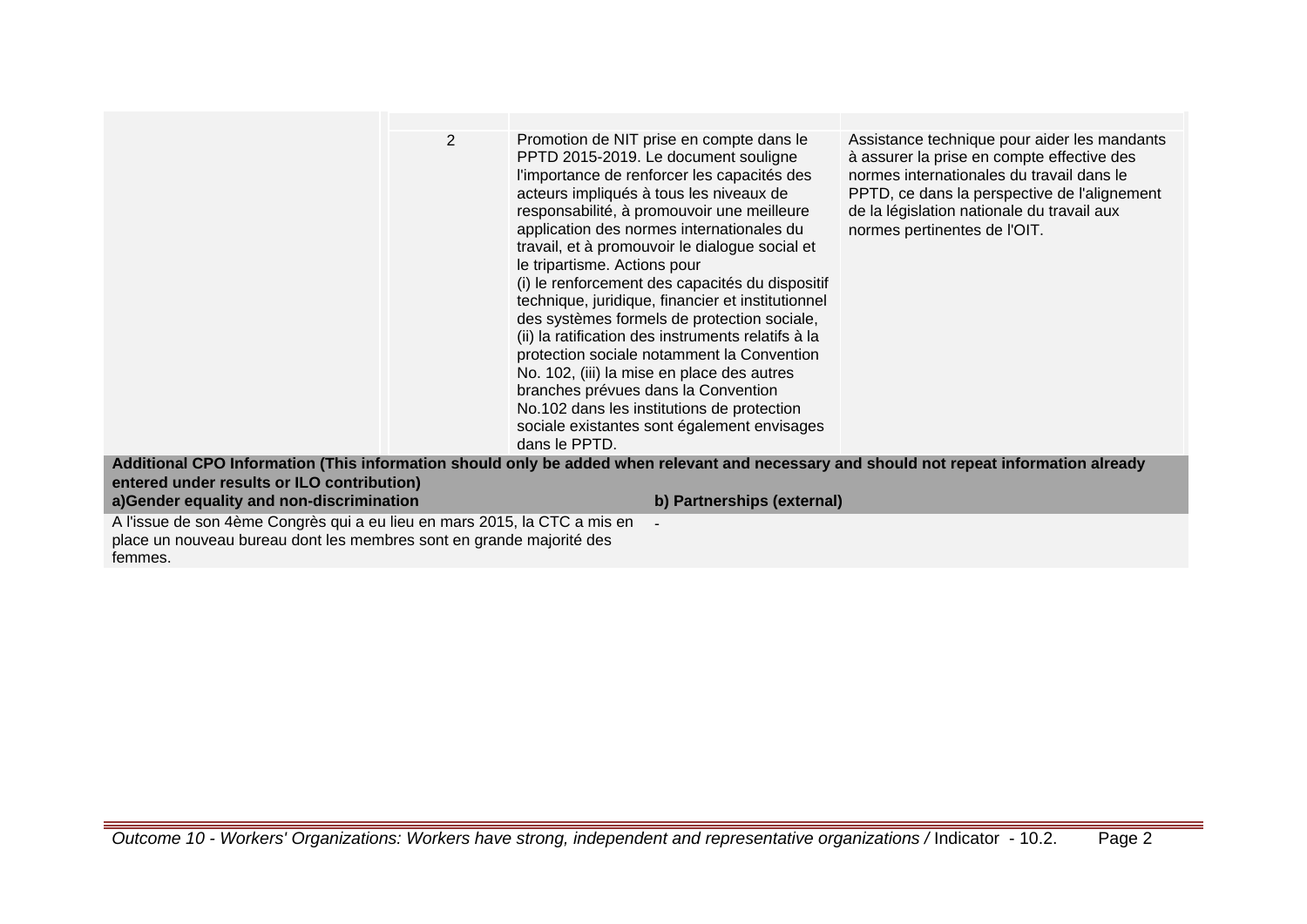| Madagascar/MDG802<br>Les capacités organisationnelle et<br>technique des organisations des<br>travailleurs sont renforcées pour un<br>meilleur respect des droits<br>fondamentaux au travail et des NIT | 1              | L'implication de la Conférence des<br>Travailleurs de Madagascar (CTM) dans le<br>processus d'élaboration et de validation des<br>documents nationaux a été effective. La<br>contribution et les actions de plaidoyers<br>effectuées par la CTM ont permis au pays de<br>(i) se doter de son Programme Pays pour le<br>Travail Décent, adopté et signé par les<br>mandants tripartites en février 2015,<br>(ii) influencer le processus de développement<br>de l'UNDAF 2015-2019.                                                                                                                                                                                                   | Action de plaidoyer menée par le BIT pour la<br>participation effective de la CTM dans les<br>divers processus de réflexion et d'élaboration<br>d'outils nationaux tels que le PPTD et l'UNDAF<br>de Madagascar.<br>Appui au processus de formulation du PPTD et<br>de l'atelier d'adoption et de signature du PPTD<br>en mai 2015 au profit du gouvernement et des<br>partenaires sociaux (CTM et GEM).<br>La CTM ayant siège au sein du comité tripartite<br>de pilotage du PPTD a bénéficié des conseils<br>et de l'appui technique du BIT.                                                                                                                                                                                                                                                                                                                   |
|---------------------------------------------------------------------------------------------------------------------------------------------------------------------------------------------------------|----------------|-------------------------------------------------------------------------------------------------------------------------------------------------------------------------------------------------------------------------------------------------------------------------------------------------------------------------------------------------------------------------------------------------------------------------------------------------------------------------------------------------------------------------------------------------------------------------------------------------------------------------------------------------------------------------------------|------------------------------------------------------------------------------------------------------------------------------------------------------------------------------------------------------------------------------------------------------------------------------------------------------------------------------------------------------------------------------------------------------------------------------------------------------------------------------------------------------------------------------------------------------------------------------------------------------------------------------------------------------------------------------------------------------------------------------------------------------------------------------------------------------------------------------------------------------------------|
|                                                                                                                                                                                                         | $\overline{2}$ | Avec la participation effective et active de la<br>CTM dans tout le processus de formulation<br>du document jusqu'à son adoption définitive,<br>le PPTD de Madagascar met en exergue<br>l'action que le pays doit entreprendre pour<br>que<br>(i) la législation nationale soit mise à jour et<br>en cohérence avec les conventions ratifiées,<br>(ii) l'organisation et le fonctionnement de<br>l'inspection du travail soient renforcés,<br>(iii) les activités de promotion des principes et<br>droits fondamentaux au travail soient<br>renforcées, (iv) les Conventions nos. 151,<br>154, 188, 181, 113, 114, 189 et la<br>Convention du travail maritime soient<br>ratifiées. | Conseils techniques durant toute la phase de<br>formulation du PPTD pour que les aspects<br>normatifs figurent dans les priorités du pays et<br>soient mis en exergue dans le document final.<br>Le BIT a mis à la disposition des mandants<br>tripartites, les moyens nécessaires permettant<br>au pays de se doter de son PPTD (le<br>recrutement de consultant, la mise en place du<br>comité tripartite de rédaction, l'orientation et la<br>formulation de commentaires techniques,<br>l'organisation de l'atelier tripartite de validation,<br>l'appui au processus QAM (Quality Assurance<br>Mechanism), la finalisation du document,<br>l'adoption au niveau national par la signature<br>du MoU entre le BIT et le Gouvernement et<br>entre les mandants tripartites).<br>Sensibilisation du gouvernement et les<br>partenaires sociaux à prendre leurs |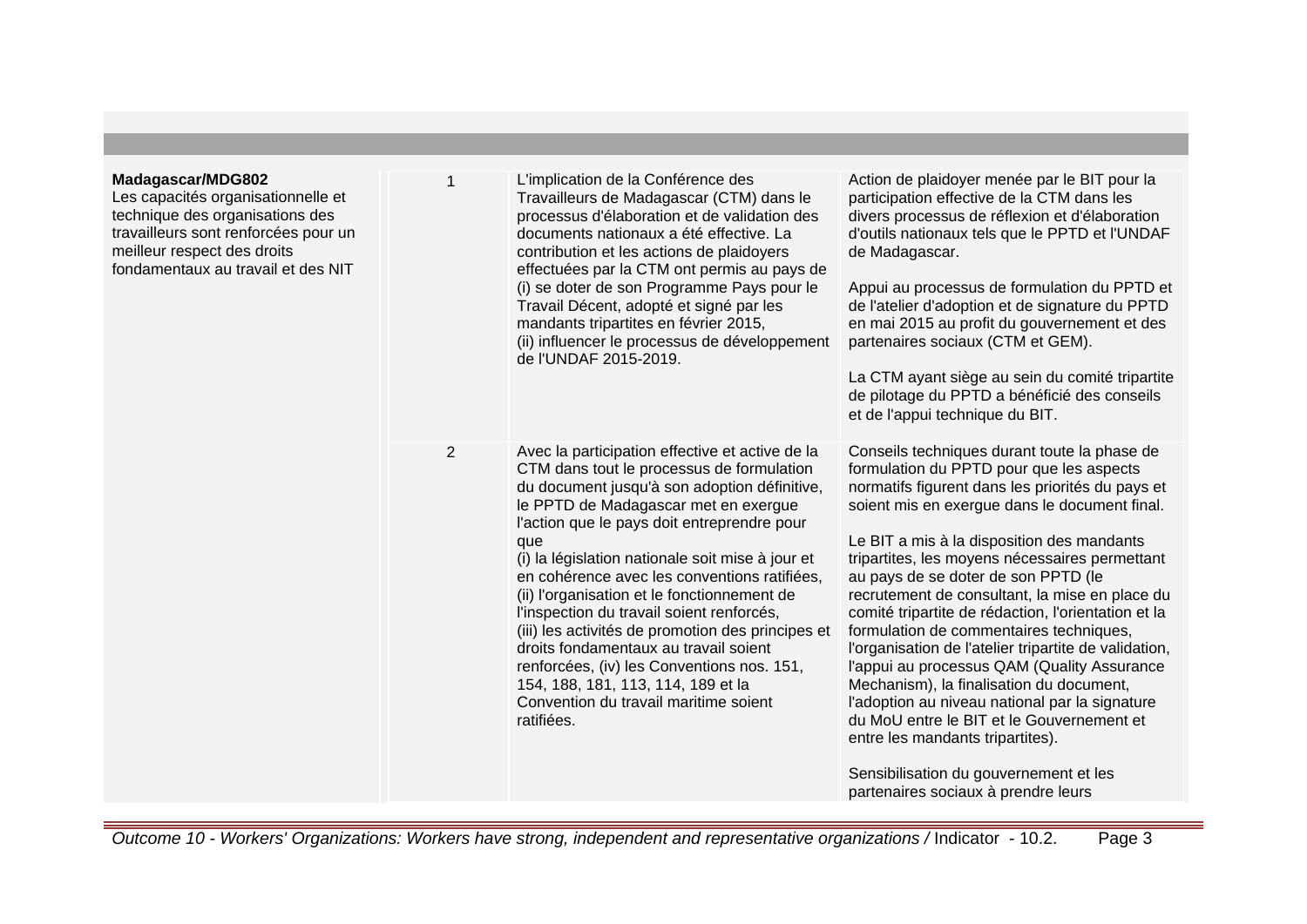| rencontres avec les mandants tripartites. |
|-------------------------------------------|
|-------------------------------------------|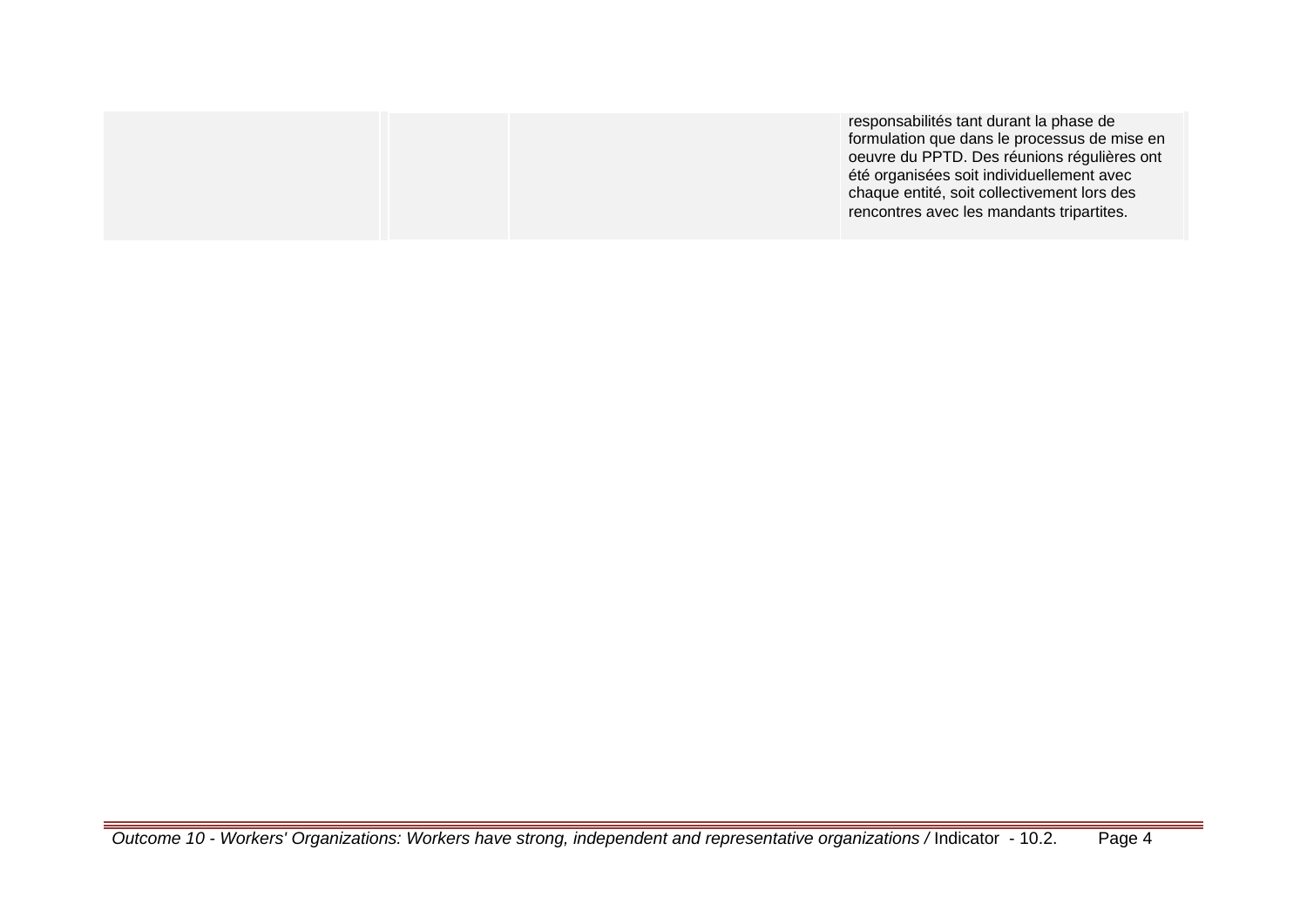| Seychelles/SYC802<br>Capacity of Union Workers to handle<br>social dialogue and collective<br>bargaining strengthened |                | Le Seychelles Federation of Workers' Union<br>(SFWU) siège au sein de National<br><b>Consultative Committee on Employment</b><br>(NCCE) et participe à la prise de décision<br>pour les questions sur l'emploi et le travail<br>décent. Il joue également un rôle important<br>pour influencer l'élaboration des politiques et<br>stratégies nationales portant sur la promotion<br>du travail décent. Il faut citer le stratégie à<br>moyen terme du développement national, la<br>politique nationale de l'emploi, la politique sur<br>le VIH / SIDA en milieu de travail, et le PPTD.<br>Membre de l'AMC (Comité consultatif et de<br>suivi) du PPTD, SFWU participe aux<br>réunions de planification, de suivi et de<br>l'évaluation du PPTD.<br>SFWU a suivi et participé au processus de<br>l'évaluation à mi-parcours du PPTD. Les<br>commentaires de SFWU sont pris en compte<br>dans le rapport final qui est un outil utilisé par<br>l'AMC pour la planification des activités et<br>prise de décision en 2015. | Conseils pour la mise en place de l'AMC et<br>renforcé la capacité de ses membres à travers<br>les échanges et les orientations durant les<br>missions du Bureau d'Antananarivo aux<br>Seychelles et tout au long de la conduite du<br>processus de l'évaluation à mi-parcours du<br>PPTD en novembre 2014.                                      |
|-----------------------------------------------------------------------------------------------------------------------|----------------|---------------------------------------------------------------------------------------------------------------------------------------------------------------------------------------------------------------------------------------------------------------------------------------------------------------------------------------------------------------------------------------------------------------------------------------------------------------------------------------------------------------------------------------------------------------------------------------------------------------------------------------------------------------------------------------------------------------------------------------------------------------------------------------------------------------------------------------------------------------------------------------------------------------------------------------------------------------------------------------------------------------------------|--------------------------------------------------------------------------------------------------------------------------------------------------------------------------------------------------------------------------------------------------------------------------------------------------------------------------------------------------|
|                                                                                                                       | $\overline{2}$ | La priorité 1 du PPTD "review labour<br>legislations and strengthen the dispute<br>resolution framework" porte sur l'amélioration<br>et l'application des NIT. Le résultat 1 du<br>PPTD fait mention de "Gender sensitive<br>labour laws compatible with International<br>Labour Instruments reviewed and compiled".<br>Le SFWU participe dans la réalisation des<br>activités relatives au résultat attendu et à<br>toutes les priorités du PPTD dont la première                                                                                                                                                                                                                                                                                                                                                                                                                                                                                                                                                        | Appui dans la révision des lois de travail des<br>Seychelles et dans le renforcement de capacité<br>des mandants tripartites et des fonctionnaires<br>du tribunal.<br>Le BIT a apporté les commentaires dans les<br>documents produits et des réponses aux<br>demandes d'assistance du Ministère.<br>Le BIT maintien des échanges réguliers avec |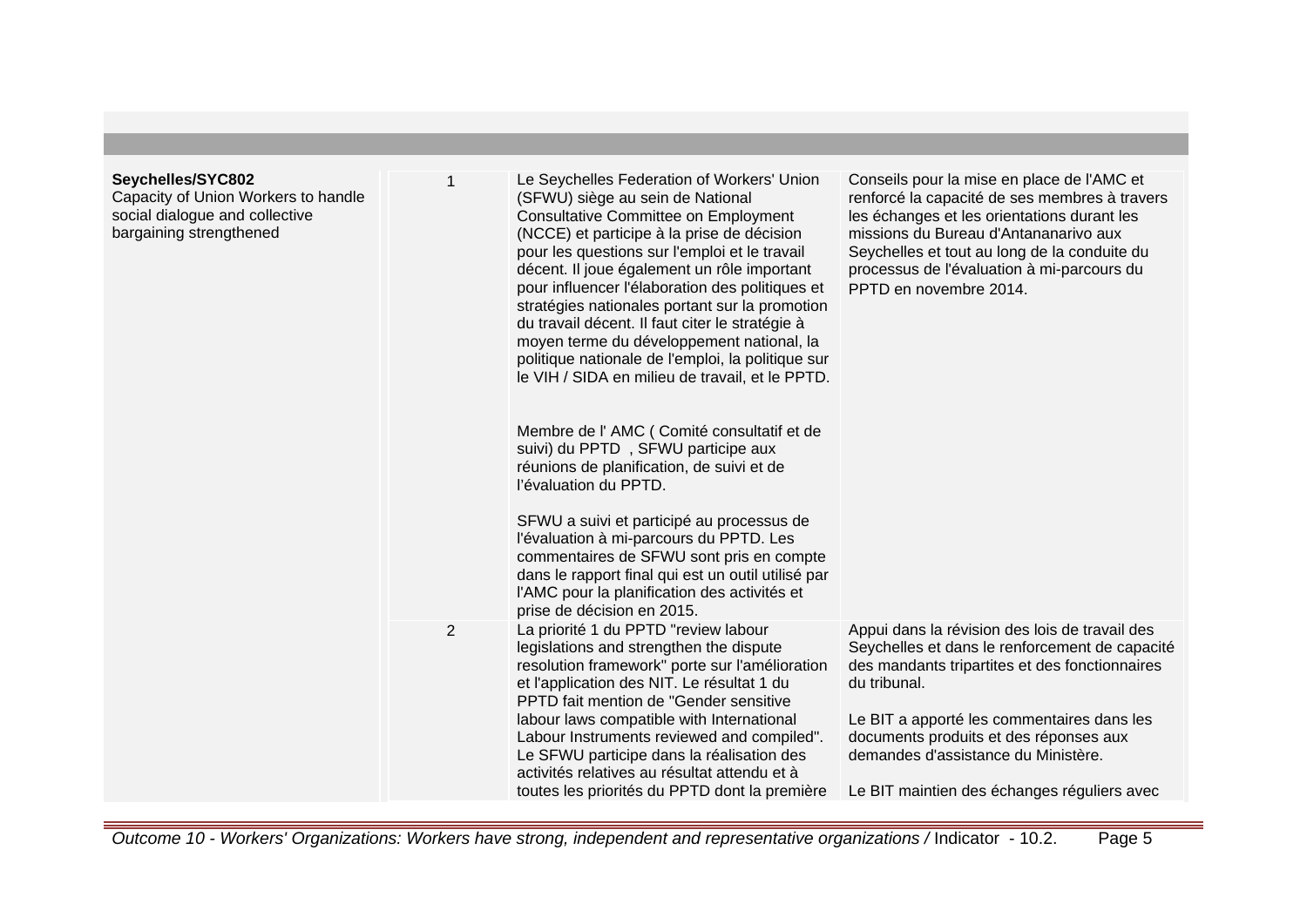| concerne le NIT. | l'AMC et les partenaires sociaux pour s'assurer<br>de leur participation dans les séances de<br>discussions sur la mise en oeuvre du PPTD et<br>des spécifiques activités organises parles<br>mandants tripartites. |
|------------------|---------------------------------------------------------------------------------------------------------------------------------------------------------------------------------------------------------------------|
|------------------|---------------------------------------------------------------------------------------------------------------------------------------------------------------------------------------------------------------------|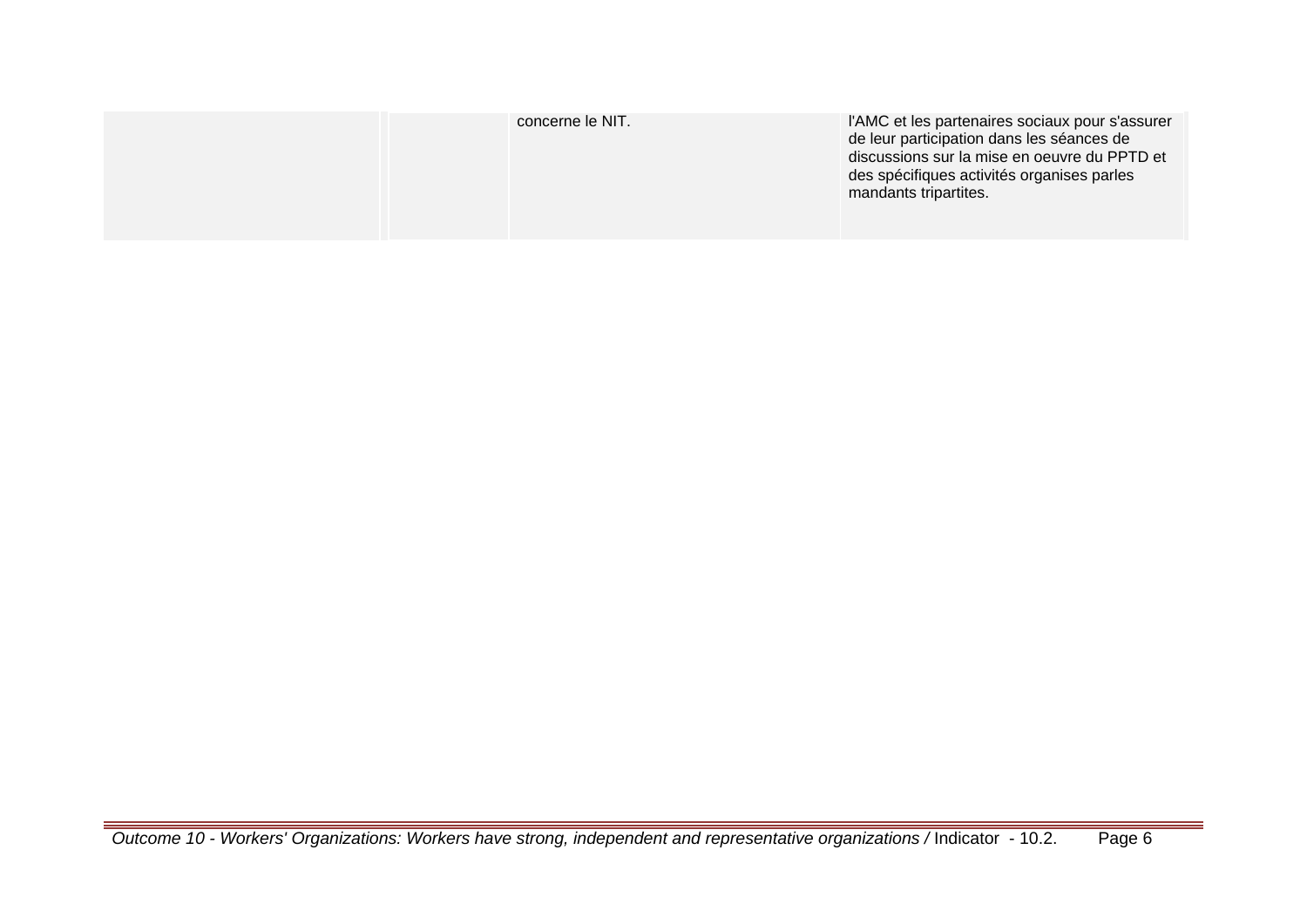| <b>United Republic of</b><br>Tanzania/TZA802<br>Strong and representative workers<br>organizations influencing economic<br>and social policies |   | Zanzibar Trade Union Congress (ZATUC)<br>engaged in the national initiative to articulate<br>a comprehensive approach addressing youth<br>unemployment. ZATUC and their mainland<br>counterpart, Trade Union Congress of<br>Tanzania (TUCTA) fully participated in<br>articulating the DWCP priorities and<br>implementation strategies. Both were also<br>actively engaged in formulating the United<br>Nations Development Assistance Programme<br>I and II. | Support to the participation of TUCTA in the<br>regional commissioners' forum on youth<br>unemployment, DWCP, UNDAP and other<br>development strategies. |
|------------------------------------------------------------------------------------------------------------------------------------------------|---|----------------------------------------------------------------------------------------------------------------------------------------------------------------------------------------------------------------------------------------------------------------------------------------------------------------------------------------------------------------------------------------------------------------------------------------------------------------|----------------------------------------------------------------------------------------------------------------------------------------------------------|
|                                                                                                                                                | 2 | The principal role of TUCTA and ZATUC in<br>the implementation of the Decent Work<br>Country Programme ensures the<br>incorporation of the International Labour<br>Standards. Furthermore the ZATUC Strategic<br>Plan for 2015-19 prioritizes the promotion of<br>international labour standards relating to<br>social dialogue, freedom of association,<br>collective bargaining and occupational safety<br>and health.                                       | Technical support for discussions on<br>international labour standards and the<br>development and validation of the ZATUC<br>strategic plan.             |
|                                                                                                                                                |   | Additional CPO Information (This information should only be added when relevant and necessary and should not repeat information already                                                                                                                                                                                                                                                                                                                        |                                                                                                                                                          |
| entered under results or ILO contribution)                                                                                                     |   |                                                                                                                                                                                                                                                                                                                                                                                                                                                                |                                                                                                                                                          |
| a)Gender equality and non-discrimination                                                                                                       |   | b) Partnerships (external)                                                                                                                                                                                                                                                                                                                                                                                                                                     |                                                                                                                                                          |
| ZATUC Strategic Plan addresses, among other things, gender equality and                                                                        |   |                                                                                                                                                                                                                                                                                                                                                                                                                                                                |                                                                                                                                                          |
| non-discrimination at work.                                                                                                                    |   |                                                                                                                                                                                                                                                                                                                                                                                                                                                                |                                                                                                                                                          |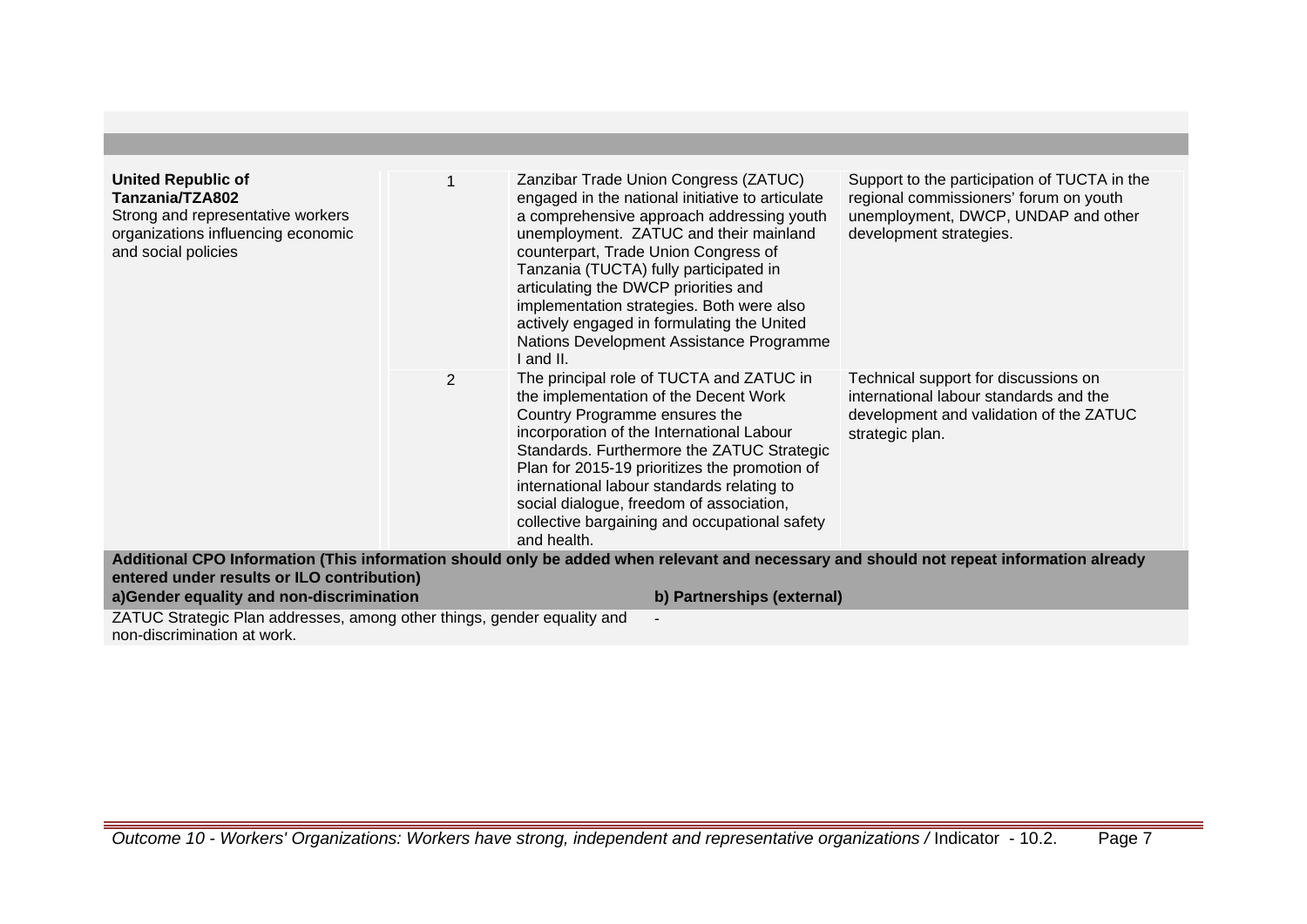| Egypt/EGY802<br>Strengthened institutional capacity of<br>workers' organisations |   | The Egyptian Democratic Labour Conference<br>(EDLC) and the Egyptian Federation for<br>Independent Trade Unions (EFITU), including<br>some NGOs, provided proposals and<br>suggestions to the Ministry of Manpower<br>(MOMM) on the new labour code in<br>conformity with ILS.<br>The unions participated in tripartite<br>bargaining meetings on new law on trade<br>union rights (August 2014).<br>New unions were created to represent<br>domestic workers and are working on a<br>campaign to ratify Convention No. 189 on<br>domestic workers by Egypt. | Technical contributions for a workshop (July<br>2014) on the new labour law for EDLC and<br>EFITU participants.<br>Technical contributions provided on domestic<br>workers aiming at including Domestic worker's<br>rights in the new labour code in line with<br>Convention No. 189 (November 2014)." |
|----------------------------------------------------------------------------------|---|--------------------------------------------------------------------------------------------------------------------------------------------------------------------------------------------------------------------------------------------------------------------------------------------------------------------------------------------------------------------------------------------------------------------------------------------------------------------------------------------------------------------------------------------------------------|--------------------------------------------------------------------------------------------------------------------------------------------------------------------------------------------------------------------------------------------------------------------------------------------------------|
|                                                                                  | 2 | The proposals to amend the new civil service<br>law were based on the ILO Declaration on<br>Fundamental Principles and Rights at Work.                                                                                                                                                                                                                                                                                                                                                                                                                       | Organisational and technical contributions for a<br>workshop on the new civil service law for EDLC<br>and EFITU participants.                                                                                                                                                                          |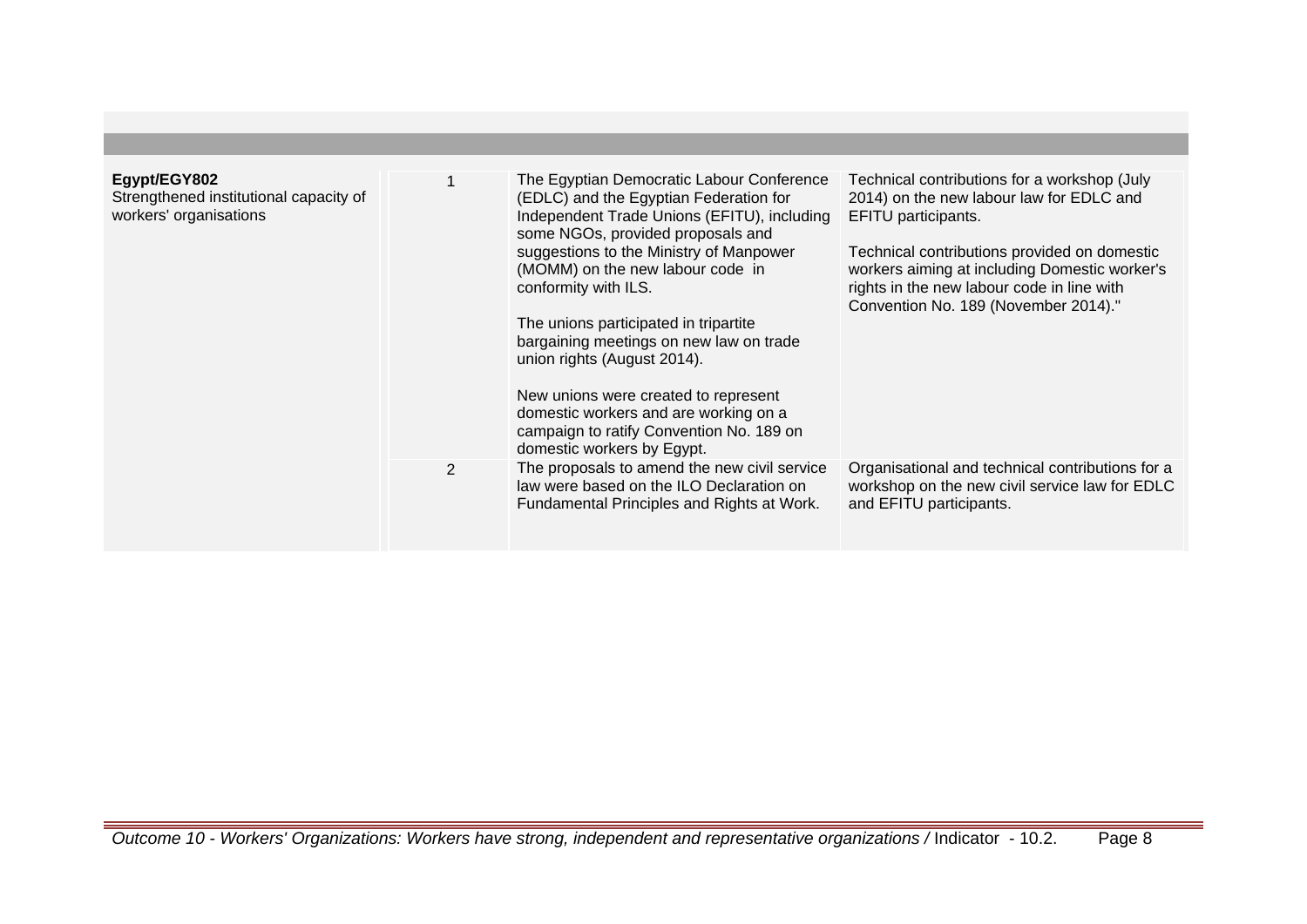| Lesotho/LSO802<br>Strengthened institutional capacity of<br>workers' organisations to inflence<br>policy formulation. |   | Workers' organizations participated in the<br>implementation and monitoring of the DWCP<br>as well as the legislative framework on the<br>establishment of a comprehensive national<br>social security scheme; the revision of the<br>national labour law; and the finalization of the<br>draft National Employment Policy.<br>Workers' organizations participated and<br>contributed towards the multi-stake holder<br>validation (March 2014) of the national report<br>on addressing the implementation deficits on<br>the comments of Committee of Experts. | Capacity building support to the five labour<br>federations in the country to ensure effective<br>participation of the workers' organizations in<br>the implementation of the DWCP.<br>Technical support and facilitation on the<br>process towards the development of a common<br>trade union position on the labour law review<br>process and the national report on the<br>comments of Committee of Experts and<br>development of the action plan. |
|-----------------------------------------------------------------------------------------------------------------------|---|-----------------------------------------------------------------------------------------------------------------------------------------------------------------------------------------------------------------------------------------------------------------------------------------------------------------------------------------------------------------------------------------------------------------------------------------------------------------------------------------------------------------------------------------------------------------|-------------------------------------------------------------------------------------------------------------------------------------------------------------------------------------------------------------------------------------------------------------------------------------------------------------------------------------------------------------------------------------------------------------------------------------------------------|
|                                                                                                                       | 2 | A significant proportion of the Committee's<br>comments have informed the 2015 revision of<br>the national labour legislation, in order to be<br>in line with ILS.                                                                                                                                                                                                                                                                                                                                                                                              | A resource person/local legal expert was<br>engaged to support effective participation and<br>contribution of the workers' organizations in the<br>on-going labour law review process.                                                                                                                                                                                                                                                                |

**Additional CPO Information (This information should only be added when relevant and necessary and should not repeat information already entered under results or ILO contribution)**

| a)Gender equality and non-discrimination                                                                                                                                                                                                                                                                                                                         | b) Partnerships (external)                                                                                                                                                                                                                                                                                                                                                                                                                                    |
|------------------------------------------------------------------------------------------------------------------------------------------------------------------------------------------------------------------------------------------------------------------------------------------------------------------------------------------------------------------|---------------------------------------------------------------------------------------------------------------------------------------------------------------------------------------------------------------------------------------------------------------------------------------------------------------------------------------------------------------------------------------------------------------------------------------------------------------|
| Following ILO policy advice, gender equality dimensions are integrated into<br>the priority DWCP outputs and technical areas of work - the legislative<br>framework on the establishment of a comprehensive national social security<br>scheme; the revision of the national labour law in line and the finalization of<br>the draft National Employment Policy. | The ILO facilitated an inter-federation capacity building workshop in April<br>2014, to promote trade union engagement with UNDAF Cluster on<br>Governance. The ILO will seek greater involvement of the the workers'<br>organizations in UN inter-agency initiatives particularly in relation to ensuring<br>greater respect for international labour standards, the post-2015<br>development agenda and the elimination of the worst forms of child labour. |
|                                                                                                                                                                                                                                                                                                                                                                  | The ILO will assist the labour federations to engage with UNCT on the<br>localization of the Post-2015 Development Agenda                                                                                                                                                                                                                                                                                                                                     |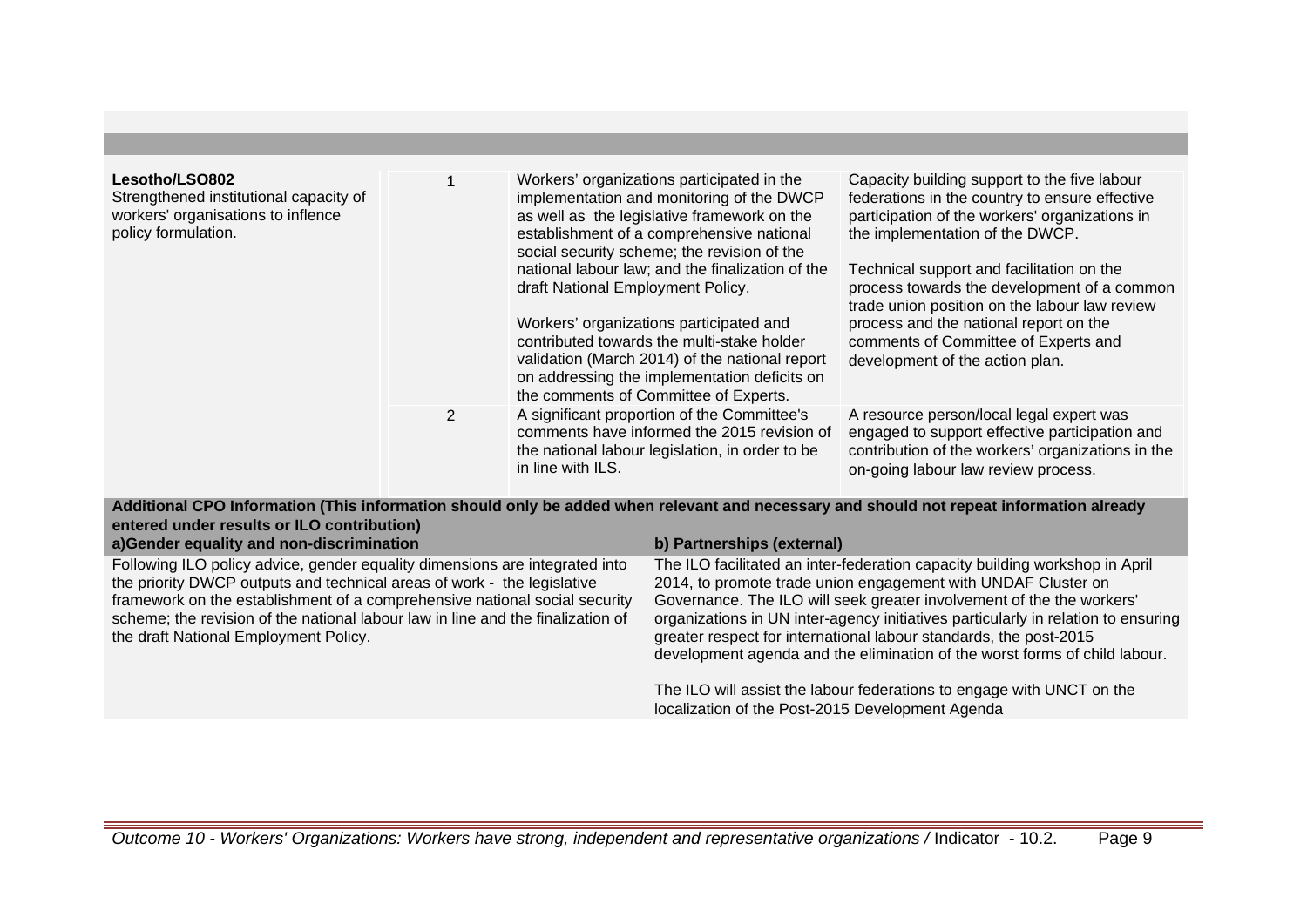| Namibia/NAM802<br>Strengthened institutional capacity of<br>workers' organisations                                                                                                                                                                              |              | National Union of Namibian Workers (NUNW)<br>and Trade Union Congress of Namibia<br>(TUCNA) have actively participated in the<br>implementation and oversight of the DWCP.                                                     | Technical support towards achieving the<br>priorities set out in the DWCP and other<br>tripartite activities. |  |  |
|-----------------------------------------------------------------------------------------------------------------------------------------------------------------------------------------------------------------------------------------------------------------|--------------|--------------------------------------------------------------------------------------------------------------------------------------------------------------------------------------------------------------------------------|---------------------------------------------------------------------------------------------------------------|--|--|
|                                                                                                                                                                                                                                                                 | $\mathbf{2}$ | The Workers are included in the Task Team<br>in the responses to the CEACR and other<br>tripartite bodies. One of the visible outcomes<br>is the Wage Order, which sets minimum<br>salaries for domestic workers (April 2014). | Technical support on how to influence the<br>outcomes of tripartite activities.                               |  |  |
| Additional CPO Information (This information should only be added when relevant and necessary and should not repeat information already<br>entered under results or ILO contribution)<br>a)Gender equality and non-discrimination<br>b) Partnerships (external) |              |                                                                                                                                                                                                                                |                                                                                                               |  |  |
| The Wage Order was gazetted in December 2014 and has been effected<br>$\overline{\phantom{0}}$<br>from 1 April 2015. The wage order sets minimum wages for domestic<br>workers in Namibia.                                                                      |              |                                                                                                                                                                                                                                |                                                                                                               |  |  |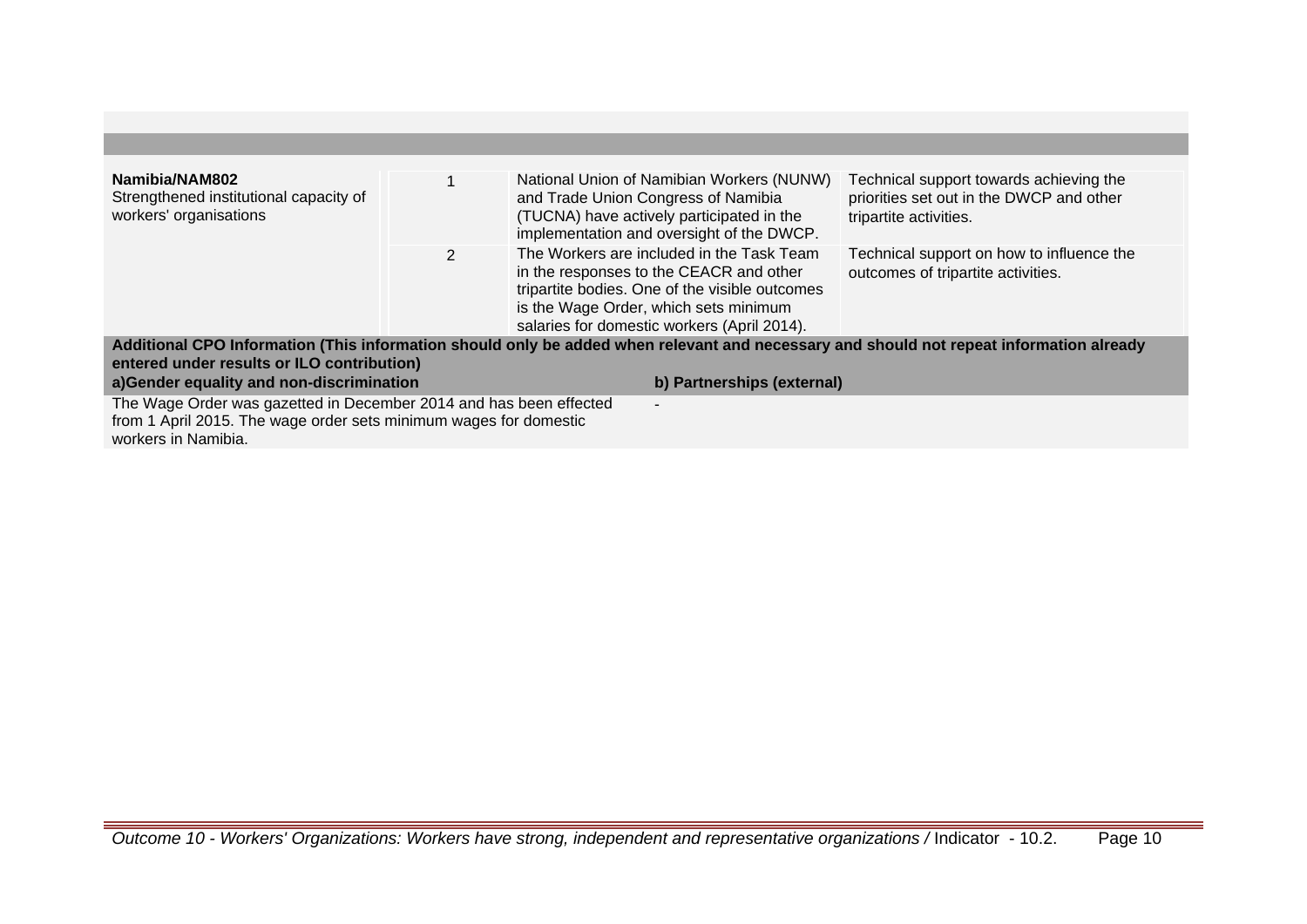| Swaziland/SWZ802<br>Workers' organisations promote<br>worker rights through participation in<br>policy dialogue |                | <b>Trade Union Congress of Swaziland</b><br>(TUCOSWA) participated in the<br>implementation of the DWCP.<br>The TUCOSWA has influenced the ILO<br>supervisory mechanism leading to the<br>Government of Swaziland amending the<br>Industrial Relations Act in November 2014.                                                           | Technical support towards implementing the<br>DWCP and other tripartite activities.<br>Technical support for workshops and meetings<br>to strengthen the leadership of TUCOSWA in<br>preparation for the high level fact finding<br>mission. |
|-----------------------------------------------------------------------------------------------------------------|----------------|----------------------------------------------------------------------------------------------------------------------------------------------------------------------------------------------------------------------------------------------------------------------------------------------------------------------------------------|----------------------------------------------------------------------------------------------------------------------------------------------------------------------------------------------------------------------------------------------|
|                                                                                                                 | $\overline{2}$ | Increased capacity of Capacity of TUCOSWA<br>paralegal officers to promote International<br>Labour Standards and Fundamental<br>Principles and Rights at Work. In relation to<br>the case which led to the amendment of the<br>Industrial Relations Act, the unions focussed<br>particularly on infringements of Convention<br>No. 87. | Training workshops for TUCOSWA paralegal<br>officers conducted to strengthen capacity on<br>International Labour Standards.                                                                                                                  |
|                                                                                                                 |                | Additional CDO Information (This information abould only be added when relevant and necessary and abould not repeat information already                                                                                                                                                                                                |                                                                                                                                                                                                                                              |

**Additional CPO Information (This information should only be added when relevant and necessary and should not repeat information already entered under results or ILO contribution)**

| a)Gender equality and non-discrimination                                   | b) Partnerships (external)                                                 |
|----------------------------------------------------------------------------|----------------------------------------------------------------------------|
| To establish TUCOSWA as the voice and movement of workers and other        | In collaboration with the UNDP, the ILO enhance the negotiations skills of |
| marginalised groups such as workers who are unemployed, on short term      | the Joint Negotiation Forum convened by the Ministry of Public Service.    |
| contract, in the informal sector as well women and youth.) This it must do | The JNF is constituted by: The Government negotiation team; Swd National   |
| through campaigns that actively educates and organises its membership      | Association of Teachers; Swd National Association of Civil Servant         |
| and the larger working class.                                              | (SNACS); Swd National Association of Government Personnel (SNAGP);         |
|                                                                            | Swd Nurses Association (SNA)                                               |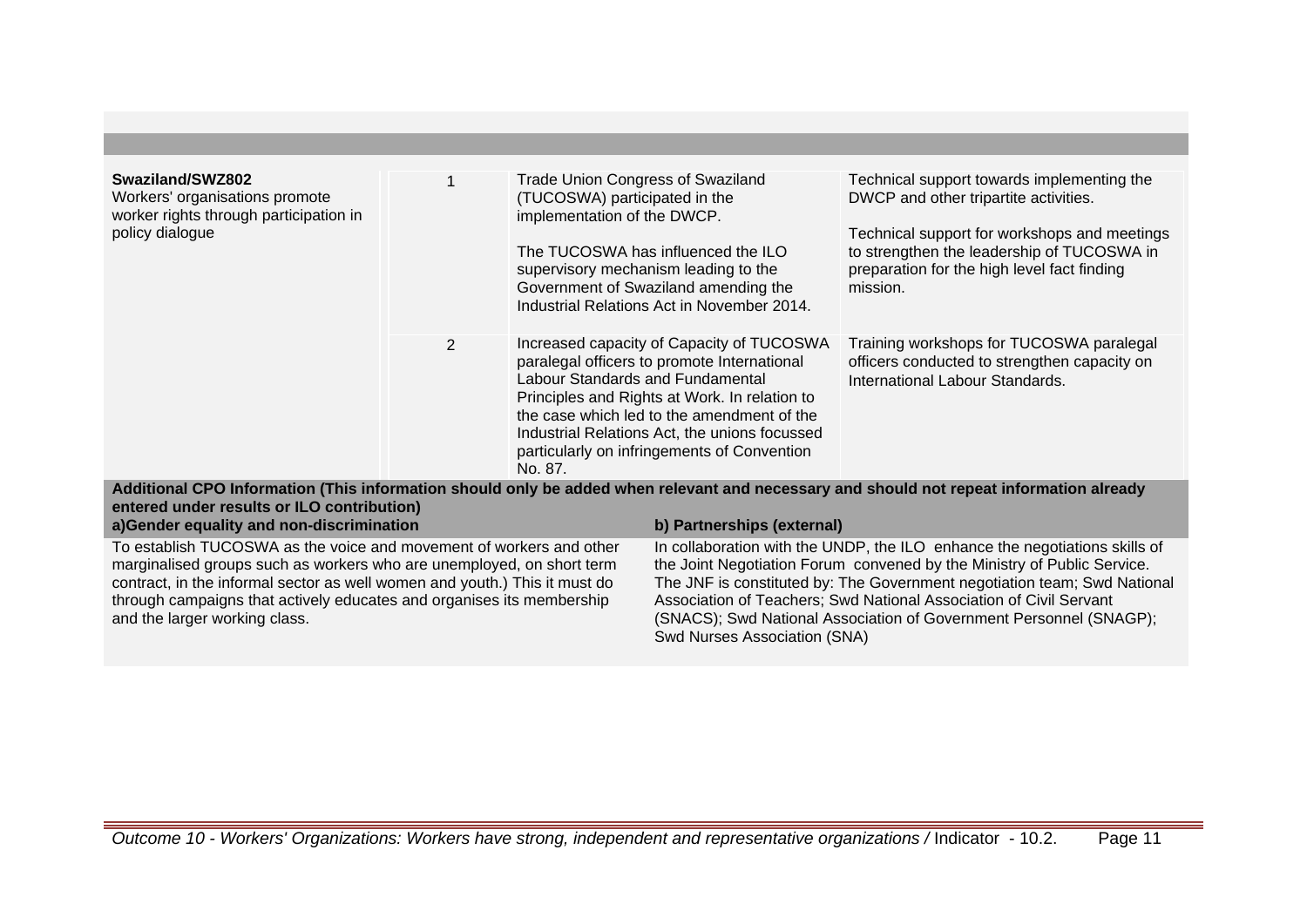| Zimbabwe/ZWE802                                                  |   | Zimbabwe Congress of Trade Unions (ZCTU)                                                                                                                                                                                                                                                                                                                                                                                                                                                                                                                                                                                                                | Technical support to capacity building activities                                                                                                                                 |
|------------------------------------------------------------------|---|---------------------------------------------------------------------------------------------------------------------------------------------------------------------------------------------------------------------------------------------------------------------------------------------------------------------------------------------------------------------------------------------------------------------------------------------------------------------------------------------------------------------------------------------------------------------------------------------------------------------------------------------------------|-----------------------------------------------------------------------------------------------------------------------------------------------------------------------------------|
| Strengthened institutional capacity of<br>workers' organisations |   | presented a complaint to the Committee on<br>Freedom of Association in May 2015, alleging<br>infringements of trade union rights in<br>Zimbabwe.                                                                                                                                                                                                                                                                                                                                                                                                                                                                                                        | on policy analysis, policy dialogue, lobbying<br>and advocacy to mainstream fundamental<br>workers' rights and ILS standards in policy<br>outcomes conducted for ZCTU leadership. |
|                                                                  |   | ZCTU participated in the implementation of<br>the DWCP throuth the National Steering<br>Committee and the Technical Working<br>Group.                                                                                                                                                                                                                                                                                                                                                                                                                                                                                                                   | Technical contribution to a survey on policy<br>issues for policy and parliamentary<br>engagement in the 8th parliament.                                                          |
|                                                                  |   | ZCTU improved its position to engage in<br>socio-economic discourse and develop policy<br>positions on key documents. ZCTU lobbied<br>Government and parliamentary portfolio<br>committees to ensure that the new labour law<br>amendment restored the rights of workers<br>eroded by the Supreme Court judgment of 17<br>July 2015 in line with the ILO commission of<br>inquiry recommendations. A number of key<br>inputs by ZCTU were included in the final<br>version of the harmonised labour amendment<br>Bill.<br>ZCTU developed policy position on labour<br>market flexibility, productivity based<br>remuneration, collective bargaining and |                                                                                                                                                                                   |
|                                                                  |   | labour relations in the public sector.                                                                                                                                                                                                                                                                                                                                                                                                                                                                                                                                                                                                                  |                                                                                                                                                                                   |
|                                                                  | 2 | ZCTU strengthened to influence on-going<br>with efforts to align labour laws with the new<br>national constitution.                                                                                                                                                                                                                                                                                                                                                                                                                                                                                                                                     | Technical support to strengthen ZCTU<br>leadership capacity to conduct national<br>development policy analysis and proposals of<br>alternative policy options.                    |
|                                                                  |   | ZCTU advocacy campaign called for a legal<br>reform guaranteeing rights enshrined in<br>Conventions Nos. 87, 98 and 144.                                                                                                                                                                                                                                                                                                                                                                                                                                                                                                                                | Technical and financial support to capacity<br>building activities on ILS referenced freedom of                                                                                   |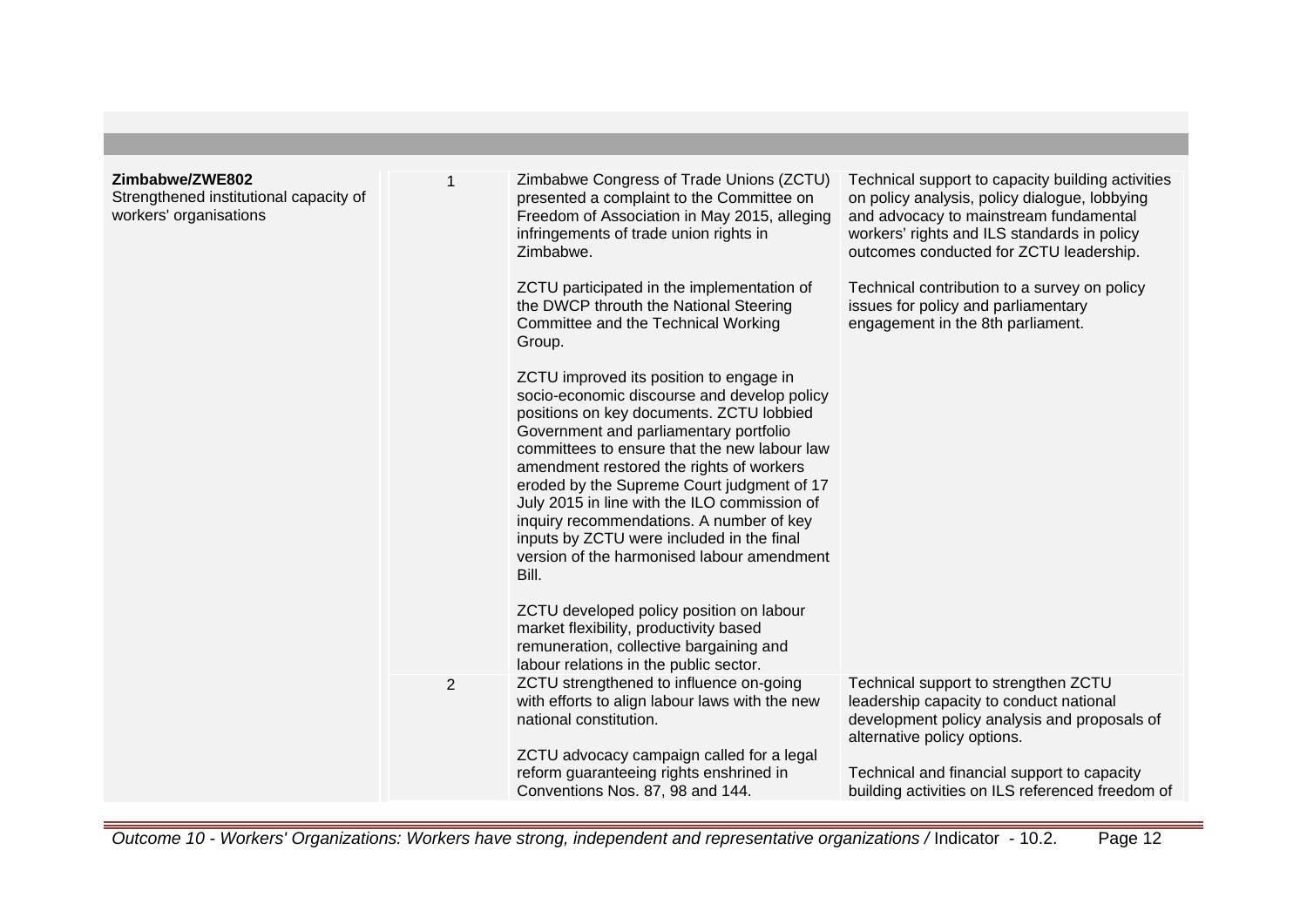association and collective bargaining as part of fundamental principles and rights at work.

**Additional CPO Information (This information should only be added when relevant and necessary and should not repeat information already entered under results or ILO contribution) a)Gender equality and non-discrimination b) Partnerships (external)** Possible future partnerships have been discussed with LOFTF to work on organizing in the informal economy on areas such as OSH, HIV and AIDS and facilitating the transition to formality. LOFTF fielded two(2) missions to Harare to discuss with the ILO and the Zimbabwe Congress of Trade Unions. ILO's comparative advantage and knowledge base was well recognised. R204 forms the basis of future work in this area.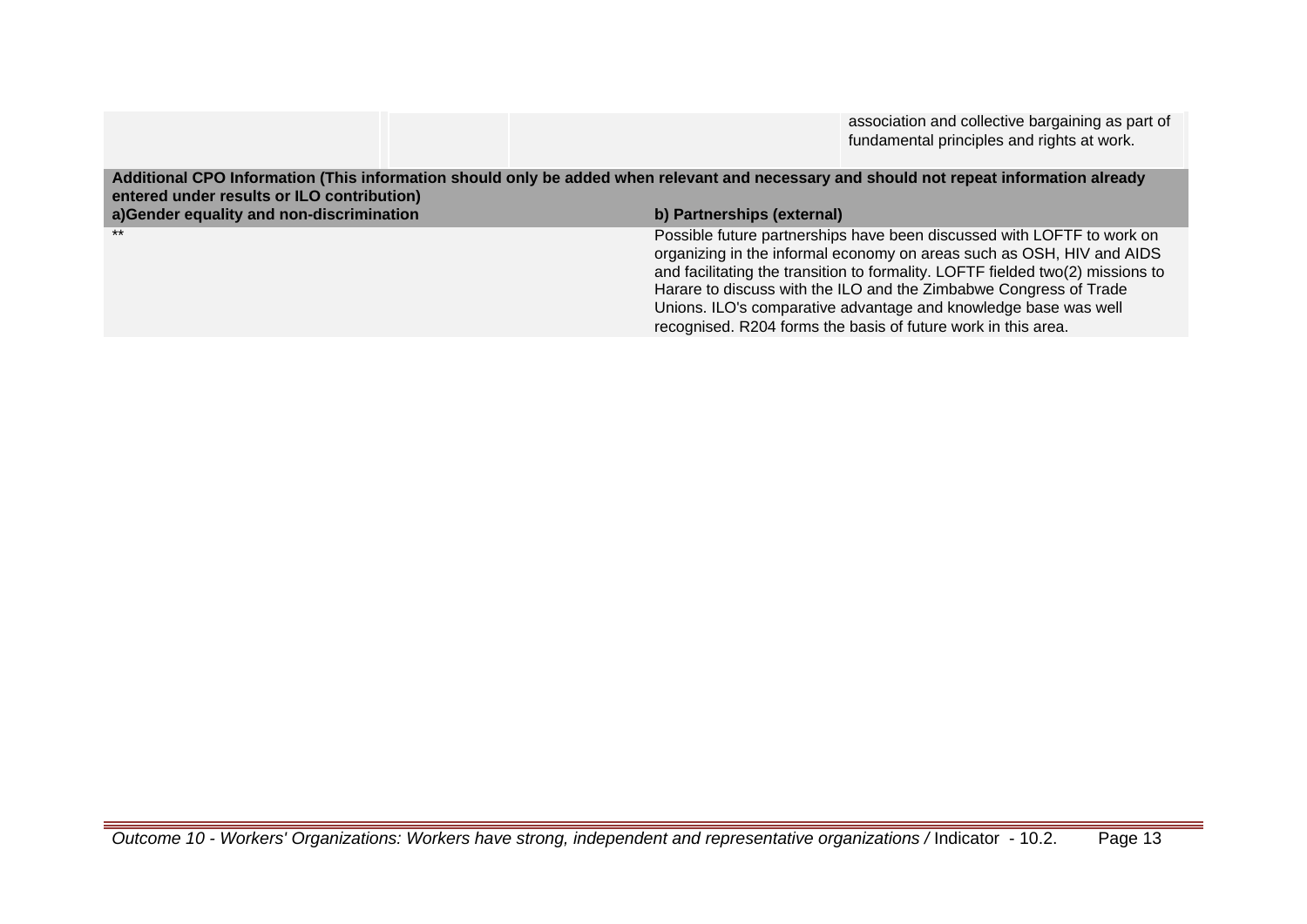| Nigeria/NGA906<br>Action Programme to Strengthen the<br>Capacity of Trade Union for effective<br>Social Dialogue |    | The Nigeria Labour Congress (NLC) and the<br>Trade Union Congress of Nigeria (TUC)<br>contributed to the finalization of the Decent<br>Work Country Programme (DWCP)<br>2015-2018 and UNDAF(2014 -2017). The<br>unions serve as members of the Technical<br>Working Group (TWG) for development and<br>implementation of both frameworks. | Technical support provided through the<br>organization of Rain and Harmattan (seasonal)<br>schools.                                |
|------------------------------------------------------------------------------------------------------------------|----|-------------------------------------------------------------------------------------------------------------------------------------------------------------------------------------------------------------------------------------------------------------------------------------------------------------------------------------------|------------------------------------------------------------------------------------------------------------------------------------|
|                                                                                                                  | 2. | The DWCP 2015-2018 and the UNDAF<br>2014-2017 include international labour<br>standards, particularly related to minimum<br>wages and sectoral policies.                                                                                                                                                                                  | Support to the Rain and Harmattan (seasonal)<br>schools allowed the capacity building of NLC in<br>International Labour Standards. |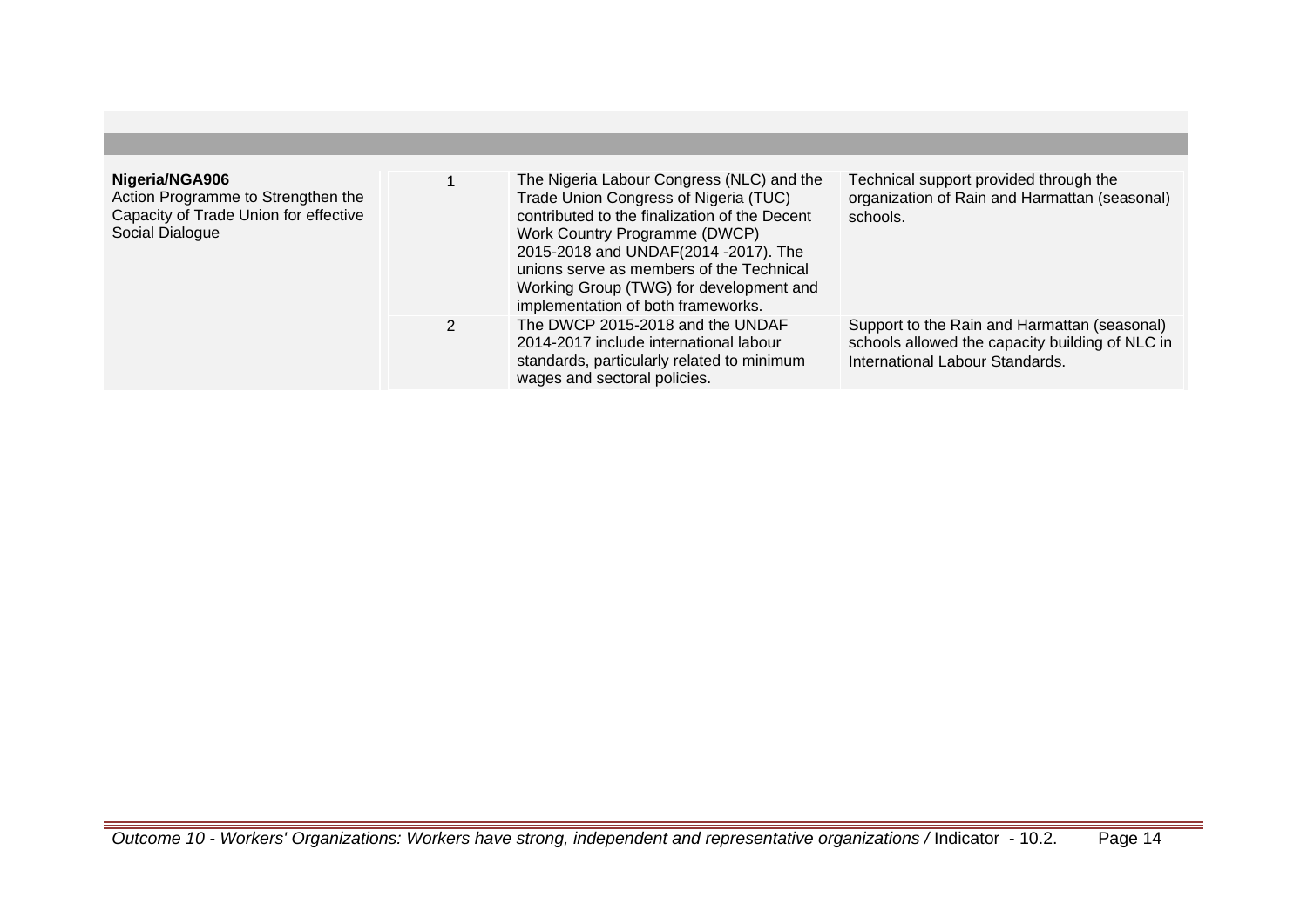# **Arab States**

| Jordan/JOR802<br>Strengthened institutional capacity of<br>workers' organizations |                | The General Federation of Jordanian Trade<br>Unions (GFJTU) actively participated in the<br>discussions to amend the Jordanian Labour<br>Law. A proposal more in line with the<br>International Labour Standards, especially<br>Conventions Nos. 87 and 98, was submitted<br>to the parliamentarian committee in charge.<br>They succeeded to increase the annual leave<br>from 17 to 21 days, but the parliament<br>refused to discuss the articles related to<br>freedom of association.<br>The Federation of Independent Trade Unions<br>in Jordan (FITUJ) provided comments on the<br>draft law on freedom of association for public<br>sector workers that were proposed by the<br>Jordanian Government.<br>GFJTU has been participating in the<br>development of national policies regarding<br>informality.<br>GFJTU is actively involved in the<br>implementation of the Decent Work Country | Technical support to GFJTU to provide legal<br>comments and amendments on the draft law<br>for public sector works.<br>Technical support to the GFJTU (under ACI6)<br>to hold a workshop on informality and elaborate<br>a position to ensure effective participation in<br>policy debates on the subject.<br>Technical support to the GFJTU to participate<br>in the implementation of the DWCP. |
|-----------------------------------------------------------------------------------|----------------|------------------------------------------------------------------------------------------------------------------------------------------------------------------------------------------------------------------------------------------------------------------------------------------------------------------------------------------------------------------------------------------------------------------------------------------------------------------------------------------------------------------------------------------------------------------------------------------------------------------------------------------------------------------------------------------------------------------------------------------------------------------------------------------------------------------------------------------------------------------------------------------------------|---------------------------------------------------------------------------------------------------------------------------------------------------------------------------------------------------------------------------------------------------------------------------------------------------------------------------------------------------------------------------------------------------|
|                                                                                   | $\overline{2}$ | Programme.<br>GFJTU and FITUJ both relied on ILS namely<br>Conventions Nos. 87 and 98 as well as other<br>relevant conventions in their work to secure<br>more respect for the Fundamental Principles<br>and Rights at Work in Jordan.<br>The Parliamentarian committee endorsed the<br>2010 amendments concerning the labour law.<br>Parliamentarian committee endorsed the                                                                                                                                                                                                                                                                                                                                                                                                                                                                                                                         | Technical assistance and advice provided.                                                                                                                                                                                                                                                                                                                                                         |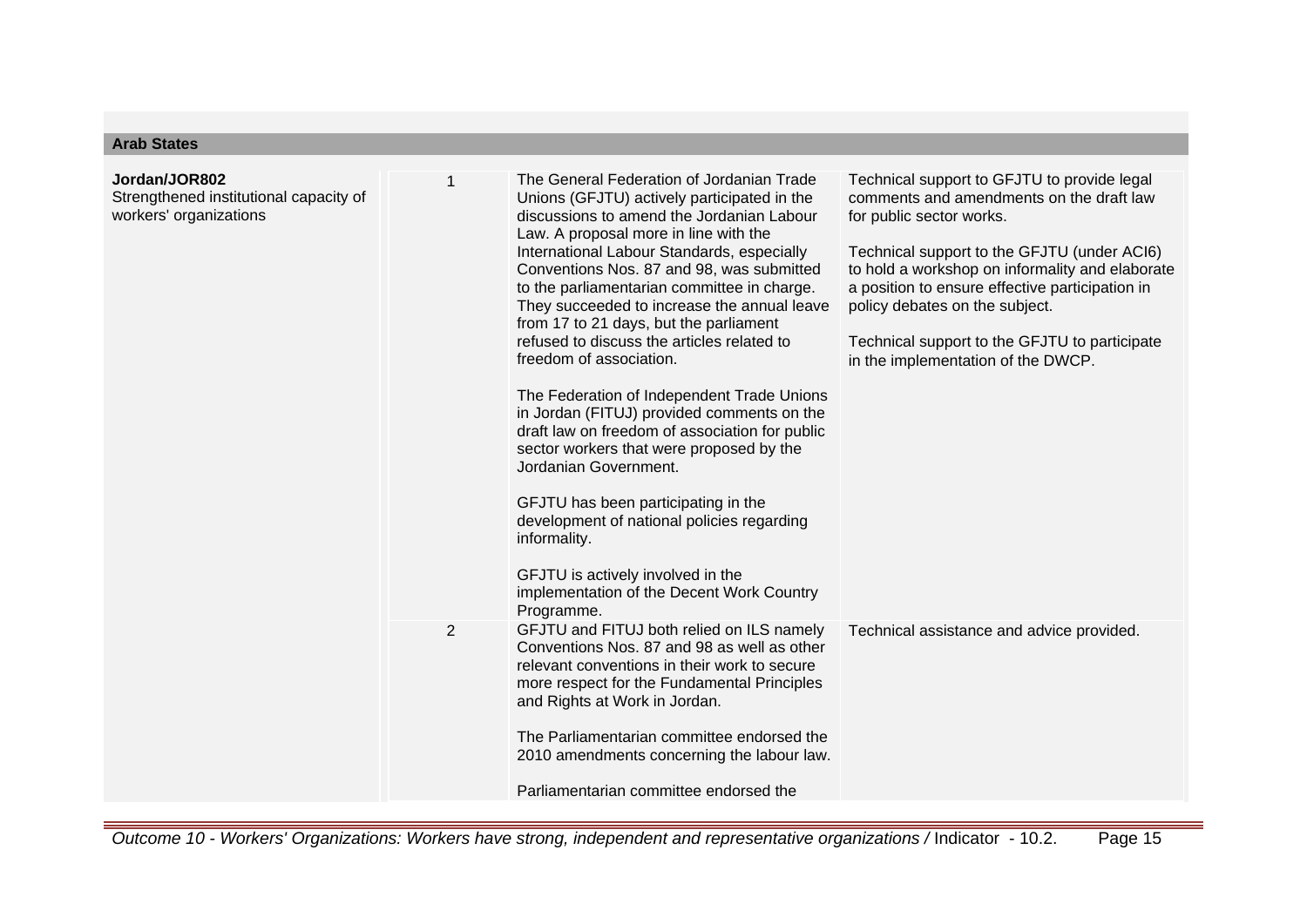| amendments to a later stage.                                                                                                                                                                                                      | 2010 amendments concerning the labour law,<br>but postponed the discussion on other |
|-----------------------------------------------------------------------------------------------------------------------------------------------------------------------------------------------------------------------------------|-------------------------------------------------------------------------------------|
| Additional CPO Information (This information should only be added when relevant and necessary and should not repeat information already<br>entered under results or ILO contribution)<br>a)Gender equality and non-discrimination | b) Partnerships (external)                                                          |
| Women workers participation in the trade unions were discussed with the<br>General Federation of Jordanian Trade Unions (GFJTU) and the Free<br>Independent Trade Unions (FITUJ)                                                  | The ILO collaborated with the International Trade Union Confederation<br>(ITUC)     |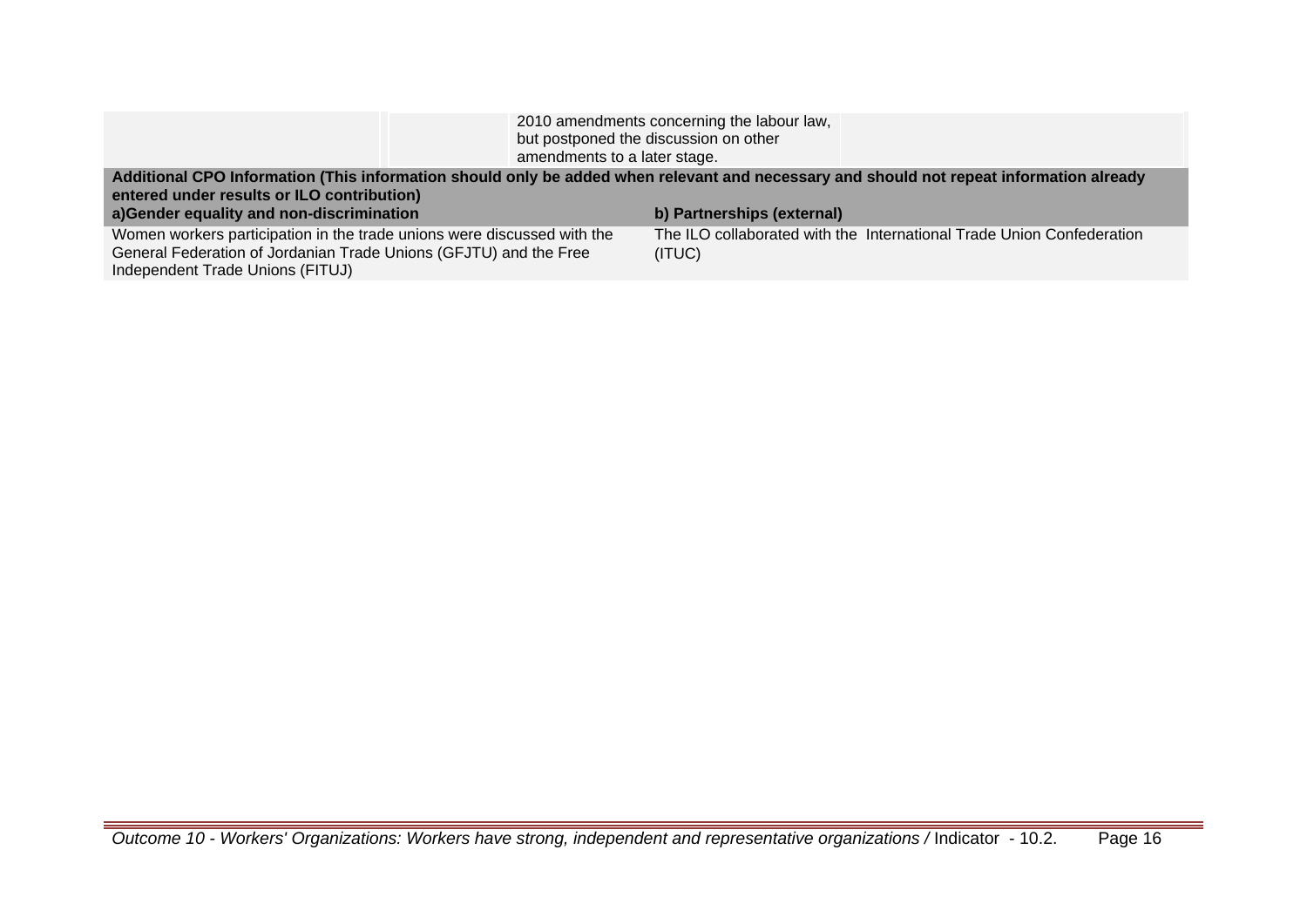| Lebanon/LBN802<br>Strengthened institutional capacity of<br>workers' organizations                                                                                                                  |                | the Ministry of Labour (MoL) and the<br>private sector retirees.<br>workers in the private sector.<br>Workers Union in Lebanon (DWU) on<br>January 2015. | The General Confederation of Lebanese<br>Workers (CGTL) discussed and agreed with<br>employers organizations in Lebanon on a<br>draft law on health insurance scheme for<br>CGTL discussed a draft pension law for<br>Based on ILO Conventions Nos. 87, 98 and<br>189, FENASOL established the first Domestic                                                                                                                                                                                                                    | Technical support to CGTL to develop a<br>consolidated workers position concerning the<br>draft laws on health insurance scheme for<br>private sector retirees and pension.               |
|-----------------------------------------------------------------------------------------------------------------------------------------------------------------------------------------------------|----------------|----------------------------------------------------------------------------------------------------------------------------------------------------------|----------------------------------------------------------------------------------------------------------------------------------------------------------------------------------------------------------------------------------------------------------------------------------------------------------------------------------------------------------------------------------------------------------------------------------------------------------------------------------------------------------------------------------|-------------------------------------------------------------------------------------------------------------------------------------------------------------------------------------------|
|                                                                                                                                                                                                     | $\overline{2}$ | MoL and the employers.<br>discussed in public.                                                                                                           | CGTL focussed on the fact that the draft law<br>on health insurance scheme for private sector<br>retirees was based on International Labour<br>Standards in order to ensure that the law is a<br>step towards achieving social protection floor.<br>Convention No. 102 and Recommendation<br>No. 202 were particularly focussed on and<br>were used as a basis for discussion with the<br>The creation of the Domestic Workers Union<br>created a new dynamic for the coalition to<br>ratify Convention No. 189 and the issue is | Technical support to CGTL to comment on the<br>law.<br>FENASOL and the DWU received technical<br>and financial assistance in their endeavours to<br>build the new Domestic Workers Union. |
| entered under results or ILO contribution)                                                                                                                                                          |                |                                                                                                                                                          |                                                                                                                                                                                                                                                                                                                                                                                                                                                                                                                                  | Additional CPO Information (This information should only be added when relevant and necessary and should not repeat information already                                                   |
| a)Gender equality and non-discrimination                                                                                                                                                            |                |                                                                                                                                                          | b) Partnerships (external)                                                                                                                                                                                                                                                                                                                                                                                                                                                                                                       |                                                                                                                                                                                           |
| Very instrumental in the building of the domestic workers union, ILO is<br>working with the union to develop an outreach strategy using Gender<br>equality and non-discrimination as an entry point |                |                                                                                                                                                          | efforts to establish the Domestic Workers Union                                                                                                                                                                                                                                                                                                                                                                                                                                                                                  | Different Civil Society Organizations supported the ILO and FENASOL                                                                                                                       |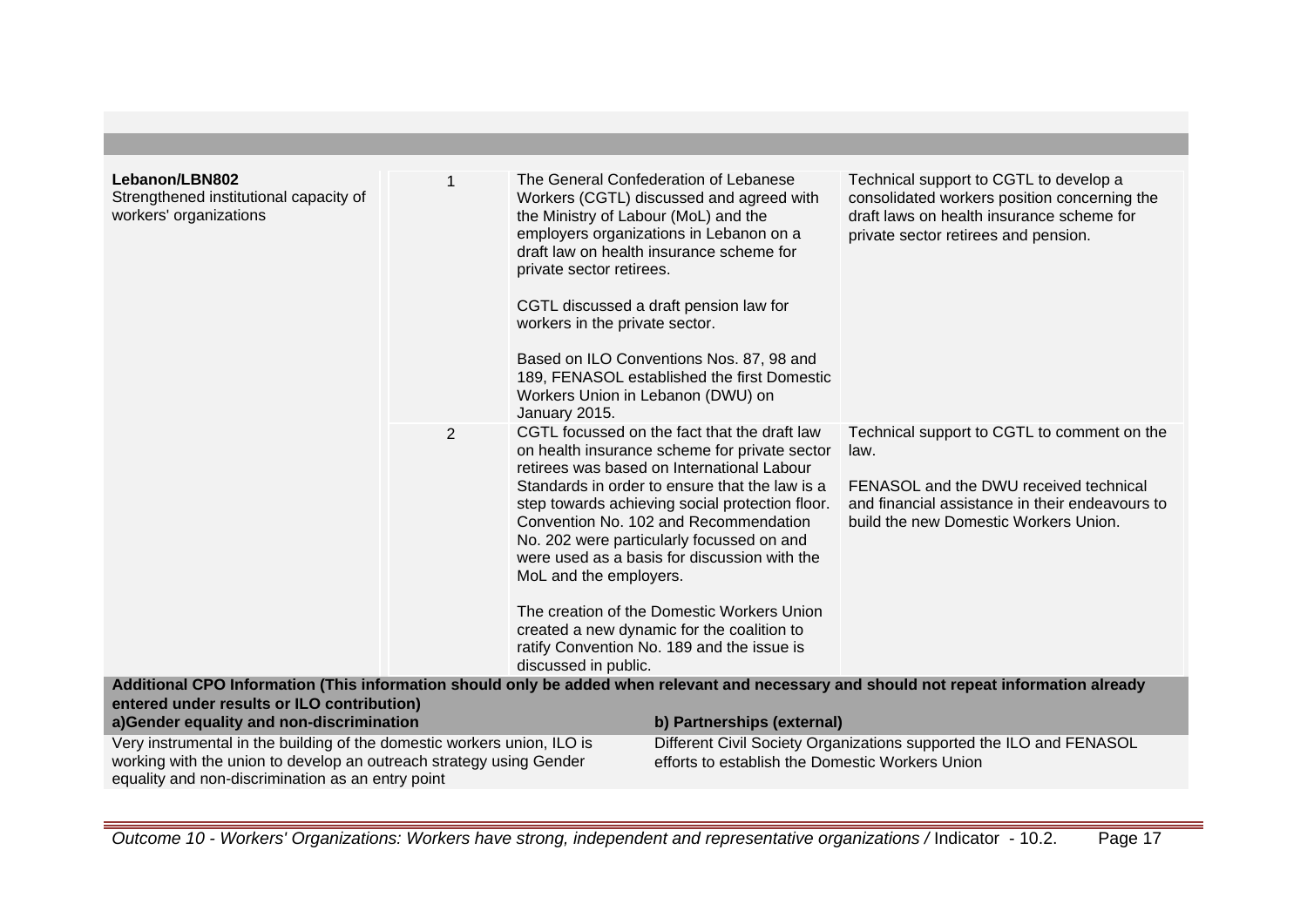| <b>Palestinian Territory,</b><br><b>Occupied/PSE153</b><br>Strengthened capacities of workers'<br>organizations to provide improved<br>services to their members |                | The Palestine General Federation of Trade<br>Unions (PGFTU) took active part in the<br>negotiations regarding the amendment of the<br>Palestinian Labour Law in order to ensure its<br>compliance with international standards and<br>trade union rights, particularly Conventions<br>Nos. 87 and 98.<br>The PGFTU participated in the negotiations<br>around the development of a new social<br>security law in Palestine in line with the<br>principles laid out by Convention No. 102.<br>The PGFTU was actively involved in the<br>discussion of the draft trade union law. | Technical support to PGFTU to elaborate<br>comments and suggestions on the amendment<br>of the Labour Law, the new social security draft<br>law and the draft trade union law.                                                                             |
|------------------------------------------------------------------------------------------------------------------------------------------------------------------|----------------|---------------------------------------------------------------------------------------------------------------------------------------------------------------------------------------------------------------------------------------------------------------------------------------------------------------------------------------------------------------------------------------------------------------------------------------------------------------------------------------------------------------------------------------------------------------------------------|------------------------------------------------------------------------------------------------------------------------------------------------------------------------------------------------------------------------------------------------------------|
|                                                                                                                                                                  | $\overline{2}$ | The abovementioned efforts were guided by<br>the ILO Declaration on Fundamental<br>Principles and Rights at Work. Articles to<br>respect freedom of association in line with<br>Convention No. 87 as well as on collective<br>bargaining as per Convention No. 98 were<br>included. Moreover, articles related to<br>maternity protection and equal remuneration<br>were amended as per Conventions Nos. 100<br>and 111.                                                                                                                                                        | Technical support through ILO comments on<br>the three draft legislations. These were<br>adopted by PGFTU to be incorporated into the<br>final legislations.<br>Additional assistance received to further align it<br>with International Labour Standards. |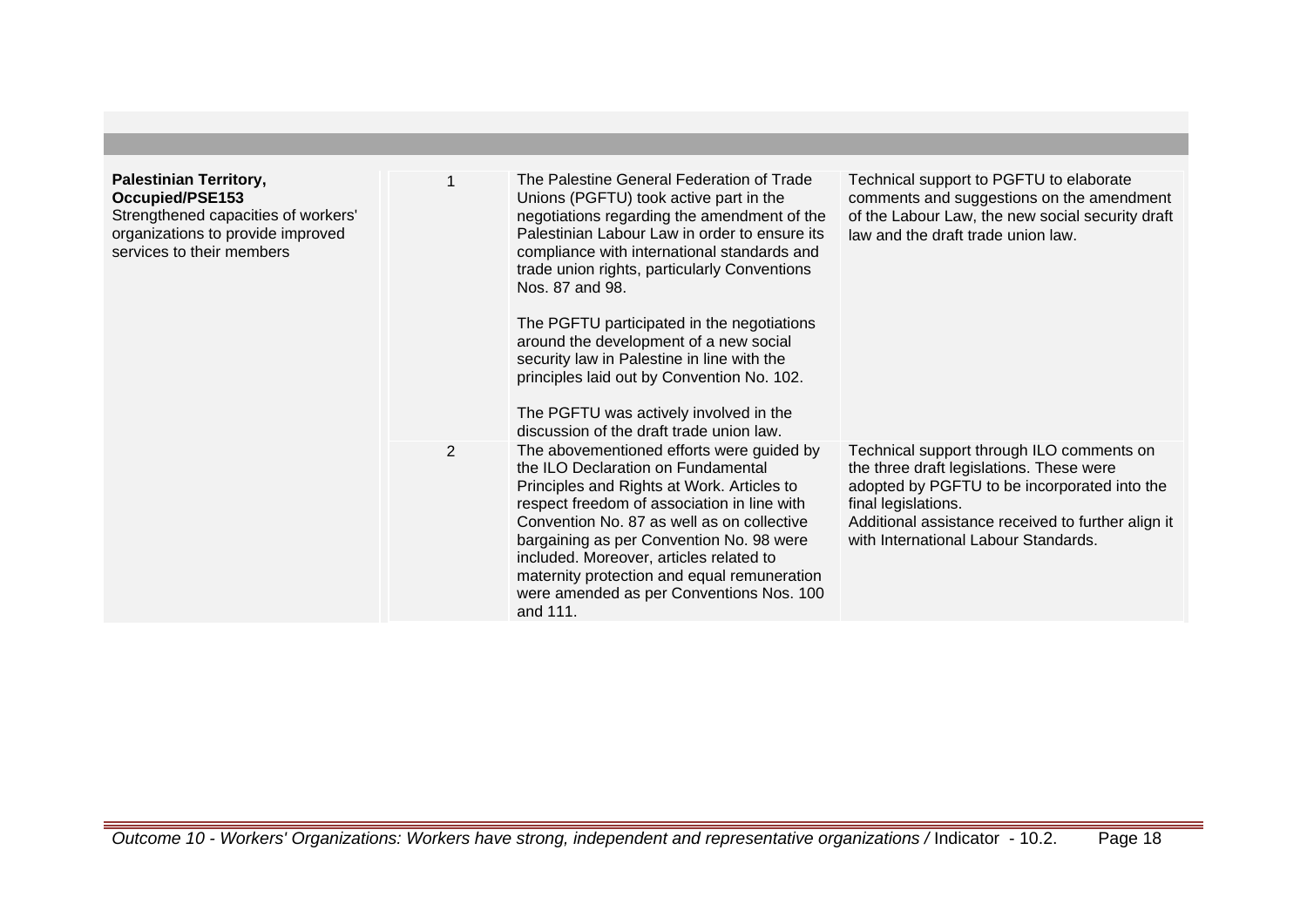### **Asia and the Pacific**

#### **Cambodia/KHM131**

Professional and technical capacities of workers' organizations strengthened.

15 trade unions participated in the planning. implementation and evaluation of the Decent Work Country Programme (DWCP), 2014-15, and provided valuable inputs in all stages of the DWCP implementation. They also provided inputs to the Committee of Experts on the Application of Conventions and Recommendations (CEARC) on the application of the conventions ratified by the Government.

Resulting from trade union campaigns for a minimum wage rise and the reform of the Labour Advisory Committee (LAC) as the decision making body of the minimum wage, the minimum wage increased from US\$100 in 2014 to US\$128, effective from 1 January 2015. The tripartite partners agreed to yearly adjustments, based on five socio-economic development indicators.

After the signing of a Memorandum of Understanding (MOU) with Thai unions concerning the protection of rights of migrant workers (November 2013), two union confederations - National Union Alliance Chamber of Cambodia (NACC) and Cambodian Confederation of Trade Unions (CCTU) - appointed full-time officials and set up migration help-desk in their secretariat to handle day-to-day migration issues. With valuable inputs from trade unions [NACC, CCTU and Cambodian Labour Confederation (CLC)], eight prakas related to private recruitment agencies and a complaint

Facilitation of consultative meetings on DWCP, including the "ILO consultation workshop on the review of DWCP 2011-2015" (September 2015).

Union capacity building workshops, seminars and trainings provided on minimum wage adjustment (February 2014), on minimum wage criteria (April 2014), on wages and productivity/union strategies for wage rise and improved living standards (April 2015).

Technical advice and support including organizing forums on overseas labour migration (June 2014 and March 2015).

Support to Cambodian Domestic Workers Network (CDWN) to build its capacity and campaign for the ratification.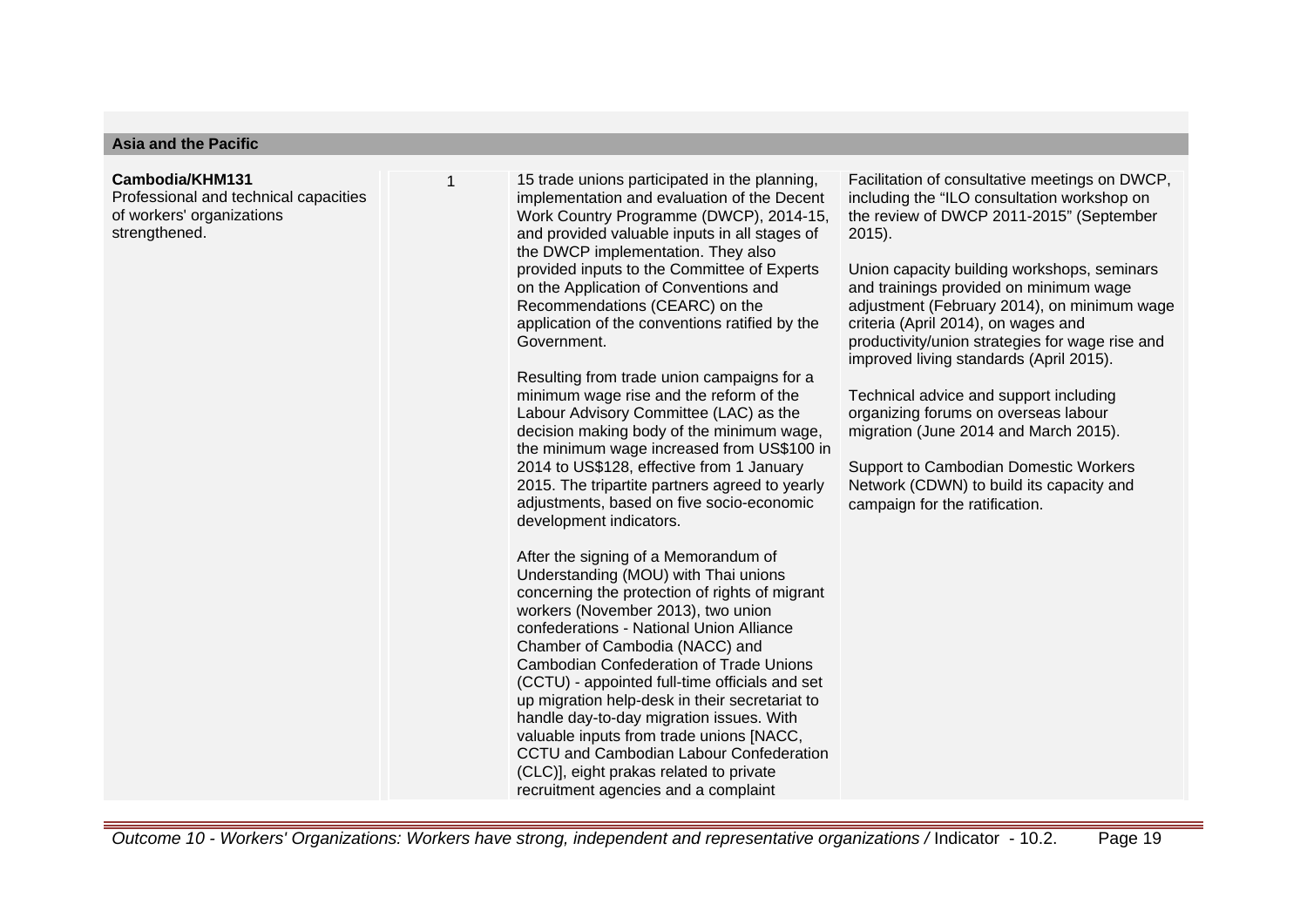|                | mechanism was adopted (December 2014).<br>Trade unions commented and submitted<br>suggestions on the draft trade union law to<br>the tripartite consultation meeting on the draft<br>Trade Union Law (TUL) in May and the<br>Ministry of Labour and Vocational Training<br>(MOLVT).<br>The Cambodian Domestic Workers Network<br>(CDWN) implemented a roadmap for<br>campaigning for the ratification of Convention<br>No. 189. |                                                                                                                                                                          |
|----------------|---------------------------------------------------------------------------------------------------------------------------------------------------------------------------------------------------------------------------------------------------------------------------------------------------------------------------------------------------------------------------------------------------------------------------------|--------------------------------------------------------------------------------------------------------------------------------------------------------------------------|
| $\overline{2}$ | The trade unions consolidated comments and<br>suggestions on the draft trade union law were<br>in line with the principles of Conventions Nos.<br>87 and 98.                                                                                                                                                                                                                                                                    | Technical assistance and training provided,<br>including the organisation of "Trade union"<br>preparatory meeting on draft Trade Union Law"<br>in Phnom Penh (May 2014). |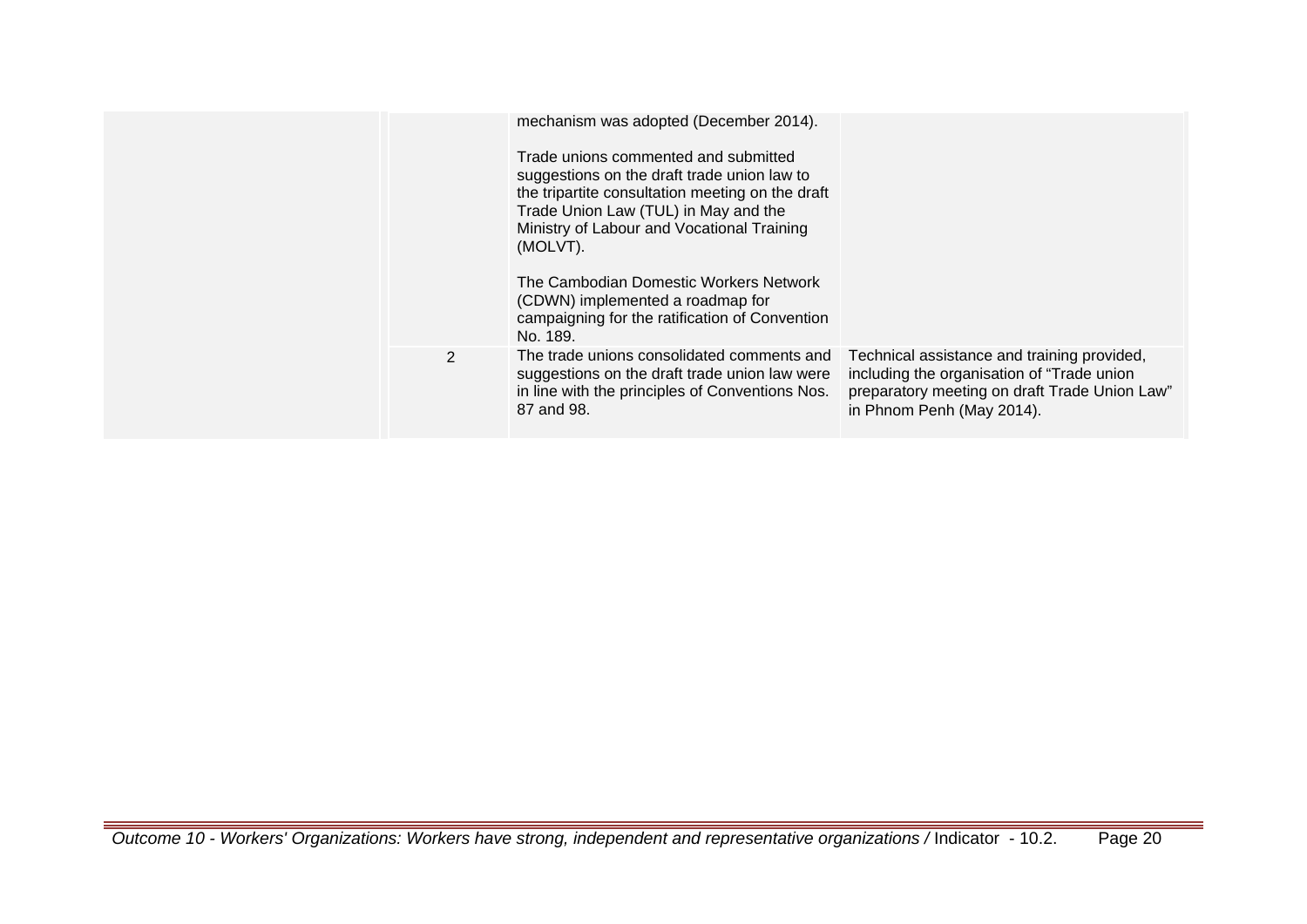## **Mongolia/MNG802**

Strengthened institutional capacity of workers' organizations

| 1 | The Confederation of Mongolian Trade<br>Unions (CMTU) actively participated in and<br>provided its valuable inputs for the<br>formulation of the Mongolia Decent Work<br>Country Programme (2015-2021), which is<br>expected to be endorsed by the tripartite<br>organization in 2016; provided inputs to the<br>Government's report on the application of the<br>ratified conventions which was submitted to<br>the CEARC for review in its sitting in<br>November 2015. |
|---|---------------------------------------------------------------------------------------------------------------------------------------------------------------------------------------------------------------------------------------------------------------------------------------------------------------------------------------------------------------------------------------------------------------------------------------------------------------------------|
|   |                                                                                                                                                                                                                                                                                                                                                                                                                                                                           |

As a consequence of the CMTU effective campaigns for the ratification of Convention No. 176 through adoption of an action plan, lobbying of parliamentarians and government officials (like the governor of Dornogobi aimag) and public advocacy, and after the endorsement of the National Tripartite Committee on Labour and Social Consensus, the Government of Mongolia decided to ratify the Occupational Safety and Health in Mines (Convention No. 176).

Hundreds of mine workers dismissed by Rio Tinto in the mid 2013 were reinstated in early 2014 thanks to CMTU's region-wide campaign. CMTU took initiative to synchronise three different drafts of the Labour Law into one consolidated version and provided constructive inputs to a new labour law. 2 Ratification of Convention No. 176 will improve OSH standards in Mongolia.

Tripartite consultation meetings were organised formulate the Mongolia Decent Work Country Programme (2015-2021) and technical assistance provided to CMTU leaders.

The "ACTRAV regional symposium on OSH in the mining industry in Asia and the Pacific" held in Ulan Bataar (August 2013) adopted the conclusion of the symposium which included the ratification and implementation of Convention No. 176 and improve governance systems on OSH in the mining sector.

| Ratification of Convention No. 176 will    | Support to CMTU to launch a wide range of       |
|--------------------------------------------|-------------------------------------------------|
| improve OSH standards in Mongolia.         | campaigns for awareness-raising and lobbying    |
| Parliament ratified the Convention in July | of government officials and parliamentarians on |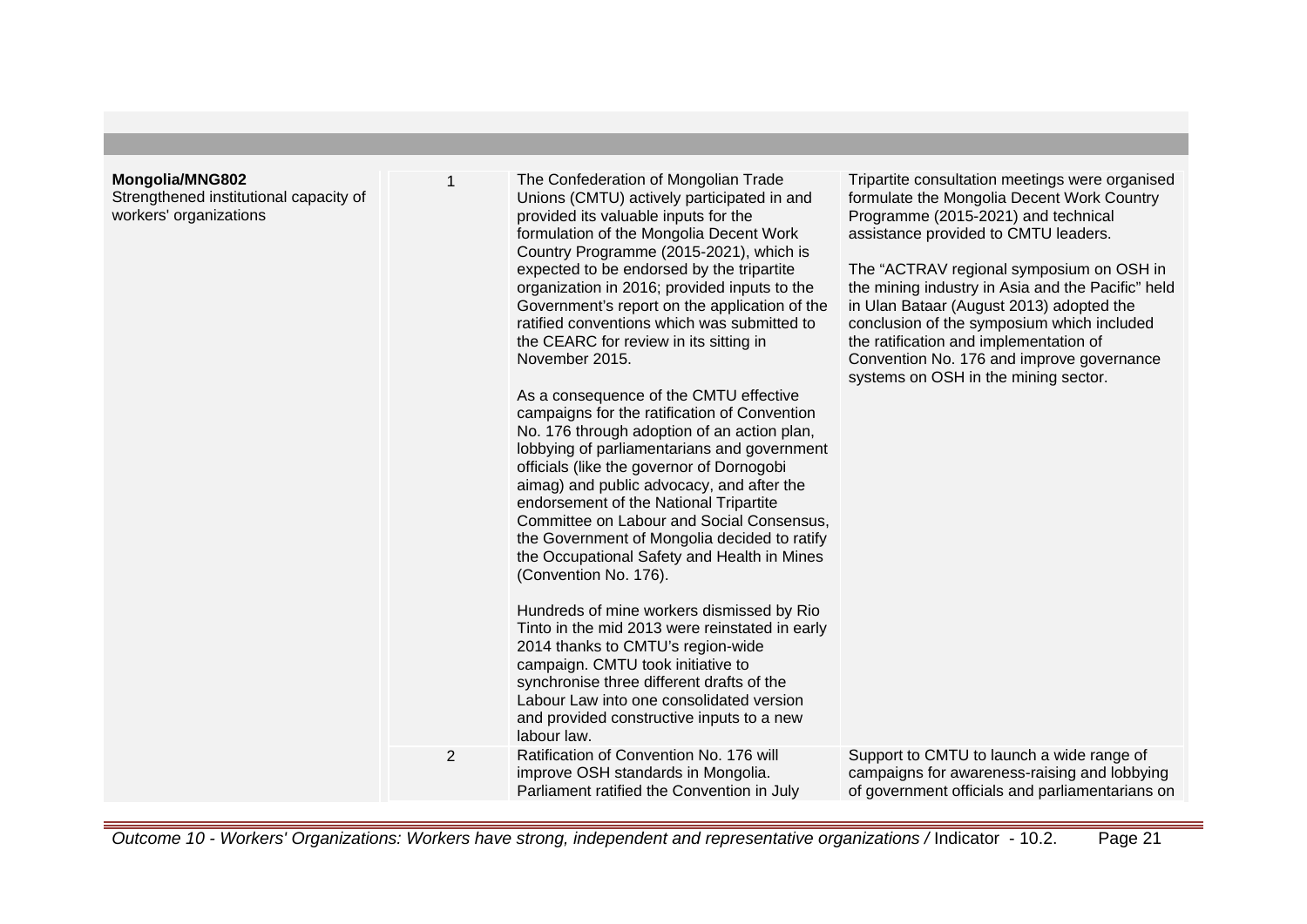| 2015; the ratification was registered by ILO<br>in November 2015.<br>In June 2015, the Ministry of Labour<br>submitted the consolidated Revised Labour<br>Law to the Parliament. Further revisions are<br>expected, and a revised draft will be<br>resubmitted in April 2016. | Convention No. 176. Support to CMTU to<br>organize a workshop on OSH in the mining<br>sector in Dornogobi aimag (November 2014),<br>which helped formulate a Plan of Action for<br>safework culture in Mines and promote the<br>ratification of Convention No. 176.<br>Forums and consultative meetings on the<br>labour law reform organized and supported. |
|-------------------------------------------------------------------------------------------------------------------------------------------------------------------------------------------------------------------------------------------------------------------------------|--------------------------------------------------------------------------------------------------------------------------------------------------------------------------------------------------------------------------------------------------------------------------------------------------------------------------------------------------------------|
|                                                                                                                                                                                                                                                                               |                                                                                                                                                                                                                                                                                                                                                              |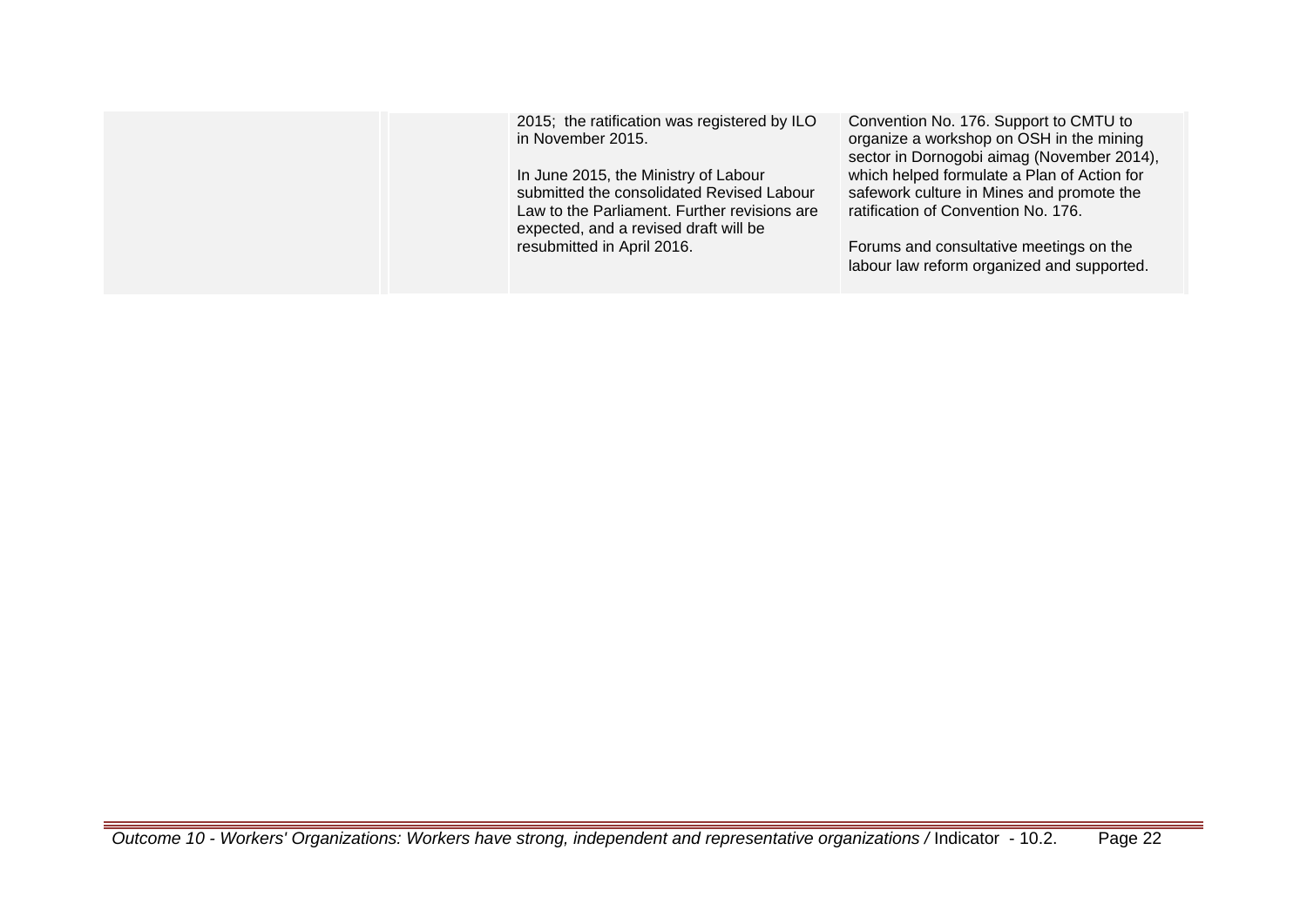## **Myanmar/MMR802**

Strengthened institutional capacity of workers' organisations

| )2<br>itutional capacity of<br>tions | $\mathbf 1$ | Three unions, the Confederation of Trade<br>Unions of Myanmar (CMTU), the Agriculture<br>and Farmers Federation of Myanmar<br>(AFFM-IUF) and the Myanmar Trade Union<br>Federation (MTUF), developed union<br>strategies to set the first nationwide minimum<br>wage and nationally mobilised workers and<br>campaigned for its fixing, and the trained<br>union members of the National Minimum<br>Wage Committee influenced the fixing of the<br>first nationwide daily minimum wage of 3,600<br>kyats (\$3.20) based on eight working hours,<br>which was effective from 1 September 2015.<br>Trade unions adopted a Union Action Plan on<br>Protection of Migrant Workers, and provided<br>valuable inputs to the Government in drafting<br>a new migration policy aimed at improving<br>protection of rights of migrant workers.<br>Myanmar unions have built a stronger<br>network and communicated with Malaysian<br>Trade Unions Congress (MTUC) and Thai<br>trade unions in order to set up a migration<br>resource centre at a bus terminal, known as a<br>trafficking hub, to prevent human trafficking. | Technical support as well as information on<br>wages to trade unions (including several<br>workshops on minimum wage setting<br>mechanism and organising strategies;<br>consultative meetings; CTUM training and<br>consultation with sectoral affiliates and<br>technical support to the National Workshop on<br>Living Wages in the Textile and Garment<br>Industries for IWFM Garment sector affiliates)<br>Representatives of CTUM Minimum Wage<br>Committee were invited to several ILO events:<br>Trade union training on wage policies for<br>decent work (focus on minimum wages and<br>collective bargaining; Asia and Pacific Seminar<br>on Wages and Productivity: Union strategies<br>for wage rise and improved living standards.<br>Training and information materials were<br>provided.<br>Technical assistance and training were<br>provided. Regular technical advice on<br>registration issues and a technical note was<br>provided to the Ministry of Labour on the<br>criteria for recognising national union centres<br>and facilitation of bilateral dialogue between<br>the government and trade unions. |
|--------------------------------------|-------------|---------------------------------------------------------------------------------------------------------------------------------------------------------------------------------------------------------------------------------------------------------------------------------------------------------------------------------------------------------------------------------------------------------------------------------------------------------------------------------------------------------------------------------------------------------------------------------------------------------------------------------------------------------------------------------------------------------------------------------------------------------------------------------------------------------------------------------------------------------------------------------------------------------------------------------------------------------------------------------------------------------------------------------------------------------------------------------------------------------------------|---------------------------------------------------------------------------------------------------------------------------------------------------------------------------------------------------------------------------------------------------------------------------------------------------------------------------------------------------------------------------------------------------------------------------------------------------------------------------------------------------------------------------------------------------------------------------------------------------------------------------------------------------------------------------------------------------------------------------------------------------------------------------------------------------------------------------------------------------------------------------------------------------------------------------------------------------------------------------------------------------------------------------------------------------------------------------------------------------------------------------------|
|                                      | 2           | Trade unions jointly identified key concerns<br>and interest of workers and presented their<br>priority areas, contributing to the national<br>priority setting of the ILO Programme of Work<br>in Myanmar at the National Tripartite                                                                                                                                                                                                                                                                                                                                                                                                                                                                                                                                                                                                                                                                                                                                                                                                                                                                               | "Trainings included the ILO/FTUM Workshop<br>on Conventions Nos. 87, 98 and ILO<br>Supervisory Mechanisms; and the ILO Training<br>on Conventions Nos. 87, 98 and ILO<br>Supervisory Mechanisms.                                                                                                                                                                                                                                                                                                                                                                                                                                                                                                                                                                                                                                                                                                                                                                                                                                                                                                                                |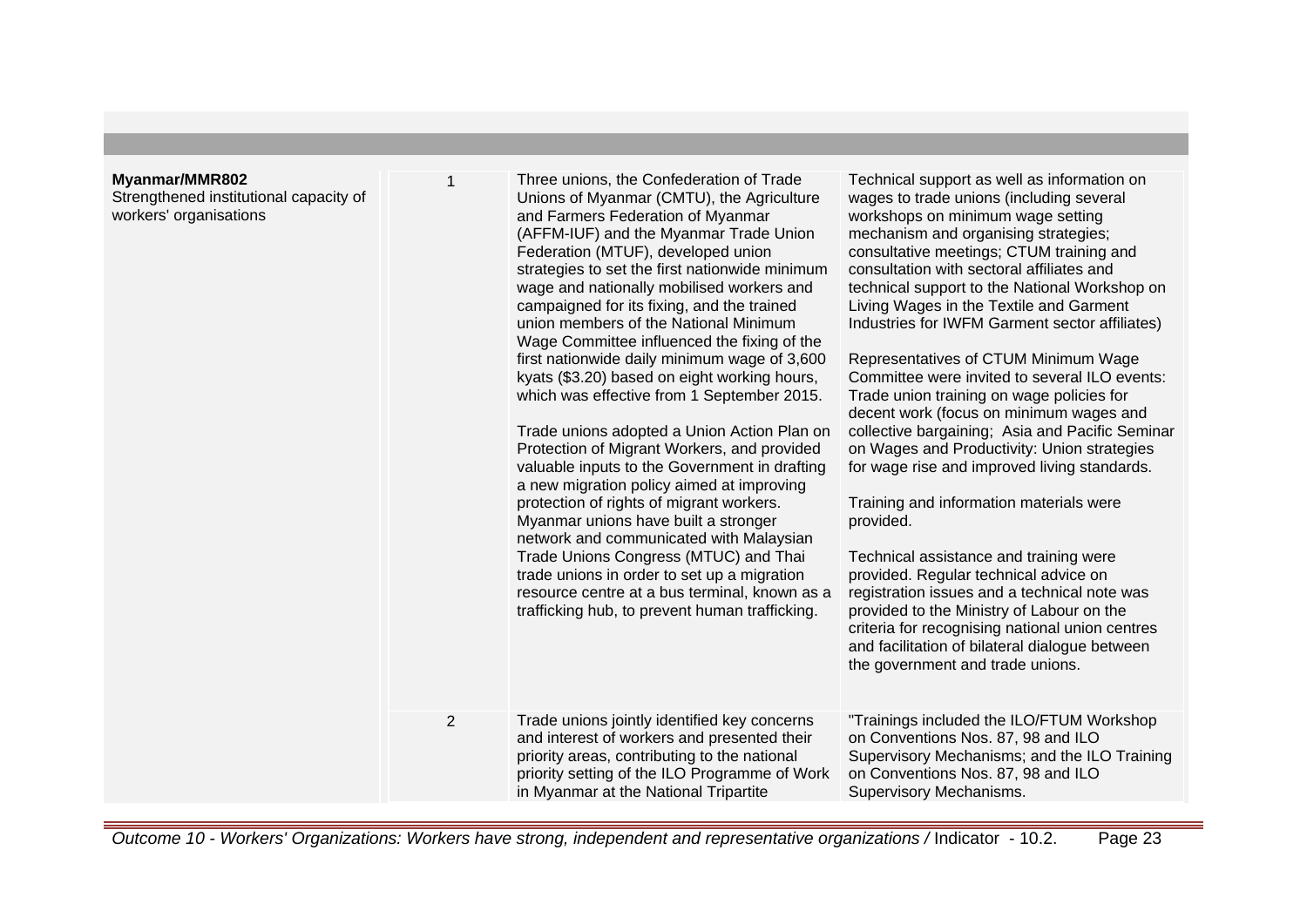Dialogue.

It included:

(i) Reform of the Labour Organization Law and Settlement of Labour Disputes Law in line with Conventions Nos. 87 and 98; (ii) Ratification of Conventions Nos. 98 and 144, and (iii) The establishment of a tripartite consultative mechanism.

Trade unions have constructively engaged in the National Tripartite Dialogue Forum as an institutionalised forum for discussing industrial relations issues and national development plans affecting the labour market.

Various consultative meetings were facilitated, including the Symposium on Myanmar Industrial Relations in Comparative Perspectives held in Yangon (December 2014); the National Tripartite Dialogue on ILO Programme in Myanmar held in Nay Pyi Taw (December 2014); the Stakeholders Forum on Labour Law Reform and Institutional Capacity Building held in Yangon (May 2015).

Around 80 one-day trainings have been provided for leaders of Basic Labour Organizations during 2014-July 2015, which covered issues related to Conventions Nos. 87 and 98, the implementation of the Labour Organizations Law and the Settlement of Labour Disputes Law.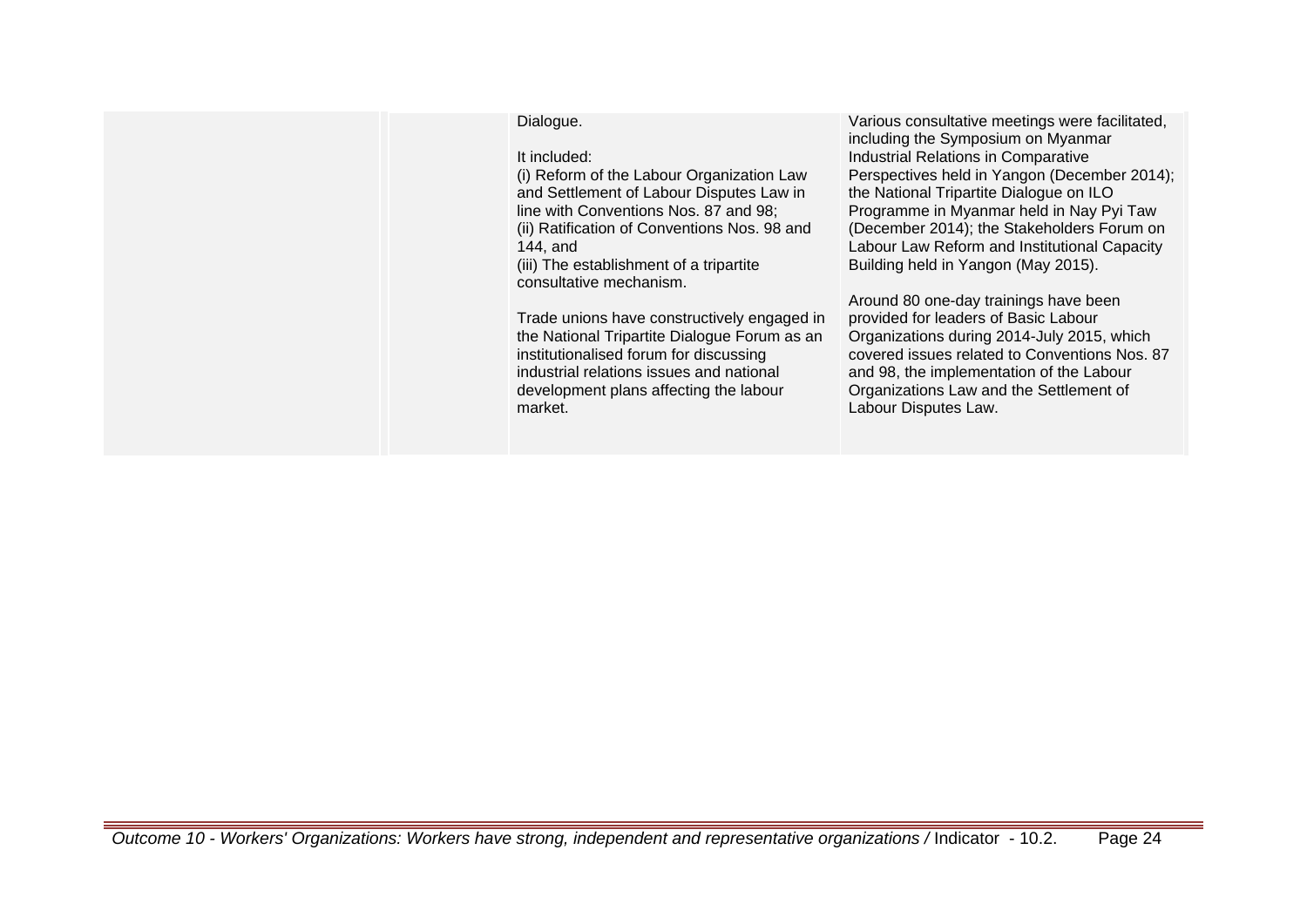| Fiji/FJI802<br>Institutional capacity of workers'<br>organisations is strengthened |                | Fijian Trade Union Congress (FTUC) actively<br>utilises ILO supervisory mechanism, including<br>the Governing Body, for defending freedom<br>of association rights for workers in Fiji.<br>FTUC has enhanced its capacity for<br>advocacy for Workers' Rights and it has an<br>organizing programme to strengthen trade<br>union work in Fiji. | Technical support provided on capacity<br>building through training of Fijian trade union<br>representatives on international labour<br>standards, promoting freedom of association<br>and knowledge of ILO's supervisory<br>mechanism; ILO facilitates tripartite agreement<br>between the constituents in Fiji. |
|------------------------------------------------------------------------------------|----------------|------------------------------------------------------------------------------------------------------------------------------------------------------------------------------------------------------------------------------------------------------------------------------------------------------------------------------------------------|-------------------------------------------------------------------------------------------------------------------------------------------------------------------------------------------------------------------------------------------------------------------------------------------------------------------|
|                                                                                    | $\overline{2}$ | As a result of FTUC accessing ILO's<br>supervisory mechanism it achieved a<br>tripartite agreement to ensure that all labour<br>laws in Fiji comply with the ILO Core<br>Conventions and social dialogue mechanism<br>is used to review and negotiate changes in<br>industrial relations and laws.                                             |                                                                                                                                                                                                                                                                                                                   |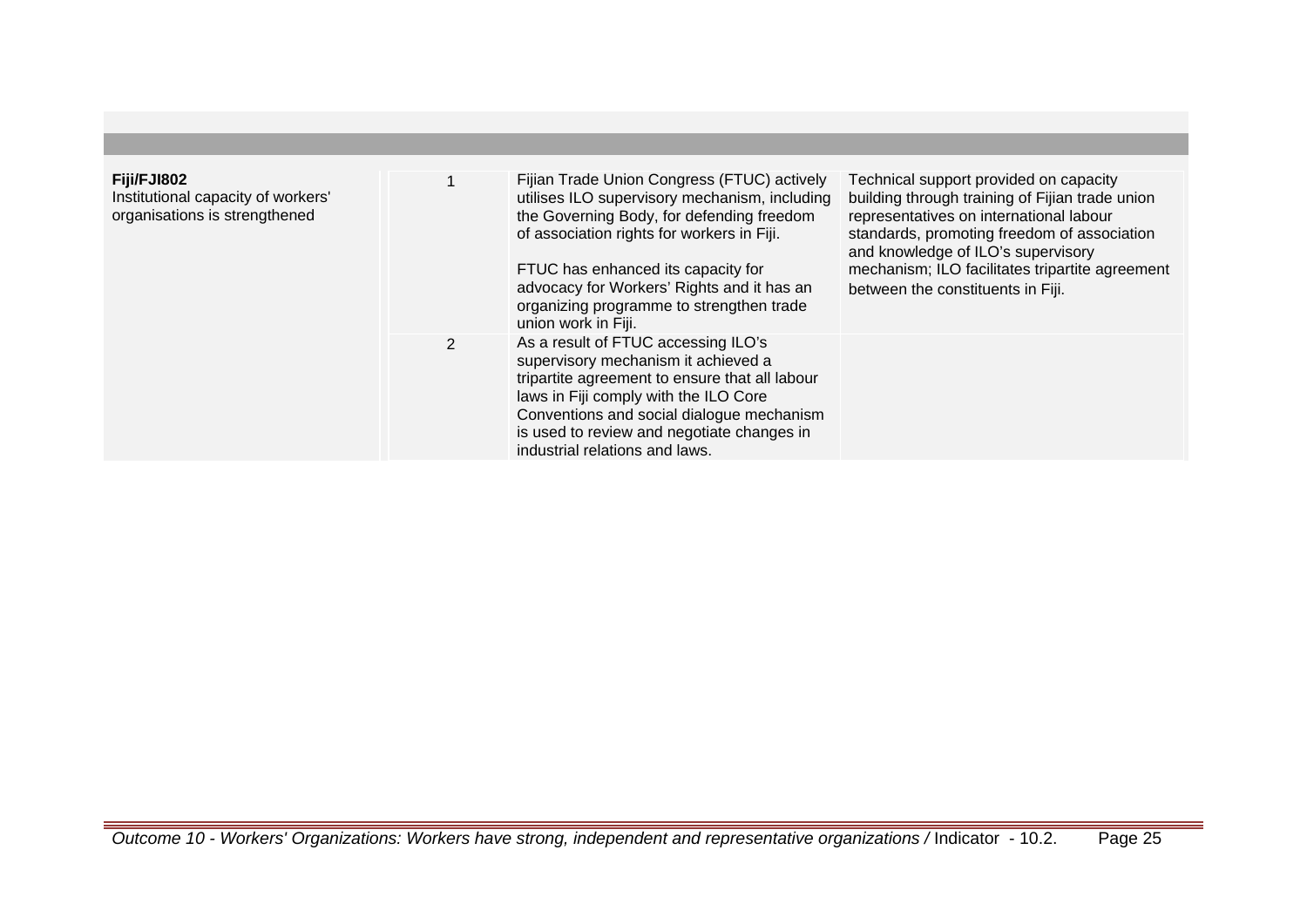| Papua New Guinea/PNG802<br>Strengthened institutional capacity of<br>workers' organisations |   | Workers activities are prioritised in the DWCP<br>$(2013 - 2015)$ .<br>Workers are engaged in policy discussions<br>on standards, economic engagements and<br>social issues that impact on workers' rights<br>and livelihood. | Technical support to PNGTUC and affiliates.<br>Technical support to work with PNGTUC<br>affiliates on developing a work plan for the<br>workers, conduct detailed briefing with the<br>PNGTUC executives and provide guidance in<br>the development of a way forward in building<br>the capacity of the organization to respond to<br>the needs of its constituents. |
|---------------------------------------------------------------------------------------------|---|-------------------------------------------------------------------------------------------------------------------------------------------------------------------------------------------------------------------------------|----------------------------------------------------------------------------------------------------------------------------------------------------------------------------------------------------------------------------------------------------------------------------------------------------------------------------------------------------------------------|
|                                                                                             | 2 | ILO standards on human rights, gender, child<br>labour, governance, employment are<br>articulated in the current DWCP and UNDAFs<br>for PNG.                                                                                  | Technical support to participate in the different<br>thematic areas and task-teams of the UNDAF.<br>Technical support to participate in dialogue on<br>the activities under the DWCP, through their<br>membership as DWCP Advisory Committee<br>Members.                                                                                                             |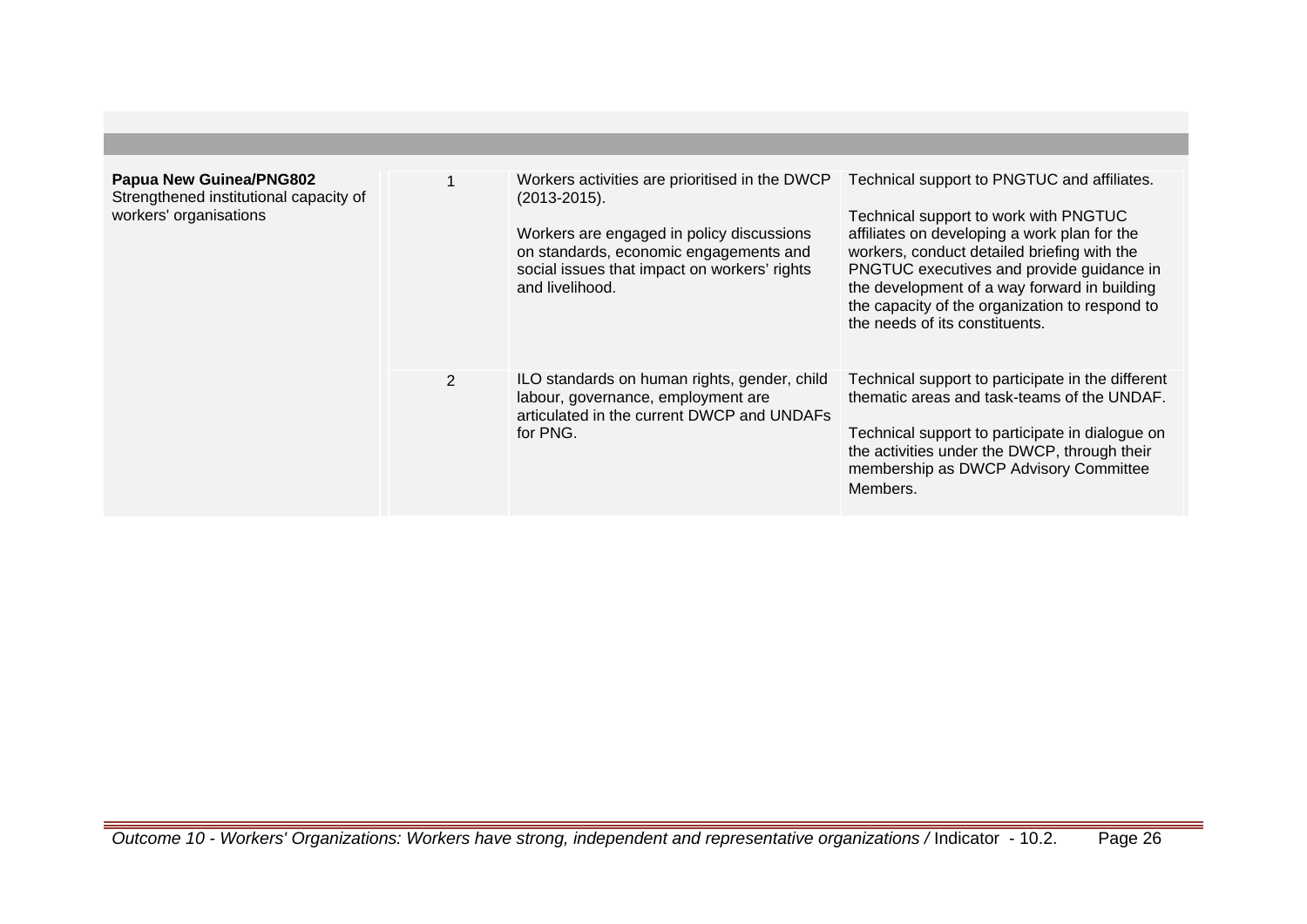| Nepal/NPL802<br>Strengthened institutional capacity of<br>workers' organisations |                | The Wider Workers' Conference adopted a<br>declaration calling for immediate enactment<br>of new labour act and social security act<br>(October 2014). The trade union federations<br>submitted the declaration to the Chairperson<br>of the Labour and International Relations<br>Committee of the legislature parliament for<br>the enactment of the legislations urgently.<br>In March 2015, the trade union federations<br>sensitized the parliamentarians on<br>promulgating the proposed labour and social<br>security acts.<br>In July 2015, the trade unions' federations<br>organized a number of union education<br>programmes in the regions on the proposed<br>labour act (bill), international labour<br>standards and collective bargaining issues. | With support from the Government of Norway,<br>technical support to organize a series of joint<br>meetings and workshops of the unions and<br>developed the idea of organizing a Wider<br>Workers' Conference with an objective of<br>drawing attention of government for completing<br>the long awaited labour law reform process<br>with support from the ILO.                                                                           |
|----------------------------------------------------------------------------------|----------------|-------------------------------------------------------------------------------------------------------------------------------------------------------------------------------------------------------------------------------------------------------------------------------------------------------------------------------------------------------------------------------------------------------------------------------------------------------------------------------------------------------------------------------------------------------------------------------------------------------------------------------------------------------------------------------------------------------------------------------------------------------------------|--------------------------------------------------------------------------------------------------------------------------------------------------------------------------------------------------------------------------------------------------------------------------------------------------------------------------------------------------------------------------------------------------------------------------------------------|
|                                                                                  | $\overline{2}$ | With the inputs of trade union<br>representatives, the new labour act (bill) and<br>the integrated social security act were fully<br>aligned with international labour standards.                                                                                                                                                                                                                                                                                                                                                                                                                                                                                                                                                                                 | In March 2014, the ILO, re-printed and<br>distributed 3000 copies of booklet on<br>"Fundamental ILO Conventions" to educate<br>trade union members.<br>In 2014, the ILO, with support from the<br>Government of Japan, strengthened capacity<br>of the workers' organizations through a series<br>of sensitization programmes on issues related<br>to informal enterprises and trade unions' role in<br>formalization of informal workers. |
| entered under results or ILO contribution)                                       |                | Additional CPO Information (This information should only be added when relevant and necessary and should not repeat information already                                                                                                                                                                                                                                                                                                                                                                                                                                                                                                                                                                                                                           |                                                                                                                                                                                                                                                                                                                                                                                                                                            |
| a)Gender equality and non-discrimination                                         |                | b) Partnerships (external)                                                                                                                                                                                                                                                                                                                                                                                                                                                                                                                                                                                                                                                                                                                                        |                                                                                                                                                                                                                                                                                                                                                                                                                                            |
| The draft new labour act (bill) incorporates provision for gender equality and   |                |                                                                                                                                                                                                                                                                                                                                                                                                                                                                                                                                                                                                                                                                                                                                                                   | The ILO has been supported by the Government of Norway to implement                                                                                                                                                                                                                                                                                                                                                                        |

Outcome 10 - Workers' Organizations: Workers have strong, independent and representative organizations / Indicator - 10.2. Page 27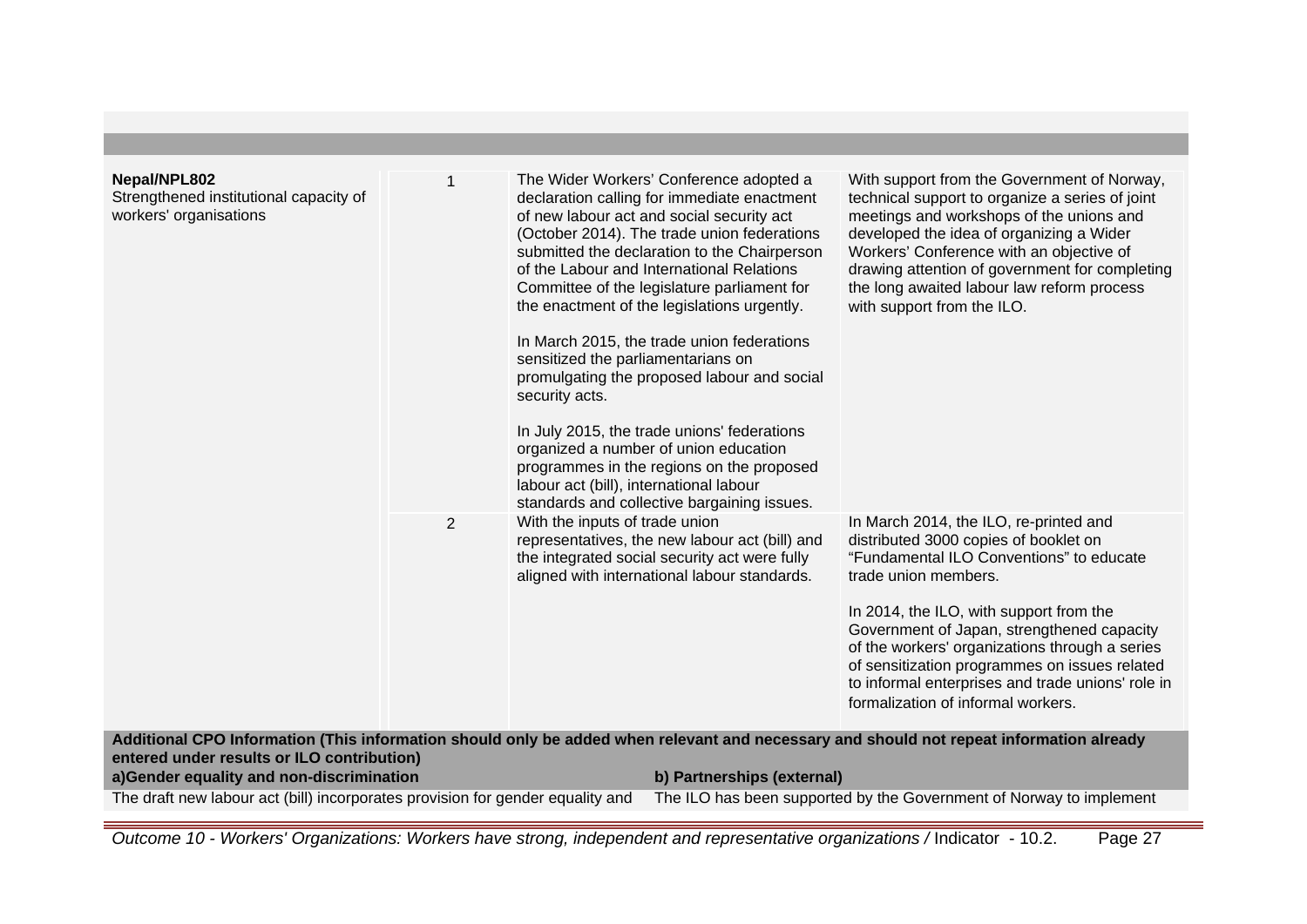non-discrimination in the world of work. Trade unions have been well sensitized on the issues of gender equality and non-discrimination through various training courses on trade union education, ILO conventions and recommendations related to gender equality as well as other tools like gender mainstreaming and analysis, sexual harassment at the work place, HIV/Aids Education at the work place and gender audit. these interventions.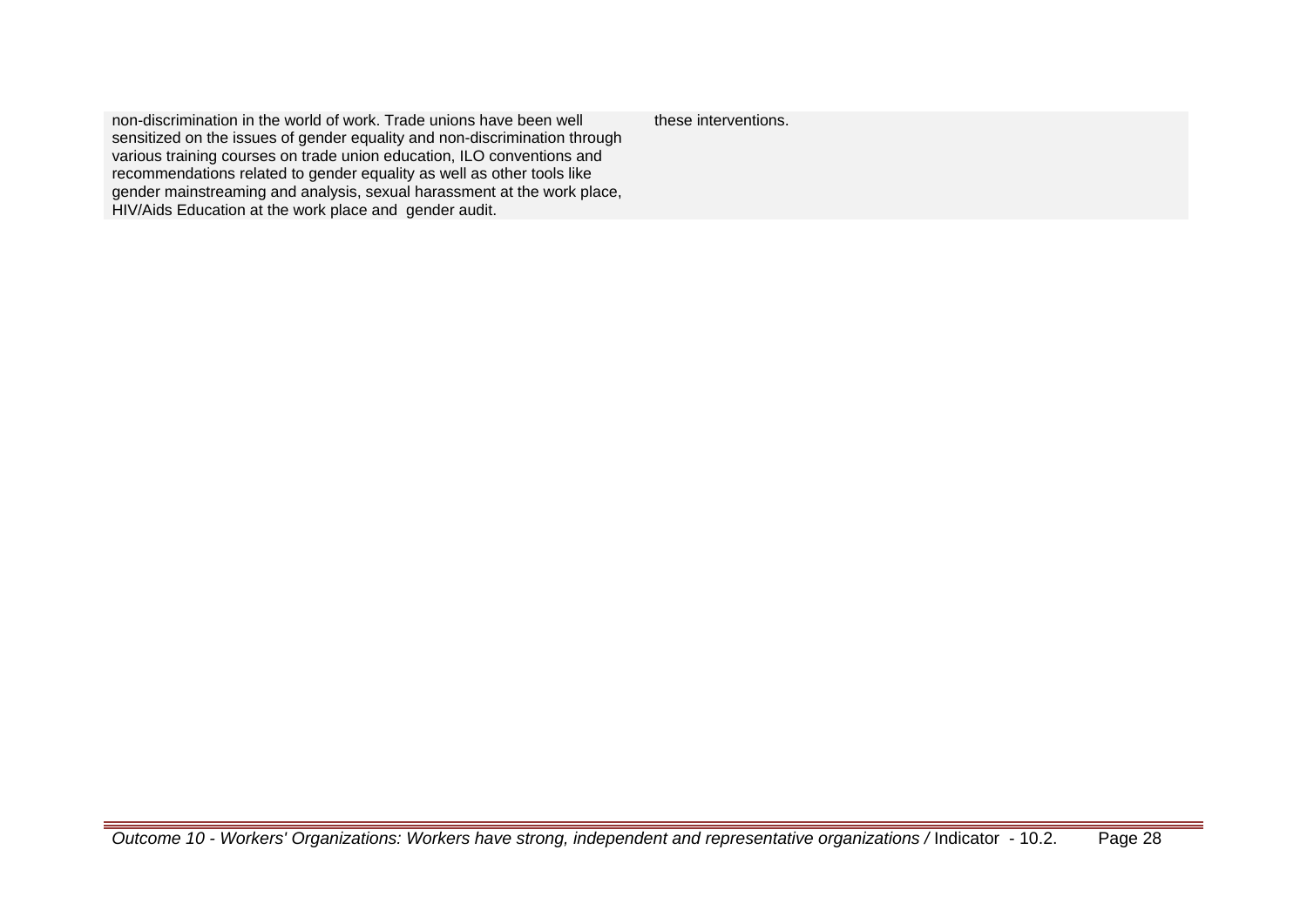| <b>Europe and Central Asia</b>                                                                                             |                |                                                                                                                                                                                                                                                                                                                                                                                                                                                                                                                                                                                                |                                                                                                                                                                                                                                                                                                                                                                                                                                                                                                                                                                                                                                                                                                                                          |
|----------------------------------------------------------------------------------------------------------------------------|----------------|------------------------------------------------------------------------------------------------------------------------------------------------------------------------------------------------------------------------------------------------------------------------------------------------------------------------------------------------------------------------------------------------------------------------------------------------------------------------------------------------------------------------------------------------------------------------------------------------|------------------------------------------------------------------------------------------------------------------------------------------------------------------------------------------------------------------------------------------------------------------------------------------------------------------------------------------------------------------------------------------------------------------------------------------------------------------------------------------------------------------------------------------------------------------------------------------------------------------------------------------------------------------------------------------------------------------------------------------|
| <b>Former Yugoslav Republic of</b><br>Macedonia/MKD802<br>Strengthened institutional capacity of<br>workers' organisations |                | Trade unions organized training activities to<br>highlight use of the ILO Supervisory<br>mechanisms for protecting workers'<br>fundamental rights.<br>Field campaign on the benefits of trade union<br>membership and organizing and the relevant<br>social role of trade union organizations was<br>carried out.<br>Negotiation has been launched in the<br>agriculture sector for renewing the existing<br>Collective Labour Agreement.<br>Trade unions actively participated in and<br>influenced the development process of the<br>country's new Decent Work Country<br>Programme 2015-18. | Support for developing social dialogue in<br>Macedonia, training on collective bargaining<br>values and skills was provided for 44 out of 120<br>trade union representatives from<br>Telecommunication, Trade and Energy. The<br>training focussed on gender equality principles,<br>non-discrimination values and use of the ILO<br>Supervisory mechanisms for protecting<br>workers' fundamental rights.<br>Training delivered to 22 selected trade union<br>representatives from national and branch levels<br>in organizing and recruiting new trade union<br>members.<br>Technical support to the field campaign for<br>promoting the benefits of trade union<br>membership and the important role of trade<br>union organizations. |
|                                                                                                                            | $\overline{2}$ | The new DWCP includes ratification of new<br>ILS.                                                                                                                                                                                                                                                                                                                                                                                                                                                                                                                                              | Capacity building activities on enhancing the<br>understanding of trade union members on the<br>role of the ILO core Conventions and<br>Supervisory mechanisms in promoting and<br>protecting workers' fundamental rights.                                                                                                                                                                                                                                                                                                                                                                                                                                                                                                               |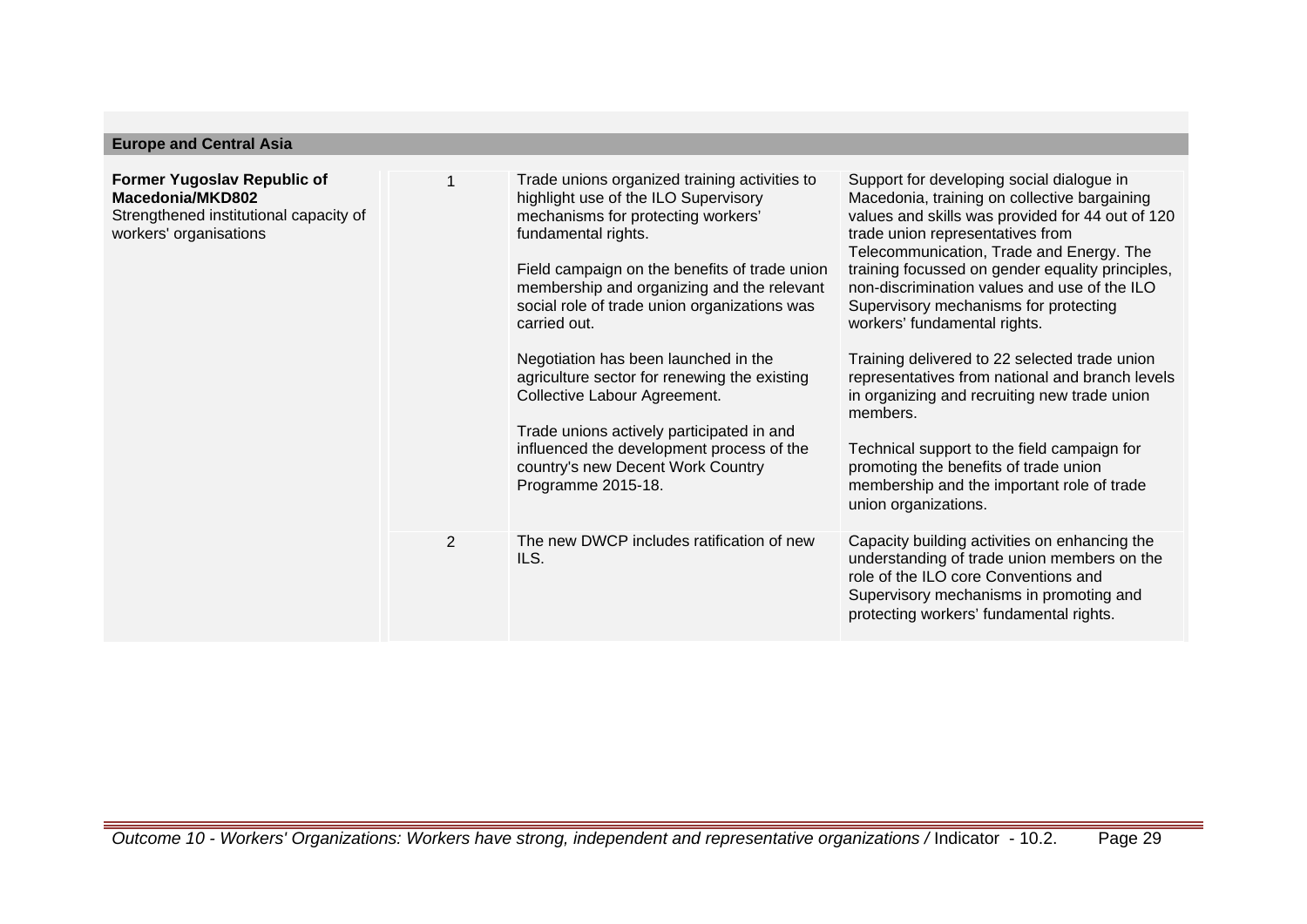| Georgia/GEO802<br>Strengthened institutional capacity of<br>workers' organisations |                | The Georgian Trade Union Confederation<br>(GTUC) made a number of complaints to the<br>ILO supervisory bodies on the abolishment of<br>Labour Inspection.                                                                                                                                                                                                               | Technical advice in developing the GTUC<br>policy and long term strategy on social<br>protection, labour legislation and labour<br>inspection, labour disputes resolution. |
|------------------------------------------------------------------------------------|----------------|-------------------------------------------------------------------------------------------------------------------------------------------------------------------------------------------------------------------------------------------------------------------------------------------------------------------------------------------------------------------------|----------------------------------------------------------------------------------------------------------------------------------------------------------------------------|
|                                                                                    |                | GTUC actively contributed and influenced the<br>national debates on employment policies,<br>labour inspection and pension reforms. Part<br>of GTUC's proposals on labour inspection<br>was reflected in the Government's decisions.<br>GTUC reinforced discussions on revitalization<br>of a tripartite commission, re-establishment of<br>the state labour inspection. | ILO technical input and GTUC SWOT analysis<br>developed by an international consultant. This<br>served as the road map for the GTUC strategic<br>development.              |
|                                                                                    | $\overline{2}$ | GTUC played an important role in including<br>the international labour standards in on-going<br>labour law reforms in Georgia.                                                                                                                                                                                                                                          | Training of trainers for GTUC on ILS, trade<br>union rights, labour legislation, OSH,<br>non-discrimination at workplace, gender<br>equality.                              |

**Additional CPO Information (This information should only be added when relevant and necessary and should not repeat information already entered under results or ILO contribution)**

| a)Gender equality and non-discrimination                                                                       | b) Partnerships (external)                                                                                                                                                                                                                                                                                                                                                                                                                                                                                                                                                                                                                                                                                                                                                                                                                                       |
|----------------------------------------------------------------------------------------------------------------|------------------------------------------------------------------------------------------------------------------------------------------------------------------------------------------------------------------------------------------------------------------------------------------------------------------------------------------------------------------------------------------------------------------------------------------------------------------------------------------------------------------------------------------------------------------------------------------------------------------------------------------------------------------------------------------------------------------------------------------------------------------------------------------------------------------------------------------------------------------|
| Gender network meeting of NIS countries in Kapuleti, on informal economy,<br>domestic workers, etc - Sep 2015. | Close cooperation with ITUC/PERC, together with the ETUI and FES, in<br>increasing the GTUC capacities and its role in addressing the key<br>socio-economic issues and developing/adopting the relevant policies. These<br>strategic areas include: (i) wage policy; (2) taxation; (iii) social security; (iv)<br>pension system/pension reform.nsion reform and the role of trade unions in<br>it. ITUC plays a key role in GTUC staff training.<br>Good contacts established with a new project of ACILS (American Centre<br>for International Labour Solidarity) in Georgia and USDOL project in the<br>area of promoting workers' rights and increasing GTUC capacity. Due to<br>effective coordination between the two projects and regular exchange of<br>information, some joint activities were organized, including with the<br>Armenianh Trade Unions. |
|                                                                                                                |                                                                                                                                                                                                                                                                                                                                                                                                                                                                                                                                                                                                                                                                                                                                                                                                                                                                  |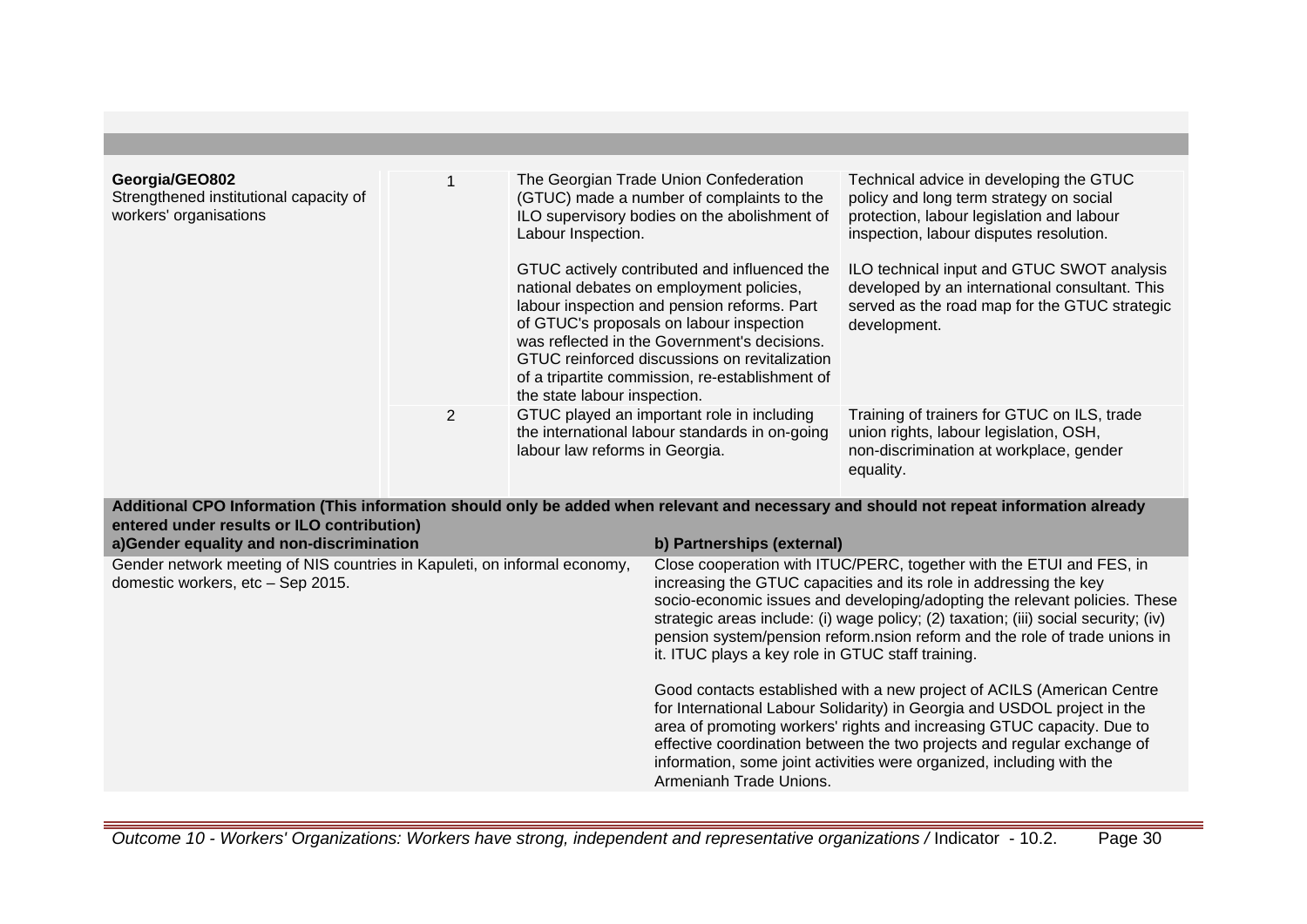| Kazakhstan/KAZ802<br>Workers have strong, independent<br>and representative organizations |                | Recommendations for improving the<br>Occupational Safety and Health policy in the<br>railway sector developed and adopted.<br>Trade unions' position on youth employment<br>developed and reflected in the national labour<br>law reform policy. | Training workshop on OSH in the transport<br>sector (April 2014).<br>Trade Union Youth National conference;<br>preparation of the National Action plan on<br>promoting youth employment (May 2014).<br>Young Trade Union Leaders education and<br>training workshop (May 2014).<br>Training on informal economy for SME Trade<br>Union Kostanay (May 2014). Workshop on<br>preparing the trade union strategy on informal<br>workers' organizing and protection of rights<br>(May 2014).<br>Conference on labour dispute resolution in<br>Astana (June 2015).<br>Roundtable on labour code reform in Astana<br>(September 2015). |
|-------------------------------------------------------------------------------------------|----------------|--------------------------------------------------------------------------------------------------------------------------------------------------------------------------------------------------------------------------------------------------|----------------------------------------------------------------------------------------------------------------------------------------------------------------------------------------------------------------------------------------------------------------------------------------------------------------------------------------------------------------------------------------------------------------------------------------------------------------------------------------------------------------------------------------------------------------------------------------------------------------------------------|
|                                                                                           | $\overline{2}$ | Consultations on the new labour code in<br>compliance with the ILS, particularly those<br>related to OSH, youth employment and<br>labour dispute settlement.                                                                                     | Consultancy services and expertise provided.                                                                                                                                                                                                                                                                                                                                                                                                                                                                                                                                                                                     |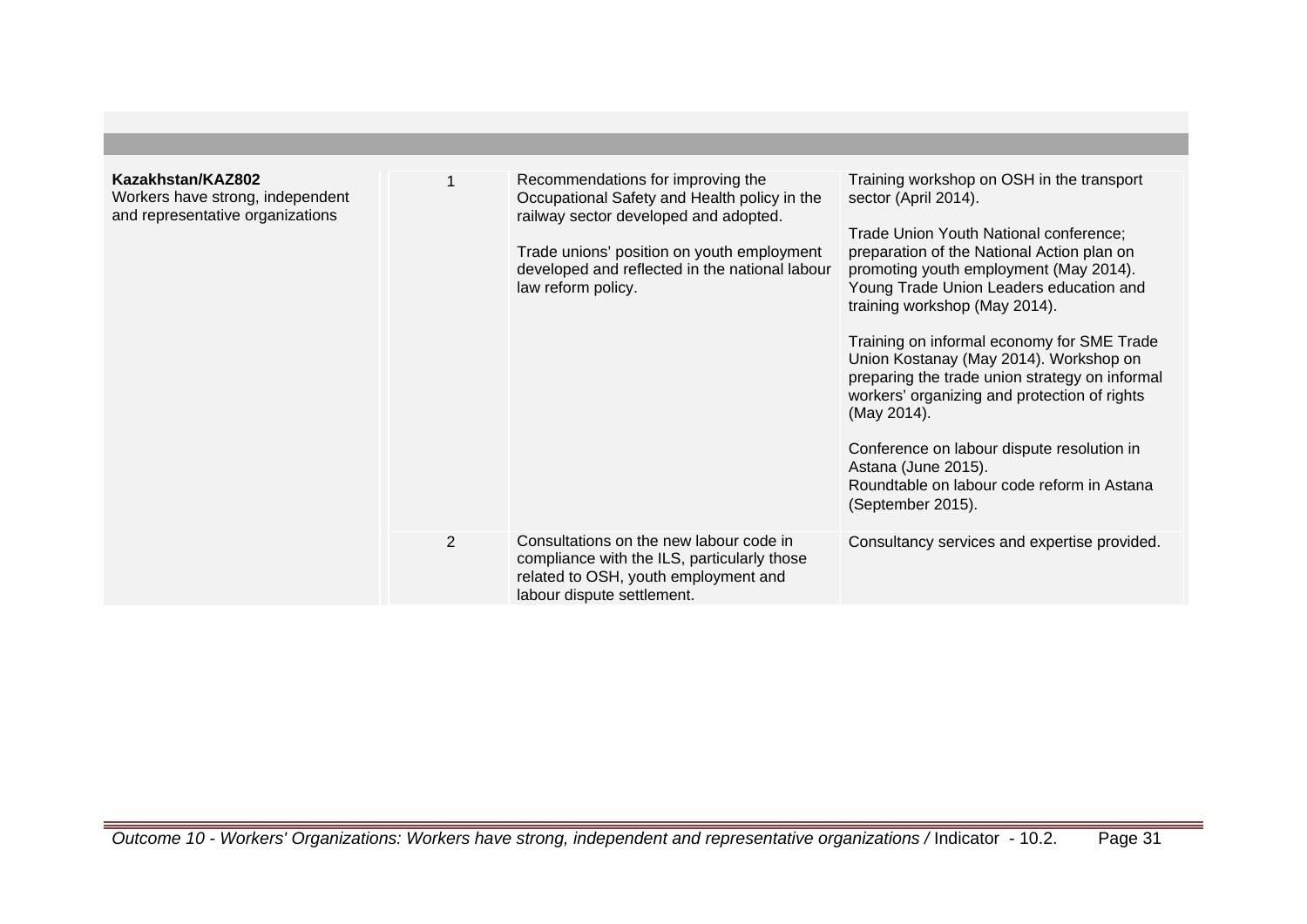## **Latin America and the Caribbean**

| Ecuador/ECU802<br>Capacidad institucional de las<br>Organizaciones de Trabajadores<br>fortalecida | Se incrementaron las competencias del<br>Comité Ejecutivo de la Asociación de<br>Trabajadoras del Hogar (ATRH) sobre el<br>sistema normativo de la OIT, y en el envió de<br>observaciones a la memoria que envía el<br>gobierno anualmente. Además se elaboró la<br>propuesta de cambio normativo. | Asistencia técnica para el desarrollo de los<br>materiales y la gestión de la campaña de<br>sindicalización y los procesos formativos<br>impulsados por la ATRH. |
|---------------------------------------------------------------------------------------------------|----------------------------------------------------------------------------------------------------------------------------------------------------------------------------------------------------------------------------------------------------------------------------------------------------|------------------------------------------------------------------------------------------------------------------------------------------------------------------|
|                                                                                                   | Asimismo se ha incorporado como eje<br>estratégico de la ATRH la aplicación y<br>cumplimiento del Convenio 189 y otras<br>Normas Internacionales del Trabajo.                                                                                                                                      | Asistencia técnica sobre temas normativos.                                                                                                                       |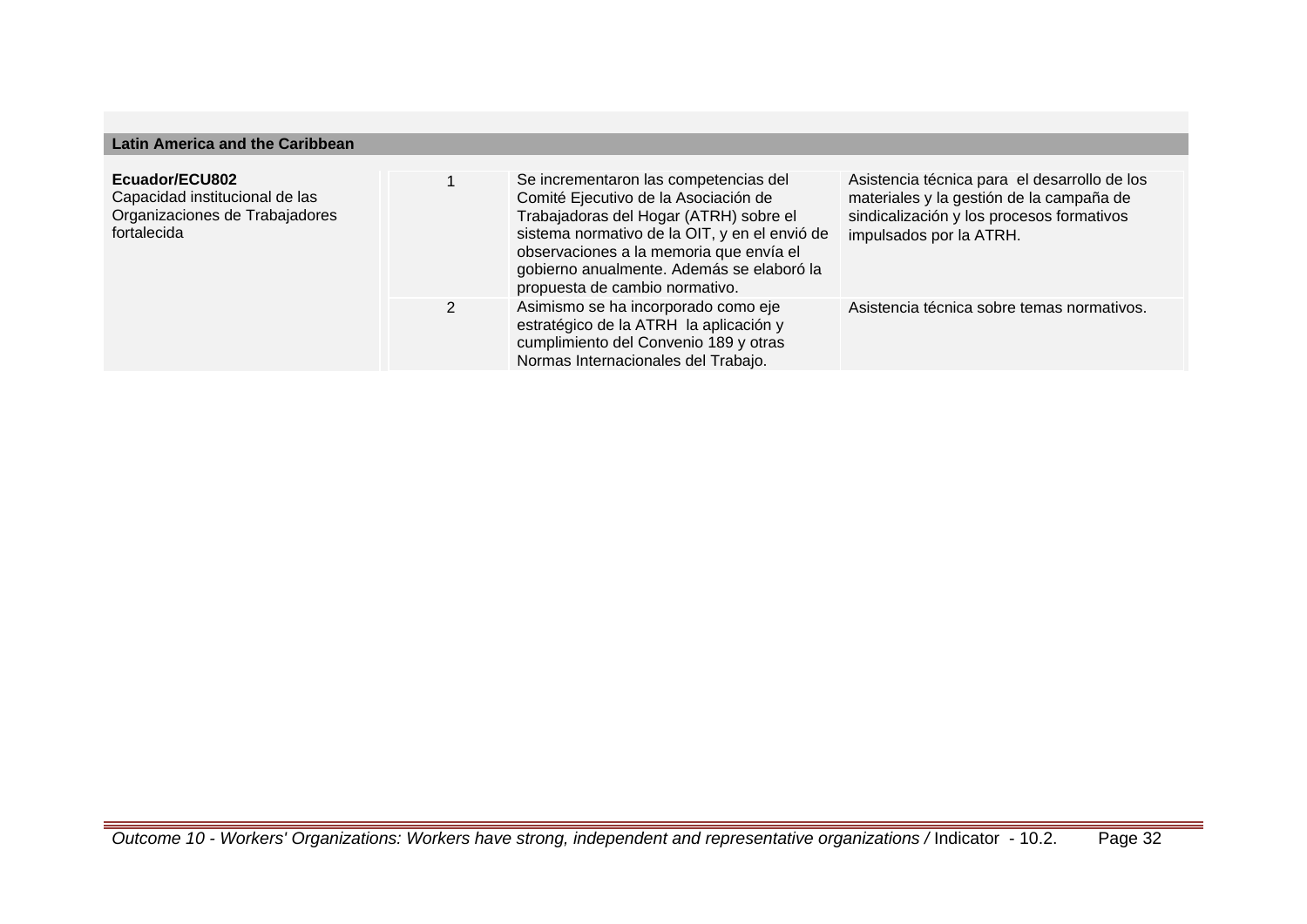| Suriname/SUR802<br>Strengthened institutional capacity of<br>workers' organisations |               | RAVAKSUR, Suriname Trade Union Council<br>participated in the development of the DWVP<br>signed by the tripartite partners in January<br>2015. RAVASUR further participated in the<br>workshop to develop the workplan for the<br>DWCP outcome related to the promotion of<br>Sustainable Enterprises In March 2015. 50<br>trade unionists sensitized to the EESE<br>framework and understanding their role in the<br>promotion of sustainable enterprises. | Technical advice and support for the<br>development of the DWCP as well as the work<br>plan related to promotion of the Sustainable<br>Enterprise component. Facilitation of training to<br>strengthen and expand trade union<br>participation in the process. |
|-------------------------------------------------------------------------------------|---------------|-------------------------------------------------------------------------------------------------------------------------------------------------------------------------------------------------------------------------------------------------------------------------------------------------------------------------------------------------------------------------------------------------------------------------------------------------------------|----------------------------------------------------------------------------------------------------------------------------------------------------------------------------------------------------------------------------------------------------------------|
|                                                                                     | $\mathcal{P}$ | Ratification of the three Fundamental<br>Conventions not yet signed on to by<br>Suriname was included in the DWCP as a<br>priority.                                                                                                                                                                                                                                                                                                                         | Technical advice and support for the<br>development of the DWCP as well as the<br>facilitation of training to strengthen and expand<br>trade union participation in the process.                                                                               |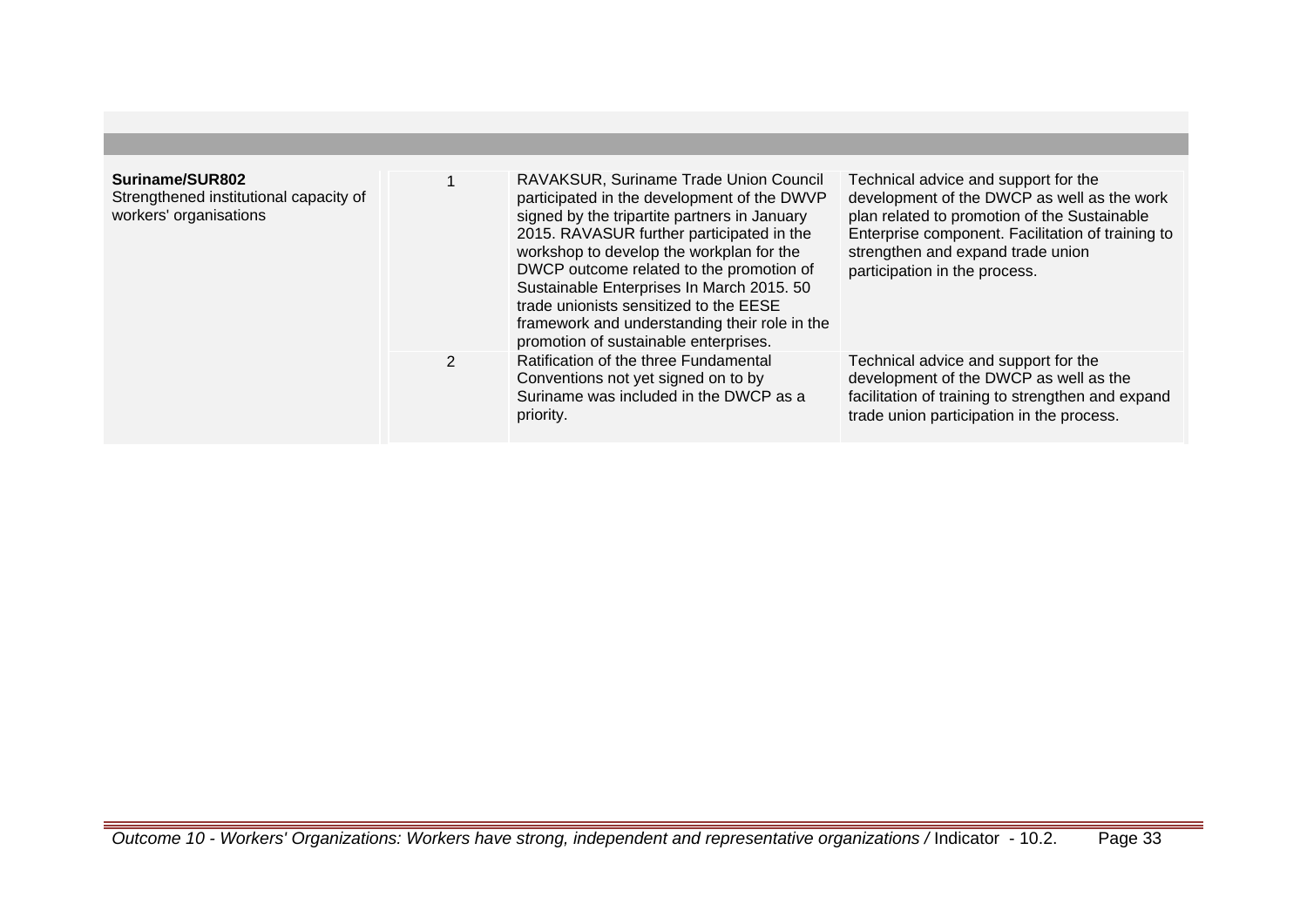| <b>Dominican Republic/DOM802</b><br>Strengthened institutional capacity of<br>workers' organisations |                | La Mesa Sindical, constituida por la<br>Confederación Autónoma Sindical Clasista<br>(CASC), Consejo Nacional de la Unidad<br>Sindical (CNUS) y la Confederación Nacional<br>de Trabajadores Dominicanos (CNTD)<br>elaboraron una propuesta de hoja de ruta<br>para el desarrollo del PTDP y sus prioridades<br>acordadas, que fue entregada al Ministerio<br>del Trabajo e integradas al Plan de<br>Implementación aprobado por el Comité<br>Tripartito de Seguimiento del PTDP (ler.<br>semestre del 2014).<br>La Mesa Sindical elaboró una propuesta de<br>reforma positiva del Código del Trabajo<br>(acorde con observaciones de los órganos de<br>control de OIT), y la entregó al Comité de<br>Reforma del CT instituida por el Presidente<br>del país a tales efectos (2014).<br>El Comité Intersindical de la Mujer<br>Trabajadora (CIMTRA) actualizó (junio 2015)<br>su plan de acción de igualdad y equidad de<br>género 2014-2017, lo difundió a todas las<br>Secretarias de la Mujer (agosto 2015), y fue<br>asumido como instrumento de gestión de la<br>Mesa Sindical (julio 2015), quien ha resuelto<br>su publicación institucional para el 4º<br>trimestre del 2015. | Asistencia técnica para actividades de<br>formación y para afinar las propuestas y<br>acciones sindicales en el desarrollo del<br>Programa de Trabajo Decente por País<br>(PTDP); firmado tripartitamente en septiembre<br>del 2013.<br>Asistencia técnica para elaboración de un plan<br>de capacitación sindical, en materia de trabajo<br>decente, Normas Internacionales del Trabajo,<br>libertad sindical y negociación colectiva, y<br>derechos y garantías de protección y<br>seguridad social para todos/as los/as<br>trabajadores/as formales e informales, acorde<br>con las prioridades 1 y 3 del PTDP.<br>Capacitación y asesoría técnica a la Mesa<br>Sindical y a su Comité Intersindical de Mujeres<br>Trabajadoras (CIMTRA) para actualizar su plan<br>de acción de igualdad de género en las<br>centrales sindicales. |
|------------------------------------------------------------------------------------------------------|----------------|---------------------------------------------------------------------------------------------------------------------------------------------------------------------------------------------------------------------------------------------------------------------------------------------------------------------------------------------------------------------------------------------------------------------------------------------------------------------------------------------------------------------------------------------------------------------------------------------------------------------------------------------------------------------------------------------------------------------------------------------------------------------------------------------------------------------------------------------------------------------------------------------------------------------------------------------------------------------------------------------------------------------------------------------------------------------------------------------------------------------------------------------------------------------------------------|----------------------------------------------------------------------------------------------------------------------------------------------------------------------------------------------------------------------------------------------------------------------------------------------------------------------------------------------------------------------------------------------------------------------------------------------------------------------------------------------------------------------------------------------------------------------------------------------------------------------------------------------------------------------------------------------------------------------------------------------------------------------------------------------------------------------------------------|
|                                                                                                      | $\overline{2}$ | El PTDP, por propuesta de las<br>organizaciones de trabajadores, tiene<br>incorporado la referencia a la efectiva<br>aplicación de las Normas Internacionales del<br>Trabajo.                                                                                                                                                                                                                                                                                                                                                                                                                                                                                                                                                                                                                                                                                                                                                                                                                                                                                                                                                                                                         | Asistencia técnica permanente a las<br>organizaciones sindicales en la definición de<br>sus propuestas; esto a través de talleres,<br>seminarios, y reuniones con las cúpulas y otros<br>representantes de los trabajadores del país.                                                                                                                                                                                                                                                                                                                                                                                                                                                                                                                                                                                                  |

Outcome 10 - Workers' Organizations: Workers have strong, independent and representative organizations / Indicator - 10.2. Page 34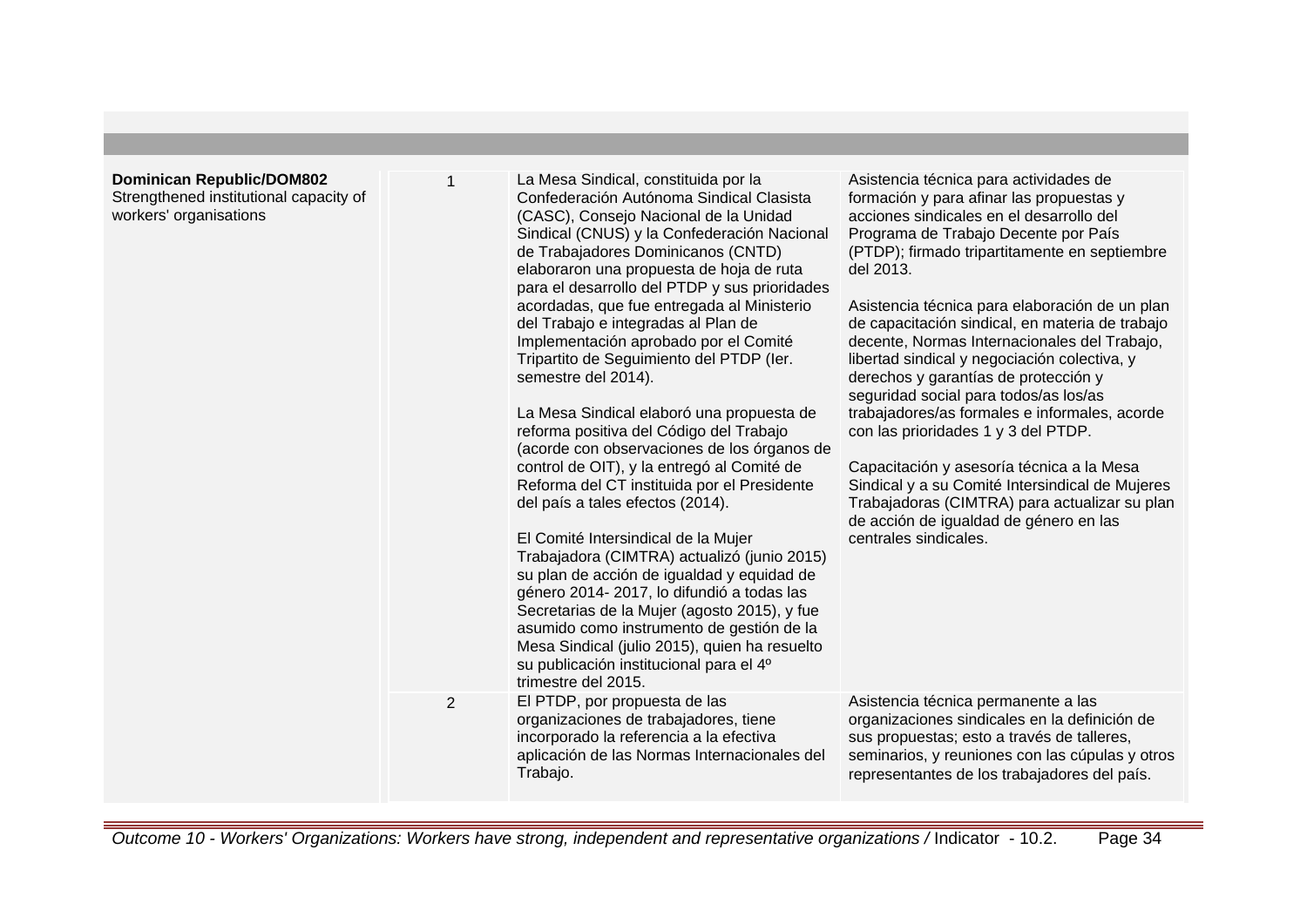| Las propuestas del sector trabajador al<br>Código de Trabajo tienen incluidas los<br>principios de las Normas Internacionales del<br>Trabajo y las observaciones de los Organos<br>de Control de la OIT. |  |
|----------------------------------------------------------------------------------------------------------------------------------------------------------------------------------------------------------|--|
|----------------------------------------------------------------------------------------------------------------------------------------------------------------------------------------------------------|--|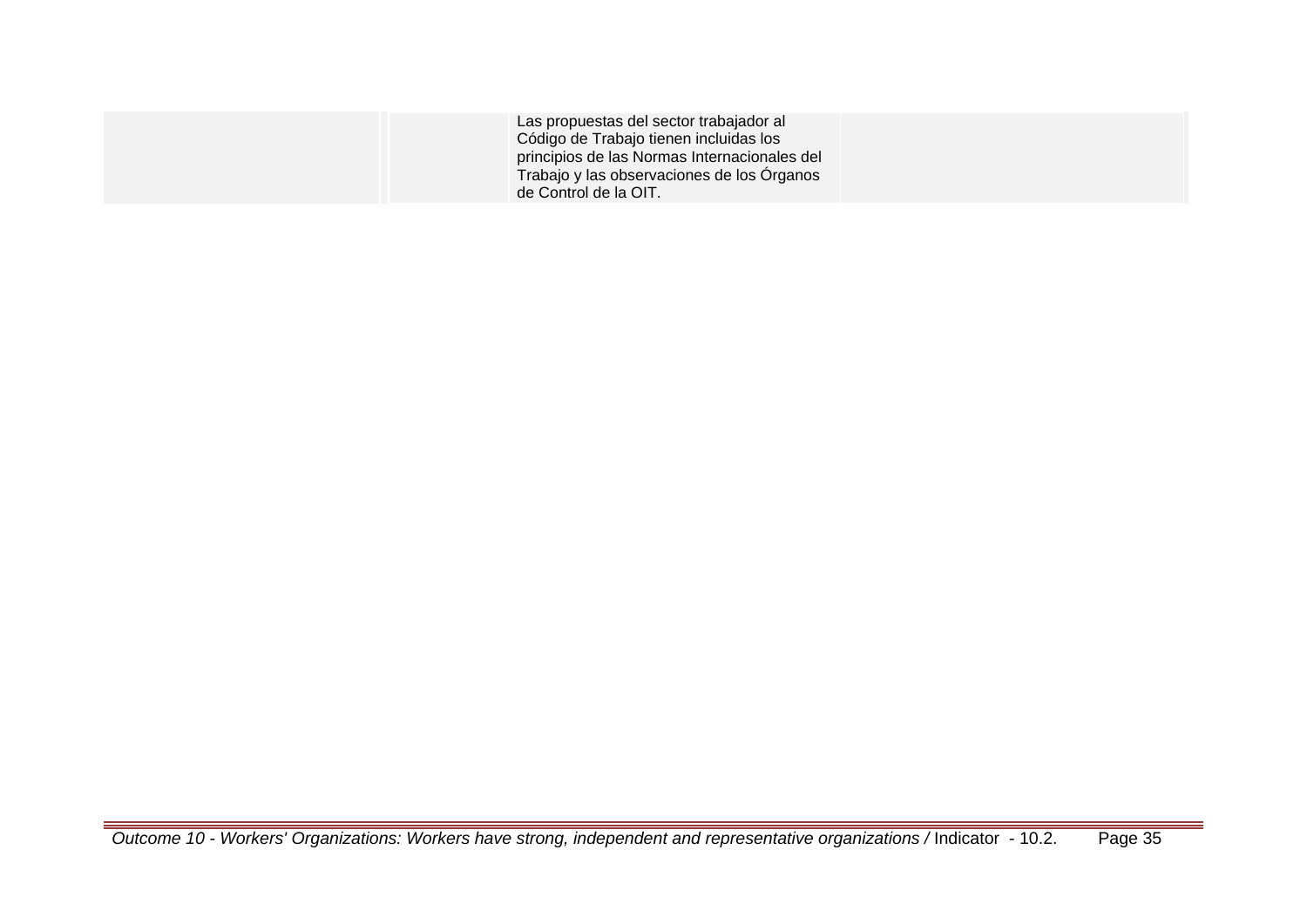## **Guatemala/GTM802**

Fortalecida la capacidad institu de las organizaciones de trabajadores

| ucional | 1 | El Movimiento Sindical Popular y Autónomo<br>Guatemalteco, conjuntamente con los<br>Sindicatos Globales, elaboraron informes<br>sobre la situación de los derechos laborales<br>(febrero-setiembre 2014 y mayo 2015),<br>mismos que contribuyeron a la presentación<br>de alegatos sobre violaciones a los<br>Convenios 87 y 98 ante las Misiones<br>Técnicas y de Alto Nivel del Departamento<br>de Normas de la OIT, para verificar el<br>cumplimiento del Memorándum de<br>Entendimiento relacionado con el respeto a<br>la libertad sindical.                                                                                                                                                                                                                                                                                                                                                              | Cooperación y asistencia técnica al sector<br>sindical del país para la elaboración del primer<br>y segundo informe (febrero y setiembre 2014, y<br>mayo 2015), sobre la situación del<br>cumplimiento del Memorándum de<br>Entendimiento del Gobierno con el Grupo de<br>los Trabajadores del Consejo de<br>Administración, relacionado con el respeto de<br>la libertad sindical.                                                                                                                                                                                                                                                                                                                                                                                                                                              |
|---------|---|----------------------------------------------------------------------------------------------------------------------------------------------------------------------------------------------------------------------------------------------------------------------------------------------------------------------------------------------------------------------------------------------------------------------------------------------------------------------------------------------------------------------------------------------------------------------------------------------------------------------------------------------------------------------------------------------------------------------------------------------------------------------------------------------------------------------------------------------------------------------------------------------------------------|----------------------------------------------------------------------------------------------------------------------------------------------------------------------------------------------------------------------------------------------------------------------------------------------------------------------------------------------------------------------------------------------------------------------------------------------------------------------------------------------------------------------------------------------------------------------------------------------------------------------------------------------------------------------------------------------------------------------------------------------------------------------------------------------------------------------------------|
|         | 2 | Fue elaborada y presentada una Propuesta<br>sindical de proyecto de inspección<br>sancionatoria presentado a la Comisión<br>Tripartita de Relaciones Internacionales<br>(CTRI) (julio del 2014), y se pusieron en<br>marcha mesas de diálogo con la Fiscalía y el<br>Ministerio de Gobernación, para mejorar la<br>aplicación de las Normas Internacionales del<br>Trabajo ratificadas por el país en materia de<br>derechos sindicales (febrero del 2014).<br>El Gobierno, las organizaciones sindicales y<br>las organizaciones empresariales<br>conformaron un Comité de Tratamiento de<br>Quejas para la solución rápida de las quejas,<br>antes de que vayan a los órganos de control<br>de la OIT (setiembre 2014).<br>Fue constituido el Comité Intersindical de<br>Normas Internacionales del Trabajo por<br>delegados/as de las centrales nacionales y<br>los sindicatos globales (marzo del 2015), y | Cooperación y asistencia técnica para la<br>realización de 3 estudios sobre la situación de<br>los derechos sindicales, y de un documento<br>de base para hacer una propuesta sindical de<br>apuntalamiento jurídico legal para la capacidad<br>sancionatoria de la inspección del trabajo.<br>Cooperación y asistencia técnica para la<br>creación y puesta en marcha de mesas de<br>diálogo entre autoridades públicas y el<br>sindicalismo nacional, en materia de Normas<br>Internacionales y sobre buenas prácticas para<br>su adecuada aplicación.<br>Cooperación y asistencia jurídica para la<br>creación del Comité Intersindical de Normas y<br>su marco de funcionamiento.<br>Cooperación y asistencia tecnica a las<br>confederaciones sindicales, y a las<br>asociaciones indígenas, para establecer un<br>acuerdo. |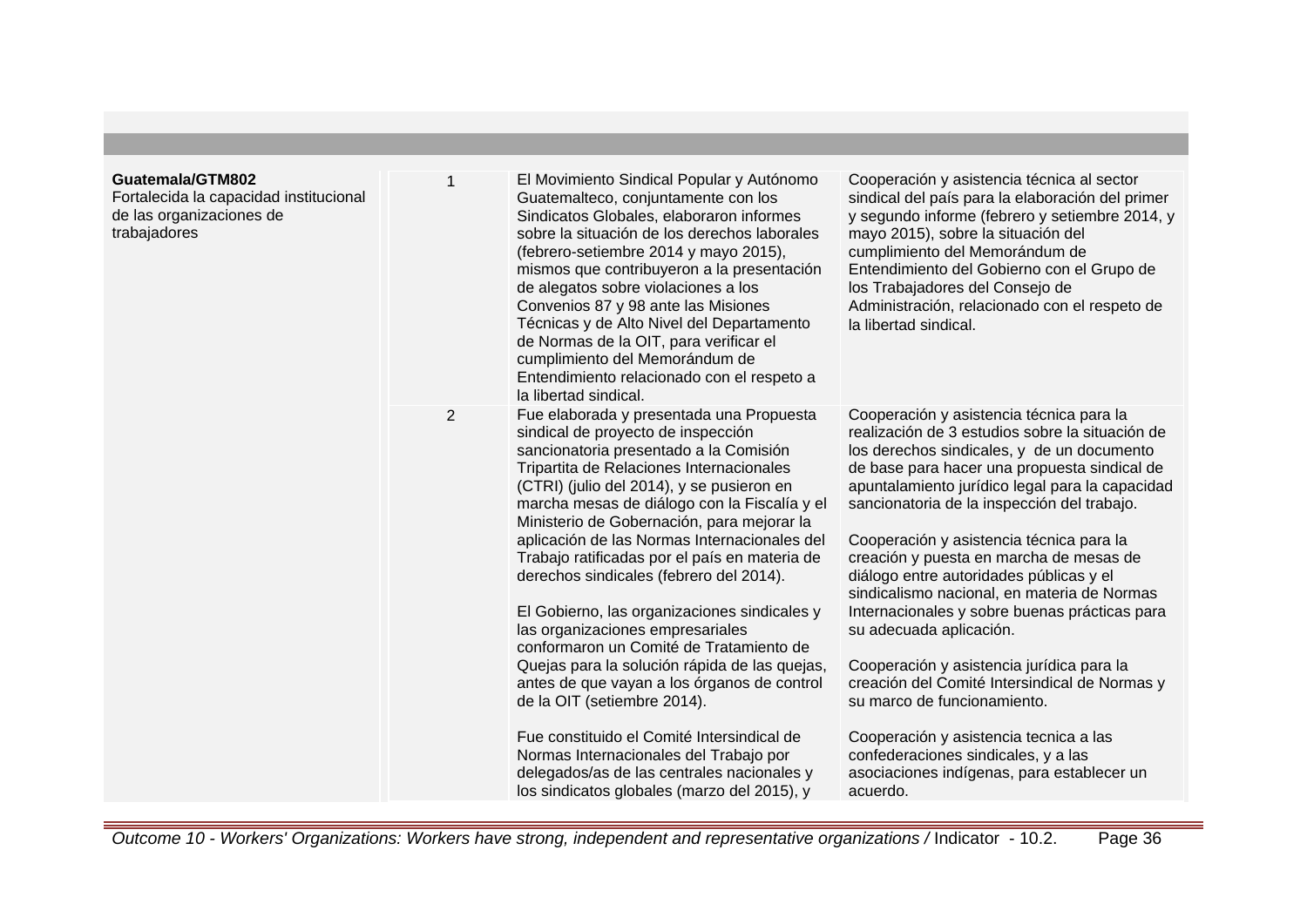| establecieron un acuerdo de mutua            |  |
|----------------------------------------------|--|
| colaboración con las asociaciones indígenas, |  |
| en materia de trabajo decente y de las       |  |
| garantías del Convenio 169 (abril del 2015). |  |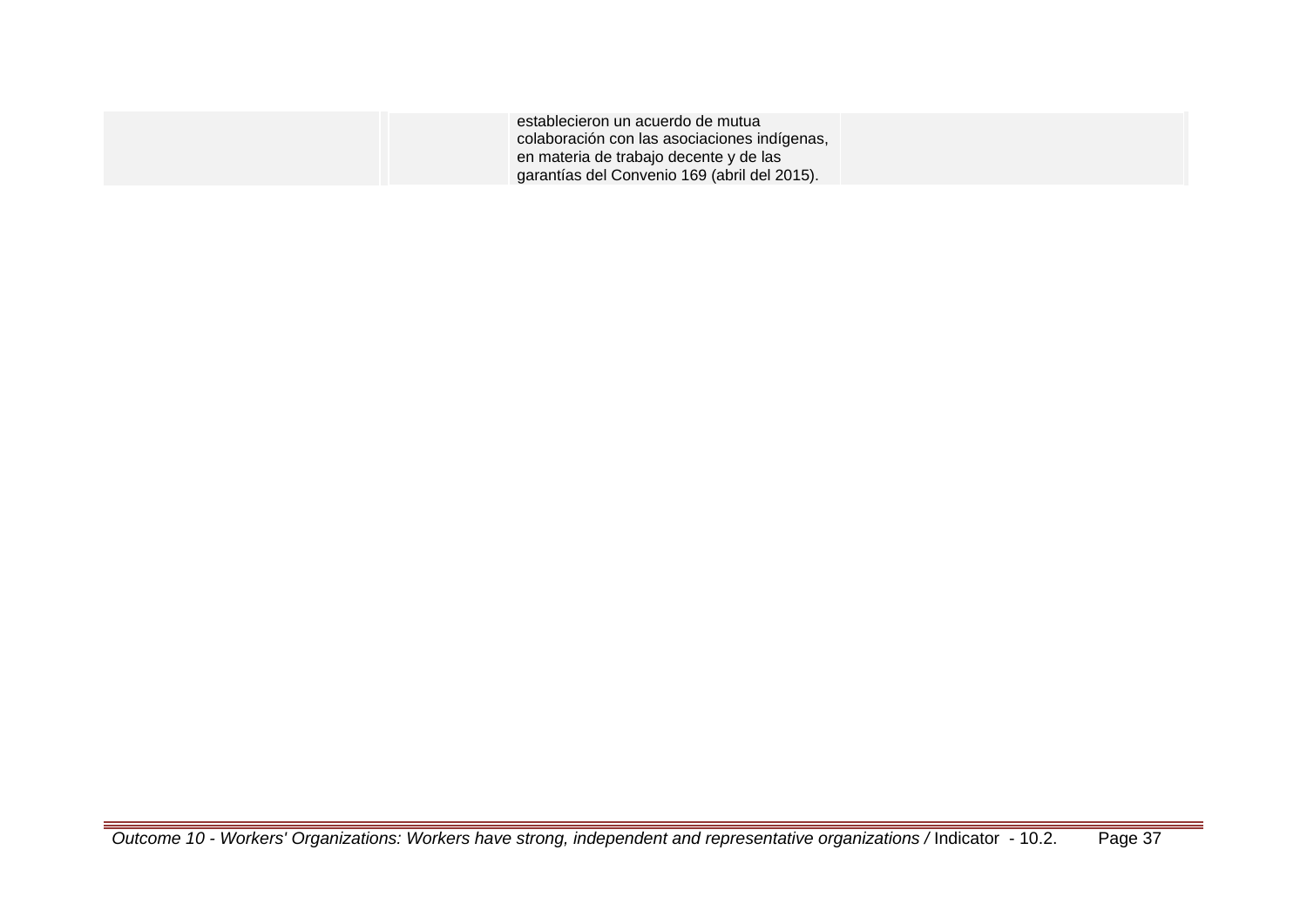| Panama/PAN802<br>Strengthened institutional capacity of<br>workers' organisations | $\mathbf 1$    | El Consejo Nacional de Trabajadores<br>Organizados (CONATO) y la Confederación<br>Nacional de Unidad Sindical Independiente<br>(CONUSI), actualizan la agenda sindical de<br>trabajo decente (setiembre 2014), y con base<br>en ella acuerdan una propuesta de<br>prioridades y resultados para el Programa<br>Nacional de Trabajo Decente (PTDP), y la<br>presentan al Gobierno y empleadores en<br>noviembre 2014.<br>El Consejo Nacional de Trabajadores<br>Organizados y la Confederación Nacional de<br>Unidad Sindical Independiente, presentaron<br>propuestas de solución de casos de<br>violación de la libertad sindical en la<br>Comisión Tripartita de Tratamiento Rápido de<br>Quejas, desde febrero<br>2014 a julio 2015.<br>El Consejo Nacional de Trabajadores<br>Organizados y la Confederación Nacional de<br>Unidad Sindical Independiente contribuyen a<br>la elaboración del listado de trabajo infantil<br>peligroso a través de propuesta presentada<br>en la Comisión Tripartita de Erradicación del<br>Trabajo Infantil en marzo del 2014. | Asistencia técnica y capacitación a las<br>organizaciones sindicales desde setiembre a<br>diciembre 2014 en materia de trabajo decente<br>y PTDP, y para contribuir a la agenda sindical<br>de trabajo decente.<br>Asistencia técnica al Consejo Nacional de<br>Trabajadores Organizados y a la<br>Confederación Nacional de Unidad Sindical<br>Independiente<br>(CONATO y CONUSI) en materia de libertad<br>sindical, para su adecuada participación en la<br>Comisión Tripartita de Tratamiento Rápido de<br>Quejas.<br>Cooperación y asistencia técnica sobre<br>capacitación sindical y asesoría al Consejo<br>Nacional de Trabajadores Organizados y a la<br>Confederación Nacional de Unidad Sindical<br>Independiente (CONATO y CONUSI) para<br>elaborar una propuesta sindical de listado de<br>trabajo infantil peligroso. |
|-----------------------------------------------------------------------------------|----------------|---------------------------------------------------------------------------------------------------------------------------------------------------------------------------------------------------------------------------------------------------------------------------------------------------------------------------------------------------------------------------------------------------------------------------------------------------------------------------------------------------------------------------------------------------------------------------------------------------------------------------------------------------------------------------------------------------------------------------------------------------------------------------------------------------------------------------------------------------------------------------------------------------------------------------------------------------------------------------------------------------------------------------------------------------------------------|-------------------------------------------------------------------------------------------------------------------------------------------------------------------------------------------------------------------------------------------------------------------------------------------------------------------------------------------------------------------------------------------------------------------------------------------------------------------------------------------------------------------------------------------------------------------------------------------------------------------------------------------------------------------------------------------------------------------------------------------------------------------------------------------------------------------------------------|
|                                                                                   | $\overline{2}$ | El Programa de Trabajo Decente por País<br>(PTDP) se firmó tripartitamente (diciembre<br>2014), e integrò las prioridades propuestos<br>por el sindicalismo nacional.<br>La Comisión de Tratamiento rápido de<br>Quejas resolvió 4 casos de violación a la<br>libertad sindical en el sector público y                                                                                                                                                                                                                                                                                                                                                                                                                                                                                                                                                                                                                                                                                                                                                              | Capacitación al Consejo Nacional de<br>Trabajadores Organizados y a la<br>Confederación Nacional de Unidad Sindical<br>Independiente (CONATO y CONUSI) para<br>elaborar una agenda sindical de trabajo<br>decente, e integrar a través del diálogo<br>tripartito en un PTDP.                                                                                                                                                                                                                                                                                                                                                                                                                                                                                                                                                        |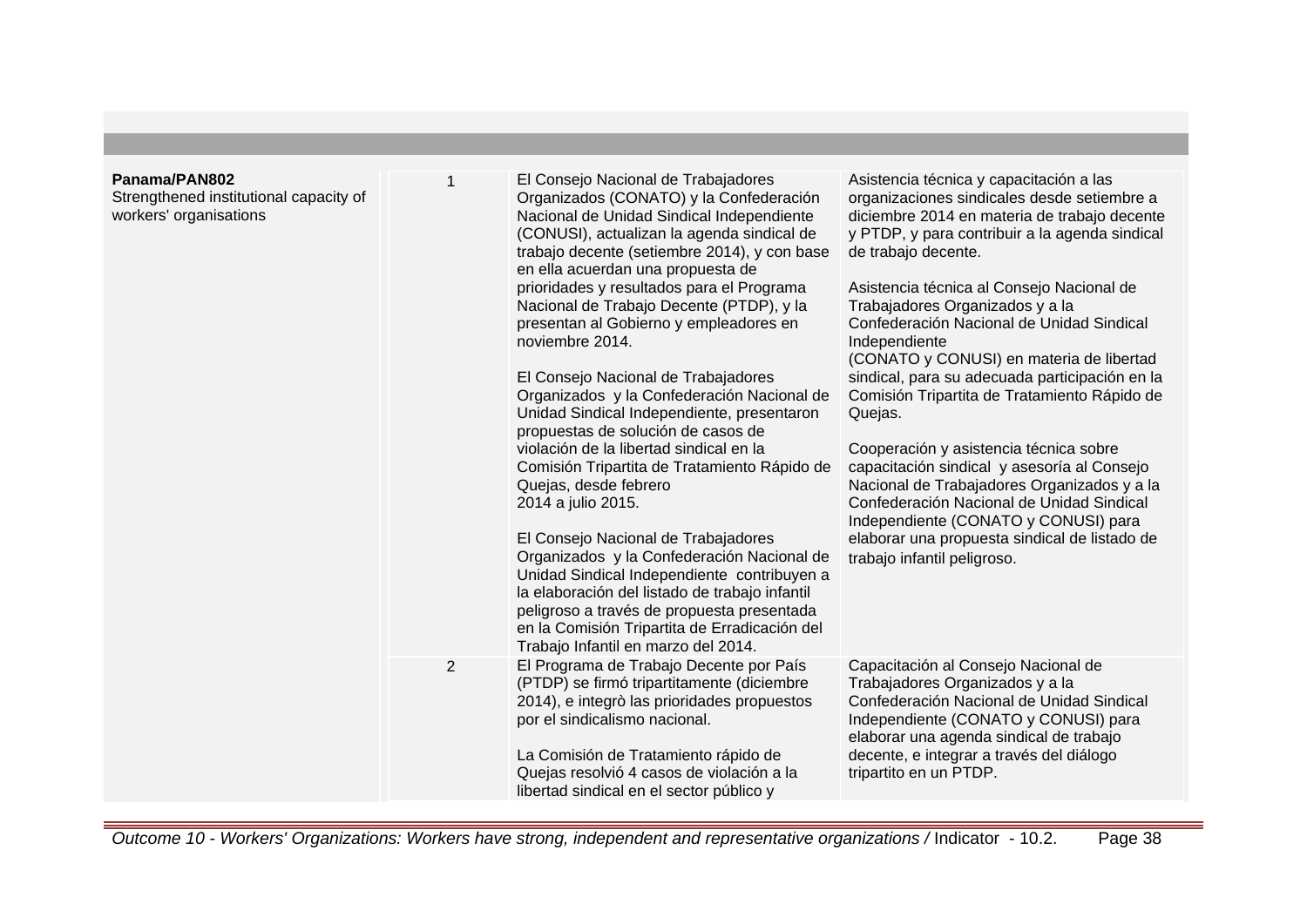privado, desde mayo 2014 a julio 2015, de manera acorde con la jurisprudencia de los órganos de control de la OIT para la correcta aplicación del Convenio 87 denunciado en dichos casos.

Se aprobó la nueva Hoja de Ruta del trabajo infantil en la Comisión Tripartita de Erradicación hasta el 2020 (mayo 2015), y se incluyeron las propuestas de acción de CONATO Y CONUSI, las cuales tomaron en consideración las normas internacionales del trabajo. El Parlamento panameño ratificó en junio 2015 los Convenios 144 y 189 de la OIT, en línea con lo solicitado por el sindicalismo nacional en diversas reuniones con el Ejecutivo durante el 2014 y el primer semestre del 2015.

Asesoría técnica al Consejo Nacional de Trabajadores Organizados y a la Confederación Nacional de Unidad Sindical Independiente (CONATO y CONUSI) en materia de ratificación de Normas Internacionales del

Trabajo, y en especial sobre el contenido y alcance jurídico de los Convenios 144 y 189.